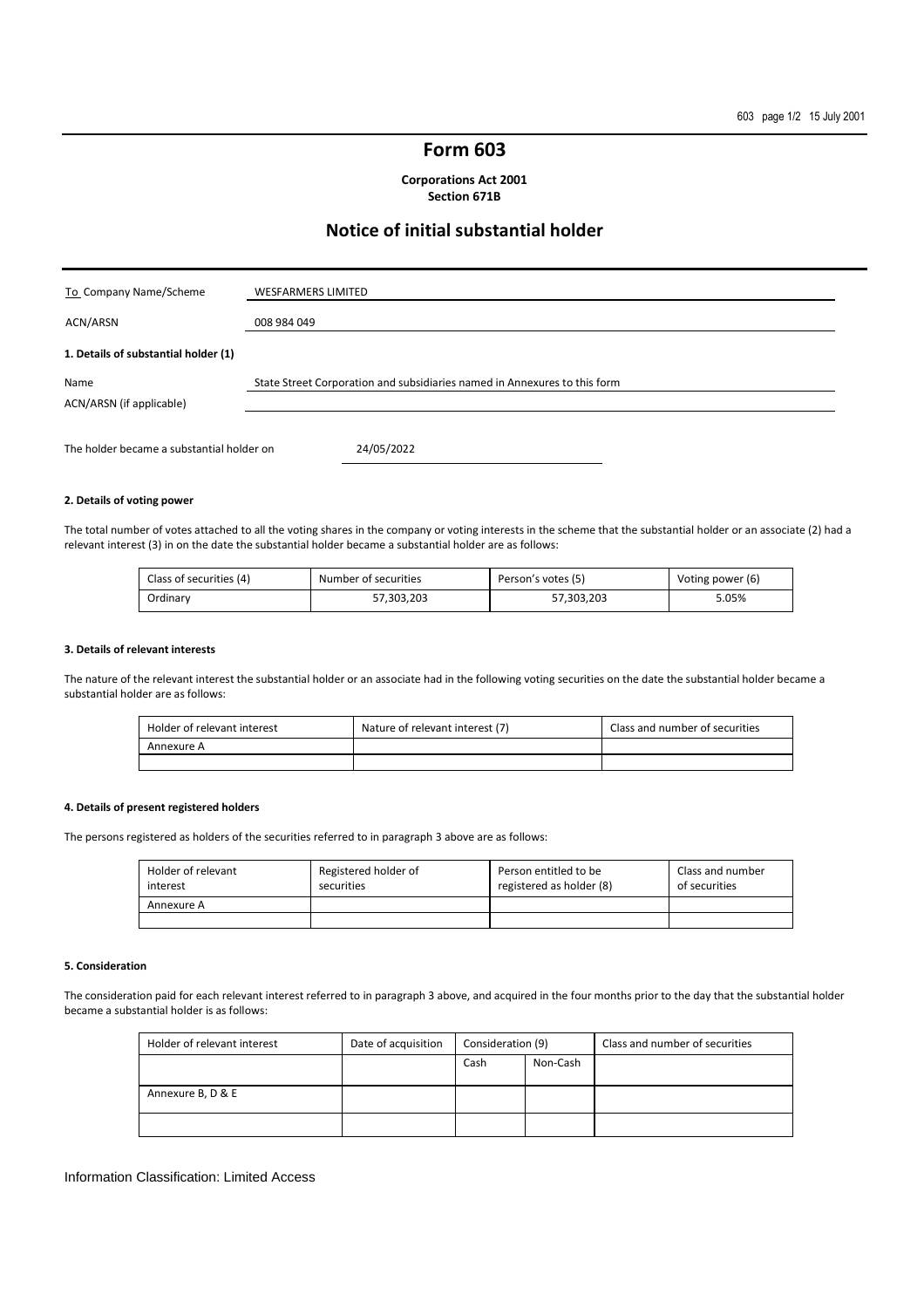### **6. Associates**

The reasons the persons named in paragraph 3 above are associates of the substantial holder are as follows:

| Name and ACN/ARSN (if applicable) | Nature of association |
|-----------------------------------|-----------------------|
| Annexure A                        |                       |

### **7. Addresses**

The addresses of persons named in this form are as follows:

| Name       | Address |
|------------|---------|
| Annexure C |         |
|            |         |

**Signature** 

| print name | Elizabeth Schaefer |                                                                             | Capacity: Authorised signatory |
|------------|--------------------|-----------------------------------------------------------------------------|--------------------------------|
| sign here  |                    | Digitally signed by Elizabeth Schaefer<br>Date: 2022.05.25 18:28:52 -04'00' | date 26/05/2022                |

#### **DIRECTIONS**

- (1) If there are a number of substantial holders with similar or related relevant interests (eg a corporation and its related corporations, or the manager and trustee of an equity trust), the names could be included in an annexure to the form. If the relevant interests of a group of persons are essentially similar, they may be referred to throughout the form as a specifically named group if the membership of each group, with the names and addresses of members is clearly set out in paragraph 7 of the form.
- (2) See the definition of "associate" in section 9 of the Corporations Act 2001.
- (3) See the definition of "relevant interest" in sections 608 and 671B(7) of the Corporations Act 2001.
- (4) The voting shares of a company constitute one class unless divided into separate classes.
- (5) The total number of votes attached to all the voting shares in the company or voting interests in the scheme (if any) that the person or an associate has a relevant interest in.
- (6) The person's votes divided by the total votes in the body corporate or scheme multiplied by 100.
- (7) Include details of:
	- (a) any relevant agreement or other circumstances by which the relevant interest was acquired. If subsection 671B(4) applies, a copy of any document setting out the terms of any relevant agreement, and a statement by the person giving full and accurate details of any contract, scheme or arrangement, must accompany this form, together with a written statement certifying this contract, scheme or arrangement; and
	- (b) any qualification of the power of a person to exercise, control the exercise of, or influence the exercise of, the voting powers or disposal of the securities to which the relevant interest relates (indicating clearly the particular securities to which the qualification applies).

See the definition of "relevant agreement" in section 9 of the Corporations Act 2001.

- (8) If the substantial holder is unable to determine the identity of the person (eg if the relevant interest arises because of an option) write "unknown".
- (9) Details of the consideration must include any and all benefits, money and other, that any person from whom a relevant interest was acquired has, or may, become entitled to receive in relation to that acquisition. Details must be included even if the benefit is conditional on the happening or not of a contingency. Details must be included of any benefit paid on behalf of the substantial holder or its associate in relation to the acquisitions, even if they are not paid directly to the person from whom the relevant interest was acquired.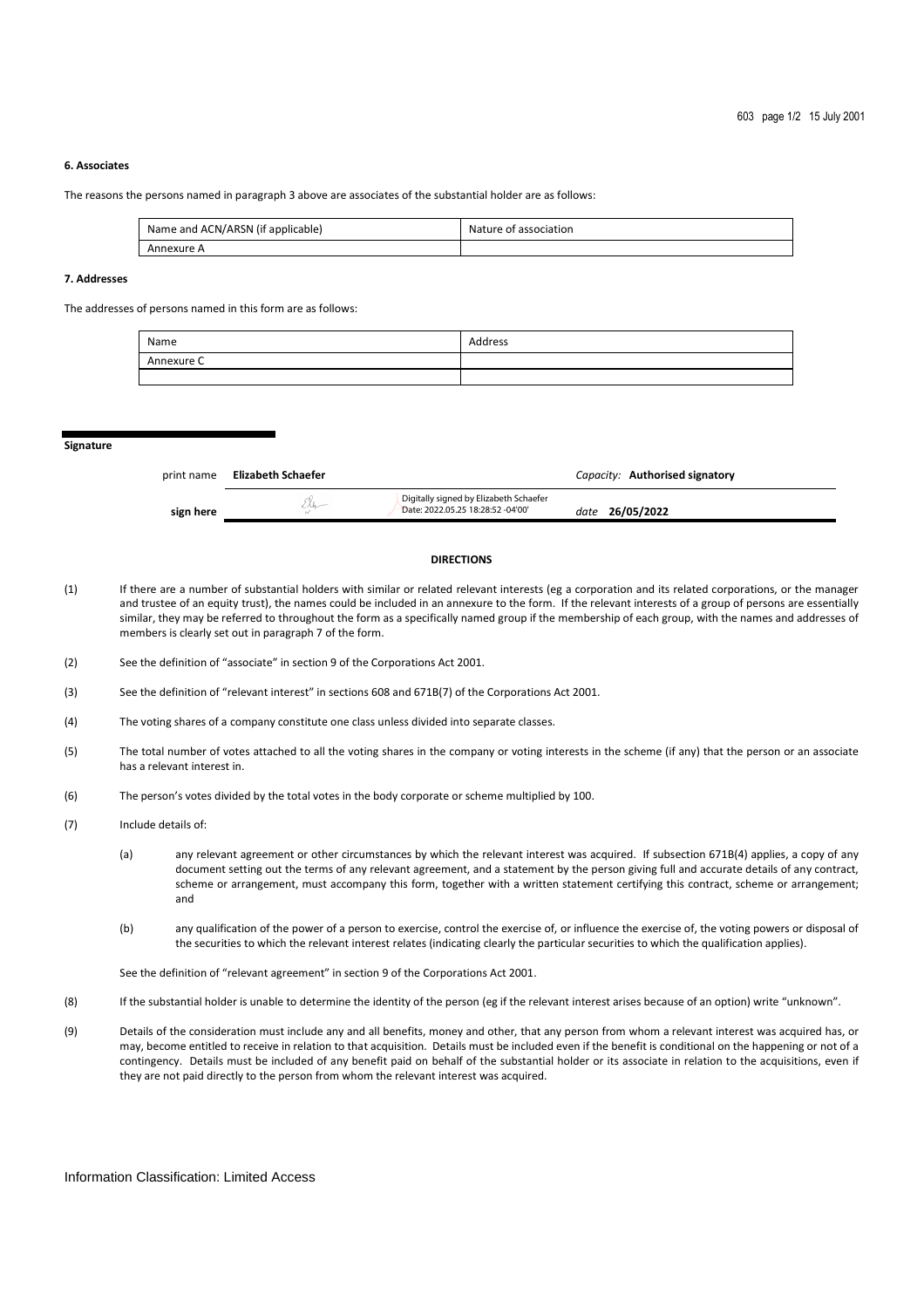### **This is Annexure A referred to in Form 603 Notice of initial substantial holder**

Digitally signed by Elizabeth Schaefer Date: 2022.05.25 18:34:29 -04'00'

**\_\_\_\_\_\_\_\_\_\_\_\_\_\_\_\_\_\_\_\_\_\_\_\_\_\_\_\_\_\_\_\_\_\_\_\_\_\_ 26 May 2022 Elizabeth Schaefer Authorised Signatory**

**3. Details of relevant interests 4. Details of present registered holders 6. Associates**

| 6. Associates |  |
|---------------|--|
|               |  |

| <b>Holder of relevant interest</b><br>(Section 3, 4 and 6) | <b>Nature of Relevant Interest</b><br>(Section 3)                                                                                                        | <b>Registered Holder of securities</b><br>(Section 4)        | Person Entitled to be registered as holder<br>(Section 4) | <b>Class and number of Securities</b><br>(Section 3 and 4) |         | <b>Nature of Association</b><br>(Section 6)          |
|------------------------------------------------------------|----------------------------------------------------------------------------------------------------------------------------------------------------------|--------------------------------------------------------------|-----------------------------------------------------------|------------------------------------------------------------|---------|------------------------------------------------------|
| STATE STREET GLOBAL ADVISORS TRUST COMPANY                 | ower to control the exercise of a right to vote<br>attached to securities and/or the power to dispose of<br>securities as investment manager or trustee  | ank of New York Mellon                                       | n/a                                                       | Ordinary                                                   | 149,936 | Subsidiary of State Street<br>Corporation            |
| STATE STREET GLOBAL ADVISORS TRUST COMPANY                 | Power to control the exercise of a right to vote<br>attached to securities and/or the power to dispose of<br>ecurities as investment manager or trustee  | <b>Northern Trust Company</b>                                | n/a                                                       | Ordinary                                                   |         | 444,009 Subsidiary of State Street<br>Corporation    |
| STATE STREET GLOBAL ADVISORS TRUST COMPANY                 | ower to control the exercise of a right to vote<br>sttached to securities and/or the power to dispose of<br>ecurities as investment manager or trustee   | State Street Bank and Trust Co                               | n/a                                                       | Ordinary                                                   |         | 9,163,870 Subsidiary of State Street<br>Corporation  |
| STATE STREET GLOBAL ADVISORS TRUST COMPANY                 | Power to control the exercise of a right to vote<br>ittached to securities and/or the power to dispose of<br>ecurities as investment manager or trustee  | <b>IPMorgan AG</b>                                           | n/a                                                       | Ordinary                                                   |         | 356,788 Subsidiary of State Street<br>Corporation    |
| STATE STREET GLOBAL ADVISORS TRUST COMPANY                 | ower to control the exercise of a right to vote<br>attached to securities and/or the power to dispose of<br>ecurities as investment manager or trustee   | he Bank of New York Mellon                                   | n/a                                                       | Ordinary                                                   |         | 985,207 Subsidiary of State Street<br>Corporation    |
| STATE STREET GLOBAL ADVISORS TRUST COMPANY                 | Power to control the exercise of a right to vote<br>attached to securities and/or the power to dispose of<br>ecurities as investment manager or trustee  | Brown Brothers Harriman and Co                               | n/a                                                       | Ordinary                                                   |         | 13,039 Subsidiary of State Street<br>Corporation     |
| STATE STREET GLOBAL ADVISORS TRUST COMPANY                 | ower to control the exercise of a right to vote<br>attached to securities and/or the power to dispose of<br>ecurities as investment manager or trustee   | <b>Royal Bank of Canada</b>                                  | n/a                                                       | Ordinary                                                   |         | 25,565 Subsidiary of State Street<br>Corporation     |
| STATE STREET GLOBAL ADVISORS TRUST COMPANY                 | Power to control the exercise of a right to vote<br>ttached to securities and/or the power to dispose of<br>securities as investment manager or trustee  | Wilmington Trust Co                                          | n/a                                                       | Ordinary                                                   |         | 5,987 Subsidiary of State Street<br>crporation       |
| SSGA FUNDS MANAGEMENT, INC.                                | ower to control the exercise of a right to vote<br>attached to securities and/or the power to dispose of<br>ecurities as investment manager or trustee   | State Street Bank and Trust Co                               | n/a                                                       | Ordinary                                                   |         | 1,679,463 Subsidiary of State Street<br>Corporation  |
| SSGA FUNDS MANAGEMENT. INC.                                | Power to control the exercise of a right to vote<br>attached to securities and/or the power to dispose of<br>ecurities as investment manager or trustee  | The Bank of New York Mellon                                  | n/a                                                       | Ordinary                                                   |         | 7.261 Subsidiary of State Street<br>Corporation      |
| SSGA FUNDS MANAGEMENT, INC.                                | Power to control the exercise of a right to vote<br>attached to securities and/or the power to dispose of<br>ecurities as investment manager or trustee  | Citibank NA                                                  | n/a                                                       | Ordinary                                                   |         | 39,081 Subsidiary of State Street<br>Corporation     |
| STATE STREET GLOBAL ADVISORS EUROPE LIMITED                | Power to control the exercise of a right to vote<br>ttached to securities and/or the power to dispose of<br>ecurities as investment manager or trustee   | Bank of New York Mellon                                      | n/a                                                       | Ordinary                                                   |         | 608,795 Subsidiary of State Street<br>Corporation    |
| STATE STREET GLOBAL ADVISORS EUROPE LIMITED                | Yower to control the exercise of a right to vote<br>attached to securities and/or the power to dispose of<br>ecurities as investment manager or trustee  | <b>Northern Trust Company</b>                                | n/a                                                       | Ordinary                                                   |         | 452,476 Subsidiary of State Street<br>Corporation    |
| STATE STREET GLOBAL ADVISORS EUROPE LIMITED                | ower to control the exercise of a right to vote<br>attached to securities and/or the power to dispose of<br>securities as investment manager or trustee  | State Street Bank and Trust Co.                              | n/a                                                       | Ordinary                                                   |         | 516.175 Subsidiary of State Street<br>Corporation    |
| STATE STREET GLOBAL ADVISORS EUROPE LIMITED                | Power to control the exercise of a right to vote<br>attached to securities and/or the power to dispose of<br>ecurities as investment manager or trustee  | PMorgan AG                                                   | n/a                                                       | Ordinary                                                   |         | 279,988 Subsidiary of State Street<br>Corporation    |
| STATE STREET GLOBAL ADVISORS EUROPE LIMITED                | ower to control the exercise of a right to vote<br>attached to securities and/or the power to dispose of<br>securities as investment manager or trustee  | he Bank of New York Mellon                                   | n/a                                                       | Ordinary                                                   |         | 18,895 Subsidiary of State Street<br>Corporation     |
| STATE STREET GLOBAL ADVISORS EUROPE LIMITED                | ower to control the exercise of a right to vote<br>attached to securities and/or the power to dispose of                                                 | <b>BNP Paribas</b>                                           | n/a                                                       | Ordinary                                                   |         | 56,487 Subsidiary of State Street<br>Corporation     |
| STATE STREET GLOBAL ADVISORS EUROPE LIMITED                | ecurities as investment manager or trustee<br>ower to control the exercise of a right to vote                                                            | Societe Generale                                             | n/a                                                       | Ordinary                                                   |         | 9,993 Subsidiary of State Street                     |
| STATE STREET GLOBAL ADVISORS EUROPE LIMITED                | attached to securities and/or the power to dispose of<br>securities as investment manager or trustee<br>Power to control the exercise of a right to vote | Nykredit Bank A.S                                            | n/a                                                       | Ordinary                                                   |         | Corporation<br>163,968 Subsidiary of State Street    |
|                                                            | attached to securities and/or the power to dispose of<br>ecurities as investment manager or trustee                                                      |                                                              |                                                           |                                                            |         | Corporation                                          |
| STATE STREET GLOBAL ADVISORS EUROPE LIMITED                | ower to control the exercise of a right to vote<br>attached to securities and/or the power to dispose of<br>ecurities as investment manager or trustee   | Credit Suisse AG                                             | n/a                                                       | Ordinary                                                   |         | 27,451 Subsidiary of State Street<br>Corporation     |
| STATE STREET GLOBAL ADVISORS EUROPE LIMITED                | Power to control the exercise of a right to vote<br>attached to securities and/or the power to dispose of<br>securities as investment manager or trustee | Caceis Bank Luxembourg                                       | n/a                                                       | Ordinary                                                   |         | 23,433 Subsidiary of State Street<br>Corporation     |
| STATE STREET GLOBAL ADVISORS LIMITED                       | ower to control the exercise of a right to vote<br>attached to securities and/or the power to dispose of<br>ecurities as investment manager or trustee   | Northern Trust Company                                       | n/a                                                       | Ordinary                                                   |         | 79,106 Subsidiary of State Street<br>Corporation     |
| STATE STREET GLOBAL ADVISORS LIMITED                       | ower to control the exercise of a right to vote<br>attached to securities and/or the power to dispose of<br>ecurities as investment manager or trustee   | State Street Bank and Trust Co                               | n/a                                                       | <b>Ordinary</b>                                            |         | 1,958,051 Subsidiary of State Street<br>Corporation  |
| STATE STREET GLOBAL ADVISORS LIMITED                       | ower to control the exercise of a right to vote<br>attached to securities and/or the power to dispose of<br>ecurities as investment manager or trustee   | PMorgan AG                                                   | n/a                                                       | Ordinary                                                   |         | 231,442 Subsidiary of State Street<br>Corporation    |
| STATE STREET GLOBAL ADVISORS LIMITED                       | Power to control the exercise of a right to vote<br>attached to securities and/or the power to dispose of<br>ecurities as investment manager or trustee  | The Bank of New York Mellon                                  | n/a                                                       | Ordinary                                                   |         | 483,525 Subsidiary of State Street<br>Corporation    |
| STATE STREET GLOBAL ADVISORS LIMITED                       | Power to control the exercise of a right to vote<br>ttached to securities and/or the power to dispose of<br>ecurities as investment manager or trustee   | <b>BNP Paribas</b>                                           | n/a                                                       | Ordinary                                                   |         | 7.954 Subsidiary of State Street<br>Corporation      |
| STATE STREET GLOBAL ADVISORS LIMITED                       | ower to control the exercise of a right to vote<br>attached to securities and/or the power to dispose of<br>ecurities as investment manager or trustee   | Citibank NA                                                  | n/a                                                       | Ordinary                                                   |         | 58,521 Subsidiary of State Street<br>Corporation     |
| STATE STREET GLOBAL ADVISORS LIMITED                       | ower to control the exercise of a right to vote<br>attached to securities and/or the power to dispose of<br>ecurities as investment manager or trustee   | <b>UBS AG</b>                                                | n/a                                                       | Ordinary                                                   |         | 177,124 Subsidiary of State Street<br>Corporation    |
| STATE STREET GLOBAL ADVISORS LIMITED                       | Power to control the exercise of a right to vote<br>attached to securities and/or the power to dispose of<br>ecurities as investment manager or trustee  | BFF Bank S.p.A.                                              | n/a                                                       | Ordinary                                                   |         | 16,010 Subsidiary of State Street<br>Corporation     |
| STATE STREET GLOBAL ADVISORS LIMITED                       | ower to control the exercise of a right to vote<br>ttached to securities and/or the power to dispose of<br>ecurities as investment manager or trustee    | /orarlberger Landes Und Hypothekenbank<br>Aktiengesellschaft | n/a                                                       | Ordinary                                                   |         | 40,989 Subsidiary of State Street<br>Corporation     |
| STATE STREET GLOBAL ADVISORS, AUSTRALIA,<br>LIMITED        | Power to control the exercise of a right to vote<br>attached to securities and/or the power to dispose of<br>securities as investment manager or trustee | <b>Northern Trust Company</b>                                | n/a                                                       | Ordinary                                                   |         | 16,854,864 Subsidiary of State Street<br>Corporation |
| STATE STREET GLOBAL ADVISORS, AUSTRALIA,<br>LIMITED        | ower to control the exercise of a right to vote<br>attached to securities and/or the power to dispose of<br>ecurities as investment manager or trustee   | State Street Bank and Trust Co                               | n/a                                                       | Ordinary                                                   |         | 13,827,192 Subsidiary of State Street<br>Corporation |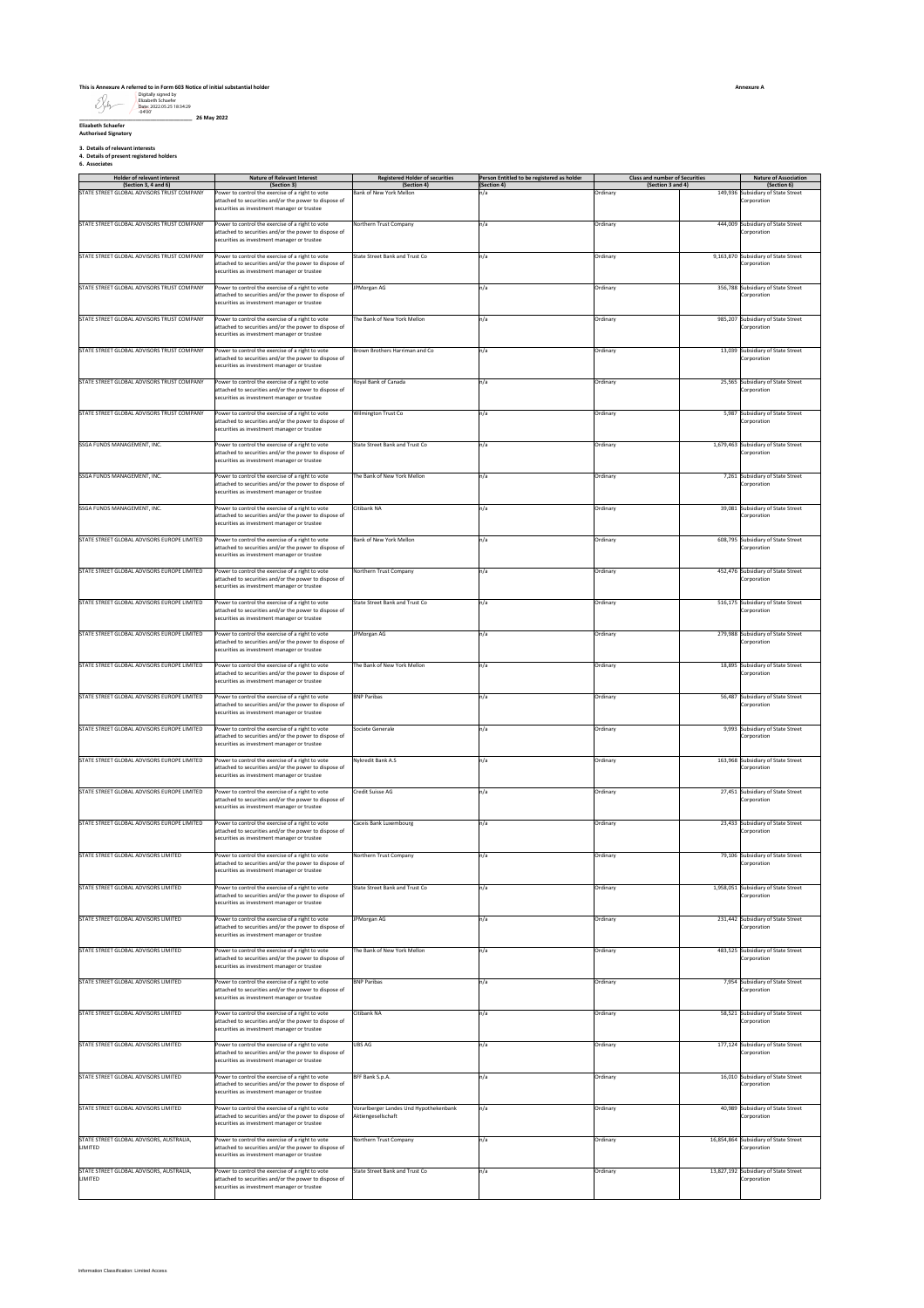| STATE STREET GLOBAL ADVISORS, AUSTRALIA,<br>LIMITED        | Power to control the exercise of a right to vote<br>sttached to securities and/or the power to dispose of<br>securities as investment manager or trustee | JPMorgan AG                                         | n/a                                                 | Ordinary |         | 3,758,511 Subsidiary of State Street<br>Corporation |
|------------------------------------------------------------|----------------------------------------------------------------------------------------------------------------------------------------------------------|-----------------------------------------------------|-----------------------------------------------------|----------|---------|-----------------------------------------------------|
|                                                            |                                                                                                                                                          |                                                     |                                                     |          |         |                                                     |
| STATE STREET GLOBAL ADVISORS, AUSTRALIA,<br><b>LIMITED</b> | Power to control the exercise of a right to vote<br>attached to securities and/or the power to dispose of<br>ecurities as investment manager or trustee  | <b>BNP Paribas</b>                                  | n/a                                                 | Ordinary |         | 67,109 Subsidiary of State Street<br>corporation    |
| STATE STREET GLOBAL ADVISORS, AUSTRALIA,                   | Power to control the exercise of a right to vote                                                                                                         | Citibank NA                                         | n/a                                                 | Ordinary |         | 454,836 Subsidiary of State Street                  |
| LIMITED                                                    | attached to securities and/or the power to dispose of<br>ecurities as investment manager or trustee                                                      |                                                     |                                                     |          |         | crporation                                          |
| STATE STREET GLOBAL ADVISORS, AUSTRALIA,                   | Power to control the exercise of a right to vote                                                                                                         | National Australian Bank LTD                        | n/a                                                 | Ordinary |         | 14,478 Subsidiary of State Street                   |
| LIMITED                                                    | attached to securities and/or the power to dispose of<br>ecurities as investment manager or trustee                                                      |                                                     |                                                     |          |         | Corporation                                         |
| STATE STREET GLOBAL ADVISORS (JAPAN) CO., LTD.             | Power to control the exercise of a right to vote                                                                                                         | State Street Bank and Trust Co                      | n/a                                                 | Ordinary |         | 502,821 Subsidiary of State Street                  |
|                                                            | ttached to securities and/or the power to dispose of<br>ecurities as investment manager or trustee                                                       |                                                     |                                                     |          |         | orporation                                          |
| STATE STREET GLOBAL ADVISORS (JAPAN) CO., LTD.             | Power to control the exercise of a right to vote                                                                                                         | PMorgan AG                                          | n/a                                                 | Ordinary | 837,472 | Subsidiary of State Street                          |
|                                                            | attached to securities and/or the power to dispose of<br>securities as investment manager or trustee                                                     |                                                     |                                                     |          |         | orporation                                          |
| STATE STREET GLOBAL ADVISORS (JAPAN) CO., LTD.             | Power to control the exercise of a right to vote                                                                                                         | Brown Brothers Harriman and Co                      | n/a                                                 | Ordinary |         | 366,127 Subsidiary of State Street                  |
|                                                            | attached to securities and/or the power to dispose of<br>securities as investment manager or trustee                                                     |                                                     |                                                     |          |         | crporation                                          |
| STATE STREET GLOBAL ADVISORS (JAPAN) CO., LTD.             | Power to control the exercise of a right to vote                                                                                                         | Sumitomo Trust and Banking Co USA                   | n/a                                                 | Ordinary |         | 108,214 Subsidiary of State Street                  |
|                                                            | attached to securities and/or the power to dispose of<br>ecurities as investment manager or trustee                                                      |                                                     |                                                     |          |         | Corporation                                         |
| STATE STREET GLOBAL ADVISORS ASIA LIMITED                  | Power to control the exercise of a right to vote                                                                                                         | Bank of New York Mellon                             | n/a                                                 | Ordinary |         | 7,560 Subsidiary of State Street                    |
|                                                            | attached to securities and/or the power to dispose of<br>securities as investment manager or trustee                                                     |                                                     |                                                     |          |         | orporation                                          |
| STATE STREET GLOBAL ADVISORS ASIA LIMITED                  | ower to control the exercise of a right to vote                                                                                                          | Northern Trust Company                              | n/a                                                 | Ordinary |         | 99,869 Subsidiary of State Street                   |
|                                                            | attached to securities and/or the power to dispose of<br>ecurities as investment manager or trustee                                                      |                                                     |                                                     |          |         | orporation                                          |
| STATE STREET GLOBAL ADVISORS ASIA LIMITED                  | ower to control the exercise of a right to vote                                                                                                          | State Street Bank and Trust Co                      | ٦/a                                                 | Ordinary |         | 200,285 Subsidiary of State Street                  |
|                                                            | attached to securities and/or the power to dispose of<br>securities as investment manager or trustee                                                     |                                                     |                                                     |          |         | corporation                                         |
| STATE STREET GLOBAL ADVISORS ASIA LIMITED                  | Power to control the exercise of a right to vote                                                                                                         | <b>JPMorgan AG</b>                                  | n/a                                                 | Ordinary |         | 176,943 Subsidiary of State Street                  |
|                                                            | attached to securities and/or the power to dispose of<br>ecurities as investment manager or trustee                                                      |                                                     |                                                     |          |         | corporation                                         |
| STATE STREET GLOBAL ADVISORS ASIA LIMITED                  | Power to control the exercise of a right to vote                                                                                                         | The Bank of New York Mellon                         | n/a                                                 | Ordinary |         | 10,970 Subsidiary of State Street                   |
|                                                            | attached to securities and/or the power to dispose of<br>securities as investment manager or trustee                                                     |                                                     |                                                     |          |         | crporation                                          |
| STATE STREET GLOBAL ADVISORS ASIA LIMITED                  | Power to control the exercise of a right to vote                                                                                                         | Citibank NA                                         | n/a                                                 | Ordinary |         | 17,142 Subsidiary of State Street                   |
|                                                            | attached to securities and/or the power to dispose of<br>securities as investment manager or trustee                                                     |                                                     |                                                     |          |         | corporation                                         |
| STATE STREET GLOBAL ADVISORS, LTD.                         | ower to control the exercise of a right to vote                                                                                                          | State Street Bank and Trust Co                      | ٦/a                                                 | Ordinary | 107,835 | Subsidiary of State Street                          |
|                                                            | attached to securities and/or the power to dispose of<br>securities as investment manager or trustee                                                     |                                                     |                                                     |          |         | corporation                                         |
| STATE STREET GLOBAL ADVISORS, LTD.                         | Power to control the exercise of a right to vote                                                                                                         | <b>CIBC Mellon</b>                                  | n/a                                                 | Ordinary |         | 46,501 Subsidiary of State Street                   |
|                                                            | attached to securities and/or the power to dispose of<br>ecurities as investment manager or trustee                                                      |                                                     |                                                     |          |         | crporation                                          |
| STATE STREET GLOBAL ADVISORS, LTD.                         | Power to control the exercise of a right to vote                                                                                                         | Royal Bank of Canada                                | n/a                                                 | Ordinary |         | 94,285 Subsidiary of State Street                   |
|                                                            | attached to securities and/or the power to dispose of<br>ecurities as investment manager or trustee                                                      |                                                     |                                                     |          |         | Corporation                                         |
| STATE STREET GLOBAL ADVISORS. LTD.                         | Power to control the exercise of a right to vote                                                                                                         | National Bank Trust                                 | n/a                                                 | Ordinary |         | 5,173 Subsidiary of State Street                    |
|                                                            | ttached to securities and/or the power to dispose of<br>ecurities as investment manager or trustee                                                       |                                                     |                                                     |          |         | orporation                                          |
| STATE STREET BANK AND TRUST COMPANY                        | For memo pledge securities:                                                                                                                              | PACE INTERNATIONAL EQUITY INVESTMENTS               | STATE STREET BANK AND TRUST COMPANY                 | Ordinary |         | 59,028 Subsidiary of State Street                   |
|                                                            | Relevant interest under section 608(8) being the right,                                                                                                  |                                                     |                                                     |          |         | Corporation                                         |
|                                                            | as lender, to dispose of shares pledged to secure a                                                                                                      |                                                     |                                                     |          |         |                                                     |
|                                                            | securities Ioan                                                                                                                                          |                                                     |                                                     |          |         |                                                     |
| STATE STREET BANK AND TRUST COMPANY                        | or Lent securities:                                                                                                                                      | AWARE SUPER PTY LTD AS TRUSTEE OF THE<br>WARE SUPER | AWARE SUPER PTY LTD AS TRUSTEE OF THE<br>WARE SUPER | Ordinary |         | 90,000 Subsidiary of State Street                   |
|                                                            | Relevant interest under section 608(8A) being the                                                                                                        |                                                     |                                                     |          |         | orporation                                          |
|                                                            | holder of securities subject to an obligation to return                                                                                                  |                                                     |                                                     |          |         |                                                     |
|                                                            | inder a securities lending agreement. State Street                                                                                                       |                                                     |                                                     |          |         |                                                     |
|                                                            | Bank and Trust Company has lent the securities and<br>retains a relevant interest                                                                        |                                                     |                                                     |          |         |                                                     |
| STATE STREET BANK AND TRUST COMPANY                        | For Lent securities:                                                                                                                                     | KORFA <sub>2</sub>                                  | KORFA <sub>2</sub>                                  | Ordinary |         | 245,311 Subsidiary of State Street                  |
|                                                            |                                                                                                                                                          |                                                     |                                                     |          |         | orporation                                          |
|                                                            | Relevant interest under section 608(8A) being the<br>holder of securities subject to an obligation to return                                             |                                                     |                                                     |          |         |                                                     |
|                                                            | ities lending agi                                                                                                                                        |                                                     |                                                     |          |         |                                                     |
|                                                            | Bank and Trust Company has lent the securities and                                                                                                       |                                                     |                                                     |          |         |                                                     |
| STATE STREET BANK AND TRUST COMPANY                        | etains a relevant interest<br>or Lent securities:                                                                                                        | CONFIDENTIAL CLIENT ASIA A                          | CONFIDENTIAL CLIENT ASIA A                          | Ordinary |         | 277,092 Subsidiary of State Street                  |
|                                                            |                                                                                                                                                          |                                                     |                                                     |          |         | orporation                                          |
|                                                            | Relevant interest under section 608(8A) being the                                                                                                        |                                                     |                                                     |          |         |                                                     |
|                                                            | holder of securities subject to an obligation to return<br>under a securities lending agreement. State Street                                            |                                                     |                                                     |          |         |                                                     |
|                                                            | Bank and Trust Company has lent the securities and                                                                                                       |                                                     |                                                     |          |         |                                                     |
|                                                            | etains a relevant interest                                                                                                                               |                                                     |                                                     |          |         |                                                     |
| STATE STREET BANK AND TRUST COMPANY                        | or Lent securities:                                                                                                                                      | SEA1                                                | SEA1                                                | Ordinary |         | 15,302 Subsidiary of State Street<br>Corporation    |
|                                                            | Relevant interest under section 608(8A) being the                                                                                                        |                                                     |                                                     |          |         |                                                     |
|                                                            | nolder of securities subject to an obligation to return<br>under a securities lending agreement. State Street                                            |                                                     |                                                     |          |         |                                                     |
|                                                            | Bank and Trust Company has lent the securities and                                                                                                       |                                                     |                                                     |          |         |                                                     |
|                                                            | etains a relevant interest                                                                                                                               |                                                     |                                                     |          |         |                                                     |
| STATE STREET BANK AND TRUST COMPANY                        | or Lent securities:                                                                                                                                      | NATIONAL PENSION SERVICE OF KOREA                   | NATIONAL PENSION SERVICE OF KOREA                   | Ordinary |         | 48,085 Subsidiary of State Street<br>Corporation    |
|                                                            | Relevant interest under section 608(8A) being the                                                                                                        |                                                     |                                                     |          |         |                                                     |
|                                                            | holder of securities subject to an obligation to return                                                                                                  |                                                     |                                                     |          |         |                                                     |
|                                                            | under a securities lending agreement. State Street<br>Bank and Trust Company has lent the securities and                                                 |                                                     |                                                     |          |         |                                                     |
|                                                            | etains a relevant interest                                                                                                                               |                                                     |                                                     |          |         |                                                     |
| STATE STREET BANK AND TRUST COMPANY                        | For collateral securities:                                                                                                                               | THE UBS GROUP                                       | THE UBS GROUP                                       | Ordinary |         | 351,149 Subsidiary of State Street<br>orporation    |
|                                                            | televant interest under section 608(8A) being the right,                                                                                                 |                                                     |                                                     |          |         |                                                     |
|                                                            | as lender, to dispose of shares transferred to secure a<br>ecurities Ioan                                                                                |                                                     |                                                     |          |         |                                                     |
| STATE STREET BANK AND TRUST COMPANY                        | or collateral securities:                                                                                                                                | THE GOLDMAN SACHS GROUP                             | THE GOLDMAN SACHS GROUP                             | Ordinary |         | 578,460 Subsidiary of State Street                  |
|                                                            |                                                                                                                                                          |                                                     |                                                     |          |         | orporation                                          |
|                                                            | Relevant interest under section 608(8A) being the right,<br>as lender, to dispose of shares transferred to secure a<br>ecurities Ioan                    |                                                     |                                                     |          |         |                                                     |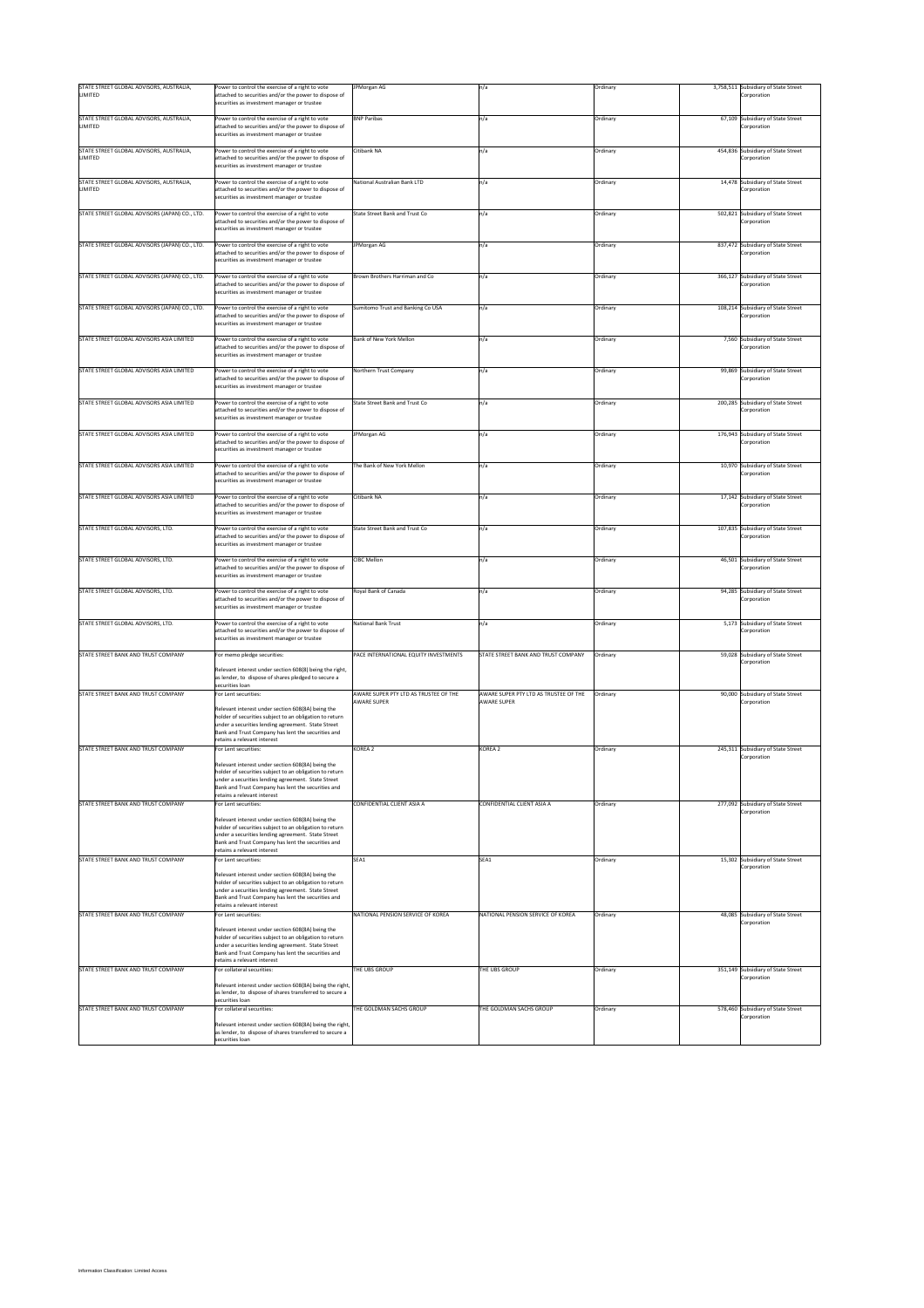#### **This is Annexure B referred to in Form 603 Notice of initial substantial holder**

|  | 5. Consideration |  |
|--|------------------|--|
|--|------------------|--|

| <b>Elizabeth Schaefer</b><br><b>Authorised Signatory</b>                 |                                          |                                                                    |                      |                                                     |                |
|--------------------------------------------------------------------------|------------------------------------------|--------------------------------------------------------------------|----------------------|-----------------------------------------------------|----------------|
| 5. Consideration                                                         |                                          |                                                                    |                      |                                                     |                |
| <b>Holder of relevant interest</b><br>STATE STREET GLOBAL ADVISORS, INC. | <b>Date of Acquisition</b>               | <b>Nature of transaction</b><br>2-Feb-22 In Specie Contribution    | Consideration<br>n/a | Class and number of Securities affected<br>Ordinary | 2,154          |
| STATE STREET GLOBAL ADVISORS, INC.                                       |                                          | 4-Feb-22 Purchase                                                  | 53.72                | Ordinary                                            | 996            |
| STATE STREET GLOBAL ADVISORS, INC.                                       |                                          | 4-Feb-22 Purchase                                                  | 53.78                | Ordinary                                            | 196            |
| STATE STREET GLOBAL ADVISORS, INC.                                       |                                          | 4-Feb-22 In Specie Contribution                                    | n/a                  | Ordinary                                            | 163            |
| STATE STREET GLOBAL ADVISORS, INC.<br>STATE STREET GLOBAL ADVISORS, INC. | 31-Jan-22 Purchase                       | 8-Feb-22 Purchase                                                  | 52.35<br>52.71       | Ordinary<br>Ordinary                                | 1,151<br>5,995 |
| STATE STREET GLOBAL ADVISORS, INC.                                       |                                          | 31-Jan-22 In Specie Contribution                                   | n/a                  | Ordinary                                            | 37,048         |
| STATE STREET GLOBAL ADVISORS, INC.                                       |                                          | 1-Feb-22 Purchase                                                  | 53.02                | Ordinary                                            | 3,739          |
| STATE STREET GLOBAL ADVISORS, INC.                                       |                                          | 9-Feb-22 Purchase                                                  | 53.42                | Ordinary                                            | 1,162          |
| STATE STREET GLOBAL ADVISORS. INC.<br>STATE STREET GLOBAL ADVISORS, INC. | 15-Feb-22 Purchase                       | 15-Feb-22 In Specie Contribution                                   | 54.59<br>n/a         | Ordinary<br>Ordinary                                | 398<br>2,160   |
| STATE STREET GLOBAL ADVISORS, INC.                                       | 27-Jan-22 Purchase                       |                                                                    | 50.61                | Ordinary                                            | 880            |
| STATE STREET GLOBAL ADVISORS, INC.                                       | 27-Jan-22 Purchase                       |                                                                    | 52.08                | Ordinary                                            | 5,635          |
| STATE STREET GLOBAL ADVISORS, INC.                                       | 14-Feb-22 Purchase                       |                                                                    | 53.87                | Ordinary                                            | 6,053          |
| STATE STREET GLOBAL ADVISORS, INC.                                       |                                          | 14-Feb-22 In Specie Contribution                                   | n/a<br>47.91         | Ordinary                                            | 594            |
| STATE STREET GLOBAL ADVISORS, INC.<br>STATE STREET GLOBAL ADVISORS, INC. | 24-Feb-22 Purchase                       | 24-Feb-22 In Specie Contribution                                   | n/a                  | Ordinary<br>Ordinary                                | 1,508<br>2,880 |
| STATE STREET GLOBAL ADVISORS, INC.                                       | 28-Feb-22 Purchase                       |                                                                    | 48.19                | Ordinary                                            | 2,900          |
| STATE STREET GLOBAL ADVISORS, INC.                                       |                                          | 1-Mar-22 Purchase                                                  | 48.60                | Ordinary                                            | 2,206          |
| STATE STREET GLOBAL ADVISORS, INC.                                       |                                          | 8-Mar-22 Purchase                                                  | 47.80                | Ordinary                                            | 289            |
| STATE STREET GLOBAL ADVISORS, INC.<br>STATE STREET GLOBAL ADVISORS, INC. | 9-Mar-22 Purchase                        | 9-Mar-22 Purchase                                                  | 48.89<br>48.70       | Ordinary<br>Ordinary                                | 316<br>7,460   |
| STATE STREET GLOBAL ADVISORS, INC.                                       | 10-Mar-22 Purchase                       |                                                                    | 50.11                | Ordinary                                            | 960            |
| STATE STREET GLOBAL ADVISORS, INC.                                       | 10-Mar-22 Purchase                       |                                                                    | 49.20                | Ordinary                                            | 725            |
| STATE STREET GLOBAL ADVISORS, INC.                                       | 11-Mar-22 Purchase                       |                                                                    | 49.18                | Ordinary                                            | 2,517          |
| STATE STREET GLOBAL ADVISORS, INC.                                       | 14-Mar-22 Purchase<br>14-Mar-22 Purchase |                                                                    | 49.72<br>49.60       | Ordinary                                            | 458<br>281     |
| STATE STREET GLOBAL ADVISORS, INC.<br>STATE STREET GLOBAL ADVISORS, INC. | 15-Mar-22 Purchase                       |                                                                    | 49.72                | Ordinary<br>Ordinary                                | 128            |
| STATE STREET GLOBAL ADVISORS, INC.                                       | 15-Mar-22 Purchase                       |                                                                    | 49.89                | Ordinary                                            | 8,323          |
| STATE STREET GLOBAL ADVISORS, INC.                                       | 18-Mar-22 Purchase                       |                                                                    | 50.33                | Ordinary                                            | 7,235          |
| STATE STREET GLOBAL ADVISORS, INC.                                       | 18-Mar-22 Purchase                       |                                                                    | 50.38                | Ordinary                                            | 1,548          |
| STATE STREET GLOBAL ADVISORS, INC.                                       | 18-Mar-22 Purchase                       |                                                                    | 50.34                | Ordinary                                            | 3,169          |
| STATE STREET GLOBAL ADVISORS, INC.                                       | 28-Mar-22 Purchase                       |                                                                    | 49.74                | Ordinary                                            | 605            |
| STATE STREET GLOBAL ADVISORS, INC.                                       | 28-Mar-22 Purchase                       |                                                                    | 49.74                | Ordinary                                            | 5,360          |
| STATE STREET GLOBAL ADVISORS, INC.                                       |                                          | 28-Mar-22 In Specie Contribution                                   | n/a                  | Ordinary                                            | 3,249          |
| STATE STREET GLOBAL ADVISORS, INC.<br>STATE STREET GLOBAL ADVISORS, INC. | 29-Mar-22 Purchase<br>29-Mar-22 Purchase |                                                                    | 50.65<br>49.95       | Ordinary                                            | 2,326<br>1,382 |
| STATE STREET GLOBAL ADVISORS, INC.                                       | 31-Mar-22 Purchase                       |                                                                    | 50.41                | Ordinary<br>Ordinary                                | 44,443         |
| STATE STREET GLOBAL ADVISORS, INC.                                       | 31-Mar-22 Purchase                       |                                                                    | 51.39                | Ordinary                                            | 2,564          |
| STATE STREET GLOBAL ADVISORS, INC.                                       | 31-Mar-22 Purchase                       |                                                                    | 51.10                | Ordinary                                            | 344            |
| STATE STREET GLOBAL ADVISORS, INC.                                       |                                          | 31-Mar-22 In Specie Contribution                                   | n/a                  | Ordinary                                            | 60,919         |
| STATE STREET GLOBAL ADVISORS, INC.                                       | 24-Jan-22 Purchase                       |                                                                    | 53.44                | Ordinary                                            | 175            |
| STATE STREET GLOBAL ADVISORS, INC.                                       | 25-Jan-22 Purchase                       |                                                                    | 52.55                | Ordinary                                            | 23,130         |
| STATE STREET GLOBAL ADVISORS, INC.                                       | 25-Jan-22 Purchase                       |                                                                    | 52.55                | Ordinary                                            | 10,215         |
| STATE STREET GLOBAL ADVISORS, INC.                                       | 25-Jan-22 Purchase                       |                                                                    | 53.99                | Ordinary                                            | 1,462          |
| STATE STREET GLOBAL ADVISORS, INC.                                       |                                          | 26-Jan-22 In Specie Contribution                                   | n/a                  | Ordinary                                            | 3,180          |
| STATE STREET GLOBAL ADVISORS, INC.                                       |                                          | 3-Feb-22 Purchase                                                  | 53.55                | Ordinary                                            | 7,861          |
| STATE STREET GLOBAL ADVISORS. INC.                                       |                                          | 3-Feb-22 Purchase                                                  | 53.43                | Ordinary                                            | 5,689          |
| STATE STREET GLOBAL ADVISORS, INC.<br>STATE STREET GLOBAL ADVISORS, INC. |                                          | 3-Feb-22 In Specie Contribution<br>7-Feb-22 In Specie Contribution | n/a<br>n/a           | Ordinary<br>Ordinary                                | 2,544<br>3,590 |
| STATE STREET GLOBAL ADVISORS, INC.                                       | 11-Feb-22 Purchase                       |                                                                    | 52.80                | Ordinary                                            | 6,218          |
| STATE STREET GLOBAL ADVISORS, INC.                                       | 11-Feb-22 Purchase                       |                                                                    | 52.81                | Ordinary                                            | 215            |
| STATE STREET GLOBAL ADVISORS, INC.                                       |                                          | 11-Feb-22 In Specie Contribution                                   | n/a                  | Ordinary                                            | 1,674          |
| STATE STREET GLOBAL ADVISORS, INC.                                       | 16-Feb-22 Purchase                       |                                                                    | 54.92                | Ordinary                                            | 490            |
| STATE STREET GLOBAL ADVISORS, INC.                                       |                                          | 17-Feb-22 In Specie Contribution                                   | n/a                  | Ordinary                                            | 16,052         |
| STATE STREET GLOBAL ADVISORS, INC.                                       | 23-Feb-22 Purchase                       |                                                                    | 48.84                | Ordinary                                            | 2,184          |
| STATE STREET GLOBAL ADVISORS, INC.                                       |                                          | 23-Feb-22 In Specie Contribution                                   | n/a                  | Ordinary                                            | 483            |
| STATE STREET GLOBAL ADVISORS, INC.                                       | 25-Feb-22 Purchase                       |                                                                    | 47.90                | Ordinary                                            | 151            |
| STATE STREET GLOBAL ADVISORS, INC.                                       | 25-Feb-22 Purchase                       | 25-Feb-22 In Specie Contribution                                   | 48.54                | Ordinary                                            | 253<br>5,786   |
| STATE STREET GLOBAL ADVISORS, INC.<br>STATE STREET GLOBAL ADVISORS, INC. |                                          | 2-Mar-22 Purchase                                                  | n/a<br>48.76         | Ordinary<br>Ordinary                                | 1,235          |
| STATE STREET GLOBAL ADVISORS, INC.                                       |                                          | 2-Mar-22 Purchase                                                  | 48.76                | Ordinary                                            | 9,046          |
| STATE STREET GLOBAL ADVISORS, INC.                                       |                                          | 2-Mar-22 Purchase                                                  | 48.16                | Ordinary                                            | 6,060          |
| STATE STREET GLOBAL ADVISORS, INC.                                       | 3-Mar-22 Purchase                        |                                                                    | 49.00                | Ordinary                                            | 7,653          |
| STATE STREET GLOBAL ADVISORS, INC.                                       |                                          | 4-Mar-22 Purchase                                                  | 48.75                | Ordinary                                            | 3,506          |
| STATE STREET GLOBAL ADVISORS, INC.                                       | 17-Mar-22 Purchase                       |                                                                    | 50.64                | Ordinary                                            | 1,472          |
| STATE STREET GLOBAL ADVISORS, INC.                                       | 17-Mar-22 Purchase                       |                                                                    | 50.68                | Ordinary                                            | 1,163          |
| STATE STREET GLOBAL ADVISORS, INC.                                       | 22-Mar-22 Purchase                       |                                                                    | 50.40                | Ordinary                                            | 3,905          |
| STATE STREET GLOBAL ADVISORS, INC.                                       | 24-Mar-22 Purchase                       |                                                                    | 50.34                | Ordinary                                            | 2,096          |
| STATE STREET GLOBAL ADVISORS, INC.                                       | 24-Mar-22 Purchase                       |                                                                    | 50.54                | Ordinary                                            | 270            |
| STATE STREET GLOBAL ADVISORS, INC.<br>STATE STREET GLOBAL ADVISORS, INC. | 24-Mar-22 Purchase                       |                                                                    | 50.34<br>50.37       | Ordinary                                            | 4,389          |
| STATE STREET GLOBAL ADVISORS, INC.                                       | 25-Mar-22 Purchase                       | 25-Mar-22 In Specie Contribution                                   | n/a                  | Ordinary<br>Ordinary                                | 382<br>5,415   |
| STATE STREET GLOBAL ADVISORS, INC.                                       | 30-Mar-22 Purchase                       |                                                                    | 51.17                | Ordinary                                            | 27,686         |
| STATE STREET GLOBAL ADVISORS, INC.                                       | 30-Mar-22 Purchase                       |                                                                    | 51.35                | Ordinary                                            | 896            |
| STATE STREET GLOBAL ADVISORS, INC.                                       |                                          | 30-Mar-22 In Specie Contribution                                   | n/a                  | Ordinary                                            | 2,160          |
| STATE STREET GLOBAL ADVISORS, INC.                                       |                                          | 1-Apr-22 Purchase                                                  | 49.59                | Ordinary                                            | 3,709          |
| STATE STREET GLOBAL ADVISORS, INC.                                       |                                          | 1-Apr-22 Purchase                                                  | 50.00                | Ordinary                                            | 551            |
| STATE STREET GLOBAL ADVISORS, INC.                                       |                                          | 1-Apr-22 In Specie Contribution                                    | n/a                  | Ordinary                                            | 2,888          |
| STATE STREET GLOBAL ADVISORS, INC.                                       |                                          | 4-Apr-22 Purchase                                                  | 49.40                | Ordinary                                            | 2,823          |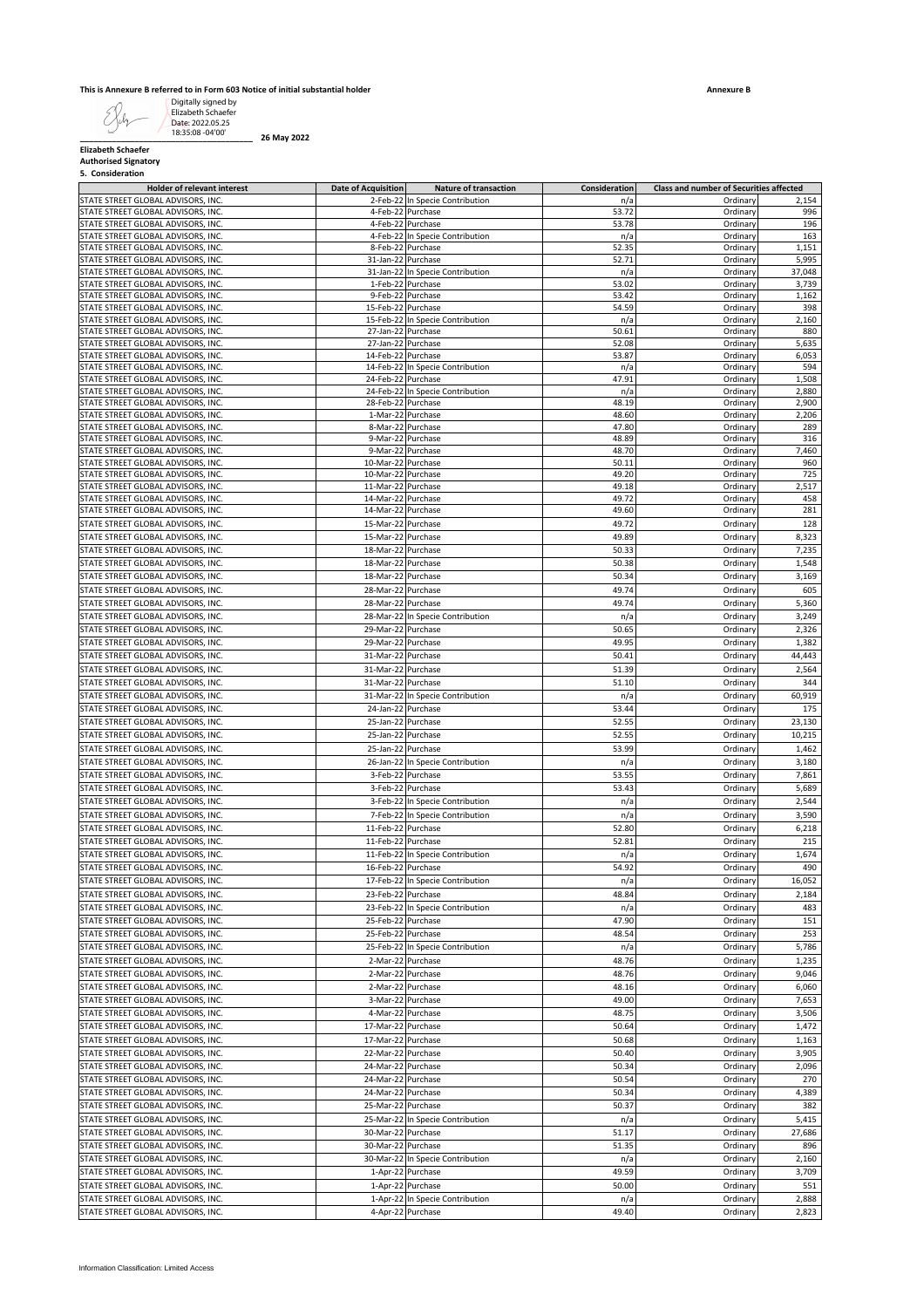| STATE STREET GLOBAL ADVISORS, INC.               |                    | 4-Apr-22 Purchase                | 49.66 | Ordinary | 2,158   |
|--------------------------------------------------|--------------------|----------------------------------|-------|----------|---------|
| STATE STREET GLOBAL ADVISORS, INC.               |                    | 5-Apr-22 Purchase                | 49.94 | Ordinary | 2,861   |
| STATE STREET GLOBAL ADVISORS, INC.               |                    | 5-Apr-22 In Specie Contribution  | n/a   | Ordinary | 2,560   |
| STATE STREET GLOBAL ADVISORS, INC.               |                    | 6-Apr-22 Purchase                | 49.39 | Ordinary | 1,656   |
|                                                  |                    |                                  |       |          |         |
| STATE STREET GLOBAL ADVISORS, INC.               |                    | 6-Apr-22 In Specie Contribution  | n/a   | Ordinary | 4,480   |
| STATE STREET GLOBAL ADVISORS, INC.               | 14-Apr-22 Purchase |                                  | 48.33 | Ordinary | 3,477   |
| STATE STREET GLOBAL ADVISORS, INC.               | 14-Apr-22 Purchase |                                  | 48.20 | Ordinary | 499     |
| STATE STREET GLOBAL ADVISORS, INC.               | 20-Apr-22 Purchase |                                  | 49.33 | Ordinary | 6,433   |
| STATE STREET GLOBAL ADVISORS, INC.               |                    |                                  | 49.33 |          | 3,195   |
|                                                  | 20-Apr-22 Purchase |                                  |       | Ordinary |         |
| STATE STREET GLOBAL ADVISORS, INC.               | 19-Apr-22 Purchase |                                  | 48.41 | Ordinary | 4,081   |
| STATE STREET GLOBAL ADVISORS, INC.               | 19-Apr-22 Purchase |                                  | 48.51 | Ordinary | 4,382   |
| STATE STREET GLOBAL ADVISORS, INC.               | 19-Apr-22 Purchase |                                  | 48.51 | Ordinary | 3,183   |
| STATE STREET GLOBAL ADVISORS, INC.               | 21-Apr-22 Purchase |                                  | 49.82 | Ordinary | 299     |
|                                                  |                    |                                  |       |          |         |
| STATE STREET GLOBAL ADVISORS, INC.               |                    | 21-Apr-22 In Specie Contribution | n/a   | Ordinary | 3,237   |
| STATE STREET GLOBAL ADVISORS, INC.               | 12-Apr-22 Purchase |                                  | 48.31 | Ordinary | 6,419   |
| STATE STREET GLOBAL ADVISORS, INC.               | 22-Apr-22 Purchase |                                  | 49.42 | Ordinary | 11,539  |
| STATE STREET GLOBAL ADVISORS, INC.               | 22-Apr-22 Purchase |                                  | 49.30 | Ordinary | 1,774   |
| STATE STREET GLOBAL ADVISORS, INC.               |                    | 22-Apr-22 In Specie Contribution | n/a   | Ordinary | 3,737   |
|                                                  |                    |                                  |       |          |         |
| STATE STREET GLOBAL ADVISORS, INC.               | 27-Apr-22 Purchase |                                  | 48.80 | Ordinary | 899     |
| STATE STREET GLOBAL ADVISORS, INC.               | 26-Apr-22 Purchase |                                  | 49.05 | Ordinary | 434     |
| STATE STREET GLOBAL ADVISORS, INC.               | 13-Apr-22 Purchase |                                  | 48.38 | Ordinary | 5,679   |
| STATE STREET GLOBAL ADVISORS, INC.               | 13-Apr-22 Purchase |                                  | 48.00 | Ordinary | 257     |
|                                                  |                    |                                  |       |          |         |
| STATE STREET GLOBAL ADVISORS, INC.               | 29-Apr-22 Purchase |                                  | 49.36 | Ordinary | 14,164  |
| STATE STREET GLOBAL ADVISORS, INC.               | 29-Apr-22 Purchase |                                  | 49.36 | Ordinary | 322     |
| STATE STREET GLOBAL ADVISORS, INC.               | 2-May-22 Purchase  |                                  | 48.91 | Ordinary | 4,451   |
| STATE STREET GLOBAL ADVISORS, INC.               | 3-May-22 Purchase  |                                  | 48.75 | Ordinary | 1,883   |
|                                                  |                    |                                  |       |          |         |
| STATE STREET GLOBAL ADVISORS, INC.               | 3-May-22 Purchase  |                                  | 49.10 | Ordinary | 14,625  |
| STATE STREET GLOBAL ADVISORS, INC.               | 5-May-22 Purchase  |                                  | 49.17 | Ordinary | 1,796   |
| STATE STREET GLOBAL ADVISORS, INC.               |                    | 4-May-22 Purchase                | 49.29 | Ordinary | 1,622   |
| STATE STREET GLOBAL ADVISORS, INC.               | 4-May-22           | Purchase                         | 48.94 | Ordinary | 1,922   |
|                                                  |                    |                                  |       |          |         |
| STATE STREET GLOBAL ADVISORS, INC.               | 4-May-22 Purchase  |                                  | 48.96 | Ordinary | 215     |
| STATE STREET GLOBAL ADVISORS, INC.               | 9-May-22 Purchase  |                                  | 49.22 | Ordinary | 2,109   |
| STATE STREET GLOBAL ADVISORS, INC.               | 6-May-22 Purchase  |                                  | 49.61 | Ordinary | 1,058   |
| STATE STREET GLOBAL ADVISORS, INC.               |                    | 6-May-22 Purchase                | 49.04 | Ordinary | 256     |
| STATE STREET GLOBAL ADVISORS, INC.               |                    |                                  |       |          | 606     |
|                                                  |                    | 6-May-22 In Specie Contribution  | n/a   | Ordinary |         |
| STATE STREET GLOBAL ADVISORS, INC.               | 21-Feb-22 Purchase |                                  | 50.16 | Ordinary | 413     |
| STATE STREET GLOBAL ADVISORS, INC.               |                    | 7-Apr-22 Purchase                | 49.40 | Ordinary | 85      |
| STATE STREET GLOBAL ADVISORS, INC.               | 10-May-22 Purchase |                                  | 49.05 | Ordinary | 1,013   |
| STATE STREET GLOBAL ADVISORS, INC.               | 11-May-22 Purchase |                                  | 49.33 | Ordinary | 5,107   |
|                                                  |                    |                                  |       |          |         |
| STATE STREET GLOBAL ADVISORS, INC.               | 11-May-22 Purchase |                                  | 49.33 | Ordinary | 7,039   |
| STATE STREET GLOBAL ADVISORS, INC.               | 11-May-22 Purchase |                                  | 49.21 | Ordinary | 6,641   |
| STATE STREET GLOBAL ADVISORS, INC.               | 11-May-22 Purchase |                                  | 49.33 | Ordinary | 2,843   |
| STATE STREET GLOBAL ADVISORS, INC.               | 12-May-22 Purchase |                                  | 49.03 | Ordinary | 4,406   |
|                                                  |                    |                                  |       |          |         |
| STATE STREET GLOBAL ADVISORS, INC.               | 13-May-22 Purchase |                                  | 49.66 | Ordinary | 7,792   |
| STATE STREET GLOBAL ADVISORS, INC.               | 13-May-22 Purchase |                                  | 49.97 | Ordinary | 8,772   |
| STATE STREET GLOBAL ADVISORS, INC.               | 13-May-22 Purchase |                                  | 49.97 | Ordinary | 5,340   |
| STATE STREET GLOBAL ADVISORS, INC.               | 13-May-22 Purchase |                                  | 49.99 | Ordinary | 3,058   |
|                                                  |                    |                                  |       |          |         |
| STATE STREET GLOBAL ADVISORS, INC.               | 19-May-22 Purchase |                                  | 48.20 | Ordinary | 352     |
| STATE STREET GLOBAL ADVISORS, INC.               | 19-May-22 Purchase |                                  | 45.89 | Ordinary | 1,073   |
| STATE STREET GLOBAL ADVISORS, INC.               | 19-May-22 Purchase |                                  | 46.10 | Ordinary | 279     |
| STATE STREET GLOBAL ADVISORS, INC.               |                    | 19-May-22 In Specie Contribution | n/a   | Ordinary | 8,664   |
|                                                  |                    |                                  |       |          |         |
| STATE STREET GLOBAL ADVISORS, INC.               | 18-May-22 Purchase |                                  | 49.78 | Ordinary | 1,017   |
| STATE STREET GLOBAL ADVISORS, INC.               |                    | 18-May-22 In Specie Contribution | n/a   | Ordinary | 2,560   |
| STATE STREET GLOBAL ADVISORS, INC.               | 17-May-22 Purchase |                                  | 49.40 | Ordinary | 501     |
| STATE STREET GLOBAL ADVISORS, INC.               | 17-May-22 Purchase |                                  | 49.56 | Ordinary | 4,930   |
| STATE STREET GLOBAL ADVISORS, INC.               | 20-May-22 Purchase |                                  | 46.03 | Ordinary | 1,118   |
|                                                  |                    |                                  |       |          |         |
| STATE STREET GLOBAL ADVISORS, INC.               |                    | 20-May-22 In Specie Contribution | n/a   | Ordinary | 4,672   |
| STATE STREET GLOBAL ADVISORS, INC.               | 24-May-22 Purchase |                                  | 46.31 | Ordinary | 2,741   |
| STATE STREET GLOBAL ADVISORS, INC.               | 24-May-22 Purchase |                                  | 46.31 | Ordinary | 7,582   |
| STATE STREET GLOBAL ADVISORS, AUSTRALIA, LIMITED |                    | 4-Feb-22 Purchase                | 53.72 | Ordinary | 12,400  |
|                                                  |                    |                                  |       |          |         |
| STATE STREET GLOBAL ADVISORS, AUSTRALIA, LIMITED |                    | 4-Feb-22 Purchase                | 53.53 | Ordinary | 1,077   |
| STATE STREET GLOBAL ADVISORS, AUSTRALIA, LIMITED |                    | 4-Feb-22 Purchase                | 53.52 | Ordinary | 229     |
| STATE STREET GLOBAL ADVISORS, AUSTRALIA, LIMITED |                    | 4-Feb-22 Purchase                | 53.55 | Ordinary | 12,559  |
| STATE STREET GLOBAL ADVISORS, AUSTRALIA, LIMITED |                    | 8-Feb-22 Purchase                | 52.48 | Ordinary | 2,597   |
|                                                  |                    |                                  |       |          |         |
| STATE STREET GLOBAL ADVISORS, AUSTRALIA, LIMITED | 28-Jan-22          | Purchase                         | 52.74 | Ordinary | 2,837   |
| STATE STREET GLOBAL ADVISORS, AUSTRALIA, LIMITED | 28-Jan-22          | Purchase                         | 52.74 | Ordinary | 118,841 |
| STATE STREET GLOBAL ADVISORS, AUSTRALIA, LIMITED |                    | 28-Jan-22 Purchase               | 52.74 | Ordinary | 51,554  |
| STATE STREET GLOBAL ADVISORS, AUSTRALIA, LIMITED | 28-Jan-22          | Purchase                         | 52.74 | Ordinary | 7,926   |
|                                                  |                    |                                  |       |          |         |
| STATE STREET GLOBAL ADVISORS, AUSTRALIA, LIMITED | 31-Jan-22 Purchase |                                  | 52.78 | Ordinary | 150,668 |
| STATE STREET GLOBAL ADVISORS, AUSTRALIA, LIMITED |                    | 1-Feb-22 In Specie Contribution  | n/a   | Ordinary | 15,786  |
| STATE STREET GLOBAL ADVISORS, AUSTRALIA, LIMITED |                    | 9-Feb-22 Purchase                | 53.36 | Ordinary | 294     |
| STATE STREET GLOBAL ADVISORS, AUSTRALIA, LIMITED |                    | 9-Feb-22 Purchase                | 53.42 | Ordinary | 1,474   |
|                                                  |                    |                                  |       |          |         |
| STATE STREET GLOBAL ADVISORS, AUSTRALIA, LIMITED | 28-Feb-22 Purchase |                                  | 48.19 | Ordinary | 43,438  |
| STATE STREET GLOBAL ADVISORS, AUSTRALIA, LIMITED | 28-Feb-22 Purchase |                                  | 48.28 | Ordinary | 17,670  |
| STATE STREET GLOBAL ADVISORS, AUSTRALIA, LIMITED | 28-Feb-22 Purchase |                                  | 48.52 | Ordinary | 2,836   |
| STATE STREET GLOBAL ADVISORS, AUSTRALIA, LIMITED | 28-Feb-22 Purchase |                                  | 48.19 | Ordinary | 3,769   |
|                                                  |                    |                                  |       |          |         |
| STATE STREET GLOBAL ADVISORS, AUSTRALIA, LIMITED | 28-Feb-22 Purchase |                                  | 48.19 | Ordinary | 6,006   |
| STATE STREET GLOBAL ADVISORS, AUSTRALIA, LIMITED |                    | 28-Feb-22 In Specie Contribution | n/a   | Ordinary | 2,135   |
| STATE STREET GLOBAL ADVISORS, AUSTRALIA, LIMITED | 10-Mar-22 Purchase |                                  | 50.11 | Ordinary | 69,542  |
| STATE STREET GLOBAL ADVISORS, AUSTRALIA, LIMITED | 10-Mar-22 Purchase |                                  | 50.28 | Ordinary | 27,801  |
| STATE STREET GLOBAL ADVISORS, AUSTRALIA, LIMITED | 10-Mar-22 Purchase |                                  | 50.26 | Ordinary | 7,152   |
|                                                  |                    |                                  |       |          |         |
| STATE STREET GLOBAL ADVISORS, AUSTRALIA, LIMITED | 11-Mar-22 Purchase |                                  | 49.18 | Ordinary | 146,974 |
| STATE STREET GLOBAL ADVISORS, AUSTRALIA, LIMITED | 14-Mar-22 Purchase |                                  | 49.72 | Ordinary | 30,298  |
| STATE STREET GLOBAL ADVISORS, AUSTRALIA, LIMITED |                    | 14-Mar-22 In Specie Contribution | n/a   | Ordinary | 327,880 |
| STATE STREET GLOBAL ADVISORS, AUSTRALIA, LIMITED |                    | 15-Mar-22 In Specie Contribution | n/a   | Ordinary | 14,416  |
|                                                  |                    |                                  |       |          |         |
| STATE STREET GLOBAL ADVISORS, AUSTRALIA, LIMITED | 18-Mar-22 Purchase |                                  | 50.33 | Ordinary | 266,376 |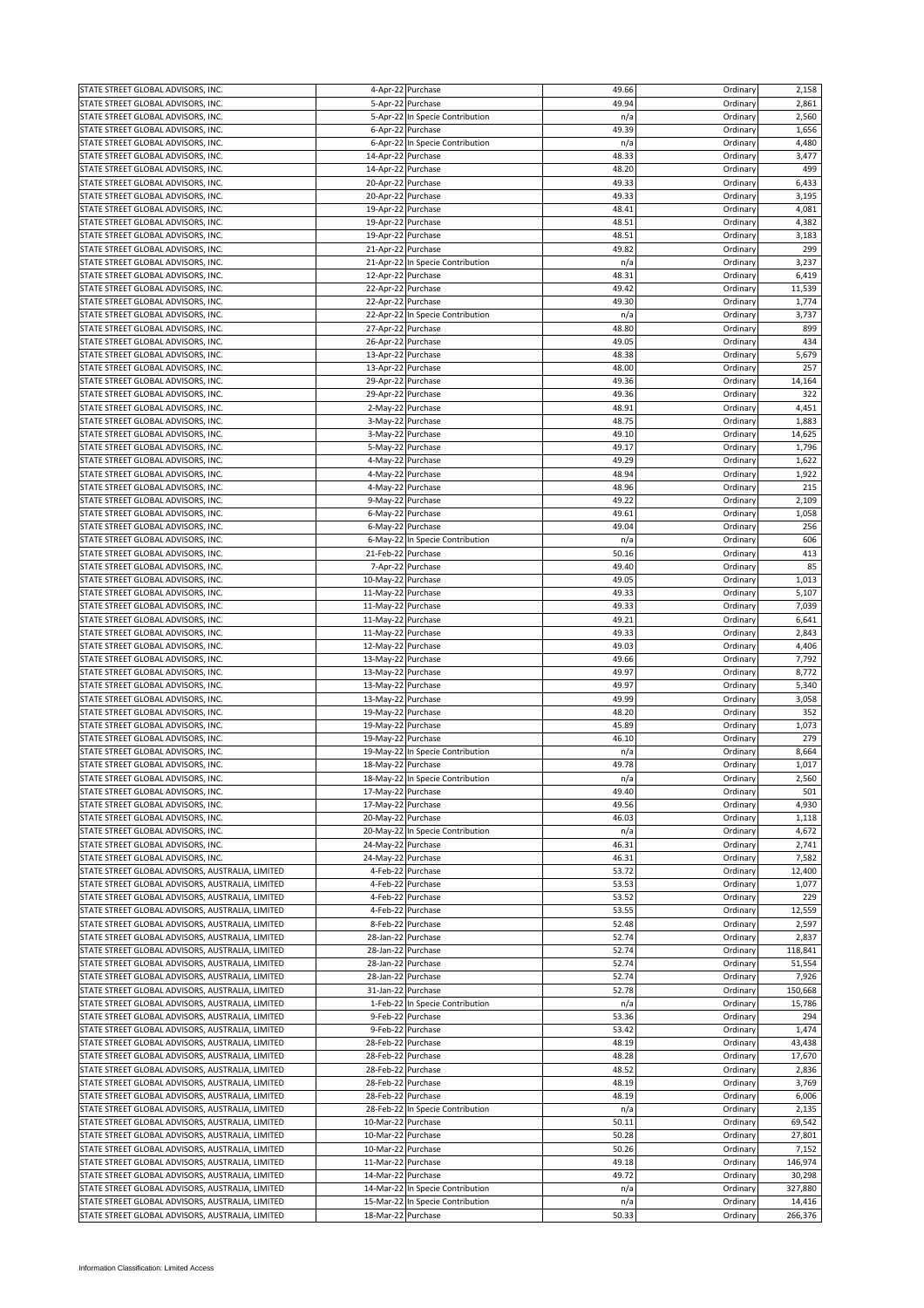| STATE STREET GLOBAL ADVISORS, AUSTRALIA, LIMITED                                           | 18-Mar-22 Purchase                       |                                  | 50.33          | Ordinary             | 7,296           |
|--------------------------------------------------------------------------------------------|------------------------------------------|----------------------------------|----------------|----------------------|-----------------|
| STATE STREET GLOBAL ADVISORS, AUSTRALIA, LIMITED                                           | 18-Mar-22 Purchase                       |                                  | 50.33          | Ordinary             | 40,298          |
| STATE STREET GLOBAL ADVISORS, AUSTRALIA, LIMITED                                           |                                          | 18-Mar-22 In Specie Contribution | n/a            | Ordinary             | 150,668         |
| STATE STREET GLOBAL ADVISORS, AUSTRALIA, LIMITED                                           | 31-Mar-22                                | Purchase                         | 50.41          | Ordinary             | 108,750         |
| STATE STREET GLOBAL ADVISORS, AUSTRALIA, LIMITED                                           |                                          | 31-Mar-22 In Specie Contribution | n/a            | Ordinary             | 2,119           |
| STATE STREET GLOBAL ADVISORS, AUSTRALIA, LIMITED                                           |                                          | 3-Feb-22 Purchase                | 53.55          | Ordinary             | 18,834          |
| STATE STREET GLOBAL ADVISORS, AUSTRALIA, LIMITED                                           | 7-Feb-22                                 | Purchase                         | 53.31          | Ordinary             | 9,417           |
| STATE STREET GLOBAL ADVISORS, AUSTRALIA, LIMITED                                           | 10-Feb-22 Purchase                       |                                  | 53.39          | Ordinary             | 9,771           |
| STATE STREET GLOBAL ADVISORS, AUSTRALIA, LIMITED                                           |                                          | 11-Feb-22 In Specie Contribution | n/a            | Ordinary             | 2,170           |
| STATE STREET GLOBAL ADVISORS, AUSTRALIA, LIMITED                                           | 25-Feb-22 Purchase                       |                                  | 47.90          | Ordinary             | 32,673          |
| STATE STREET GLOBAL ADVISORS, AUSTRALIA, LIMITED                                           |                                          | 3-Mar-22 In Specie Contribution  | n/a            | Ordinary             | 1,101           |
| STATE STREET GLOBAL ADVISORS, AUSTRALIA, LIMITED                                           |                                          | 4-Mar-22 In Specie Contribution  | n/a            | Ordinary             | 193,856         |
| STATE STREET GLOBAL ADVISORS, AUSTRALIA, LIMITED                                           | 22-Mar-22 Purchase                       |                                  | 50.58          | Ordinary             | 475             |
| STATE STREET GLOBAL ADVISORS, AUSTRALIA, LIMITED                                           | 30-Mar-22 Purchase                       |                                  | 51.17          | Ordinary             | 10,326          |
| STATE STREET GLOBAL ADVISORS, AUSTRALIA, LIMITED                                           |                                          | 4-Apr-22 Purchase                | 49.40          | Ordinary             | 675             |
| STATE STREET GLOBAL ADVISORS, AUSTRALIA, LIMITED                                           |                                          | 5-Apr-22 Purchase                | 49.66          | Ordinary             | 69,635          |
| STATE STREET GLOBAL ADVISORS, AUSTRALIA, LIMITED                                           | 14-Apr-22 Purchase                       |                                  | 48.33          | Ordinary             | 269             |
| STATE STREET GLOBAL ADVISORS, AUSTRALIA, LIMITED                                           |                                          | 14-Apr-22 In Specie Contribution | n/a            | Ordinary             | 470,650         |
| STATE STREET GLOBAL ADVISORS, AUSTRALIA, LIMITED                                           |                                          | 19-Apr-22 In Specie Contribution | n/a            | Ordinary             | 2,121           |
| STATE STREET GLOBAL ADVISORS, AUSTRALIA, LIMITED                                           |                                          | 22-Apr-22 In Specie Contribution | n/a            | Ordinary             | 4,242           |
| STATE STREET GLOBAL ADVISORS, AUSTRALIA, LIMITED                                           |                                          | 8-Apr-22 In Specie Contribution  | n/a            | Ordinary             | 95,613          |
| STATE STREET GLOBAL ADVISORS, AUSTRALIA, LIMITED                                           |                                          | 26-Apr-22 In Specie Contribution | n/a            | Ordinary             | 2,121           |
| STATE STREET GLOBAL ADVISORS, AUSTRALIA, LIMITED                                           | 29-Apr-22 Purchase                       |                                  | 49.36          | Ordinary             | 206,610         |
| STATE STREET GLOBAL ADVISORS, AUSTRALIA, LIMITED                                           | 29-Apr-22 Purchase                       |                                  | 49.41          | Ordinary             | 4,387           |
| STATE STREET GLOBAL ADVISORS, AUSTRALIA, LIMITED                                           |                                          | 29-Apr-22 In Specie Contribution | n/a            | Ordinary             | 2,120           |
| STATE STREET GLOBAL ADVISORS, AUSTRALIA, LIMITED                                           |                                          | 3-May-22 In Specie Contribution  | n/a            | Ordinary             | 1,090           |
| STATE STREET GLOBAL ADVISORS, AUSTRALIA, LIMITED                                           |                                          | 9-May-22 In Specie Contribution  | n/a            | Ordinary             | 427             |
| STATE STREET GLOBAL ADVISORS, AUSTRALIA, LIMITED                                           |                                          | 6-May-22 In Specie Contribution  | n/a            | Ordinary             | 2,120           |
| STATE STREET GLOBAL ADVISORS, AUSTRALIA, LIMITED                                           |                                          | 22-Feb-22 In Specie Contribution | n/a            | Ordinary             | 2,107           |
| STATE STREET GLOBAL ADVISORS, AUSTRALIA, LIMITED                                           |                                          | 16-May-22 In Specie Contribution | n/a            | Ordinary             | 93,293          |
| STATE STREET GLOBAL ADVISORS, AUSTRALIA, LIMITED                                           |                                          | 11-May-22 In Specie Contribution | n/a            | Ordinary             | 10,011          |
| STATE STREET GLOBAL ADVISORS, AUSTRALIA, LIMITED                                           |                                          | 13-May-22 In Specie Contribution | n/a            | Ordinary             | 2,120           |
| STATE STREET GLOBAL ADVISORS, AUSTRALIA, LIMITED                                           |                                          | 19-May-22 In Specie Contribution | n/a            | Ordinary             | 2,120           |
| STATE STREET GLOBAL ADVISORS, AUSTRALIA, LIMITED                                           |                                          | 17-May-22 In Specie Contribution | n/a            | Ordinary             | 7,152           |
| STATE STREET GLOBAL ADVISORS, AUSTRALIA, LIMITED                                           |                                          | 24-May-22 In Specie Contribution | n/a            | Ordinary             | 4,310           |
| STATE STREET GLOBAL ADVISORS, AUSTRALIA, LIMITED                                           |                                          | 23-May-22 In Specie Contribution | n/a            | Ordinary             | 10,740          |
| STATE STREET GLOBAL ADVISORS LIMITED                                                       |                                          | 4-Feb-22 Purchase                | 53.72          | Ordinary             | 525             |
| STATE STREET GLOBAL ADVISORS LIMITED                                                       | 28-Jan-22 Purchase                       |                                  | 52.74          | Ordinary             | 3,551           |
| STATE STREET GLOBAL ADVISORS LIMITED                                                       | 1-Feb-22                                 | Purchase                         | 52.80          | Ordinary             | 22,160          |
| STATE STREET GLOBAL ADVISORS LIMITED                                                       | 15-Feb-22                                | Purchase                         | 54.60          | Ordinary             | 396             |
| STATE STREET GLOBAL ADVISORS LIMITED                                                       | 8-Mar-22 Purchase                        |                                  | 48.40          | Ordinary             | 4,420           |
| STATE STREET GLOBAL ADVISORS LIMITED                                                       | 11-Mar-22                                | Purchase                         | 49.18          | Ordinary             | 10,570          |
| STATE STREET GLOBAL ADVISORS LIMITED                                                       | 14-Mar-22 Purchase                       |                                  | 49.72          | Ordinary             | 8,767           |
| STATE STREET GLOBAL ADVISORS LIMITED                                                       | 15-Mar-22 Purchase                       |                                  | 49.72          | Ordinary             | 7,595           |
| STATE STREET GLOBAL ADVISORS LIMITED                                                       | 18-Mar-22                                | Purchase                         | 50.33          | Ordinary             | 4,975           |
| STATE STREET GLOBAL ADVISORS LIMITED                                                       | 11-Feb-22 Purchase                       |                                  | 52.80          | Ordinary             | 2,562           |
| STATE STREET GLOBAL ADVISORS LIMITED                                                       | 17-Feb-22                                | Purchase                         | 50.81          | Ordinary             | 1,638           |
| STATE STREET GLOBAL ADVISORS LIMITED                                                       | 2-Mar-22                                 | Purchase                         | 48.76          | Ordinary             | 14,708          |
| STATE STREET GLOBAL ADVISORS LIMITED                                                       | 2-Mar-22 Purchase                        |                                  | 48.76          | Ordinary             | 3,829           |
| STATE STREET GLOBAL ADVISORS LIMITED                                                       | 2-Mar-22 Purchase                        |                                  | 48.76          | Ordinary             | 5,000           |
| STATE STREET GLOBAL ADVISORS LIMITED                                                       | 3-Mar-22 Purchase                        |                                  | 49.00          | Ordinary             | 1,134           |
| STATE STREET GLOBAL ADVISORS LIMITED                                                       | 4-Mar-22 Purchase                        |                                  | 48.75          | Ordinary             | 29              |
| STATE STREET GLOBAL ADVISORS LIMITED                                                       | 17-Mar-22 Purchase                       |                                  | 50.64          | Ordinary             | 2,468           |
| STATE STREET GLOBAL ADVISORS LIMITED                                                       | 24-Mar-22 Purchase                       |                                  | 50.34          | Ordinary             | 2,314           |
| STATE STREET GLOBAL ADVISORS LIMITED                                                       |                                          | 1-Apr-22 Purchase                | 49.59          | Ordinary             | 9,607           |
| STATE STREET GLOBAL ADVISORS LIMITED                                                       |                                          | 5-Apr-22 Purchase                | 49.66          | Ordinary             | 4,902           |
| STATE STREET GLOBAL ADVISORS LIMITED                                                       |                                          | 6-Apr-22 Purchase                | 49.39          | Ordinary             | 183             |
| STATE STREET GLOBAL ADVISORS LIMITED                                                       | 20-Apr-22 Purchase                       |                                  | 49.33          | Ordinary             | 93              |
| STATE STREET GLOBAL ADVISORS LIMITED                                                       | 12-Apr-22 Purchase                       |                                  | 47.96          | Ordinary             | 550             |
| STATE STREET GLOBAL ADVISORS LIMITED                                                       |                                          | 8-Apr-22 Purchase                | 49.02          | Ordinary             | 1,330           |
| STATE STREET GLOBAL ADVISORS LIMITED                                                       | 26-Apr-22 Purchase                       |                                  | 49.02          | Ordinary             | 4,104           |
| STATE STREET GLOBAL ADVISORS LIMITED                                                       | 28-Apr-22 Purchase                       |                                  | 48.70          | Ordinary             | 183             |
| STATE STREET GLOBAL ADVISORS LIMITED                                                       | 3-May-22 Purchase                        |                                  | 49.10          | Ordinary             | 720             |
| STATE STREET GLOBAL ADVISORS LIMITED                                                       | 16-Mar-22 Purchase                       |                                  | 50.48          | Ordinary             | 6,721           |
| STATE STREET GLOBAL ADVISORS LIMITED<br>STATE STREET GLOBAL ADVISORS LIMITED               | 12-May-22 Purchase<br>20-May-22 Purchase |                                  | 48.77<br>46.75 | Ordinary<br>Ordinary | 6,310<br>11,705 |
| STATE STREET GLOBAL ADVISORS EUROPE LIMITED                                                |                                          | 8-Feb-22 Purchase                | 52.48          | Ordinary             | 236             |
| STATE STREET GLOBAL ADVISORS EUROPE LIMITED                                                | 15-Feb-22 Purchase                       |                                  | 54.60          | Ordinary             | 2,639           |
| STATE STREET GLOBAL ADVISORS EUROPE LIMITED                                                | 27-Jan-22 Purchase                       |                                  | 52.08          | Ordinary             | 2,521           |
| STATE STREET GLOBAL ADVISORS EUROPE LIMITED                                                | 24-Feb-22 Purchase                       |                                  | 47.75          | Ordinary             | 120             |
| STATE STREET GLOBAL ADVISORS EUROPE LIMITED                                                | 28-Feb-22 Purchase                       |                                  | 48.19          | Ordinary             | 1,562           |
| STATE STREET GLOBAL ADVISORS EUROPE LIMITED                                                | 11-Mar-22 Purchase                       |                                  | 49.18          | Ordinary             | 7,355           |
| STATE STREET GLOBAL ADVISORS EUROPE LIMITED                                                | 15-Mar-22 Purchase                       |                                  | 49.72          | Ordinary             | 363             |
| STATE STREET GLOBAL ADVISORS EUROPE LIMITED<br>STATE STREET GLOBAL ADVISORS EUROPE LIMITED | 31-Mar-22 Purchase<br>24-Jan-22 Purchase |                                  | 50.41<br>53.00 | Ordinary<br>Ordinary | 2,099<br>235    |
| STATE STREET GLOBAL ADVISORS EUROPE LIMITED                                                | 25-Jan-22 Purchase                       |                                  | 52.55          | Ordinary             | 12,974          |
| STATE STREET GLOBAL ADVISORS EUROPE LIMITED                                                | 17-Feb-22 Purchase                       |                                  | 50.81          | Ordinary             | 236             |
| STATE STREET GLOBAL ADVISORS EUROPE LIMITED                                                | 2-Mar-22 Purchase                        |                                  | 48.76          | Ordinary             | 121             |
| STATE STREET GLOBAL ADVISORS EUROPE LIMITED                                                | 17-Mar-22 Purchase                       |                                  | 50.64          | Ordinary             | 242             |
| STATE STREET GLOBAL ADVISORS EUROPE LIMITED                                                | 24-Mar-22 Purchase                       |                                  | 50.34          | Ordinary             | 121             |
| STATE STREET GLOBAL ADVISORS EUROPE LIMITED                                                |                                          | 1-Apr-22 Purchase                | 49.59          | Ordinary             | 2,305           |
| STATE STREET GLOBAL ADVISORS EUROPE LIMITED                                                | 21-Apr-22 Purchase                       |                                  | 49.35          | Ordinary             | 610             |
| STATE STREET GLOBAL ADVISORS EUROPE LIMITED<br>STATE STREET GLOBAL ADVISORS EUROPE LIMITED | 26-Apr-22 Purchase                       | 8-Apr-22 Purchase                | 49.02<br>49.02 | Ordinary<br>Ordinary | 488<br>488      |
| STATE STREET GLOBAL ADVISORS EUROPE LIMITED                                                | 13-Apr-22 Purchase                       |                                  | 48.38          | Ordinary             | 1,220           |
| STATE STREET GLOBAL ADVISORS EUROPE LIMITED                                                | 28-Apr-22 Purchase                       |                                  | 48.70          | Ordinary             | 122             |
| STATE STREET GLOBAL ADVISORS EUROPE LIMITED                                                | 5-May-22 Purchase                        |                                  | 49.46          | Ordinary             | 122             |
| STATE STREET GLOBAL ADVISORS EUROPE LIMITED                                                | 6-May-22 Purchase                        |                                  | 49.60          | Ordinary             | 244             |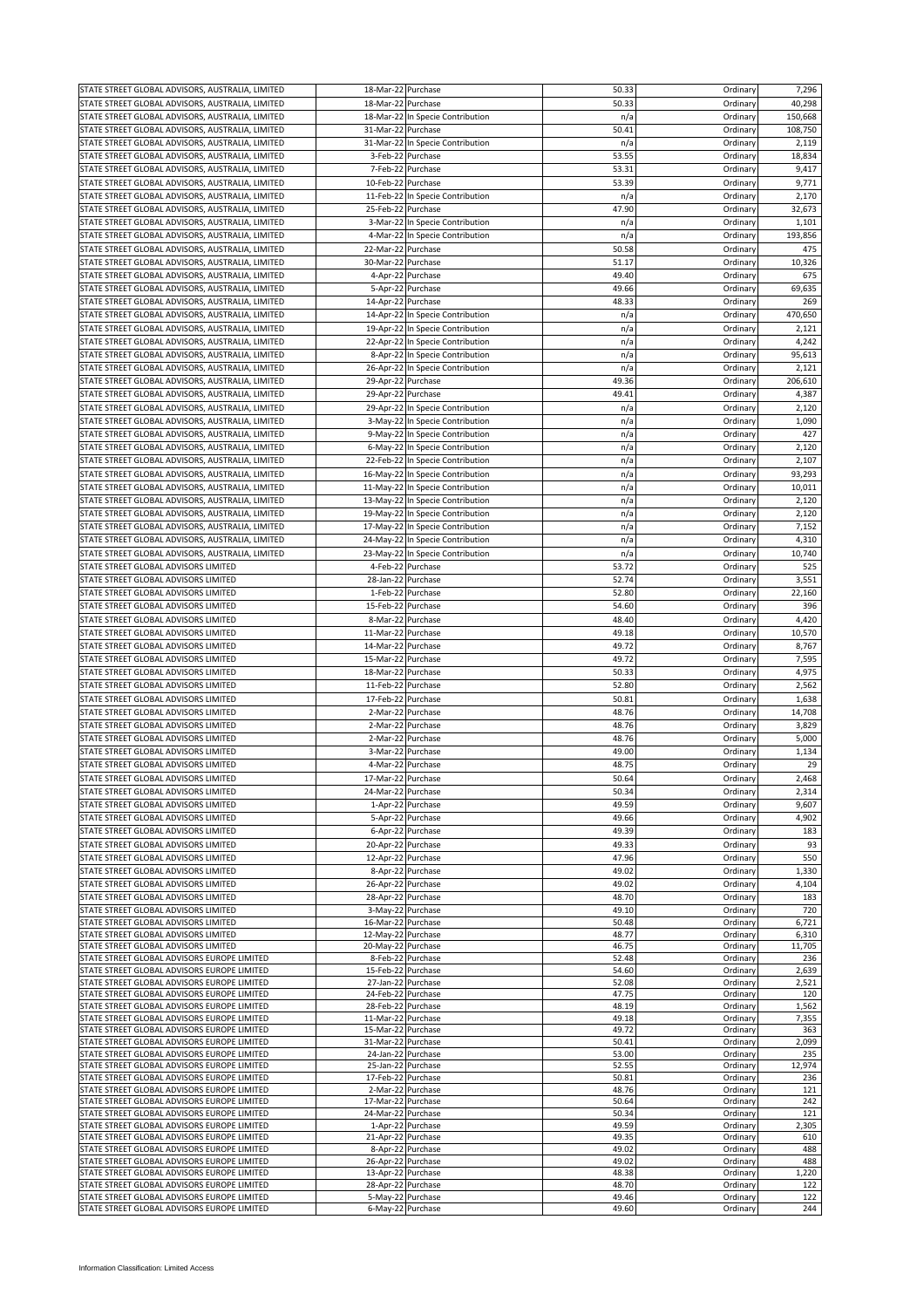| STATE STREET GLOBAL ADVISORS EUROPE LIMITED                                           | 10-May-22 Purchase |                                                                                                                                                                                        | 48.92        | Ordinary             | 3,494        |
|---------------------------------------------------------------------------------------|--------------------|----------------------------------------------------------------------------------------------------------------------------------------------------------------------------------------|--------------|----------------------|--------------|
| STATE STREET GLOBAL ADVISORS EUROPE LIMITED                                           | 18-May-22 Purchase |                                                                                                                                                                                        | 49.79        |                      |              |
|                                                                                       |                    |                                                                                                                                                                                        |              | Ordinary             | 1,378        |
| STATE STREET GLOBAL ADVISORS EUROPE LIMITED                                           | 18-May-22 Purchase |                                                                                                                                                                                        | 49.79        | Ordinary             | 5,750        |
| STATE STREET GLOBAL ADVISORS EUROPE LIMITED                                           | 20-May-22 Purchase |                                                                                                                                                                                        | 46.75        | Ordinary             | 366          |
| STATE STREET GLOBAL ADVISORS (JAPAN) CO., LTD.                                        |                    | 28-Feb-22 Purchase                                                                                                                                                                     | 48.19        | Ordinary             | 10,279       |
| STATE STREET GLOBAL ADVISORS (JAPAN) CO., LTD.                                        | 25-Mar-22 Purchase |                                                                                                                                                                                        | 50.37        | Ordinary             | 3,584        |
| STATE STREET GLOBAL ADVISORS (JAPAN) CO., LTD.                                        |                    |                                                                                                                                                                                        |              |                      |              |
|                                                                                       |                    | 30-Mar-22 In Specie Contribution                                                                                                                                                       | n/a          | Ordinary             | 110,663      |
| STATE STREET GLOBAL ADVISORS (JAPAN) CO., LTD.<br>STATE STREET BANK AND TRUST COMPANY |                    | 21-Apr-22 Purchase<br>24-Jan-22 Taking a pledge over securities to<br>secure a securities loan from PACE<br><b>INTERNATIONAL EQUITY</b><br>INVESTMENTS - Refer Part C of<br>Annexure E | 49.02<br>n/a | Ordinary<br>Ordinary | 345<br>3,033 |
| STATE STREET BANK AND TRUST COMPANY                                                   |                    | 25-Jan-22 Taking a pledge over securities to<br>secure a securities loan from PACE<br><b>INTERNATIONAL EQUITY</b><br>INVESTMENTS - Refer Part C of<br>Annexure E                       | n/a          | Ordinary             | 1,873        |
| STATE STREET BANK AND TRUST COMPANY                                                   |                    | 26-Jan-22 Releasing a pledge over securities<br>provided to secure a securities loan<br>to PACE INTERNATIONAL EQUITY<br>INVESTMENTS - Refer Part C of<br>Annexure E                    | n/a          | Ordinary             | (4, 725)     |
| STATE STREET BANK AND TRUST COMPANY                                                   |                    | 27-Jan-22 Taking a pledge over securities to<br>secure a securities loan from PACE<br><b>INTERNATIONAL EQUITY</b><br>INVESTMENTS - Refer Part C of<br>Annexure E                       | n/a          | Ordinary             | 1,679        |
| STATE STREET BANK AND TRUST COMPANY                                                   |                    | 28-Jan-22 Taking a pledge over securities to<br>secure a securities loan from PACE<br><b>INTERNATIONAL EQUITY</b><br>INVESTMENTS - Refer Part C of<br>Annexure E                       | n/a          | Ordinary             | 51,771       |
| STATE STREET BANK AND TRUST COMPANY                                                   |                    | 31-Jan-22 Releasing a pledge over securities<br>provided to secure a securities loan<br>to PACE INTERNATIONAL EQUITY<br>INVESTMENTS - Refer Part C of<br>Annexure E                    | n/a          | Ordinary             | (54, 745)    |
| STATE STREET BANK AND TRUST COMPANY                                                   |                    | 17-Feb-22 Taking a pledge over securities to<br>secure a securities loan from PACE<br><b>INTERNATIONAL EQUITY</b><br>INVESTMENTS - Refer Part C of<br>Annexure E                       | n/a          | Ordinary             | 2,084        |
| STATE STREET BANK AND TRUST COMPANY                                                   |                    | 18-Feb-22 Releasing a pledge over securities<br>provided to secure a securities loan<br>to PACE INTERNATIONAL EQUITY<br>INVESTMENTS - Refer Part C of<br>Annexure E                    | n/a          | Ordinary             | (958)        |
| STATE STREET BANK AND TRUST COMPANY                                                   |                    | 22-Feb-22 Taking a pledge over securities to<br>secure a securities loan from PACE<br><b>INTERNATIONAL EQUITY</b><br>INVESTMENTS - Refer Part C of<br>Annexure E                       | n/a          | Ordinary             | 4,091        |
| STATE STREET BANK AND TRUST COMPANY                                                   |                    | 23-Feb-22 Releasing a pledge over securities<br>provided to secure a securities loan<br>to PACE INTERNATIONAL EQUITY<br>INVESTMENTS - Refer Part C of<br>Annexure E                    | n/a          | Ordinary             | (1,715)      |
| STATE STREET BANK AND TRUST COMPANY                                                   |                    | 24-Feb-22 Taking a pledge over securities to<br>secure a securities loan from PACE<br><b>INTERNATIONAL EQUITY</b><br>INVESTMENTS - Refer Part C of<br>Annexure E                       | n/a          | Ordinary             | 1,577        |
| STATE STREET BANK AND TRUST COMPANY                                                   |                    | 25-Feb-22 Taking a pledge over securities to<br>secure a securities loan from PACE<br>INTERNATIONAL EQUITY<br>INVESTMENTS - Refer Part C of<br>Annexure E                              | n/a          | Ordinary             | 8,822        |
| STATE STREET BANK AND TRUST COMPANY                                                   |                    | 28-Feb-22 Releasing a pledge over securities<br>provided to secure a securities loan<br>to PACE INTERNATIONAL EQUITY<br>INVESTMENTS - Refer Part C of<br>Annexure E                    | n/a          | Ordinary             | (8,640)      |
| STATE STREET BANK AND TRUST COMPANY                                                   |                    | 1-Mar-22 Taking a pledge over securities to<br>secure a securities loan from PACE<br>INTERNATIONAL EQUITY<br>INVESTMENTS - Refer Part C of<br>Annexure E                               | n/a          | Ordinary             | 3,666        |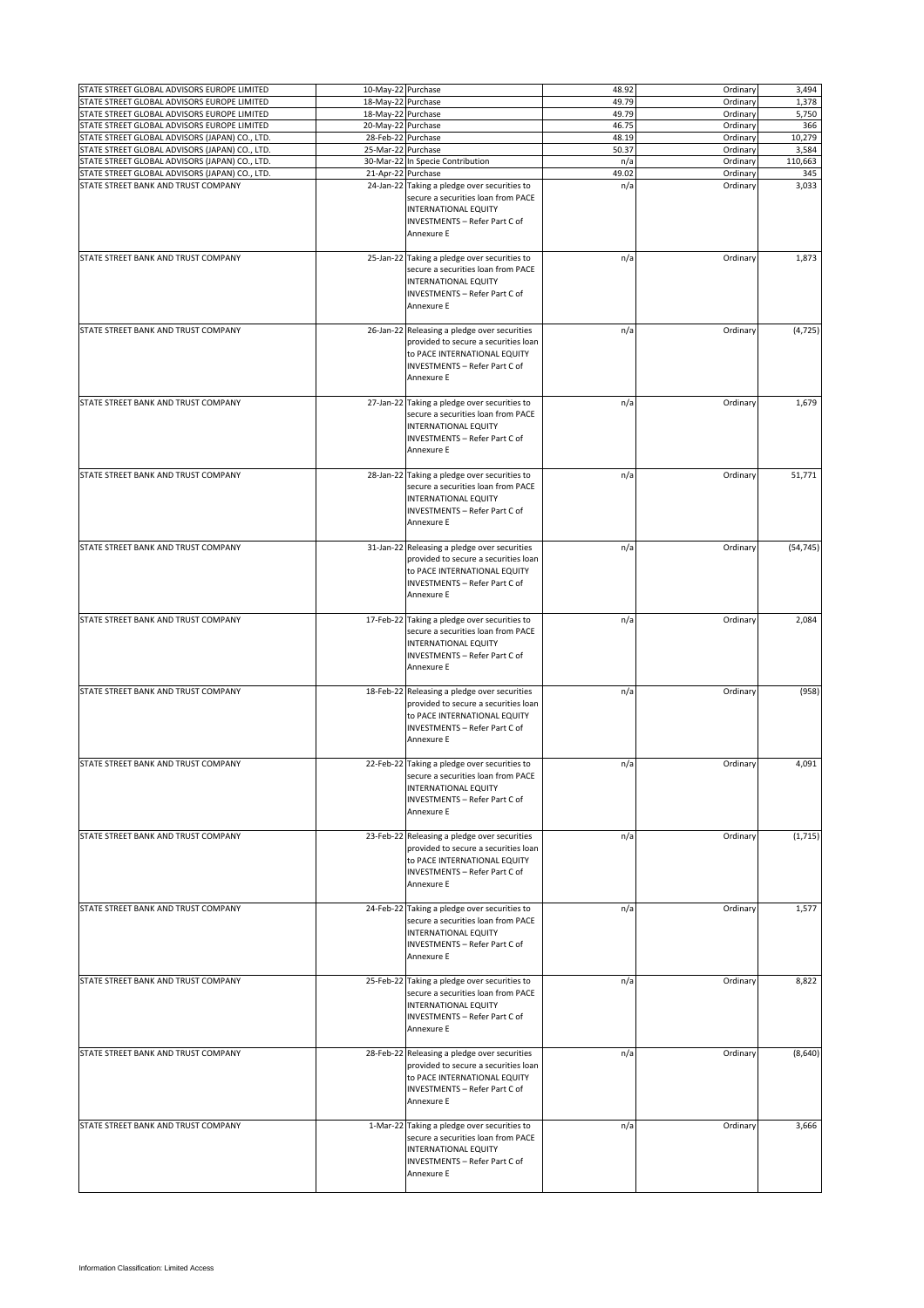| STATE STREET BANK AND TRUST COMPANY | 2-Mar-22 Taking a pledge over securities to<br>secure a securities loan from PACE<br>INTERNATIONAL EQUITY<br>INVESTMENTS - Refer Part C of<br>Annexure E            | n/a | Ordinary | 3,991     |
|-------------------------------------|---------------------------------------------------------------------------------------------------------------------------------------------------------------------|-----|----------|-----------|
| STATE STREET BANK AND TRUST COMPANY | 3-Mar-22 Releasing a pledge over securities<br>provided to secure a securities loan<br>to PACE INTERNATIONAL EQUITY<br>INVESTMENTS - Refer Part C of<br>Annexure E  | n/a | Ordinary | (2,686)   |
| STATE STREET BANK AND TRUST COMPANY | 4-Mar-22 Taking a pledge over securities to<br>secure a securities loan from PACE<br>INTERNATIONAL EQUITY<br>INVESTMENTS - Refer Part C of<br>Annexure E            | n/a | Ordinary | 45,979    |
| STATE STREET BANK AND TRUST COMPANY | 15-Mar-22 Releasing a pledge over securities<br>provided to secure a securities loan<br>to PACE INTERNATIONAL EQUITY<br>INVESTMENTS - Refer Part C of<br>Annexure E | n/a | Ordinary | (30, 272) |
| STATE STREET BANK AND TRUST COMPANY | 16-Mar-22 Taking a pledge over securities to<br>secure a securities loan from PACE<br><b>INTERNATIONAL EQUITY</b><br>INVESTMENTS - Refer Part C of<br>Annexure E    | n/a | Ordinary | 30,272    |
| STATE STREET BANK AND TRUST COMPANY | 23-Mar-22 Releasing a pledge over securities<br>provided to secure a securities loan<br>to PACE INTERNATIONAL EQUITY<br>INVESTMENTS - Refer Part C of<br>Annexure E | n/a | Ordinary | (1, 126)  |
| STATE STREET BANK AND TRUST COMPANY | 24-Mar-22 Releasing a pledge over securities<br>provided to secure a securities loan<br>to PACE INTERNATIONAL EQUITY<br>INVESTMENTS - Refer Part C of<br>Annexure E | n/a | Ordinary | (44, 397) |
| STATE STREET BANK AND TRUST COMPANY | 25-Mar-22 Taking a pledge over securities to<br>secure a securities loan from PACE<br>INTERNATIONAL EQUITY<br>INVESTMENTS - Refer Part C of<br>Annexure E           | n/a | Ordinary | 218       |
| STATE STREET BANK AND TRUST COMPANY | 28-Mar-22 Releasing a pledge over securities<br>provided to secure a securities loan<br>to PACE INTERNATIONAL EQUITY<br>INVESTMENTS - Refer Part C of<br>Annexure E | n/a | Ordinary | (1,069)   |
| STATE STREET BANK AND TRUST COMPANY | 29-Mar-22 Releasing a pledge over securities<br>provided to secure a securities loan<br>to PACE INTERNATIONAL EQUITY<br>INVESTMENTS - Refer Part C of<br>Annexure E | n/a | Ordinary | (1, 462)  |
| STATE STREET BANK AND TRUST COMPANY | 30-Mar-22 Releasing a pledge over securities<br>provided to secure a securities loan<br>to PACE INTERNATIONAL EQUITY<br>INVESTMENTS - Refer Part C of<br>Annexure E | n/a | Ordinary | (1,861)   |
| STATE STREET BANK AND TRUST COMPANY | 31-Mar-22 Taking a pledge over securities to<br>secure a securities loan from PACE<br>INTERNATIONAL EQUITY<br>INVESTMENTS - Refer Part C of<br>Annexure E           | n/a | Ordinary | 48,571    |
| STATE STREET BANK AND TRUST COMPANY | 19-Apr-22 Releasing a pledge over securities<br>provided to secure a securities loan<br>to PACE INTERNATIONAL EQUITY<br>INVESTMENTS - Refer Part C of<br>Annexure E | n/a | Ordinary | (7, 802)  |
| STATE STREET BANK AND TRUST COMPANY | 20-Apr-22 Releasing a pledge over securities<br>provided to secure a securities loan<br>to PACE INTERNATIONAL EQUITY<br>INVESTMENTS - Refer Part C of<br>Annexure E | n/a | Ordinary | (580)     |
| STATE STREET BANK AND TRUST COMPANY | 21-Apr-22 Taking a pledge over securities to<br>secure a securities loan from PACE<br><b>INTERNATIONAL EQUITY</b><br>INVESTMENTS - Refer Part C of<br>Annexure E    | n/a | Ordinary | 8,382     |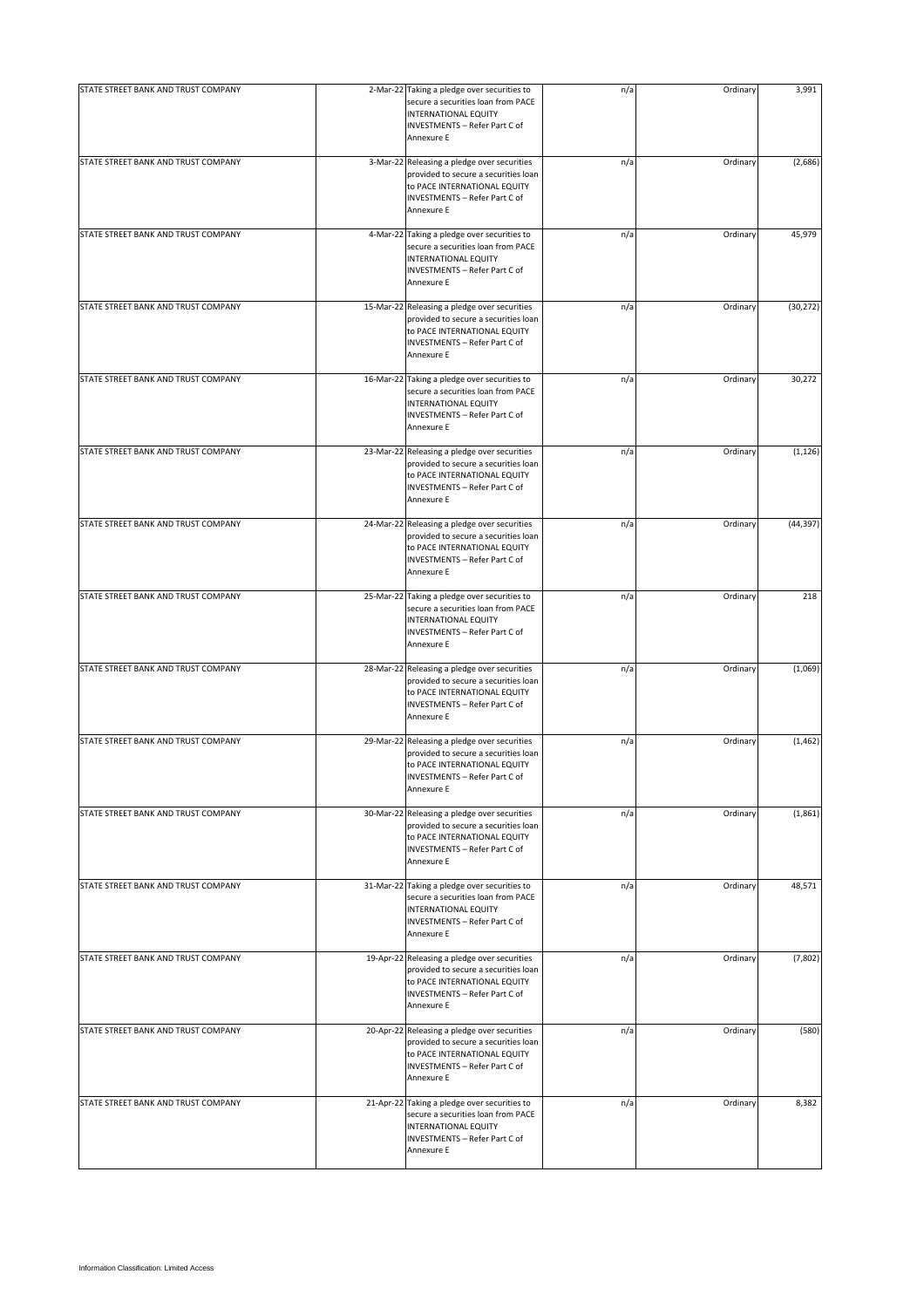| STATE STREET BANK AND TRUST COMPANY | 4-Feb-22 Taking a pledge over securities to<br>secure a securities loan from<br>TEACHER RETIREMENT SYSTEM OF<br>TEXAS - Refer Part C of Annexure E                               | n/a | Ordinary | 1,500    |
|-------------------------------------|----------------------------------------------------------------------------------------------------------------------------------------------------------------------------------|-----|----------|----------|
| STATE STREET BANK AND TRUST COMPANY | 25-Feb-22 Releasing a pledge over securities<br>provided to secure a securities loan<br>to TEACHER RETIREMENT SYSTEM<br>OF TEXAS - Refer Part C of<br>Annexure E                 | n/a | Ordinary | (2, 433) |
| STATE STREET BANK AND TRUST COMPANY | 1-Mar-22 Releasing a pledge over securities<br>provided to secure a securities loan<br>to TEACHER RETIREMENT SYSTEM<br>OF TEXAS - Refer Part C of<br>Annexure E                  | n/a | Ordinary | (2, 356) |
| STATE STREET BANK AND TRUST COMPANY | 7-Mar-22 Releasing a pledge over securities<br>provided to secure a securities loan<br>to TEACHER RETIREMENT SYSTEM<br>OF TEXAS - Refer Part C of<br>Annexure E                  | n/a | Ordinary | (1)      |
| STATE STREET BANK AND TRUST COMPANY | 23-Feb-22 Releasing a pledge over securities<br>provided to secure a securities loan<br>to AQR FUNDS AQR ALTERNATIVE<br>RISK PREMIA FUND - Refer Part C of<br>Annexure E         | n/a | Ordinary | (1, 375) |
| STATE STREET BANK AND TRUST COMPANY | 10-Mar-22 Taking a pledge over securities to<br>secure a securities loan from<br>ARROWSTREET EAFE ALPHA<br><b>EXTENSION TRUST FUND - Refer</b><br>Part C of Annexure E           | n/a | Ordinary | 5,363    |
| STATE STREET BANK AND TRUST COMPANY | 11-Mar-22 Releasing a pledge over securities<br>provided to secure a securities loan<br>to ARROWSTREET EAFE ALPHA<br><b>EXTENSION TRUST FUND - Refer</b><br>Part C of Annexure E | n/a | Ordinary | (463)    |
| STATE STREET BANK AND TRUST COMPANY | 14-Mar-22 Releasing a pledge over securities<br>provided to secure a securities loan<br>to ARROWSTREET EAFE ALPHA<br><b>EXTENSION TRUST FUND - Refer</b><br>Part C of Annexure E | n/a | Ordinary | (683)    |
| STATE STREET BANK AND TRUST COMPANY | 15-Mar-22 Releasing a pledge over securities<br>provided to secure a securities loan<br>to ARROWSTREET EAFE ALPHA<br><b>EXTENSION TRUST FUND - Refer</b><br>Part C of Annexure E | n/a | Ordinary | (985)    |
| STATE STREET BANK AND TRUST COMPANY | 16-Mar-22 Releasing a pledge over securities<br>provided to secure a securities loan<br>to ARROWSTREET EAFE ALPHA<br><b>EXTENSION TRUST FUND - Refer</b><br>Part C of Annexure E | n/a | Ordinary | (511)    |
| STATE STREET BANK AND TRUST COMPANY | 17-Mar-22 Taking a pledge over securities to<br>secure a securities loan from<br>ARROWSTREET EAFE ALPHA<br><b>EXTENSION TRUST FUND - Refer</b><br>Part C of Annexure E           | n/a | Ordinary | 246      |
| STATE STREET BANK AND TRUST COMPANY | 22-Mar-22 Releasing a pledge over securities<br>provided to secure a securities loan<br>to ARROWSTREET EAFE ALPHA<br><b>EXTENSION TRUST FUND - Refer</b><br>Part C of Annexure E | n/a | Ordinary | (581)    |
| STATE STREET BANK AND TRUST COMPANY | 23-Mar-22 Taking a pledge over securities to<br>secure a securities loan from<br>ARROWSTREET EAFE ALPHA<br><b>EXTENSION TRUST FUND - Refer</b><br>Part C of Annexure E           | n/a | Ordinary | 296      |
| STATE STREET BANK AND TRUST COMPANY | 25-Mar-22 Releasing a pledge over securities<br>provided to secure a securities loan<br>to ARROWSTREET EAFE ALPHA<br><b>EXTENSION TRUST FUND - Refer</b><br>Part C of Annexure E | n/a | Ordinary | (324)    |
| STATE STREET BANK AND TRUST COMPANY | 28-Mar-22 Releasing a pledge over securities<br>provided to secure a securities loan<br>to ARROWSTREET EAFE ALPHA<br><b>EXTENSION TRUST FUND - Refer</b><br>Part C of Annexure E | n/a | Ordinary | (41)     |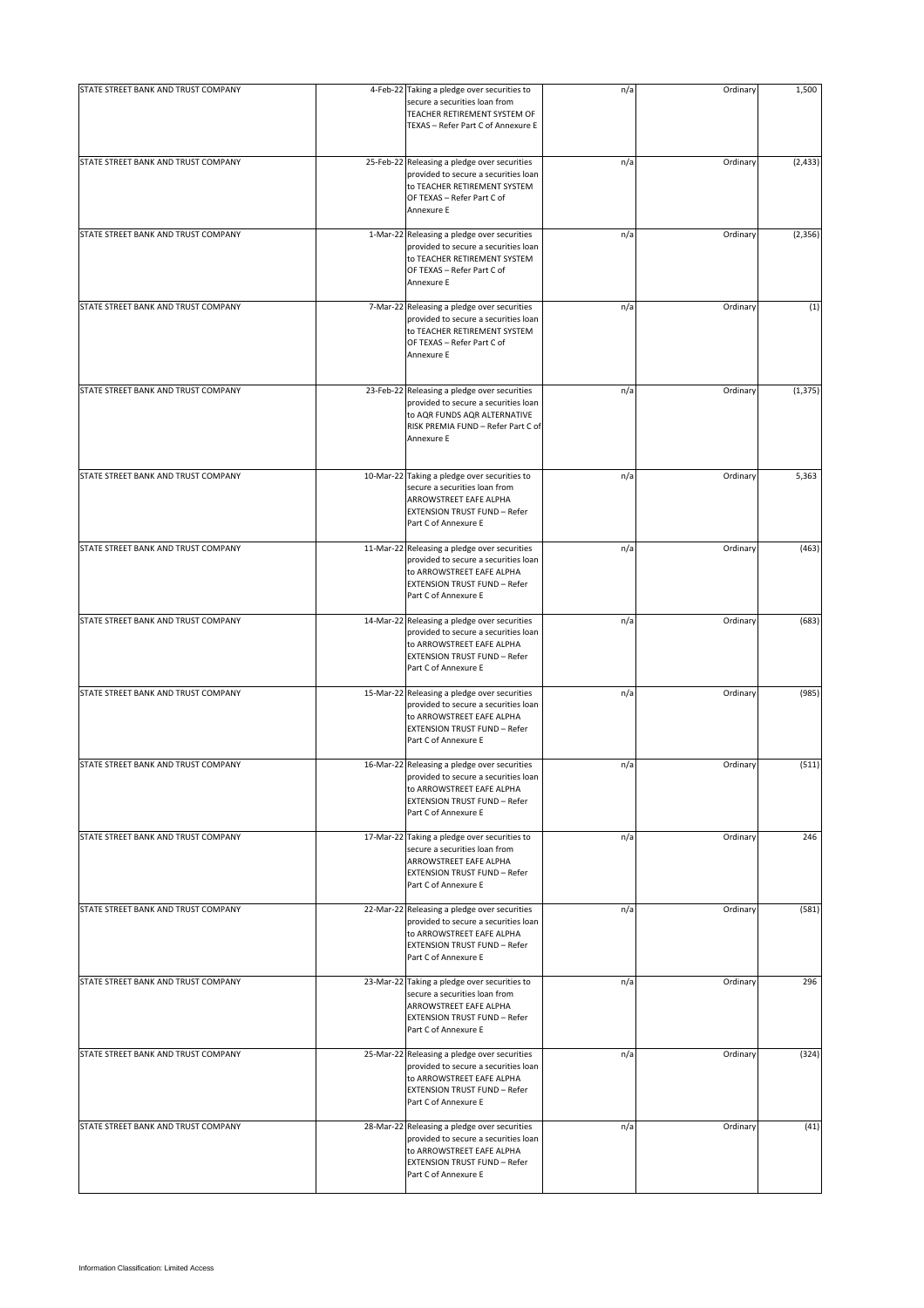| STATE STREET BANK AND TRUST COMPANY | 29-Mar-22 Taking a pledge over securities to<br>secure a securities loan from<br>ARROWSTREET EAFE ALPHA<br><b>EXTENSION TRUST FUND - Refer</b><br>Part C of Annexure E                                              | n/a | Ordinary | 63      |
|-------------------------------------|---------------------------------------------------------------------------------------------------------------------------------------------------------------------------------------------------------------------|-----|----------|---------|
| STATE STREET BANK AND TRUST COMPANY | 30-Mar-22 Releasing a pledge over securities<br>provided to secure a securities loan<br>to ARROWSTREET EAFE ALPHA<br><b>EXTENSION TRUST FUND - Refer</b><br>Part C of Annexure E                                    | n/a | Ordinary | (2,380) |
| STATE STREET BANK AND TRUST COMPANY | 9-Feb-22 Taking a pledge over securities to<br>secure a securities loan from CIS<br><b>GLOBAL EQUITY FUND LP - Refer</b><br>Part C of Annexure E                                                                    | n/a | Ordinary | 747     |
| STATE STREET BANK AND TRUST COMPANY | 2-Mar-22 Taking a pledge over securities to<br>secure a securities loan from CIS<br><b>GLOBAL EQUITY FUND LP - Refer</b><br>Part C of Annexure E                                                                    | n/a | Ordinary | 61      |
| STATE STREET BANK AND TRUST COMPANY | 10-May-22 Releasing a pledge over securities<br>provided to secure a securities loan<br>to CIS GLOBAL EQUITY FUND LP -<br>Refer Part C of Annexure E                                                                | n/a | Ordinary | (808)   |
| STATE STREET BANK AND TRUST COMPANY | 8-Mar-22 Taking a pledge over securities to<br>secure a securities loan from<br>ARROWSTREET CANADA<br>INTERNATIONAL DEVELOPED<br>MARKET EX US ALPHA EXTENSION<br>FUND II - Refer Part C of Annexure<br>E            | n/a | Ordinary | 13,806  |
| STATE STREET BANK AND TRUST COMPANY | 11-Mar-22 Releasing a pledge over securities<br>provided to secure a securities loan<br>to ARROWSTREET CANADA<br>INTERNATIONAL DEVELOPED<br>MARKET EX US ALPHA EXTENSION<br>FUND II - Refer Part C of Annexure<br>E | n/a | Ordinary | (2,062) |
| STATE STREET BANK AND TRUST COMPANY | 14-Mar-22 Releasing a pledge over securities<br>provided to secure a securities loan<br>to ARROWSTREET CANADA<br>INTERNATIONAL DEVELOPED<br>MARKET EX US ALPHA EXTENSION<br>FUND II - Refer Part C of Annexure<br>E | n/a | Ordinary | (8,983) |
| STATE STREET BANK AND TRUST COMPANY | 15-Mar-22 Releasing a pledge over securities<br>provided to secure a securities loan<br>to ARROWSTREET CANADA<br>INTERNATIONAL DEVELOPED<br>MARKET EX US ALPHA EXTENSION<br>FUND II - Refer Part C of Annexure      | n/a | Ordinary | (145)   |
| STATE STREET BANK AND TRUST COMPANY | 16-Mar-22 Taking a pledge over securities to<br>secure a securities loan from<br>ARROWSTREET CANADA<br>INTERNATIONAL DEVELOPED<br>MARKET EX US ALPHA EXTENSION<br>FUND II - Refer Part C of Annexure<br>E           | n/a | Ordinary | 121     |
| STATE STREET BANK AND TRUST COMPANY | 17-Mar-22 Taking a pledge over securities to<br>secure a securities loan from<br>ARROWSTREET CANADA<br>INTERNATIONAL DEVELOPED<br>MARKET EX US ALPHA EXTENSION<br>FUND II - Refer Part C of Annexure<br>E           | n/a | Ordinary | 505     |
| STATE STREET BANK AND TRUST COMPANY | 18-Mar-22 Releasing a pledge over securities<br>provided to secure a securities loan<br>to ARROWSTREET CANADA<br>INTERNATIONAL DEVELOPED<br>MARKET EX US ALPHA EXTENSION<br>FUND II - Refer Part C of Annexure<br>E | n/a | Ordinary | (303)   |
| STATE STREET BANK AND TRUST COMPANY | 21-Mar-22 Taking a pledge over securities to<br>secure a securities loan from<br>ARROWSTREET CANADA<br>INTERNATIONAL DEVELOPED<br>MARKET EX US ALPHA EXTENSION<br>FUND II - Refer Part C of Annexure<br>E           | n/a | Ordinary | 505     |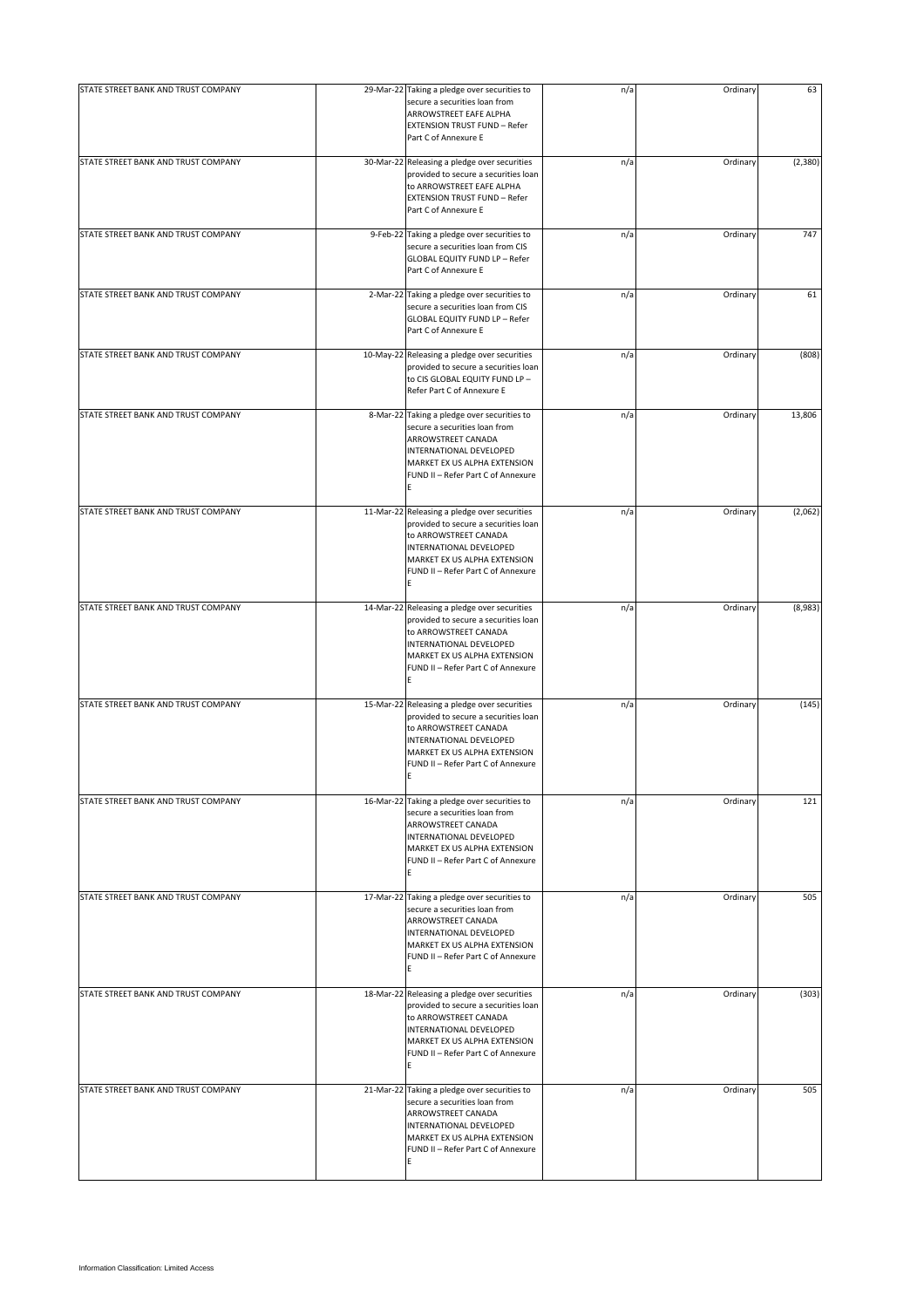| STATE STREET BANK AND TRUST COMPANY | 22-Mar-22 Releasing a pledge over securities<br>provided to secure a securities loan<br>to ARROWSTREET CANADA<br>INTERNATIONAL DEVELOPED<br>MARKET EX US ALPHA EXTENSION<br>FUND II - Refer Part C of Annexure<br>E | n/a | Ordinary | (163) |
|-------------------------------------|---------------------------------------------------------------------------------------------------------------------------------------------------------------------------------------------------------------------|-----|----------|-------|
| STATE STREET BANK AND TRUST COMPANY | 23-Mar-22 Releasing a pledge over securities<br>provided to secure a securities loan<br>to ARROWSTREET CANADA<br>INTERNATIONAL DEVELOPED<br>MARKET EX US ALPHA EXTENSION<br>FUND II - Refer Part C of Annexure<br>E | n/a | Ordinary | (154) |
| STATE STREET BANK AND TRUST COMPANY | 24-Mar-22 Releasing a pledge over securities<br>provided to secure a securities loan<br>to ARROWSTREET CANADA<br>INTERNATIONAL DEVELOPED<br>MARKET EX US ALPHA EXTENSION<br>FUND II - Refer Part C of Annexure<br>E | n/a | Ordinary | (412) |
| STATE STREET BANK AND TRUST COMPANY | 25-Mar-22 Releasing a pledge over securities<br>provided to secure a securities loan<br>to ARROWSTREET CANADA<br>INTERNATIONAL DEVELOPED<br>MARKET EX US ALPHA EXTENSION<br>FUND II - Refer Part C of Annexure<br>E | n/a | Ordinary | (411) |
| STATE STREET BANK AND TRUST COMPANY | 28-Mar-22 Releasing a pledge over securities<br>provided to secure a securities loan<br>to ARROWSTREET CANADA<br>INTERNATIONAL DEVELOPED<br>MARKET EX US ALPHA EXTENSION<br>FUND II - Refer Part C of Annexure<br>E | n/a | Ordinary | (93)  |
| STATE STREET BANK AND TRUST COMPANY | 29-Mar-22 Taking a pledge over securities to<br>secure a securities loan from<br>ARROWSTREET CANADA<br>INTERNATIONAL DEVELOPED<br>MARKET EX US ALPHA EXTENSION<br>FUND II - Refer Part C of Annexure<br>E           | n/a | Ordinary | 14    |
| STATE STREET BANK AND TRUST COMPANY | 30-Mar-22 Taking a pledge over securities to<br>secure a securities loan from<br>ARROWSTREET CANADA<br>INTERNATIONAL DEVELOPED<br>MARKET EX US ALPHA EXTENSION<br>FUND II - Refer Part C of Annexure<br>E           | n/a | Ordinary | 34    |
| STATE STREET BANK AND TRUST COMPANY | 31-Mar-22 Releasing a pledge over securities<br>provided to secure a securities loan<br>to ARROWSTREET CANADA<br>INTERNATIONAL DEVELOPED<br>MARKET EX US ALPHA EXTENSION<br>FUND II - Refer Part C of Annexure<br>E | n/a | Ordinary | (51)  |
| STATE STREET BANK AND TRUST COMPANY | 1-Apr-22 Releasing a pledge over securities<br>provided to secure a securities loan<br>to ARROWSTREET CANADA<br>INTERNATIONAL DEVELOPED<br>MARKET EX US ALPHA EXTENSION<br>FUND II - Refer Part C of Annexure<br>E  | n/a | Ordinary | (20)  |
| STATE STREET BANK AND TRUST COMPANY | 4-Apr-22 Taking a pledge over securities to<br>secure a securities loan from<br>ARROWSTREET CANADA<br>INTERNATIONAL DEVELOPED<br>MARKET EX US ALPHA EXTENSION<br>FUND II - Refer Part C of Annexure<br>E            | n/a | Ordinary | 81    |
| STATE STREET BANK AND TRUST COMPANY | 5-Apr-22 Releasing a pledge over securities<br>provided to secure a securities loan<br>to ARROWSTREET CANADA<br>INTERNATIONAL DEVELOPED<br>MARKET EX US ALPHA EXTENSION<br>FUND II - Refer Part C of Annexure<br>E  | n/a | Ordinary | (56)  |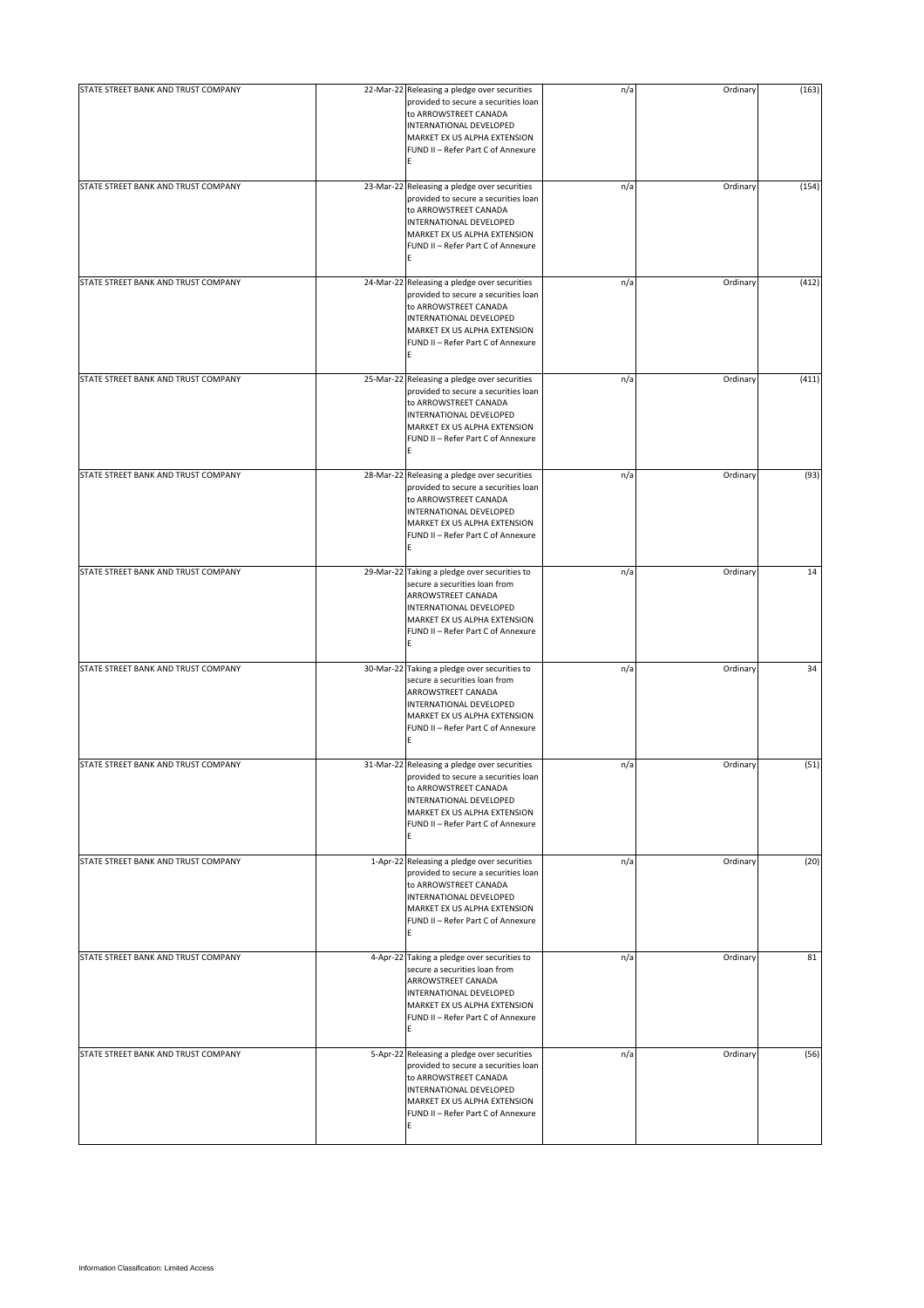| STATE STREET BANK AND TRUST COMPANY | 6-Apr-22 Releasing a pledge over securities                                                                                                                                                                         | n/a | Ordinary | (300) |
|-------------------------------------|---------------------------------------------------------------------------------------------------------------------------------------------------------------------------------------------------------------------|-----|----------|-------|
|                                     | provided to secure a securities loan<br>to ARROWSTREET CANADA<br>INTERNATIONAL DEVELOPED<br>MARKET EX US ALPHA EXTENSION<br>FUND II - Refer Part C of Annexure<br>E                                                 |     |          |       |
| STATE STREET BANK AND TRUST COMPANY | 7-Apr-22 Releasing a pledge over securities<br>provided to secure a securities loan<br>to ARROWSTREET CANADA<br>INTERNATIONAL DEVELOPED<br>MARKET EX US ALPHA EXTENSION<br>FUND II - Refer Part C of Annexure<br>E  | n/a | Ordinary | (33)  |
| STATE STREET BANK AND TRUST COMPANY | 11-Apr-22 Releasing a pledge over securities<br>provided to secure a securities loan<br>to ARROWSTREET CANADA<br>INTERNATIONAL DEVELOPED<br>MARKET EX US ALPHA EXTENSION<br>FUND II - Refer Part C of Annexure<br>E | n/a | Ordinary | (32)  |
| STATE STREET BANK AND TRUST COMPANY | 12-Apr-22 Taking a pledge over securities to<br>secure a securities loan from<br>ARROWSTREET CANADA<br>INTERNATIONAL DEVELOPED<br>MARKET EX US ALPHA EXTENSION<br>FUND II - Refer Part C of Annexure<br>E           | n/a | Ordinary | 13    |
| STATE STREET BANK AND TRUST COMPANY | 13-Apr-22 Taking a pledge over securities to<br>secure a securities loan from<br>ARROWSTREET CANADA<br>INTERNATIONAL DEVELOPED<br>MARKET EX US ALPHA EXTENSION<br>FUND II - Refer Part C of Annexure<br>E           | n/a | Ordinary | 3     |
| STATE STREET BANK AND TRUST COMPANY | 14-Apr-22 Taking a pledge over securities to<br>secure a securities loan from<br>ARROWSTREET CANADA<br>INTERNATIONAL DEVELOPED<br>MARKET EX US ALPHA EXTENSION<br>FUND II - Refer Part C of Annexure<br>E           | n/a | Ordinary | 79    |
| STATE STREET BANK AND TRUST COMPANY | 18-Apr-22 Releasing a pledge over securities<br>provided to secure a securities loan<br>to ARROWSTREET CANADA<br>INTERNATIONAL DEVELOPED<br>MARKET EX US ALPHA EXTENSION<br>FUND II - Refer Part C of Annexure<br>E | n/a | Ordinary | (31)  |
| STATE STREET BANK AND TRUST COMPANY | 19-Apr-22 Releasing a pledge over securities<br>provided to secure a securities loan<br>to ARROWSTREET CANADA<br>INTERNATIONAL DEVELOPED<br>MARKET EX US ALPHA EXTENSION<br>FUND II - Refer Part C of Annexure<br>E | n/a | Ordinary | (30)  |
| STATE STREET BANK AND TRUST COMPANY | 20-Apr-22 Releasing a pledge over securities<br>provided to secure a securities loan<br>to ARROWSTREET CANADA<br>INTERNATIONAL DEVELOPED<br>MARKET EX US ALPHA EXTENSION<br>FUND II - Refer Part C of Annexure<br>E | n/a | Ordinary | (11)  |
| STATE STREET BANK AND TRUST COMPANY | 21-Apr-22 Releasing a pledge over securities<br>provided to secure a securities loan<br>to ARROWSTREET CANADA<br>INTERNATIONAL DEVELOPED<br>MARKET EX US ALPHA EXTENSION<br>FUND II - Refer Part C of Annexure<br>E | n/a | Ordinary | (114) |
| STATE STREET BANK AND TRUST COMPANY | 22-Apr-22 Releasing a pledge over securities<br>provided to secure a securities loan<br>to ARROWSTREET CANADA<br>INTERNATIONAL DEVELOPED<br>MARKET EX US ALPHA EXTENSION<br>FUND II - Refer Part C of Annexure<br>E | n/a | Ordinary | (65)  |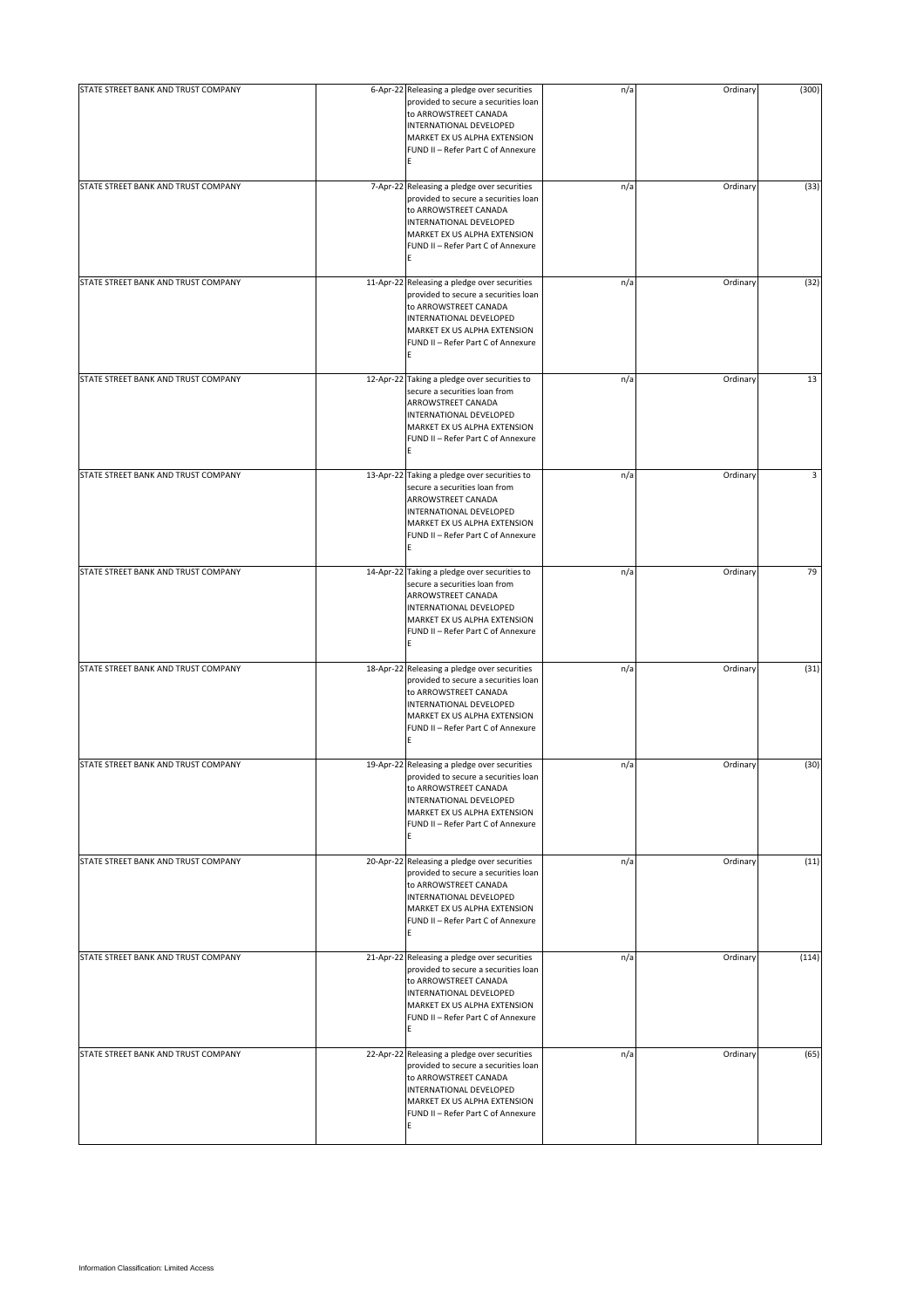| STATE STREET BANK AND TRUST COMPANY | 25-Apr-22 Taking a pledge over securities to<br>secure a securities loan from<br>ARROWSTREET CANADA<br>INTERNATIONAL DEVELOPED<br>MARKET EX US ALPHA EXTENSION<br>FUND II - Refer Part C of Annexure<br>E           | n/a | Ordinary | 28      |
|-------------------------------------|---------------------------------------------------------------------------------------------------------------------------------------------------------------------------------------------------------------------|-----|----------|---------|
| STATE STREET BANK AND TRUST COMPANY | 26-Apr-22 Taking a pledge over securities to<br>secure a securities loan from<br>ARROWSTREET CANADA<br>INTERNATIONAL DEVELOPED<br>MARKET EX US ALPHA EXTENSION<br>FUND II - Refer Part C of Annexure<br>E           | n/a | Ordinary | 16      |
| STATE STREET BANK AND TRUST COMPANY | 27-Apr-22 Taking a pledge over securities to<br>secure a securities loan from<br>ARROWSTREET CANADA<br>INTERNATIONAL DEVELOPED<br>MARKET EX US ALPHA EXTENSION<br>FUND II - Refer Part C of Annexure<br>E           | n/a | Ordinary | 172     |
| STATE STREET BANK AND TRUST COMPANY | 28-Apr-22 Releasing a pledge over securities<br>provided to secure a securities loan<br>to ARROWSTREET CANADA<br>INTERNATIONAL DEVELOPED<br>MARKET EX US ALPHA EXTENSION<br>FUND II - Refer Part C of Annexure<br>E | n/a | Ordinary | (20)    |
| STATE STREET BANK AND TRUST COMPANY | 29-Apr-22 Taking a pledge over securities to<br>secure a securities loan from<br>ARROWSTREET CANADA<br>INTERNATIONAL DEVELOPED<br>MARKET EX US ALPHA EXTENSION<br>FUND II - Refer Part C of Annexure<br>E           | n/a | Ordinary | 385     |
| STATE STREET BANK AND TRUST COMPANY | 2-May-22 Taking a pledge over securities to<br>secure a securities loan from<br>ARROWSTREET CANADA<br>INTERNATIONAL DEVELOPED<br>MARKET EX US ALPHA EXTENSION<br>FUND II - Refer Part C of Annexure<br>E            | n/a | Ordinary | 101     |
| STATE STREET BANK AND TRUST COMPANY | 3-May-22 Taking a pledge over securities to<br>secure a securities loan from<br>ARROWSTREET CANADA<br>INTERNATIONAL DEVELOPED<br>MARKET EX US ALPHA EXTENSION<br>FUND II - Refer Part C of Annexure<br>E            | n/a | Ordinary | 56      |
| STATE STREET BANK AND TRUST COMPANY | 4-May-22 Releasing a pledge over securities<br>provided to secure a securities loan<br>to ARROWSTREET CANADA<br>INTERNATIONAL DEVELOPED<br>MARKET EX US ALPHA EXTENSION<br>FUND II - Refer Part C of Annexure<br>E  | n/a | Ordinary | (2,430) |
| STATE STREET BANK AND TRUST COMPANY | 10-Mar-22 Taking a pledge over securities to<br>secure a securities loan from<br>ARROWSTREET INTERNATIONAL<br>EQUITY FUND EAFE ALPHA<br>EXTENSION FUND - Refer Part C of<br>Annexure E                              | n/a | Ordinary | 6,779   |
| STATE STREET BANK AND TRUST COMPANY | 18-Mar-22 Taking a pledge over securities to<br>secure a securities loan from<br>ARROWSTREET INTERNATIONAL<br>EQUITY FUND EAFE ALPHA<br>EXTENSION FUND - Refer Part C of<br>Annexure E                              | n/a | Ordinary | 10,484  |
| STATE STREET BANK AND TRUST COMPANY | 21-Mar-22 Taking a pledge over securities to<br>secure a securities loan from<br>ARROWSTREET INTERNATIONAL<br>EQUITY FUND EAFE ALPHA<br>EXTENSION FUND - Refer Part C of<br>Annexure E                              | n/a | Ordinary | 593     |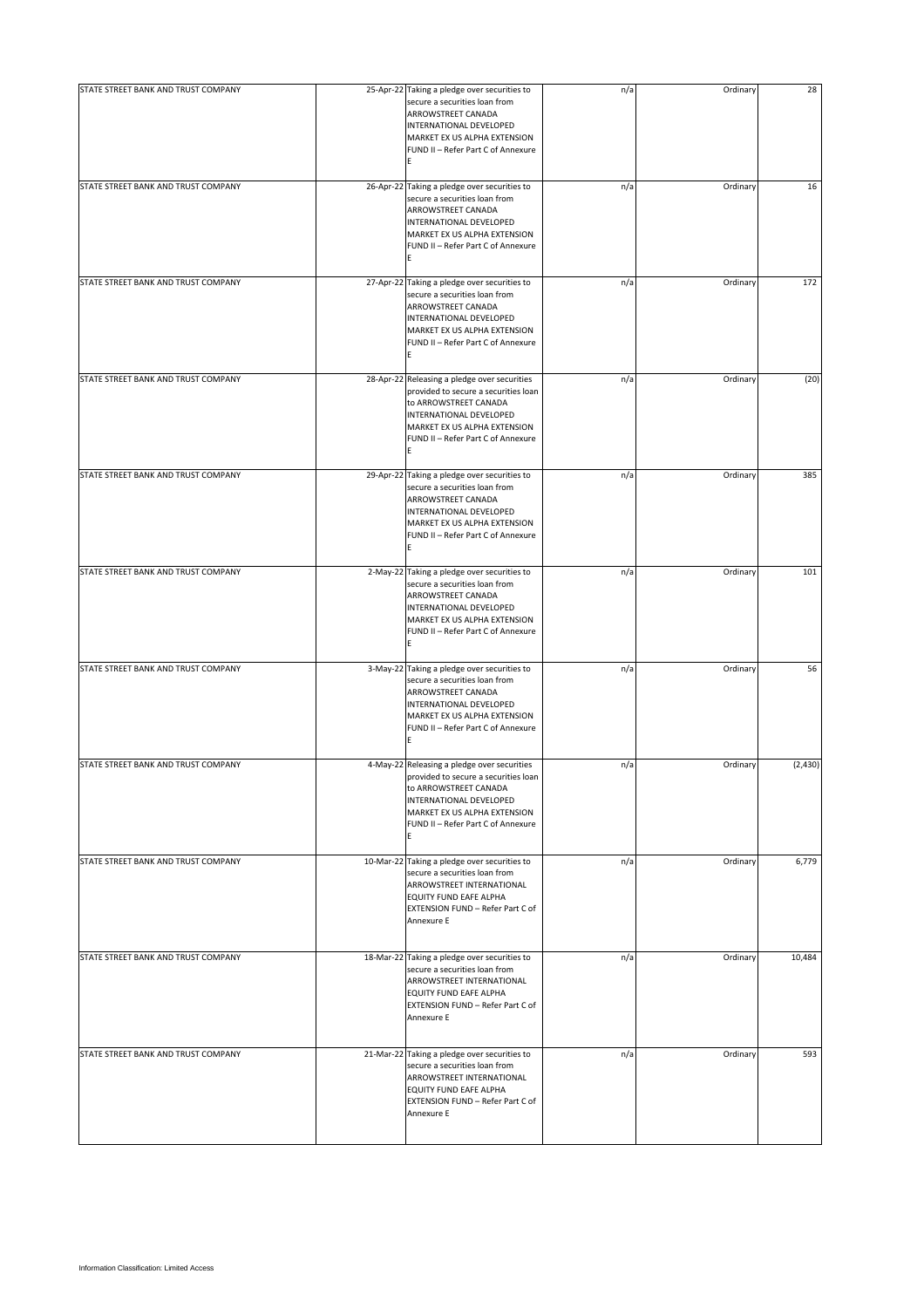| STATE STREET BANK AND TRUST COMPANY | 22-Mar-22 Releasing a pledge over securities                                                                                                                                                     | n/a | Ordinary | (121)          |
|-------------------------------------|--------------------------------------------------------------------------------------------------------------------------------------------------------------------------------------------------|-----|----------|----------------|
|                                     | provided to secure a securities loan<br>to ARROWSTREET INTERNATIONAL<br>EQUITY FUND EAFE ALPHA<br>EXTENSION FUND - Refer Part C of<br>Annexure E                                                 |     |          |                |
| STATE STREET BANK AND TRUST COMPANY | 23-Mar-22 Taking a pledge over securities to<br>secure a securities loan from<br>ARROWSTREET INTERNATIONAL<br>EQUITY FUND EAFE ALPHA<br>EXTENSION FUND - Refer Part C of<br>Annexure E           | n/a | Ordinary | 315            |
| STATE STREET BANK AND TRUST COMPANY | 24-Mar-22 Releasing a pledge over securities<br>provided to secure a securities loan<br>to ARROWSTREET INTERNATIONAL<br>EQUITY FUND EAFE ALPHA<br>EXTENSION FUND - Refer Part C of<br>Annexure E | n/a | Ordinary | (2, 817)       |
| STATE STREET BANK AND TRUST COMPANY | 25-Mar-22 Taking a pledge over securities to<br>secure a securities loan from<br>ARROWSTREET INTERNATIONAL<br>EQUITY FUND EAFE ALPHA<br>EXTENSION FUND - Refer Part C of<br>Annexure E           | n/a | Ordinary | 61             |
| STATE STREET BANK AND TRUST COMPANY | 28-Mar-22 Releasing a pledge over securities<br>provided to secure a securities loan<br>to ARROWSTREET INTERNATIONAL<br>EQUITY FUND EAFE ALPHA<br>EXTENSION FUND - Refer Part C of<br>Annexure E | n/a | Ordinary | (453)          |
| STATE STREET BANK AND TRUST COMPANY | 29-Mar-22 Taking a pledge over securities to<br>secure a securities loan from<br>ARROWSTREET INTERNATIONAL<br>EQUITY FUND EAFE ALPHA<br>EXTENSION FUND - Refer Part C of<br>Annexure E           | n/a | Ordinary | 229            |
| STATE STREET BANK AND TRUST COMPANY | 30-Mar-22 Releasing a pledge over securities<br>provided to secure a securities loan<br>to ARROWSTREET INTERNATIONAL<br>EQUITY FUND EAFE ALPHA<br>EXTENSION FUND - Refer Part C of<br>Annexure E | n/a | Ordinary | (15,070)       |
| STATE STREET BANK AND TRUST COMPANY | 24-Jan-22 Transfer of title of securities to<br>secure a securities loan from THE<br><b>BANK OF AMERICA GROUP - Refer</b><br>Part B of Annexure D                                                | n/a | Ordinary | 10,815         |
| STATE STREET BANK AND TRUST COMPANY | 25-Jan-22 Transfer of title of securities to<br>secure a securities loan from THE<br><b>BANK OF AMERICA GROUP - Refer</b><br>Part B of Annexure D                                                | n/a | Ordinary | 54             |
| STATE STREET BANK AND TRUST COMPANY | 26-Jan-22 Transfer of title of securities to<br>secure a securities loan from THE<br><b>BANK OF AMERICA GROUP - Refer</b><br>Part B of Annexure D                                                | n/a | Ordinary | $\overline{2}$ |
| STATE STREET BANK AND TRUST COMPANY | 27-Jan-22 Return of securities provided to<br>secure a securities loan to THE<br><b>BANK OF AMERICA GROUP - Refer</b><br>Part B of Annexure D                                                    | n/a | Ordinary | (129)          |
| STATE STREET BANK AND TRUST COMPANY | 28-Jan-22 Transfer of title of securities to<br>secure a securities loan from THE<br><b>BANK OF AMERICA GROUP - Refer</b><br>Part B of Annexure D                                                | n/a | Ordinary | 5,429          |
| STATE STREET BANK AND TRUST COMPANY | 31-Jan-22 Transfer of title of securities to<br>secure a securities loan from THE<br><b>BANK OF AMERICA GROUP - Refer</b><br>Part B of Annexure D                                                | n/a | Ordinary | 9,153          |
| STATE STREET BANK AND TRUST COMPANY | 7-Feb-22 Return of securities provided to<br>secure a securities loan to THE<br><b>BANK OF AMERICA GROUP - Refer</b><br>Part B of Annexure D                                                     | n/a | Ordinary | (72, 307)      |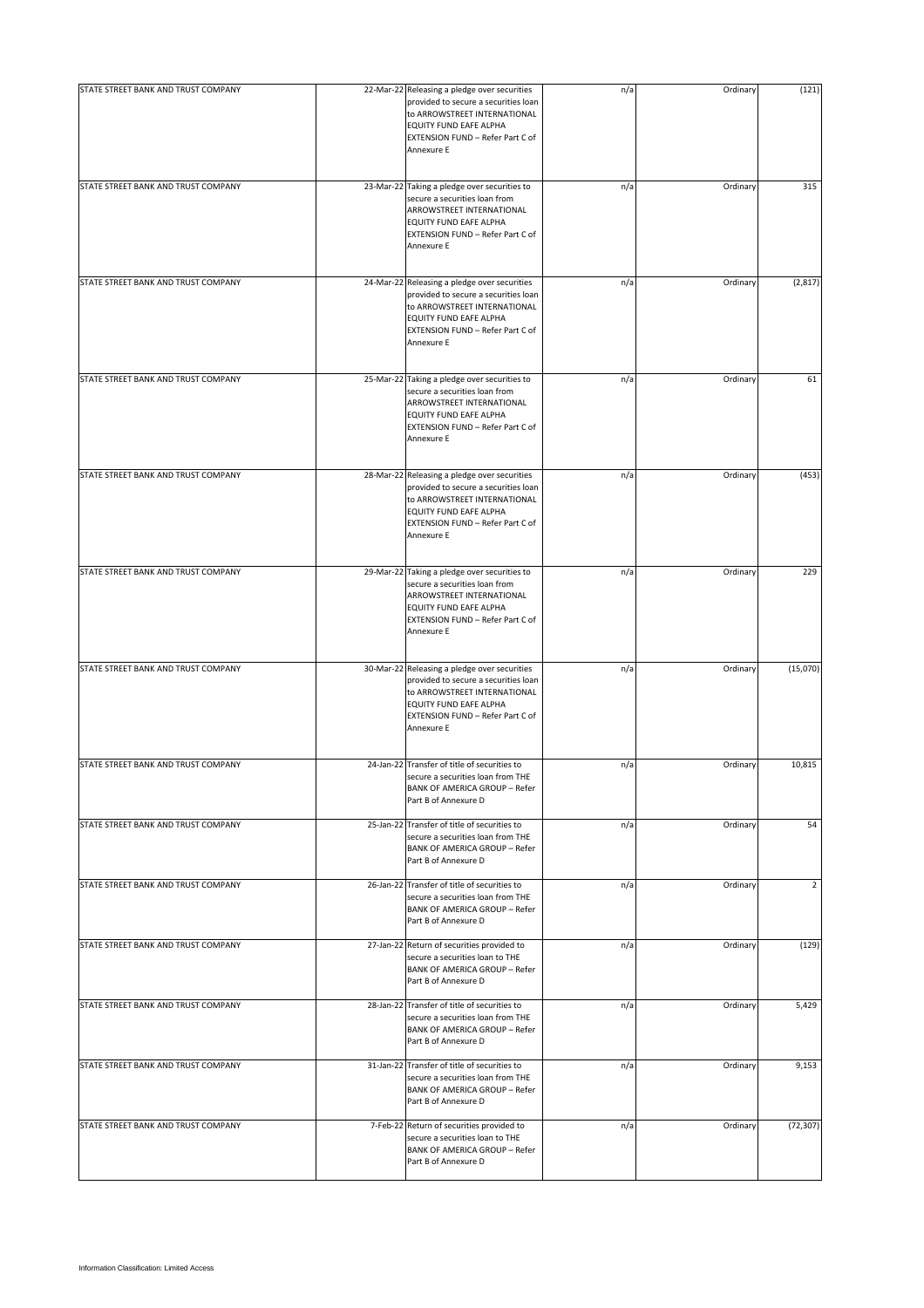| STATE STREET BANK AND TRUST COMPANY | 8-Feb-22 Transfer of title of securities to<br>secure a securities loan from THE<br><b>BANK OF AMERICA GROUP - Refer</b><br>Part B of Annexure D  | n/a | Ordinary | 73       |
|-------------------------------------|---------------------------------------------------------------------------------------------------------------------------------------------------|-----|----------|----------|
| STATE STREET BANK AND TRUST COMPANY | 9-Feb-22 Transfer of title of securities to<br>secure a securities loan from THE<br><b>BANK OF AMERICA GROUP - Refer</b><br>Part B of Annexure D  | n/a | Ordinary | 34       |
| STATE STREET BANK AND TRUST COMPANY | 10-Feb-22 Transfer of title of securities to<br>secure a securities loan from THE<br><b>BANK OF AMERICA GROUP - Refer</b><br>Part B of Annexure D | n/a | Ordinary | 30       |
| STATE STREET BANK AND TRUST COMPANY | 11-Feb-22 Return of securities provided to<br>secure a securities loan to THE<br><b>BANK OF AMERICA GROUP - Refer</b><br>Part B of Annexure D     | n/a | Ordinary | (63)     |
| STATE STREET BANK AND TRUST COMPANY | 14-Feb-22 Transfer of title of securities to<br>secure a securities loan from THE<br><b>BANK OF AMERICA GROUP - Refer</b><br>Part B of Annexure D | n/a | Ordinary | 19       |
| STATE STREET BANK AND TRUST COMPANY | 15-Feb-22 Return of securities provided to<br>secure a securities loan to THE<br><b>BANK OF AMERICA GROUP - Refer</b><br>Part B of Annexure D     | n/a | Ordinary | (9)      |
| STATE STREET BANK AND TRUST COMPANY | 16-Feb-22 Transfer of title of securities to<br>secure a securities loan from THE<br><b>BANK OF AMERICA GROUP - Refer</b><br>Part B of Annexure D | n/a | Ordinary | 5        |
| STATE STREET BANK AND TRUST COMPANY | 17-Feb-22 Transfer of title of securities to<br>secure a securities loan from THE<br><b>BANK OF AMERICA GROUP - Refer</b><br>Part B of Annexure D | n/a | Ordinary | 166      |
| STATE STREET BANK AND TRUST COMPANY | 18-Feb-22 Transfer of title of securities to<br>secure a securities loan from THE<br><b>BANK OF AMERICA GROUP - Refer</b><br>Part B of Annexure D | n/a | Ordinary | 205      |
| STATE STREET BANK AND TRUST COMPANY | 21-Feb-22 Return of securities provided to<br>secure a securities loan to THE<br><b>BANK OF AMERICA GROUP - Refer</b><br>Part B of Annexure D     | n/a | Ordinary | (6, 744) |
| STATE STREET BANK AND TRUST COMPANY | 24-Jan-22 Return of securities provided to<br>secure a securities loan to THE<br>CREDIT SUISSE GROUP - Refer Part<br><b>B</b> of Annexure D       | n/a | Ordinary | (1,725)  |
| STATE STREET BANK AND TRUST COMPANY | 25-Jan-22 Transfer of title of securities to<br>secure a securities loan from THE<br>CREDIT SUISSE GROUP - Refer Part<br><b>B</b> of Annexure D   | n/a | Ordinary | 5,478    |
| STATE STREET BANK AND TRUST COMPANY | 26-Jan-22 Return of securities provided to<br>secure a securities loan to THE<br>CREDIT SUISSE GROUP - Refer Part<br><b>B</b> of Annexure D       | n/a | Ordinary | (1, 281) |
| STATE STREET BANK AND TRUST COMPANY | 27-Jan-22 Return of securities provided to<br>secure a securities loan to THE<br>CREDIT SUISSE GROUP - Refer Part<br><b>B</b> of Annexure D       | n/a | Ordinary | (1,036)  |
| STATE STREET BANK AND TRUST COMPANY | 28-Jan-22 Return of securities provided to<br>secure a securities loan to THE<br>CREDIT SUISSE GROUP - Refer Part<br><b>B</b> of Annexure D       | n/a | Ordinary | (6,025)  |
| STATE STREET BANK AND TRUST COMPANY | 31-Jan-22 Transfer of title of securities to<br>secure a securities loan from THE<br>CREDIT SUISSE GROUP - Refer Part<br><b>B</b> of Annexure D   | n/a | Ordinary | 765      |
| STATE STREET BANK AND TRUST COMPANY | 1-Feb-22 Transfer of title of securities to<br>secure a securities loan from THE<br>CREDIT SUISSE GROUP - Refer Part<br><b>B</b> of Annexure D    | n/a | Ordinary | 1,711    |
| STATE STREET BANK AND TRUST COMPANY | 2-Feb-22 Transfer of title of securities to<br>secure a securities loan from THE<br>CREDIT SUISSE GROUP - Refer Part<br><b>B</b> of Annexure D    | n/a | Ordinary | 817      |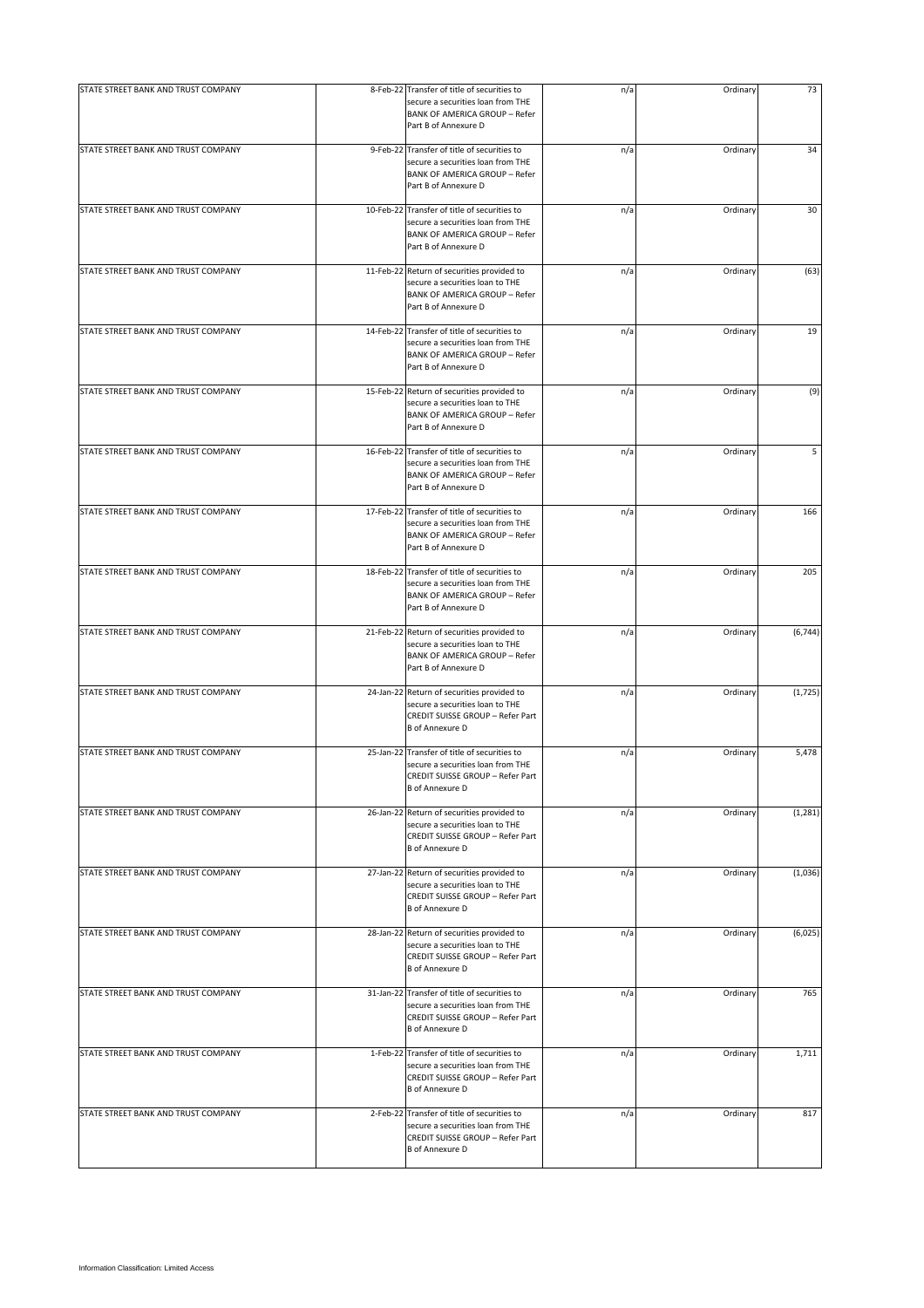| STATE STREET BANK AND TRUST COMPANY | 3-Feb-22 Transfer of title of securities to                                                                                                         | n/a | Ordinary | 789       |
|-------------------------------------|-----------------------------------------------------------------------------------------------------------------------------------------------------|-----|----------|-----------|
|                                     | secure a securities loan from THE<br>CREDIT SUISSE GROUP - Refer Part<br><b>B</b> of Annexure D                                                     |     |          |           |
| STATE STREET BANK AND TRUST COMPANY | 4-Feb-22 Return of securities provided to<br>secure a securities loan to THE<br>CREDIT SUISSE GROUP - Refer Part<br><b>B</b> of Annexure D          | n/a | Ordinary | (179)     |
| STATE STREET BANK AND TRUST COMPANY | 7-Feb-22 Return of securities provided to<br>secure a securities loan to THE<br>CREDIT SUISSE GROUP - Refer Part<br><b>B</b> of Annexure D          | n/a | Ordinary | (34, 454) |
| STATE STREET BANK AND TRUST COMPANY | 8-Feb-22 Return of securities provided to<br>secure a securities loan to THE<br>CREDIT SUISSE GROUP - Refer Part<br><b>B</b> of Annexure D          | n/a | Ordinary | (10)      |
| STATE STREET BANK AND TRUST COMPANY | 10-Feb-22 Transfer of title of securities to<br>secure a securities loan from THE<br>CREDIT SUISSE GROUP - Refer Part<br><b>B</b> of Annexure D     | n/a | Ordinary | 12        |
| STATE STREET BANK AND TRUST COMPANY | 11-Feb-22 Return of securities provided to<br>secure a securities loan to THE<br>CREDIT SUISSE GROUP - Refer Part<br><b>B</b> of Annexure D         | n/a | Ordinary | (822)     |
| STATE STREET BANK AND TRUST COMPANY | 6-May-22 Transfer of title of securities to<br>secure a securities loan from THE<br>J.P. MORGAN CHASE GROUP -<br>Refer Part B of Annexure D         | n/a | Ordinary | 46,642    |
| STATE STREET BANK AND TRUST COMPANY | 9-May-22 Transfer of title of securities to<br>secure a securities loan from THE<br>J.P. MORGAN CHASE GROUP -<br>Refer Part B of Annexure D         | n/a | Ordinary | 14        |
| STATE STREET BANK AND TRUST COMPANY | 10-May-22 Return of securities provided to<br>secure a securities loan to THE J.P.<br>MORGAN CHASE GROUP - Refer<br>Part B of Annexure D            | n/a | Ordinary | (218)     |
| STATE STREET BANK AND TRUST COMPANY | 11-May-22 Transfer of title of securities to<br>secure a securities loan from THE<br>J.P. MORGAN CHASE GROUP -<br>Refer Part B of Annexure D        | n/a | Ordinary | 3,328     |
| STATE STREET BANK AND TRUST COMPANY | 12-May-22 Transfer of title of securities to<br>secure a securities loan from THE<br>J.P. MORGAN CHASE GROUP -<br>Refer Part B of Annexure D        | n/a | Ordinary | 170       |
| STATE STREET BANK AND TRUST COMPANY | 13-May-22 Transfer of title of securities to<br>secure a securities loan from THE<br><b>J.P. MORGAN CHASE GROUP -</b><br>Refer Part B of Annexure D | n/a | Ordinary | 939       |
| STATE STREET BANK AND TRUST COMPANY | 16-May-22 Return of securities provided to<br>secure a securities loan to THE J.P.<br>MORGAN CHASE GROUP - Refer<br>Part B of Annexure D            | n/a | Ordinary | (84)      |
| STATE STREET BANK AND TRUST COMPANY | 17-May-22 Return of securities provided to<br>secure a securities loan to THE J.P.<br>MORGAN CHASE GROUP - Refer<br>Part B of Annexure D            | n/a | Ordinary | (389)     |
| STATE STREET BANK AND TRUST COMPANY | 18-May-22 Return of securities provided to<br>secure a securities loan to THE J.P.<br>MORGAN CHASE GROUP - Refer<br>Part B of Annexure D            | n/a | Ordinary | (202)     |
| STATE STREET BANK AND TRUST COMPANY | 19-May-22 Transfer of title of securities to<br>secure a securities loan from THE<br>J.P. MORGAN CHASE GROUP -<br>Refer Part B of Annexure D        | n/a | Ordinary | 268       |
| STATE STREET BANK AND TRUST COMPANY | 20-May-22 Return of securities provided to<br>secure a securities loan to THE J.P.<br>MORGAN CHASE GROUP - Refer<br>Part B of Annexure D            | n/a | Ordinary | (139)     |
| STATE STREET BANK AND TRUST COMPANY | 23-May-22 Return of securities provided to<br>secure a securities loan to THE J.P.<br>MORGAN CHASE GROUP - Refer<br>Part B of Annexure D            | n/a | Ordinary | (6,081)   |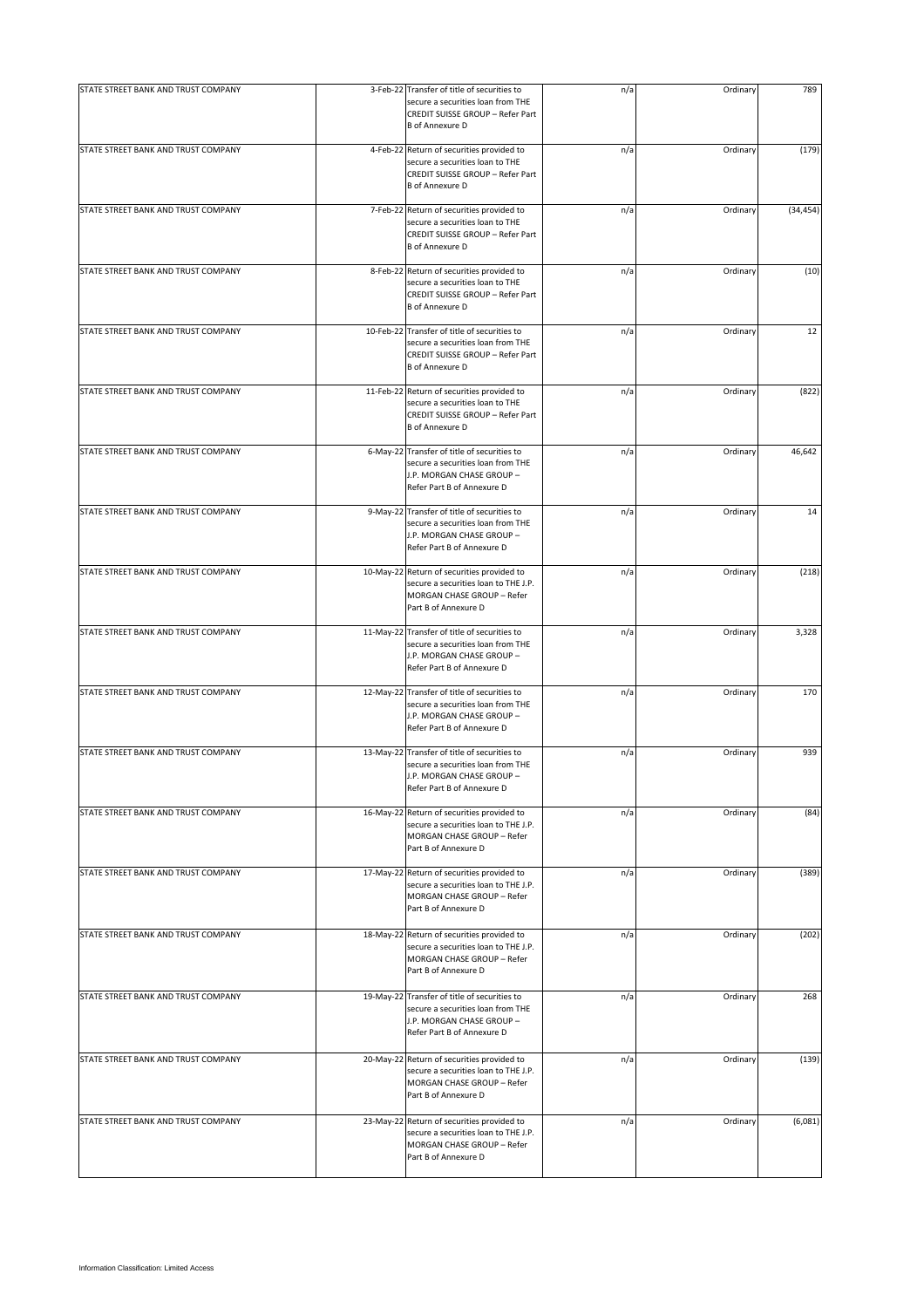|                                     |                                                                                                                                           |     |          | (44, 248) |
|-------------------------------------|-------------------------------------------------------------------------------------------------------------------------------------------|-----|----------|-----------|
| STATE STREET BANK AND TRUST COMPANY | 24-May-22 Return of securities provided to<br>secure a securities loan to THE J.P.<br>MORGAN CHASE GROUP - Refer<br>Part B of Annexure D  | n/a | Ordinary |           |
| STATE STREET BANK AND TRUST COMPANY | 24-Jan-22 Transfer of title of securities to<br>secure a securities loan from THE<br>MACQUARIE GROUP - Refer Part B<br>of Annexure D      | n/a | Ordinary | 4,981     |
| STATE STREET BANK AND TRUST COMPANY | 25-Jan-22 Transfer of title of securities to<br>secure a securities loan from THE<br>MACQUARIE GROUP - Refer Part B<br>of Annexure D      | n/a | Ordinary | 64,711    |
| STATE STREET BANK AND TRUST COMPANY | 26-Jan-22 Transfer of title of securities to<br>secure a securities loan from THE<br>MACQUARIE GROUP - Refer Part B<br>of Annexure D      | n/a | Ordinary | 2         |
| STATE STREET BANK AND TRUST COMPANY | 27-Jan-22 Transfer of title of securities to<br>secure a securities loan from THE<br>MACQUARIE GROUP - Refer Part B<br>of Annexure D      | n/a | Ordinary | 129,728   |
| STATE STREET BANK AND TRUST COMPANY | 28-Jan-22 Return of securities provided to<br>secure a securities loan to THE<br>MACQUARIE GROUP - Refer Part B<br>of Annexure D          | n/a | Ordinary | (860)     |
| STATE STREET BANK AND TRUST COMPANY | 31-Jan-22 Return of securities provided to<br>secure a securities loan to THE<br>MACQUARIE GROUP - Refer Part B<br>of Annexure D          | n/a | Ordinary | (79, 562) |
| STATE STREET BANK AND TRUST COMPANY | 8-Feb-22 Return of securities provided to<br>secure a securities loan to THE<br>MACQUARIE GROUP - Refer Part B<br>of Annexure D           | n/a | Ordinary | (65,000)  |
| STATE STREET BANK AND TRUST COMPANY | 9-Feb-22 Return of securities provided to<br>secure a securities loan to THE<br>MACQUARIE GROUP - Refer Part B<br>of Annexure D           | n/a | Ordinary | (49,000)  |
| STATE STREET BANK AND TRUST COMPANY | 23-Feb-22 Transfer of title of securities to<br>secure a securities loan from THE<br>MACQUARIE GROUP - Refer Part B<br>of Annexure D      | n/a | Ordinary | 95,000    |
| STATE STREET BANK AND TRUST COMPANY | 28-Feb-22 Return of securities provided to<br>secure a securities loan to THE<br>MACQUARIE GROUP - Refer Part B<br>of Annexure D          | n/a | Ordinary | (59,000)  |
| STATE STREET BANK AND TRUST COMPANY | 1-Mar-22 Return of securities provided to<br>secure a securities loan to THE<br>MACQUARIE GROUP - Refer Part B<br>of Annexure D           | n/a | Ordinary | (29,000)  |
| STATE STREET BANK AND TRUST COMPANY | 8-Mar-22 Transfer of title of securities to<br>secure a securities loan from THE<br>MACQUARIE GROUP - Refer Part B<br>of Annexure D       | n/a | Ordinary | 83,000    |
| STATE STREET BANK AND TRUST COMPANY | 29-Apr-22 Transfer of title of securities to<br>secure a securities loan from THE<br>MACQUARIE GROUP - Refer Part B<br>of Annexure D      | n/a | Ordinary | 76,000    |
| STATE STREET BANK AND TRUST COMPANY | 2-May-22 Return of securities provided to<br>secure a securities loan to THE<br>MACQUARIE GROUP - Refer Part B<br>of Annexure D           | n/a | Ordinary | (171,000) |
| STATE STREET BANK AND TRUST COMPANY | 24-Jan-22 Return of securities provided to<br>secure a securities loan to UBS<br>SECURITIES AUSTRALIA LTD - Refer<br>Part B of Annexure D | n/a | Ordinary | (79, 301) |
| STATE STREET BANK AND TRUST COMPANY | 25-Jan-22 Return of securities provided to<br>secure a securities loan to UBS<br>SECURITIES AUSTRALIA LTD - Refer<br>Part B of Annexure D | n/a | Ordinary | (1, 149)  |
| STATE STREET BANK AND TRUST COMPANY | 27-Jan-22 Return of securities provided to<br>secure a securities loan to UBS<br>SECURITIES AUSTRALIA LTD - Refer<br>Part B of Annexure D | n/a | Ordinary | (1, 326)  |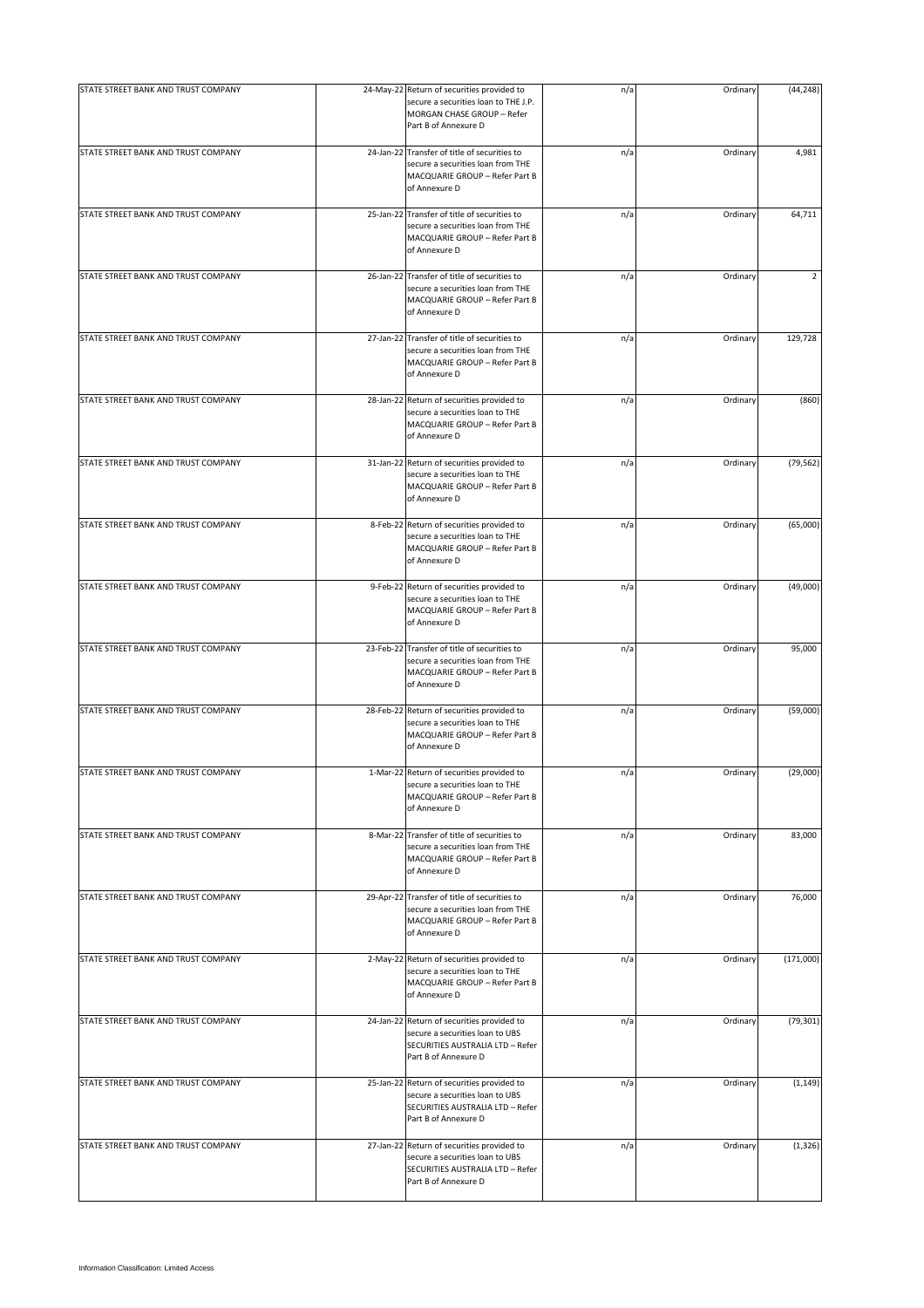| STATE STREET BANK AND TRUST COMPANY | 28-Jan-22 Return of securities provided to                                                                                                    |     | Ordinary | (509)    |
|-------------------------------------|-----------------------------------------------------------------------------------------------------------------------------------------------|-----|----------|----------|
|                                     | secure a securities loan to UBS<br>SECURITIES AUSTRALIA LTD - Refer<br>Part B of Annexure D                                                   | n/a |          |          |
| STATE STREET BANK AND TRUST COMPANY | 31-Jan-22 Return of securities provided to<br>secure a securities loan to UBS<br>SECURITIES AUSTRALIA LTD - Refer<br>Part B of Annexure D     | n/a | Ordinary | (2,099)  |
| STATE STREET BANK AND TRUST COMPANY | 1-Feb-22 Return of securities provided to<br>secure a securities loan to UBS<br>SECURITIES AUSTRALIA LTD - Refer<br>Part B of Annexure D      | n/a | Ordinary | (331)    |
| STATE STREET BANK AND TRUST COMPANY | 2-Feb-22 Return of securities provided to<br>secure a securities loan to UBS<br>SECURITIES AUSTRALIA LTD - Refer<br>Part B of Annexure D      | n/a | Ordinary | (3, 451) |
| STATE STREET BANK AND TRUST COMPANY | 3-Feb-22 Return of securities provided to<br>secure a securities loan to UBS<br>SECURITIES AUSTRALIA LTD - Refer<br>Part B of Annexure D      | n/a | Ordinary | (1, 316) |
| STATE STREET BANK AND TRUST COMPANY | 4-Feb-22 Transfer of title of securities to<br>secure a securities loan from UBS<br>SECURITIES AUSTRALIA LTD - Refer<br>Part B of Annexure D  | n/a | Ordinary | 475      |
| STATE STREET BANK AND TRUST COMPANY | 7-Feb-22 Transfer of title of securities to<br>secure a securities loan from UBS<br>SECURITIES AUSTRALIA LTD - Refer<br>Part B of Annexure D  | n/a | Ordinary | 70,279   |
| STATE STREET BANK AND TRUST COMPANY | 8-Feb-22 Transfer of title of securities to<br>secure a securities loan from UBS<br>SECURITIES AUSTRALIA LTD - Refer<br>Part B of Annexure D  | n/a | Ordinary | 264      |
| STATE STREET BANK AND TRUST COMPANY | 9-Feb-22 Return of securities provided to<br>secure a securities loan to UBS<br>SECURITIES AUSTRALIA LTD - Refer<br>Part B of Annexure D      | n/a | Ordinary | (663)    |
| STATE STREET BANK AND TRUST COMPANY | 10-Feb-22 Return of securities provided to<br>secure a securities loan to UBS<br>SECURITIES AUSTRALIA LTD - Refer<br>Part B of Annexure D     | n/a | Ordinary | (1,015)  |
| STATE STREET BANK AND TRUST COMPANY | 11-Feb-22 Return of securities provided to<br>secure a securities loan to UBS<br>SECURITIES AUSTRALIA LTD - Refer<br>Part B of Annexure D     | n/a | Ordinary | (1,758)  |
| STATE STREET BANK AND TRUST COMPANY | 14-Feb-22 Return of securities provided to<br>secure a securities loan to UBS<br>SECURITIES AUSTRALIA LTD - Refer<br>Part B of Annexure D     | n/a | Ordinary | (4,896)  |
| STATE STREET BANK AND TRUST COMPANY | 15-Feb-22 Transfer of title of securities to<br>secure a securities loan from UBS<br>SECURITIES AUSTRALIA LTD - Refer<br>Part B of Annexure D | n/a | Ordinary | 4,151    |
| STATE STREET BANK AND TRUST COMPANY | 16-Feb-22 Return of securities provided to<br>secure a securities loan to UBS<br>SECURITIES AUSTRALIA LTD - Refer<br>Part B of Annexure D     | n/a | Ordinary | (1, 235) |
| STATE STREET BANK AND TRUST COMPANY | 17-Feb-22 Return of securities provided to<br>secure a securities loan to UBS<br>SECURITIES AUSTRALIA LTD - Refer<br>Part B of Annexure D     | n/a | Ordinary | (3, 543) |
| STATE STREET BANK AND TRUST COMPANY | 18-Feb-22 Transfer of title of securities to<br>secure a securities loan from UBS<br>SECURITIES AUSTRALIA LTD - Refer<br>Part B of Annexure D | n/a | Ordinary | 4,451    |
| STATE STREET BANK AND TRUST COMPANY | 15-Mar-22 Transfer of title of securities to<br>secure a securities loan from UBS<br>SECURITIES AUSTRALIA LTD - Refer<br>Part B of Annexure D | n/a | Ordinary | 73,692   |
| STATE STREET BANK AND TRUST COMPANY | 16-Mar-22 Transfer of title of securities to<br>secure a securities loan from UBS<br>SECURITIES AUSTRALIA LTD - Refer<br>Part B of Annexure D | n/a | Ordinary | 1,941    |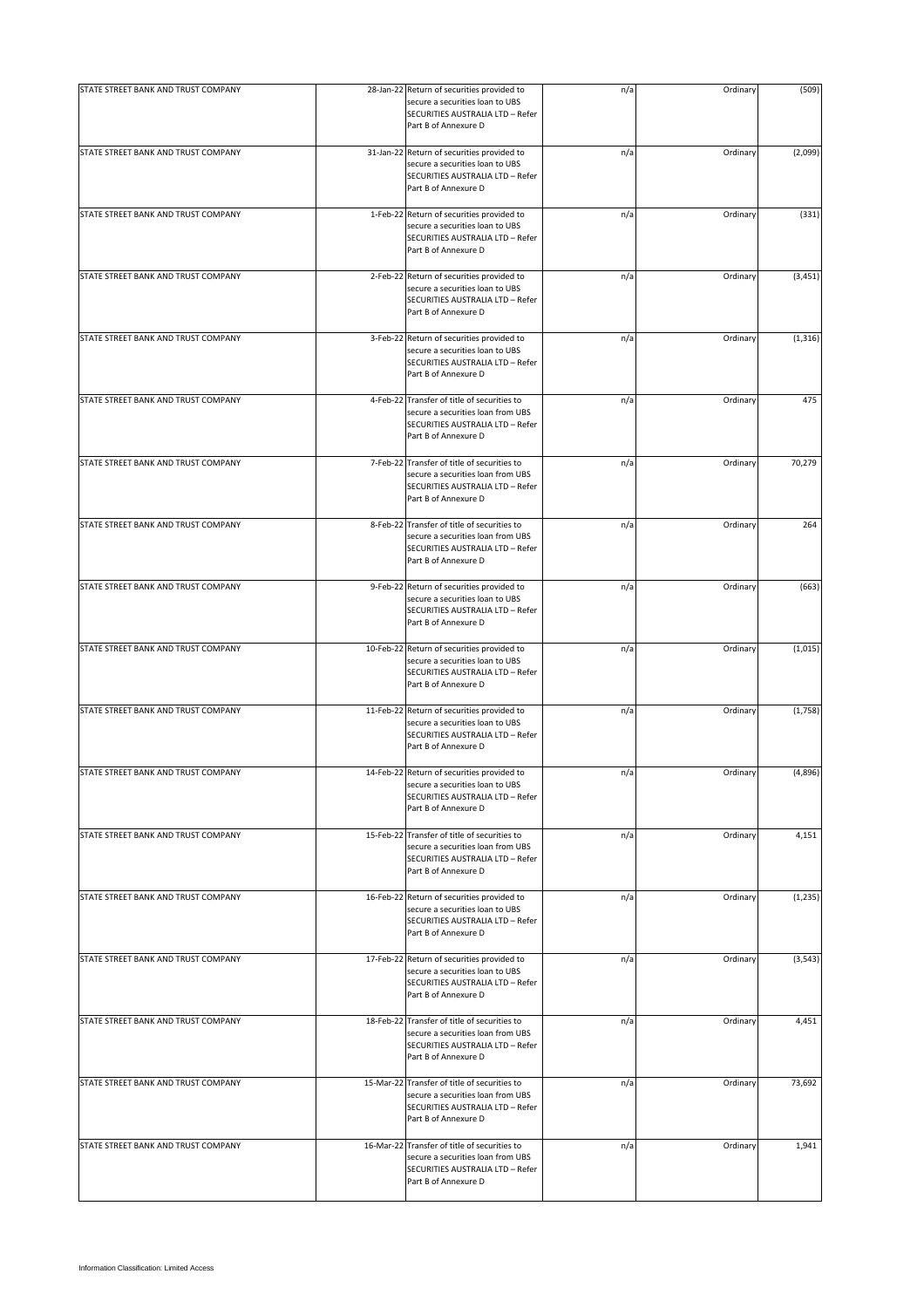| STATE STREET BANK AND TRUST COMPANY | 17-Mar-22 Return of securities provided to                                                                                                    | n/a | Ordinary | (845)    |
|-------------------------------------|-----------------------------------------------------------------------------------------------------------------------------------------------|-----|----------|----------|
|                                     | secure a securities loan to UBS<br>SECURITIES AUSTRALIA LTD - Refer<br>Part B of Annexure D                                                   |     |          |          |
| STATE STREET BANK AND TRUST COMPANY | 18-Mar-22 Return of securities provided to<br>secure a securities loan to UBS<br>SECURITIES AUSTRALIA LTD - Refer<br>Part B of Annexure D     | n/a | Ordinary | (411)    |
| STATE STREET BANK AND TRUST COMPANY | 21-Mar-22 Return of securities provided to<br>secure a securities loan to UBS<br>SECURITIES AUSTRALIA LTD - Refer<br>Part B of Annexure D     | n/a | Ordinary | (1, 293) |
| STATE STREET BANK AND TRUST COMPANY | 22-Mar-22 Return of securities provided to<br>secure a securities loan to UBS<br>SECURITIES AUSTRALIA LTD - Refer<br>Part B of Annexure D     | n/a | Ordinary | (637)    |
| STATE STREET BANK AND TRUST COMPANY | 23-Mar-22 Return of securities provided to<br>secure a securities loan to UBS<br>SECURITIES AUSTRALIA LTD - Refer<br>Part B of Annexure D     | n/a | Ordinary | (925)    |
| STATE STREET BANK AND TRUST COMPANY | 24-Mar-22 Transfer of title of securities to<br>secure a securities loan from UBS<br>SECURITIES AUSTRALIA LTD - Refer<br>Part B of Annexure D | n/a | Ordinary | 173      |
| STATE STREET BANK AND TRUST COMPANY | 25-Mar-22 Return of securities provided to<br>secure a securities loan to UBS<br>SECURITIES AUSTRALIA LTD - Refer<br>Part B of Annexure D     | n/a | Ordinary | (467)    |
| STATE STREET BANK AND TRUST COMPANY | 28-Mar-22 Transfer of title of securities to<br>secure a securities loan from UBS<br>SECURITIES AUSTRALIA LTD - Refer<br>Part B of Annexure D | n/a | Ordinary | 406      |
| STATE STREET BANK AND TRUST COMPANY | 29-Mar-22 Return of securities provided to<br>secure a securities loan to UBS<br>SECURITIES AUSTRALIA LTD - Refer<br>Part B of Annexure D     | n/a | Ordinary | (1,034)  |
| STATE STREET BANK AND TRUST COMPANY | 30-Mar-22 Return of securities provided to<br>secure a securities loan to UBS<br>SECURITIES AUSTRALIA LTD - Refer<br>Part B of Annexure D     | n/a | Ordinary | (274)    |
| STATE STREET BANK AND TRUST COMPANY | 31-Mar-22 Return of securities provided to<br>secure a securities loan to UBS<br>SECURITIES AUSTRALIA LTD - Refer<br>Part B of Annexure D     | n/a | Ordinary | (1,065)  |
| STATE STREET BANK AND TRUST COMPANY | 1-Apr-22 Return of securities provided to<br>secure a securities loan to UBS<br>SECURITIES AUSTRALIA LTD - Refer<br>Part B of Annexure D      | n/a | Ordinary | (2,024)  |
| STATE STREET BANK AND TRUST COMPANY | 4-Apr-22 Return of securities provided to<br>secure a securities loan to UBS<br>SECURITIES AUSTRALIA LTD - Refer<br>Part B of Annexure D      | n/a | Ordinary | (3, 337) |
| STATE STREET BANK AND TRUST COMPANY | 5-Apr-22 Return of securities provided to<br>secure a securities loan to UBS<br>SECURITIES AUSTRALIA LTD - Refer<br>Part B of Annexure D      | n/a | Ordinary | (542)    |
| STATE STREET BANK AND TRUST COMPANY | 6-Apr-22 Transfer of title of securities to<br>secure a securities loan from UBS<br>SECURITIES AUSTRALIA LTD - Refer<br>Part B of Annexure D  | n/a | Ordinary | 4,143    |
| STATE STREET BANK AND TRUST COMPANY | 7-Apr-22 Return of securities provided to<br>secure a securities loan to UBS<br>SECURITIES AUSTRALIA LTD - Refer<br>Part B of Annexure D      | n/a | Ordinary | (1, 270) |
| STATE STREET BANK AND TRUST COMPANY | 8-Apr-22 Transfer of title of securities to<br>secure a securities loan from UBS<br>SECURITIES AUSTRALIA LTD - Refer<br>Part B of Annexure D  | n/a | Ordinary | 2,727    |
| STATE STREET BANK AND TRUST COMPANY | 11-Apr-22 Transfer of title of securities to<br>secure a securities loan from UBS<br>SECURITIES AUSTRALIA LTD - Refer<br>Part B of Annexure D | n/a | Ordinary | 4,406    |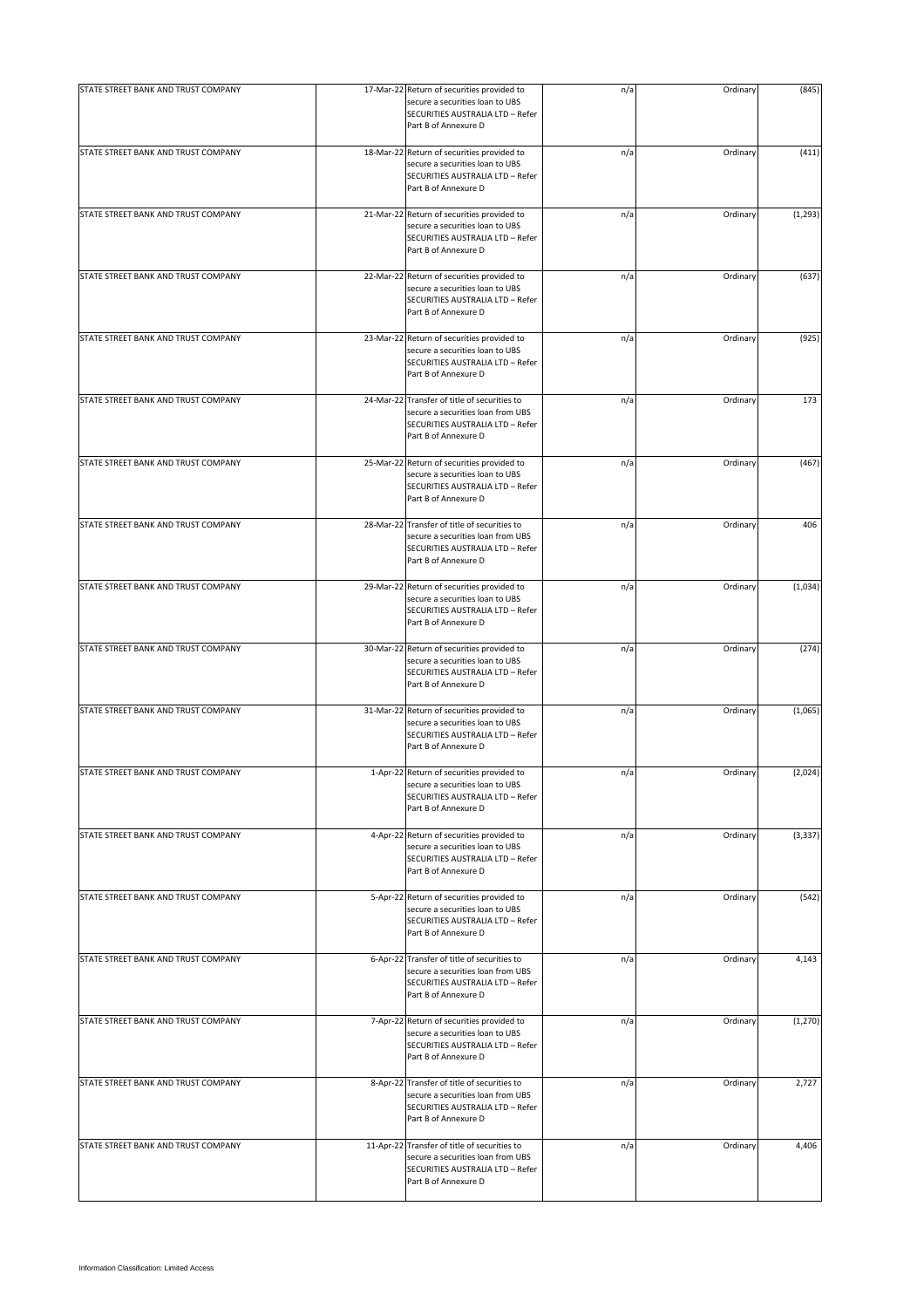| STATE STREET BANK AND TRUST COMPANY | 12-Apr-22 Transfer of title of securities to                                                                                                  | n/a | Ordinary | 4,309     |
|-------------------------------------|-----------------------------------------------------------------------------------------------------------------------------------------------|-----|----------|-----------|
|                                     | secure a securities loan from UBS<br>SECURITIES AUSTRALIA LTD - Refer<br>Part B of Annexure D                                                 |     |          |           |
| STATE STREET BANK AND TRUST COMPANY | 13-Apr-22 Transfer of title of securities to<br>secure a securities loan from UBS<br>SECURITIES AUSTRALIA LTD - Refer<br>Part B of Annexure D | n/a | Ordinary | 1,614     |
| STATE STREET BANK AND TRUST COMPANY | 14-Apr-22 Return of securities provided to<br>secure a securities loan to UBS<br>SECURITIES AUSTRALIA LTD - Refer<br>Part B of Annexure D     | n/a | Ordinary | (583)     |
| STATE STREET BANK AND TRUST COMPANY | 19-Apr-22 Transfer of title of securities to<br>secure a securities loan from UBS<br>SECURITIES AUSTRALIA LTD - Refer<br>Part B of Annexure D | n/a | Ordinary | 467       |
| STATE STREET BANK AND TRUST COMPANY | 20-Apr-22 Return of securities provided to<br>secure a securities loan to UBS<br>SECURITIES AUSTRALIA LTD - Refer<br>Part B of Annexure D     | n/a | Ordinary | (112)     |
| STATE STREET BANK AND TRUST COMPANY | 21-Apr-22 Transfer of title of securities to<br>secure a securities loan from UBS<br>SECURITIES AUSTRALIA LTD - Refer<br>Part B of Annexure D | n/a | Ordinary | 6,669     |
| STATE STREET BANK AND TRUST COMPANY | 22-Apr-22 Transfer of title of securities to<br>secure a securities loan from UBS<br>SECURITIES AUSTRALIA LTD - Refer<br>Part B of Annexure D | n/a | Ordinary | 2,153     |
| STATE STREET BANK AND TRUST COMPANY | 26-Apr-22 Transfer of title of securities to<br>secure a securities loan from UBS<br>SECURITIES AUSTRALIA LTD - Refer<br>Part B of Annexure D | n/a | Ordinary | 5,057     |
| STATE STREET BANK AND TRUST COMPANY | 27-Apr-22 Return of securities provided to<br>secure a securities loan to UBS<br>SECURITIES AUSTRALIA LTD - Refer<br>Part B of Annexure D     | n/a | Ordinary | (2, 346)  |
| STATE STREET BANK AND TRUST COMPANY | 28-Apr-22 Return of securities provided to<br>secure a securities loan to UBS<br>SECURITIES AUSTRALIA LTD - Refer<br>Part B of Annexure D     | n/a | Ordinary | (1, 225)  |
| STATE STREET BANK AND TRUST COMPANY | 29-Apr-22 Transfer of title of securities to<br>secure a securities loan from UBS<br>SECURITIES AUSTRALIA LTD - Refer<br>Part B of Annexure D | n/a | Ordinary | 2,601     |
| STATE STREET BANK AND TRUST COMPANY | 2-May-22 Return of securities provided to<br>secure a securities loan to UBS<br>SECURITIES AUSTRALIA LTD - Refer<br>Part B of Annexure D      | n/a | Ordinary | (1,702)   |
| STATE STREET BANK AND TRUST COMPANY | 3-May-22 Return of securities provided to<br>secure a securities loan to UBS<br>SECURITIES AUSTRALIA LTD - Refer<br>Part B of Annexure D      | n/a | Ordinary | (1,990)   |
| STATE STREET BANK AND TRUST COMPANY | 4-May-22 Return of securities provided to<br>secure a securities loan to UBS<br>SECURITIES AUSTRALIA LTD - Refer<br>Part B of Annexure D      | n/a | Ordinary | (121)     |
| STATE STREET BANK AND TRUST COMPANY | 5-May-22 Return of securities provided to<br>secure a securities loan to UBS<br>SECURITIES AUSTRALIA LTD - Refer<br>Part B of Annexure D      | n/a | Ordinary | (24, 251) |
| STATE STREET BANK AND TRUST COMPANY | 6-May-22 Transfer of title of securities to<br>secure a securities loan from UBS<br>SECURITIES AUSTRALIA LTD - Refer<br>Part B of Annexure D  | n/a | Ordinary | 17,828    |
| STATE STREET BANK AND TRUST COMPANY | 9-May-22 Transfer of title of securities to<br>secure a securities loan from UBS<br>SECURITIES AUSTRALIA LTD - Refer<br>Part B of Annexure D  | n/a | Ordinary | 33,072    |
| STATE STREET BANK AND TRUST COMPANY | 10-May-22 Transfer of title of securities to<br>secure a securities loan from UBS<br>SECURITIES AUSTRALIA LTD - Refer<br>Part B of Annexure D | n/a | Ordinary | 23,484    |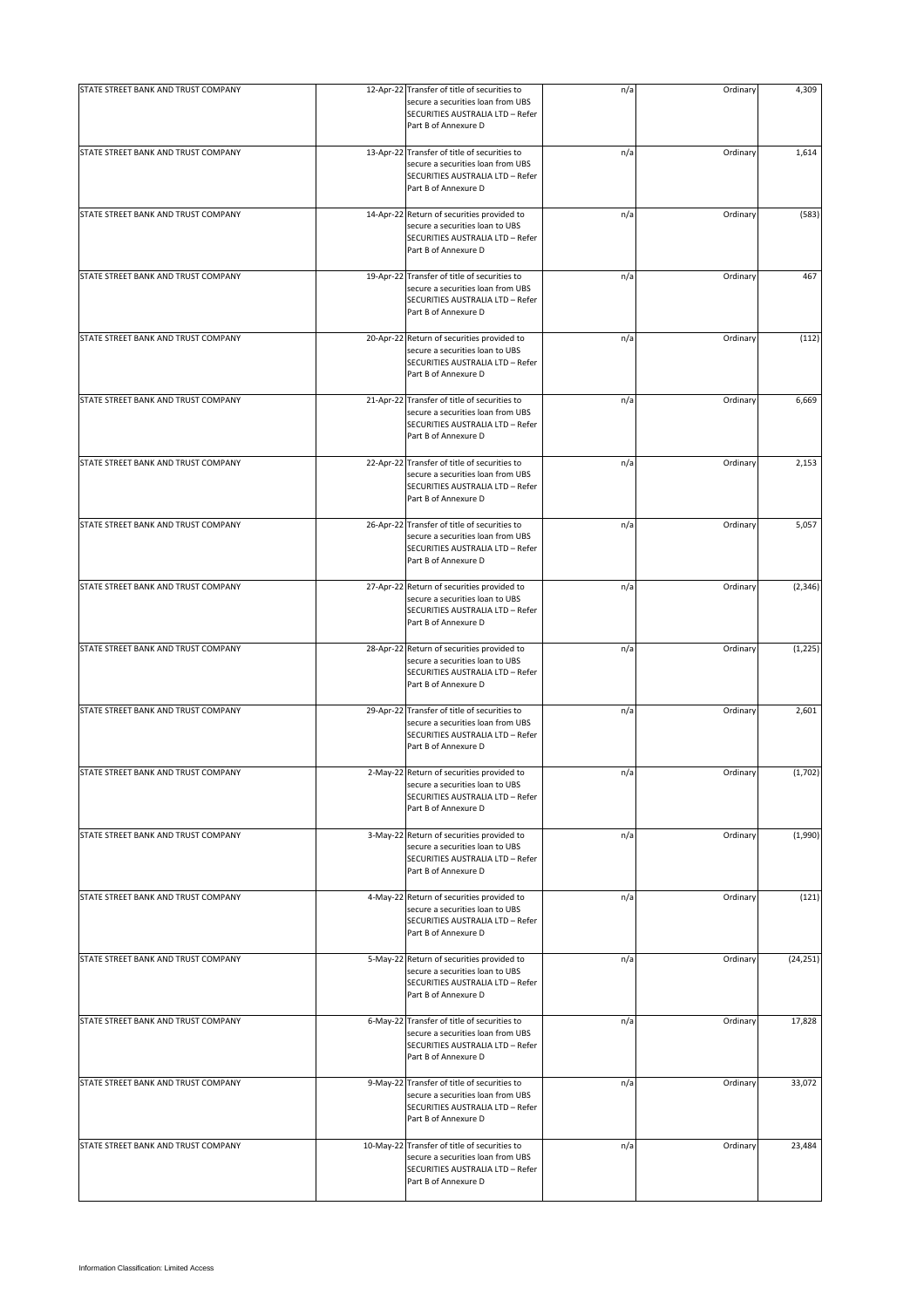| STATE STREET BANK AND TRUST COMPANY | 11-May-22 Return of securities provided to                                                                                                     | n/a | Ordinary | (1, 333)   |
|-------------------------------------|------------------------------------------------------------------------------------------------------------------------------------------------|-----|----------|------------|
|                                     | secure a securities loan to UBS<br>SECURITIES AUSTRALIA LTD - Refer<br>Part B of Annexure D                                                    |     |          |            |
| STATE STREET BANK AND TRUST COMPANY | 12-May-22 Return of securities provided to<br>secure a securities loan to UBS<br>SECURITIES AUSTRALIA LTD - Refer<br>Part B of Annexure D      | n/a | Ordinary | (3, 792)   |
| STATE STREET BANK AND TRUST COMPANY | 13-May-22 Return of securities provided to<br>secure a securities loan to UBS<br>SECURITIES AUSTRALIA LTD - Refer<br>Part B of Annexure D      | n/a | Ordinary | (5,405)    |
| STATE STREET BANK AND TRUST COMPANY | 16-May-22 Transfer of title of securities to<br>secure a securities loan from UBS<br>SECURITIES AUSTRALIA LTD - Refer<br>Part B of Annexure D  | n/a | Ordinary | 898        |
| STATE STREET BANK AND TRUST COMPANY | 17-May-22 Transfer of title of securities to<br>secure a securities loan from UBS<br>SECURITIES AUSTRALIA LTD - Refer<br>Part B of Annexure D  | n/a | Ordinary | 194,399    |
| STATE STREET BANK AND TRUST COMPANY | 18-May-22 Return of securities provided to<br>secure a securities loan to UBS<br>SECURITIES AUSTRALIA LTD - Refer<br>Part B of Annexure D      | n/a | Ordinary | (204, 837) |
| STATE STREET BANK AND TRUST COMPANY | 19-May-22 Transfer of title of securities to<br>secure a securities loan from UBS<br>SECURITIES AUSTRALIA LTD - Refer<br>Part B of Annexure D  | n/a | Ordinary | 8,718      |
| STATE STREET BANK AND TRUST COMPANY | 20-May-22 Transfer of title of securities to<br>secure a securities loan from UBS<br>SECURITIES AUSTRALIA LTD - Refer<br>Part B of Annexure D  | n/a | Ordinary | 8,426      |
| STATE STREET BANK AND TRUST COMPANY | 23-May-22 Return of securities provided to<br>secure a securities loan to UBS<br>SECURITIES AUSTRALIA LTD - Refer<br>Part B of Annexure D      | n/a | Ordinary | (263, 259) |
| STATE STREET BANK AND TRUST COMPANY | 31-Jan-22 Return of securities provided to<br>secure a securities loan to THE<br>CREDIT SUISSE GROUP - Refer Part<br><b>B</b> of Annexure D    | n/a | Ordinary | (1)        |
| STATE STREET BANK AND TRUST COMPANY | 2-Feb-22 Transfer of title of securities to<br>secure a securities loan from THE<br>CREDIT SUISSE GROUP - Refer Part<br><b>B</b> of Annexure D | n/a | Ordinary | 1          |
| STATE STREET BANK AND TRUST COMPANY | 3-Feb-22 Return of securities provided to<br>secure a securities loan to THE<br>CREDIT SUISSE GROUP - Refer Part<br><b>B</b> of Annexure D     | n/a | Ordinary | (1)        |
| STATE STREET BANK AND TRUST COMPANY | 7-Feb-22 Return of securities provided to<br>secure a securities loan to THE<br>CREDIT SUISSE GROUP - Refer Part<br><b>B</b> of Annexure D     | n/a | Ordinary | (17)       |
| STATE STREET BANK AND TRUST COMPANY | 6-May-22 Transfer of title of securities to<br>secure a securities loan from THE<br>J.P. MORGAN CHASE GROUP -<br>Refer Part B of Annexure D    | n/a | Ordinary | 7,905      |
| STATE STREET BANK AND TRUST COMPANY | 9-May-22 Transfer of title of securities to<br>secure a securities loan from THE<br>J.P. MORGAN CHASE GROUP -<br>Refer Part B of Annexure D    | n/a | Ordinary | 122        |
| STATE STREET BANK AND TRUST COMPANY | 10-May-22 Transfer of title of securities to<br>secure a securities loan from THE<br>J.P. MORGAN CHASE GROUP -<br>Refer Part B of Annexure D   | n/a | Ordinary | 70         |
| STATE STREET BANK AND TRUST COMPANY | 11-May-22 Return of securities provided to<br>secure a securities loan to THE J.P.<br>MORGAN CHASE GROUP - Refer<br>Part B of Annexure D       | n/a | Ordinary | (6, 122)   |
| STATE STREET BANK AND TRUST COMPANY | 12-May-22 Return of securities provided to<br>secure a securities loan to THE J.P.<br>MORGAN CHASE GROUP - Refer<br>Part B of Annexure D       | n/a | Ordinary | (20)       |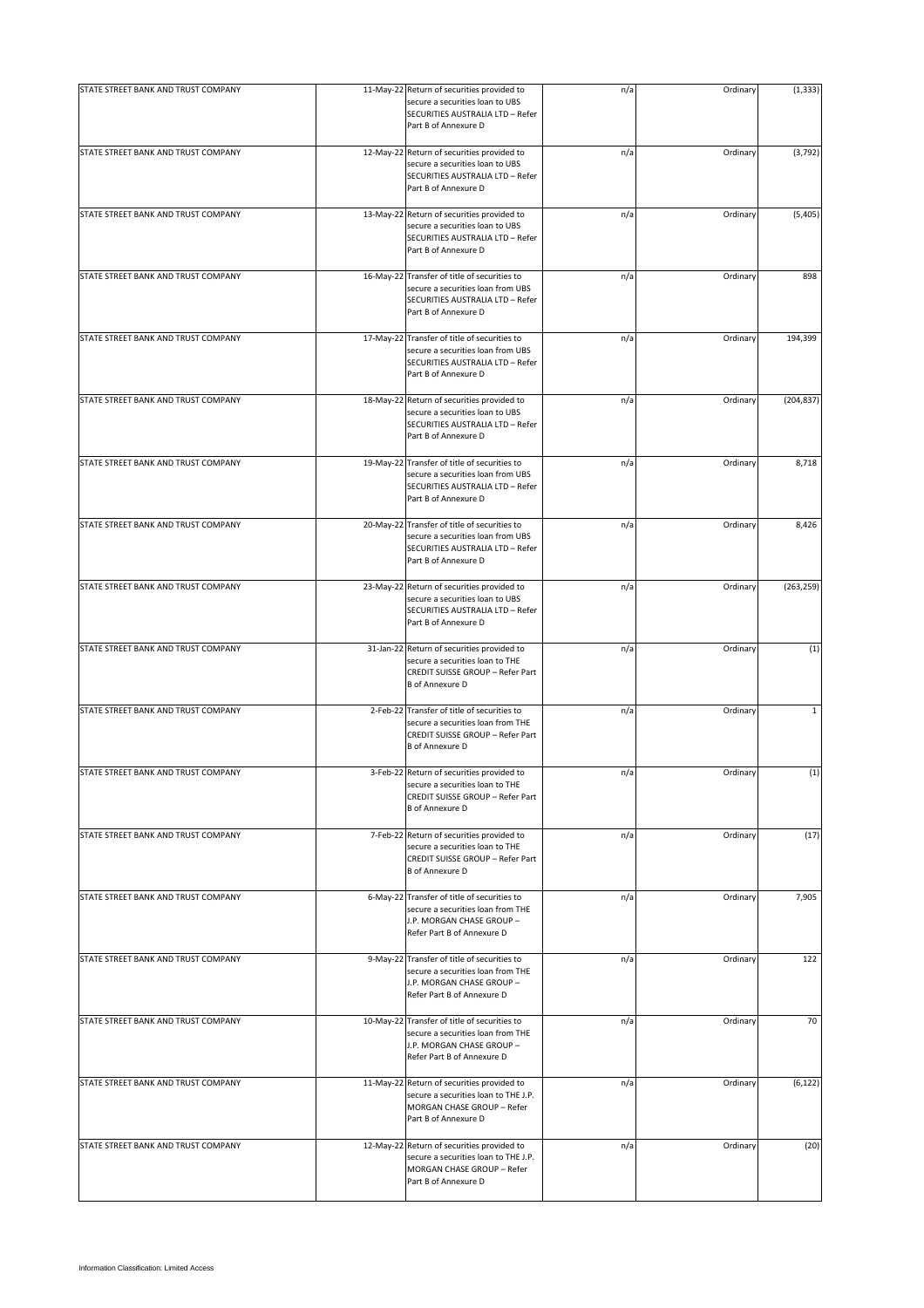| STATE STREET BANK AND TRUST COMPANY | 13-May-22 Transfer of title of securities to<br>secure a securities loan from THE<br>J.P. MORGAN CHASE GROUP -<br>Refer Part B of Annexure D  | n/a | Ordinary | 77        |
|-------------------------------------|-----------------------------------------------------------------------------------------------------------------------------------------------|-----|----------|-----------|
| STATE STREET BANK AND TRUST COMPANY | 16-May-22 Transfer of title of securities to<br>secure a securities loan from THE<br>J.P. MORGAN CHASE GROUP -<br>Refer Part B of Annexure D  | n/a | Ordinary | 9         |
| STATE STREET BANK AND TRUST COMPANY | 17-May-22 Return of securities provided to<br>secure a securities loan to THE J.P.<br>MORGAN CHASE GROUP - Refer<br>Part B of Annexure D      | n/a | Ordinary | (13)      |
| STATE STREET BANK AND TRUST COMPANY | 18-May-22 Return of securities provided to<br>secure a securities loan to THE J.P.<br>MORGAN CHASE GROUP - Refer<br>Part B of Annexure D      | n/a | Ordinary | (12)      |
| STATE STREET BANK AND TRUST COMPANY | 19-May-22 Transfer of title of securities to<br>secure a securities loan from THE<br>J.P. MORGAN CHASE GROUP -<br>Refer Part B of Annexure D  | n/a | Ordinary | 17        |
| STATE STREET BANK AND TRUST COMPANY | 20-May-22 Return of securities provided to<br>secure a securities loan to THE J.P.<br>MORGAN CHASE GROUP - Refer<br>Part B of Annexure D      | n/a | Ordinary | (13)      |
| STATE STREET BANK AND TRUST COMPANY | 24-May-22 Return of securities provided to<br>secure a securities loan to THE J.P.<br>MORGAN CHASE GROUP - Refer<br>Part B of Annexure D      | n/a | Ordinary | (2,021)   |
| STATE STREET BANK AND TRUST COMPANY | 24-Jan-22 Transfer of title of securities to<br>secure a securities loan from THE<br>MACQUARIE GROUP - Refer Part B<br>of Annexure D          | n/a | Ordinary | 27,182    |
| STATE STREET BANK AND TRUST COMPANY | 25-Jan-22 Return of securities provided to<br>secure a securities loan to THE<br>MACQUARIE GROUP - Refer Part B<br>of Annexure D              | n/a | Ordinary | (1,762)   |
| STATE STREET BANK AND TRUST COMPANY | 26-Jan-22 Return of securities provided to<br>secure a securities loan to THE<br>MACQUARIE GROUP - Refer Part B<br>of Annexure D              | n/a | Ordinary | (41)      |
| STATE STREET BANK AND TRUST COMPANY | 27-Jan-22 Transfer of title of securities to<br>secure a securities loan from THE<br>MACQUARIE GROUP - Refer Part B<br>of Annexure D          | n/a | Ordinary | 775       |
| STATE STREET BANK AND TRUST COMPANY | 28-Jan-22 Return of securities provided to<br>secure a securities loan to THE<br>MACQUARIE GROUP - Refer Part B<br>of Annexure D              | n/a | Ordinary | (1,916)   |
| STATE STREET BANK AND TRUST COMPANY | 31-Jan-22 Return of securities provided to<br>secure a securities loan to THE<br>MACQUARIE GROUP - Refer Part B<br>of Annexure D              | n/a | Ordinary | (24, 239) |
| STATE STREET BANK AND TRUST COMPANY | 24-Jan-22 Transfer of title of securities to<br>secure a securities loan from UBS<br>SECURITIES AUSTRALIA LTD - Refer<br>Part B of Annexure D | n/a | Ordinary | 46,460    |
| STATE STREET BANK AND TRUST COMPANY | 25-Jan-22 Return of securities provided to<br>secure a securities loan to UBS<br>SECURITIES AUSTRALIA LTD - Refer<br>Part B of Annexure D     | n/a | Ordinary | (1,051)   |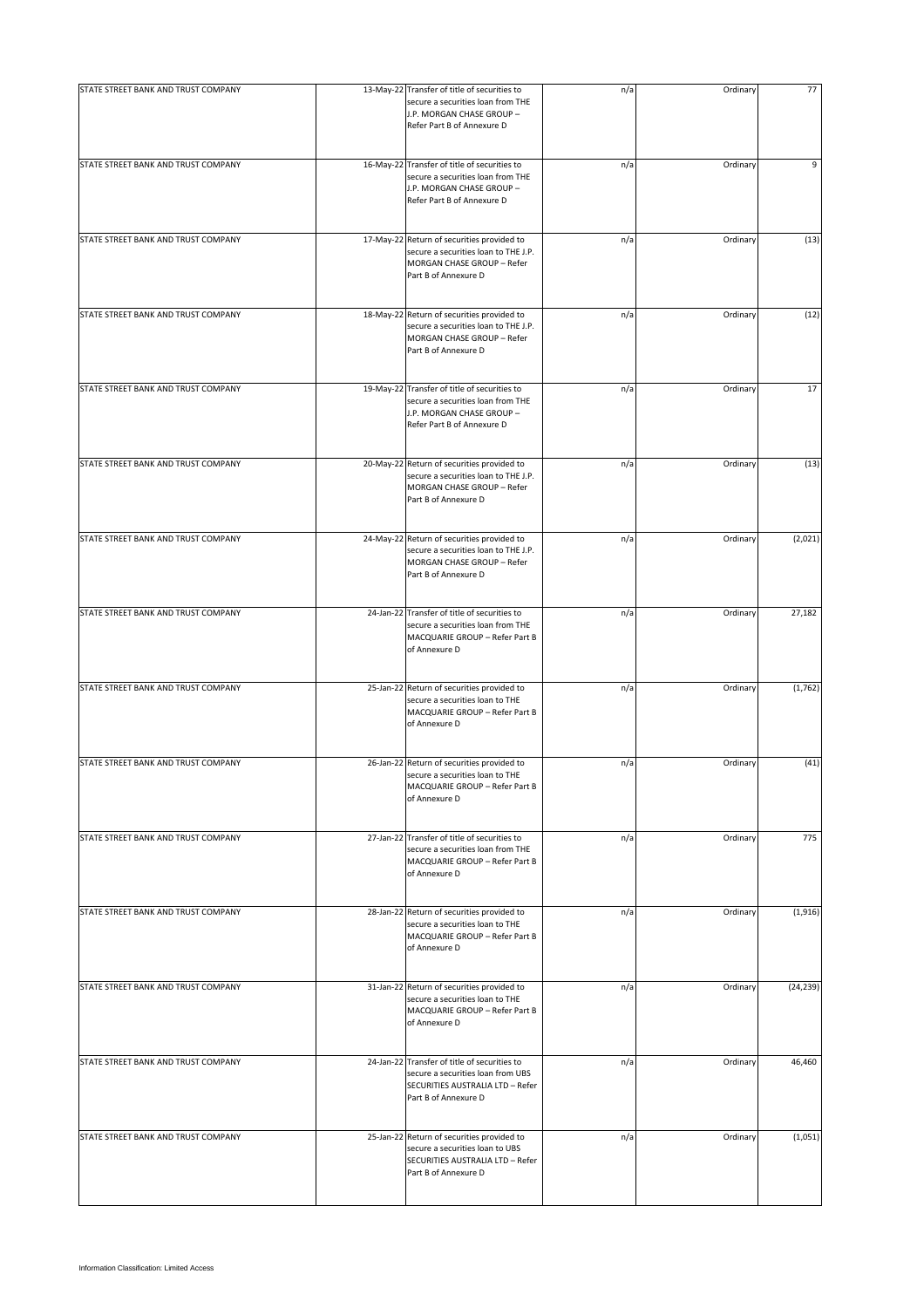| STATE STREET BANK AND TRUST COMPANY | 27-Jan-22 Transfer of title of securities to                                                                                                  | n/a | Ordinary | 342       |
|-------------------------------------|-----------------------------------------------------------------------------------------------------------------------------------------------|-----|----------|-----------|
|                                     | secure a securities loan from UBS<br>SECURITIES AUSTRALIA LTD - Refer<br>Part B of Annexure D                                                 |     |          |           |
| STATE STREET BANK AND TRUST COMPANY | 28-Jan-22 Transfer of title of securities to<br>secure a securities loan from UBS<br>SECURITIES AUSTRALIA LTD - Refer<br>Part B of Annexure D | n/a | Ordinary | 361       |
| STATE STREET BANK AND TRUST COMPANY | 31-Jan-22 Return of securities provided to<br>secure a securities loan to UBS<br>SECURITIES AUSTRALIA LTD - Refer<br>Part B of Annexure D     | n/a | Ordinary | (145)     |
| STATE STREET BANK AND TRUST COMPANY | 1-Feb-22 Return of securities provided to<br>secure a securities loan to UBS<br>SECURITIES AUSTRALIA LTD - Refer<br>Part B of Annexure D      | n/a | Ordinary | (144)     |
| STATE STREET BANK AND TRUST COMPANY | 2-Feb-22 Transfer of title of securities to<br>secure a securities loan from UBS<br>SECURITIES AUSTRALIA LTD - Refer<br>Part B of Annexure D  | n/a | Ordinary | 1,731     |
| STATE STREET BANK AND TRUST COMPANY | 3-Feb-22 Transfer of title of securities to<br>secure a securities loan from UBS<br>SECURITIES AUSTRALIA LTD - Refer<br>Part B of Annexure D  | n/a | Ordinary | 1,055     |
| STATE STREET BANK AND TRUST COMPANY | 4-Feb-22 Return of securities provided to<br>secure a securities loan to UBS<br>SECURITIES AUSTRALIA LTD - Refer<br>Part B of Annexure D      | n/a | Ordinary | (345)     |
| STATE STREET BANK AND TRUST COMPANY | 7-Feb-22 Return of securities provided to<br>secure a securities loan to UBS<br>SECURITIES AUSTRALIA LTD - Refer<br>Part B of Annexure D      | n/a | Ordinary | (46, 317) |
| STATE STREET BANK AND TRUST COMPANY | 8-Feb-22 Transfer of title of securities to<br>secure a securities loan from UBS<br>SECURITIES AUSTRALIA LTD - Refer<br>Part B of Annexure D  | n/a | Ordinary | 48        |
| STATE STREET BANK AND TRUST COMPANY | 9-Feb-22 Transfer of title of securities to<br>secure a securities loan from UBS<br>SECURITIES AUSTRALIA LTD - Refer<br>Part B of Annexure D  | n/a | Ordinary | 60        |
| STATE STREET BANK AND TRUST COMPANY | 10-Feb-22 Transfer of title of securities to<br>secure a securities loan from UBS<br>SECURITIES AUSTRALIA LTD - Refer<br>Part B of Annexure D | n/a | Ordinary | 129       |
| STATE STREET BANK AND TRUST COMPANY | 11-Feb-22 Transfer of title of securities to<br>secure a securities loan from UBS<br>SECURITIES AUSTRALIA LTD - Refer<br>Part B of Annexure D | n/a | Ordinary | 89        |
| STATE STREET BANK AND TRUST COMPANY | 14-Feb-22 Transfer of title of securities to<br>secure a securities loan from UBS<br>SECURITIES AUSTRALIA LTD - Refer<br>Part B of Annexure D | n/a | Ordinary | 572       |
| STATE STREET BANK AND TRUST COMPANY | 15-Feb-22 Return of securities provided to<br>secure a securities loan to UBS<br>SECURITIES AUSTRALIA LTD - Refer<br>Part B of Annexure D     | n/a | Ordinary | (28)      |
| STATE STREET BANK AND TRUST COMPANY | 16-Feb-22 Transfer of title of securities to<br>secure a securities loan from UBS<br>SECURITIES AUSTRALIA LTD - Refer<br>Part B of Annexure D | n/a | Ordinary | 267       |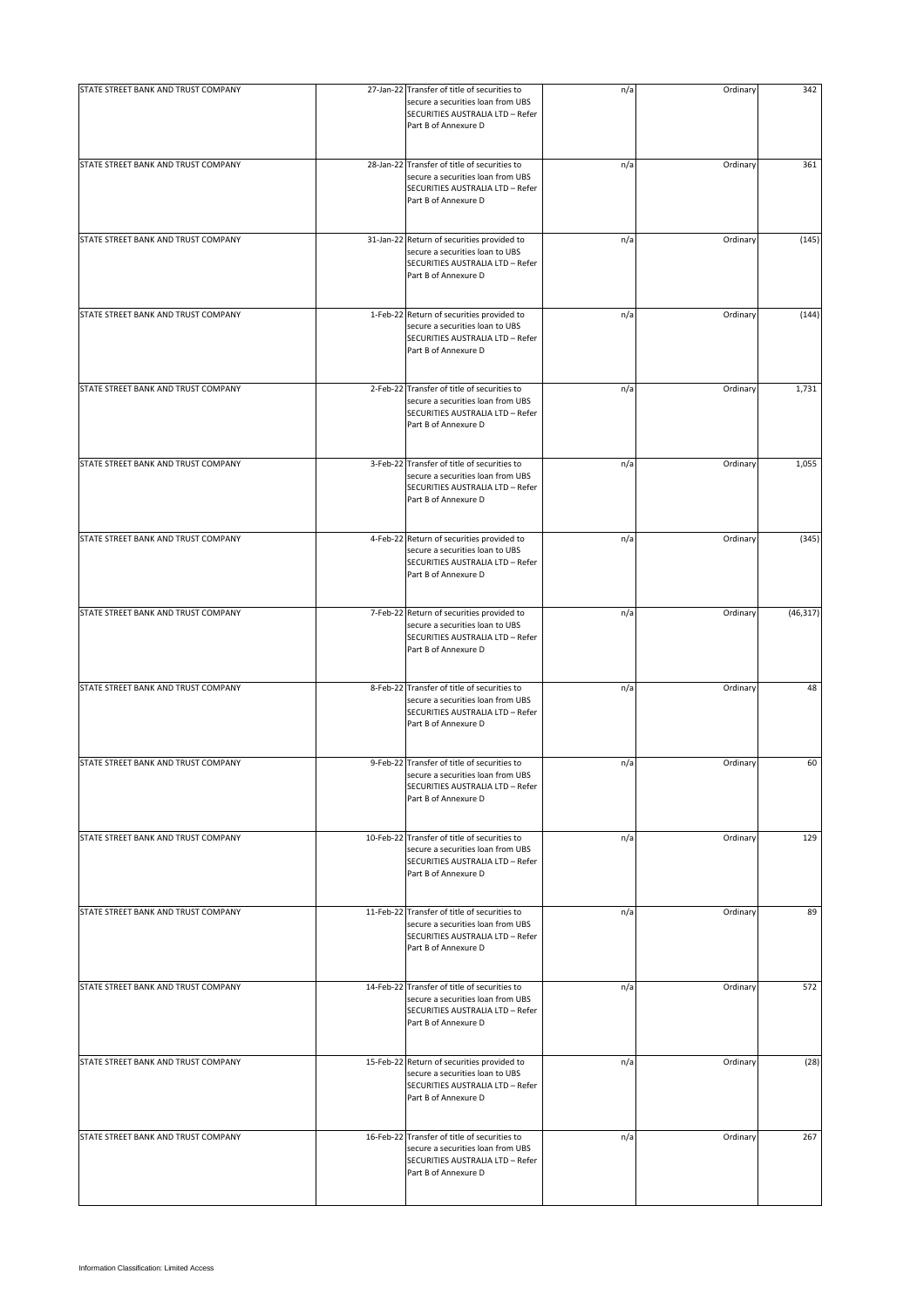| STATE STREET BANK AND TRUST COMPANY | 17-Feb-22 Transfer of title of securities to                                                                                                  | n/a | Ordinary | 489   |
|-------------------------------------|-----------------------------------------------------------------------------------------------------------------------------------------------|-----|----------|-------|
|                                     | secure a securities loan from UBS<br>SECURITIES AUSTRALIA LTD - Refer<br>Part B of Annexure D                                                 |     |          |       |
| STATE STREET BANK AND TRUST COMPANY | 18-Feb-22 Return of securities provided to<br>secure a securities loan to UBS<br>SECURITIES AUSTRALIA LTD - Refer<br>Part B of Annexure D     | n/a | Ordinary | (184) |
| STATE STREET BANK AND TRUST COMPANY | 15-Mar-22 Transfer of title of securities to<br>secure a securities loan from UBS<br>SECURITIES AUSTRALIA LTD - Refer<br>Part B of Annexure D | n/a | Ordinary | 1,778 |
| STATE STREET BANK AND TRUST COMPANY | 16-Mar-22 Transfer of title of securities to<br>secure a securities loan from UBS<br>SECURITIES AUSTRALIA LTD - Refer<br>Part B of Annexure D | n/a | Ordinary | 42    |
| STATE STREET BANK AND TRUST COMPANY | 17-Mar-22 Transfer of title of securities to<br>secure a securities loan from UBS<br>SECURITIES AUSTRALIA LTD - Refer<br>Part B of Annexure D | n/a | Ordinary | 148   |
| STATE STREET BANK AND TRUST COMPANY | 18-Mar-22 Return of securities provided to<br>secure a securities loan to UBS<br>SECURITIES AUSTRALIA LTD - Refer<br>Part B of Annexure D     | n/a | Ordinary | (155) |
| STATE STREET BANK AND TRUST COMPANY | 21-Mar-22 Return of securities provided to<br>secure a securities loan to UBS<br>SECURITIES AUSTRALIA LTD - Refer<br>Part B of Annexure D     | n/a | Ordinary | (312) |
| STATE STREET BANK AND TRUST COMPANY | 22-Mar-22 Transfer of title of securities to<br>secure a securities loan from UBS<br>SECURITIES AUSTRALIA LTD - Refer<br>Part B of Annexure D | n/a | Ordinary | 29    |
| STATE STREET BANK AND TRUST COMPANY | 23-Mar-22 Transfer of title of securities to<br>secure a securities loan from UBS<br>SECURITIES AUSTRALIA LTD - Refer<br>Part B of Annexure D | n/a | Ordinary | 37    |
| STATE STREET BANK AND TRUST COMPANY | 24-Mar-22 Return of securities provided to<br>secure a securities loan to UBS<br>SECURITIES AUSTRALIA LTD - Refer<br>Part B of Annexure D     | n/a | Ordinary | (27)  |
| STATE STREET BANK AND TRUST COMPANY | 25-Mar-22 Transfer of title of securities to<br>secure a securities loan from UBS<br>SECURITIES AUSTRALIA LTD - Refer<br>Part B of Annexure D | n/a | Ordinary | 111   |
| STATE STREET BANK AND TRUST COMPANY | 28-Mar-22 Return of securities provided to<br>secure a securities loan to UBS<br>SECURITIES AUSTRALIA LTD - Refer<br>Part B of Annexure D     | n/a | Ordinary | (63)  |
| STATE STREET BANK AND TRUST COMPANY | 29-Mar-22 Transfer of title of securities to<br>secure a securities loan from UBS<br>SECURITIES AUSTRALIA LTD - Refer<br>Part B of Annexure D | n/a | Ordinary | 168   |
| STATE STREET BANK AND TRUST COMPANY | 30-Mar-22 Return of securities provided to<br>secure a securities loan to UBS<br>SECURITIES AUSTRALIA LTD - Refer<br>Part B of Annexure D     | n/a | Ordinary | (38)  |
| STATE STREET BANK AND TRUST COMPANY | 31-Mar-22 Return of securities provided to<br>secure a securities loan to UBS<br>SECURITIES AUSTRALIA LTD - Refer<br>Part B of Annexure D     | n/a | Ordinary | (85)  |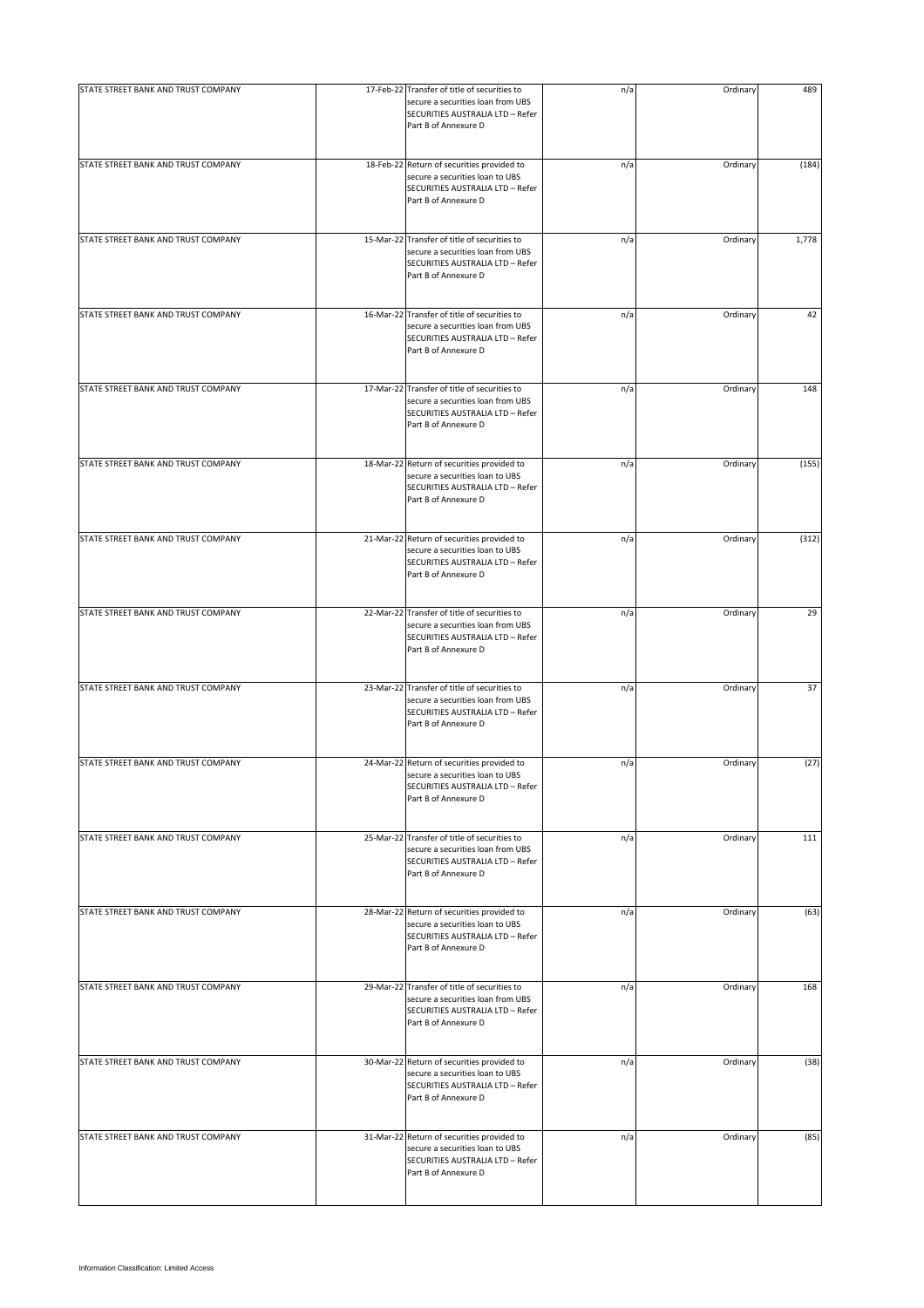| STATE STREET BANK AND TRUST COMPANY | 1-Apr-22 Transfer of title of securities to                                                                                                   | n/a | Ordinary | 54    |
|-------------------------------------|-----------------------------------------------------------------------------------------------------------------------------------------------|-----|----------|-------|
|                                     | secure a securities loan from UBS<br>SECURITIES AUSTRALIA LTD - Refer<br>Part B of Annexure D                                                 |     |          |       |
| STATE STREET BANK AND TRUST COMPANY | 4-Apr-22 Transfer of title of securities to<br>secure a securities loan from UBS<br>SECURITIES AUSTRALIA LTD - Refer<br>Part B of Annexure D  | n/a | Ordinary | 1,769 |
| STATE STREET BANK AND TRUST COMPANY | 5-Apr-22 Transfer of title of securities to<br>secure a securities loan from UBS<br>SECURITIES AUSTRALIA LTD - Refer<br>Part B of Annexure D  | n/a | Ordinary | 166   |
| STATE STREET BANK AND TRUST COMPANY | 6-Apr-22 Return of securities provided to<br>secure a securities loan to UBS<br>SECURITIES AUSTRALIA LTD - Refer<br>Part B of Annexure D      | n/a | Ordinary | (119) |
| STATE STREET BANK AND TRUST COMPANY | 7-Apr-22 Transfer of title of securities to<br>secure a securities loan from UBS<br>SECURITIES AUSTRALIA LTD - Refer<br>Part B of Annexure D  | n/a | Ordinary | 121   |
| STATE STREET BANK AND TRUST COMPANY | 8-Apr-22 Return of securities provided to<br>secure a securities loan to UBS<br>SECURITIES AUSTRALIA LTD - Refer<br>Part B of Annexure D      | n/a | Ordinary | (395) |
| STATE STREET BANK AND TRUST COMPANY | 11-Apr-22 Transfer of title of securities to<br>secure a securities loan from UBS<br>SECURITIES AUSTRALIA LTD - Refer<br>Part B of Annexure D | n/a | Ordinary | 127   |
| STATE STREET BANK AND TRUST COMPANY | 12-Apr-22 Transfer of title of securities to<br>secure a securities loan from UBS<br>SECURITIES AUSTRALIA LTD - Refer<br>Part B of Annexure D | n/a | Ordinary | 215   |
| STATE STREET BANK AND TRUST COMPANY | 13-Apr-22 Return of securities provided to<br>secure a securities loan to UBS<br>SECURITIES AUSTRALIA LTD - Refer<br>Part B of Annexure D     | n/a | Ordinary | (194) |
| STATE STREET BANK AND TRUST COMPANY | 14-Apr-22 Transfer of title of securities to<br>secure a securities loan from UBS<br>SECURITIES AUSTRALIA LTD - Refer<br>Part B of Annexure D | n/a | Ordinary | 116   |
| STATE STREET BANK AND TRUST COMPANY | 19-Apr-22 Return of securities provided to<br>secure a securities loan to UBS<br>SECURITIES AUSTRALIA LTD - Refer<br>Part B of Annexure D     | n/a | Ordinary | (4)   |
| STATE STREET BANK AND TRUST COMPANY | 20-Apr-22 Transfer of title of securities to<br>secure a securities loan from UBS<br>SECURITIES AUSTRALIA LTD - Refer<br>Part B of Annexure D | n/a | Ordinary | 142   |
| STATE STREET BANK AND TRUST COMPANY | 21-Apr-22 Transfer of title of securities to<br>secure a securities loan from UBS<br>SECURITIES AUSTRALIA LTD - Refer<br>Part B of Annexure D | n/a | Ordinary | 473   |
| STATE STREET BANK AND TRUST COMPANY | 22-Apr-22 Return of securities provided to<br>secure a securities loan to UBS<br>SECURITIES AUSTRALIA LTD - Refer<br>Part B of Annexure D     | n/a | Ordinary | (307) |
| STATE STREET BANK AND TRUST COMPANY | 26-Apr-22 Transfer of title of securities to<br>secure a securities loan from UBS<br>SECURITIES AUSTRALIA LTD - Refer<br>Part B of Annexure D | n/a | Ordinary | 50    |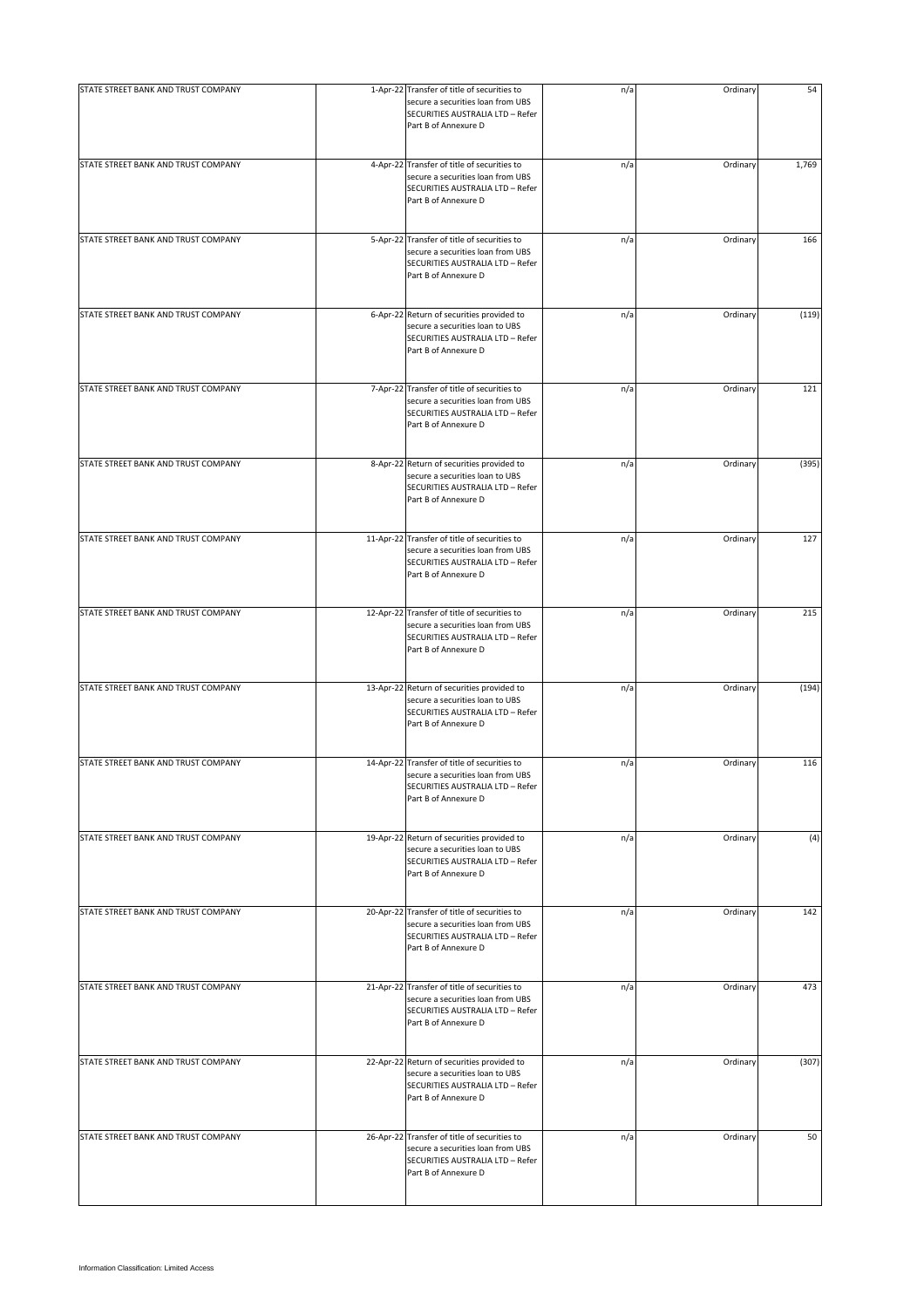| STATE STREET BANK AND TRUST COMPANY | 27-Apr-22 Transfer of title of securities to                                                                                                  | n/a | Ordinary | 221   |
|-------------------------------------|-----------------------------------------------------------------------------------------------------------------------------------------------|-----|----------|-------|
|                                     | secure a securities loan from UBS<br>SECURITIES AUSTRALIA LTD - Refer<br>Part B of Annexure D                                                 |     |          |       |
| STATE STREET BANK AND TRUST COMPANY | 28-Apr-22 Transfer of title of securities to<br>secure a securities loan from UBS<br>SECURITIES AUSTRALIA LTD - Refer<br>Part B of Annexure D | n/a | Ordinary | 48    |
| STATE STREET BANK AND TRUST COMPANY | 29-Apr-22 Transfer of title of securities to<br>secure a securities loan from UBS<br>SECURITIES AUSTRALIA LTD - Refer<br>Part B of Annexure D | n/a | Ordinary | 18    |
| STATE STREET BANK AND TRUST COMPANY | 2-May-22 Transfer of title of securities to<br>secure a securities loan from UBS<br>SECURITIES AUSTRALIA LTD - Refer<br>Part B of Annexure D  | n/a | Ordinary | 356   |
| STATE STREET BANK AND TRUST COMPANY | 3-May-22 Transfer of title of securities to<br>secure a securities loan from UBS<br>SECURITIES AUSTRALIA LTD - Refer<br>Part B of Annexure D  | n/a | Ordinary | 334   |
| STATE STREET BANK AND TRUST COMPANY | 4-May-22 Transfer of title of securities to<br>secure a securities loan from UBS<br>SECURITIES AUSTRALIA LTD - Refer<br>Part B of Annexure D  | n/a | Ordinary | 307   |
| STATE STREET BANK AND TRUST COMPANY | 5-May-22 Return of securities provided to<br>secure a securities loan to UBS<br>SECURITIES AUSTRALIA LTD - Refer<br>Part B of Annexure D      | n/a | Ordinary | (507) |
| STATE STREET BANK AND TRUST COMPANY | 6-May-22 Transfer of title of securities to<br>secure a securities loan from UBS<br>SECURITIES AUSTRALIA LTD - Refer<br>Part B of Annexure D  | n/a | Ordinary | 1,417 |
| STATE STREET BANK AND TRUST COMPANY | 9-May-22 Transfer of title of securities to<br>secure a securities loan from UBS<br>SECURITIES AUSTRALIA LTD - Refer<br>Part B of Annexure D  | n/a | Ordinary | 2,725 |
| STATE STREET BANK AND TRUST COMPANY | 10-May-22 Transfer of title of securities to<br>secure a securities loan from UBS<br>SECURITIES AUSTRALIA LTD - Refer<br>Part B of Annexure D | n/a | Ordinary | 320   |
| STATE STREET BANK AND TRUST COMPANY | 11-May-22 Transfer of title of securities to<br>secure a securities loan from UBS<br>SECURITIES AUSTRALIA LTD - Refer<br>Part B of Annexure D | n/a | Ordinary | 442   |
| STATE STREET BANK AND TRUST COMPANY | 12-May-22 Transfer of title of securities to<br>secure a securities loan from UBS<br>SECURITIES AUSTRALIA LTD - Refer<br>Part B of Annexure D | n/a | Ordinary | 1,799 |
| STATE STREET BANK AND TRUST COMPANY | 13-May-22 Transfer of title of securities to<br>secure a securities loan from UBS<br>SECURITIES AUSTRALIA LTD - Refer<br>Part B of Annexure D | n/a | Ordinary | 1,649 |
| STATE STREET BANK AND TRUST COMPANY | 16-May-22 Return of securities provided to<br>secure a securities loan to UBS<br>SECURITIES AUSTRALIA LTD - Refer<br>Part B of Annexure D     | n/a | Ordinary | (232) |
| STATE STREET BANK AND TRUST COMPANY | 17-May-22 Transfer of title of securities to<br>secure a securities loan from UBS<br>SECURITIES AUSTRALIA LTD - Refer<br>Part B of Annexure D | n/a | Ordinary | 113   |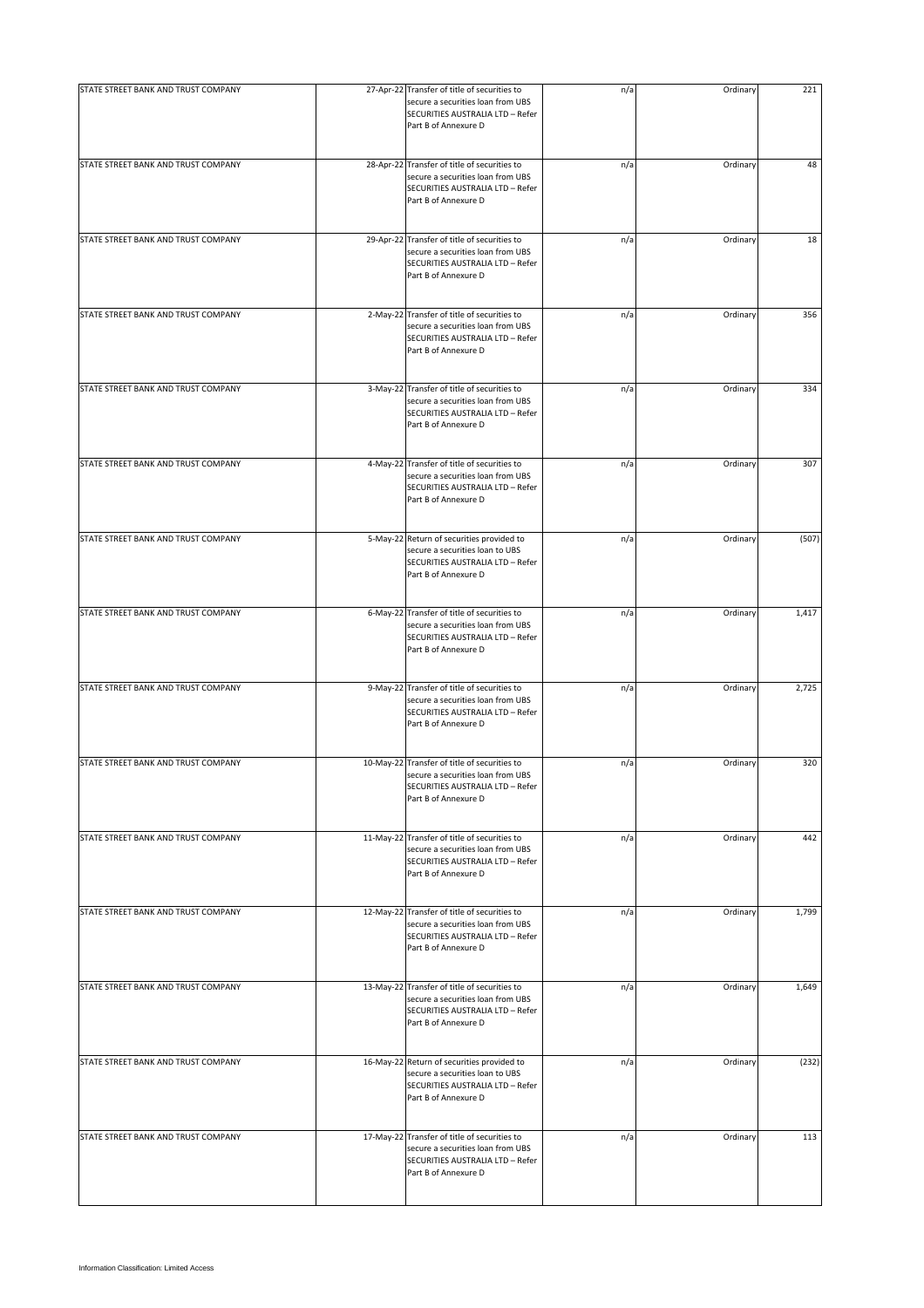| STATE STREET BANK AND TRUST COMPANY | 18-May-22 Return of securities provided to                                                                                                        | n/a | Ordinary | (346)      |
|-------------------------------------|---------------------------------------------------------------------------------------------------------------------------------------------------|-----|----------|------------|
|                                     | secure a securities loan to UBS<br>SECURITIES AUSTRALIA LTD - Refer<br>Part B of Annexure D                                                       |     |          |            |
| STATE STREET BANK AND TRUST COMPANY | 19-May-22 Transfer of title of securities to<br>secure a securities loan from UBS<br>SECURITIES AUSTRALIA LTD - Refer<br>Part B of Annexure D     | n/a | Ordinary | 986        |
| STATE STREET BANK AND TRUST COMPANY | 20-May-22 Return of securities provided to<br>secure a securities loan to UBS<br>SECURITIES AUSTRALIA LTD - Refer<br>Part B of Annexure D         | n/a | Ordinary | (327)      |
| STATE STREET BANK AND TRUST COMPANY | 23-May-22 Return of securities provided to<br>secure a securities loan to UBS<br>SECURITIES AUSTRALIA LTD - Refer<br>Part B of Annexure D         | n/a | Ordinary | (18, 280)  |
| STATE STREET BANK AND TRUST COMPANY | 24-Jan-22 Transfer of title of securities to<br>secure a securities loan from THE<br><b>BANK OF AMERICA GROUP - Refer</b><br>Part B of Annexure D | n/a | Ordinary | 329,185    |
| STATE STREET BANK AND TRUST COMPANY | 25-Jan-22 Return of securities provided to<br>secure a securities loan to THE<br><b>BANK OF AMERICA GROUP - Refer</b><br>Part B of Annexure D     | n/a | Ordinary | (54)       |
| STATE STREET BANK AND TRUST COMPANY | 26-Jan-22 Return of securities provided to<br>secure a securities loan to THE<br><b>BANK OF AMERICA GROUP - Refer</b><br>Part B of Annexure D     | n/a | Ordinary | (2)        |
| STATE STREET BANK AND TRUST COMPANY | 27-Jan-22 Transfer of title of securities to<br>secure a securities loan from THE<br><b>BANK OF AMERICA GROUP - Refer</b><br>Part B of Annexure D | n/a | Ordinary | 129        |
| STATE STREET BANK AND TRUST COMPANY | 28-Jan-22 Return of securities provided to<br>secure a securities loan to THE<br><b>BANK OF AMERICA GROUP - Refer</b><br>Part B of Annexure D     | n/a | Ordinary | (45, 429)  |
| STATE STREET BANK AND TRUST COMPANY | 31-Jan-22 Return of securities provided to<br>secure a securities loan to THE<br><b>BANK OF AMERICA GROUP - Refer</b><br>Part B of Annexure D     | n/a | Ordinary | (9, 153)   |
| STATE STREET BANK AND TRUST COMPANY | 7-Feb-22 Return of securities provided to<br>secure a securities loan to THE<br><b>BANK OF AMERICA GROUP - Refer</b><br>Part B of Annexure D      | n/a | Ordinary | (421, 993) |
| STATE STREET BANK AND TRUST COMPANY | 8-Feb-22 Return of securities provided to<br>secure a securities loan to THE<br><b>BANK OF AMERICA GROUP - Refer</b><br>Part B of Annexure D      | n/a | Ordinary | (73)       |
| STATE STREET BANK AND TRUST COMPANY | 9-Feb-22 Return of securities provided to<br>secure a securities loan to THE<br><b>BANK OF AMERICA GROUP - Refer</b><br>Part B of Annexure D      | n/a | Ordinary | (34)       |
| STATE STREET BANK AND TRUST COMPANY | 10-Feb-22 Return of securities provided to<br>secure a securities loan to THE<br><b>BANK OF AMERICA GROUP - Refer</b><br>Part B of Annexure D     | n/a | Ordinary | (30)       |
| STATE STREET BANK AND TRUST COMPANY | 11-Feb-22 Transfer of title of securities to<br>secure a securities loan from THE<br><b>BANK OF AMERICA GROUP - Refer</b><br>Part B of Annexure D | n/a | Ordinary | 63         |
| STATE STREET BANK AND TRUST COMPANY | 14-Feb-22 Return of securities provided to<br>secure a securities loan to THE<br><b>BANK OF AMERICA GROUP - Refer</b><br>Part B of Annexure D     | n/a | Ordinary | (19)       |
| STATE STREET BANK AND TRUST COMPANY | 15-Feb-22 Transfer of title of securities to<br>secure a securities loan from THE<br><b>BANK OF AMERICA GROUP - Refer</b><br>Part B of Annexure D | n/a | Ordinary | 9          |
| STATE STREET BANK AND TRUST COMPANY | 16-Feb-22 Return of securities provided to<br>secure a securities loan to THE<br><b>BANK OF AMERICA GROUP - Refer</b><br>Part B of Annexure D     | n/a | Ordinary | (5)        |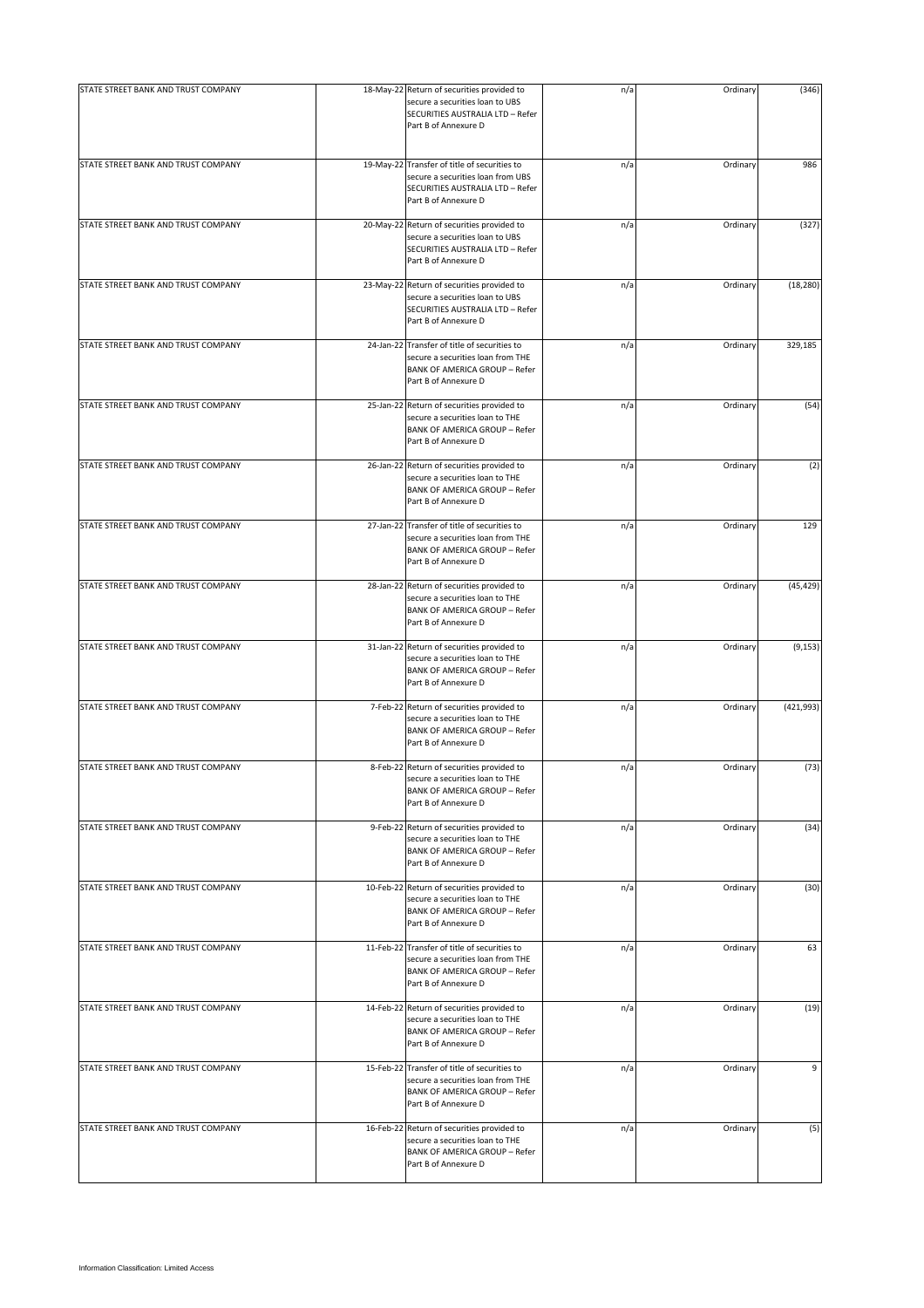| STATE STREET BANK AND TRUST COMPANY | 17-Feb-22 Return of securities provided to<br>secure a securities loan to THE<br><b>BANK OF AMERICA GROUP - Refer</b><br>Part B of Annexure D   | n/a | Ordinary | (166)      |
|-------------------------------------|-------------------------------------------------------------------------------------------------------------------------------------------------|-----|----------|------------|
| STATE STREET BANK AND TRUST COMPANY | 18-Feb-22 Return of securities provided to<br>secure a securities loan to THE<br><b>BANK OF AMERICA GROUP - Refer</b><br>Part B of Annexure D   | n/a | Ordinary | (205)      |
| STATE STREET BANK AND TRUST COMPANY | 21-Feb-22 Return of securities provided to<br>secure a securities loan to THE<br><b>BANK OF AMERICA GROUP - Refer</b><br>Part B of Annexure D   | n/a | Ordinary | (4, 756)   |
| STATE STREET BANK AND TRUST COMPANY | 24-Jan-22 Transfer of title of securities to<br>secure a securities loan from THE<br>CREDIT SUISSE GROUP - Refer Part<br><b>B</b> of Annexure D | n/a | Ordinary | 1,725      |
| STATE STREET BANK AND TRUST COMPANY | 25-Jan-22 Return of securities provided to<br>secure a securities loan to THE<br>CREDIT SUISSE GROUP - Refer Part<br><b>B</b> of Annexure D     | n/a | Ordinary | (5, 478)   |
| STATE STREET BANK AND TRUST COMPANY | 26-Jan-22 Transfer of title of securities to<br>secure a securities loan from THE<br>CREDIT SUISSE GROUP - Refer Part<br><b>B</b> of Annexure D | n/a | Ordinary | 1,281      |
| STATE STREET BANK AND TRUST COMPANY | 27-Jan-22 Transfer of title of securities to<br>secure a securities loan from THE<br>CREDIT SUISSE GROUP - Refer Part<br><b>B</b> of Annexure D | n/a | Ordinary | 1,036      |
| STATE STREET BANK AND TRUST COMPANY | 28-Jan-22 Transfer of title of securities to<br>secure a securities loan from THE<br>CREDIT SUISSE GROUP - Refer Part<br><b>B</b> of Annexure D | n/a | Ordinary | 6,025      |
| STATE STREET BANK AND TRUST COMPANY | 31-Jan-22 Return of securities provided to<br>secure a securities loan to THE<br>CREDIT SUISSE GROUP - Refer Part<br><b>B</b> of Annexure D     | n/a | Ordinary | (764)      |
| STATE STREET BANK AND TRUST COMPANY | 1-Feb-22 Return of securities provided to<br>secure a securities loan to THE<br>CREDIT SUISSE GROUP - Refer Part<br><b>B</b> of Annexure D      | n/a | Ordinary | (1, 711)   |
| STATE STREET BANK AND TRUST COMPANY | 2-Feb-22 Transfer of title of securities to<br>secure a securities loan from THE<br>CREDIT SUISSE GROUP - Refer Part<br><b>B</b> of Annexure D  | n/a | Ordinary | 35,182     |
| STATE STREET BANK AND TRUST COMPANY | 3-Feb-22 Return of securities provided to<br>secure a securities loan to THE<br>CREDIT SUISSE GROUP - Refer Part<br><b>B</b> of Annexure D      | n/a | Ordinary | (788)      |
| STATE STREET BANK AND TRUST COMPANY | 4-Feb-22 Transfer of title of securities to<br>secure a securities loan from THE<br>CREDIT SUISSE GROUP - Refer Part<br><b>B</b> of Annexure D  | n/a | Ordinary | 179        |
| STATE STREET BANK AND TRUST COMPANY | 7-Feb-22 Return of securities provided to<br>secure a securities loan to THE<br>CREDIT SUISSE GROUP - Refer Part<br><b>B</b> of Annexure D      | n/a | Ordinary | (493, 528) |
| STATE STREET BANK AND TRUST COMPANY | 8-Feb-22 Transfer of title of securities to<br>secure a securities loan from THE<br>CREDIT SUISSE GROUP - Refer Part<br><b>B</b> of Annexure D  | n/a | Ordinary | 10         |
| STATE STREET BANK AND TRUST COMPANY | 10-Feb-22 Return of securities provided to<br>secure a securities loan to THE<br>CREDIT SUISSE GROUP - Refer Part<br><b>B</b> of Annexure D     | n/a | Ordinary | (12)       |
| STATE STREET BANK AND TRUST COMPANY | 11-Feb-22 Return of securities provided to<br>secure a securities loan to THE<br>CREDIT SUISSE GROUP - Refer Part<br><b>B</b> of Annexure D     | n/a | Ordinary | (377)      |
| STATE STREET BANK AND TRUST COMPANY | 6-May-22 Transfer of title of securities to<br>secure a securities loan from THE<br>J.P. MORGAN CHASE GROUP -<br>Refer Part B of Annexure D     | n/a | Ordinary | 25,453     |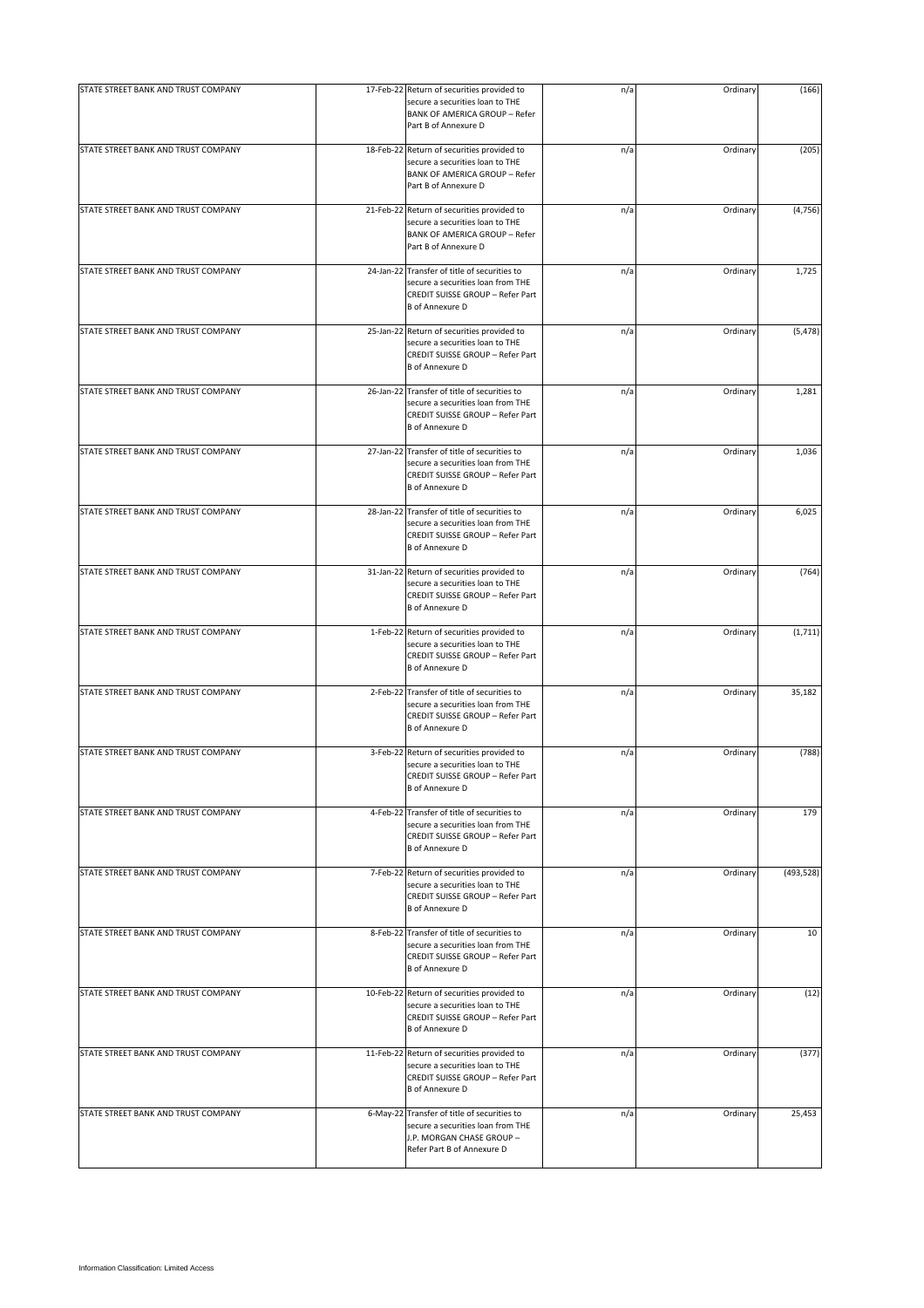| STATE STREET BANK AND TRUST COMPANY |           | 9-May-22 Return of securities provided to<br>secure a securities loan to THE J.P.<br>MORGAN CHASE GROUP - Refer<br>Part B of Annexure D      | n/a | Ordinary | (136)     |
|-------------------------------------|-----------|----------------------------------------------------------------------------------------------------------------------------------------------|-----|----------|-----------|
| STATE STREET BANK AND TRUST COMPANY |           | 10-May-22 Transfer of title of securities to<br>secure a securities loan from THE<br>J.P. MORGAN CHASE GROUP -<br>Refer Part B of Annexure D | n/a | Ordinary | 147       |
| STATE STREET BANK AND TRUST COMPANY |           | 11-May-22 Transfer of title of securities to<br>secure a securities loan from THE<br>J.P. MORGAN CHASE GROUP -<br>Refer Part B of Annexure D | n/a | Ordinary | 2,794     |
| STATE STREET BANK AND TRUST COMPANY |           | 12-May-22 Return of securities provided to<br>secure a securities loan to THE J.P.<br>MORGAN CHASE GROUP - Refer<br>Part B of Annexure D     | n/a | Ordinary | (150)     |
| STATE STREET BANK AND TRUST COMPANY |           | 13-May-22 Return of securities provided to<br>secure a securities loan to THE J.P.<br>MORGAN CHASE GROUP - Refer<br>Part B of Annexure D     | n/a | Ordinary | (1,016)   |
| STATE STREET BANK AND TRUST COMPANY |           | 16-May-22 Transfer of title of securities to<br>secure a securities loan from THE<br>J.P. MORGAN CHASE GROUP -<br>Refer Part B of Annexure D | n/a | Ordinary | 75        |
| STATE STREET BANK AND TRUST COMPANY |           | 17-May-22 Transfer of title of securities to<br>secure a securities loan from THE<br>J.P. MORGAN CHASE GROUP -<br>Refer Part B of Annexure D | n/a | Ordinary | 401       |
| STATE STREET BANK AND TRUST COMPANY |           | 18-May-22 Transfer of title of securities to<br>secure a securities loan from THE<br>J.P. MORGAN CHASE GROUP -<br>Refer Part B of Annexure D | n/a | Ordinary | 214       |
| STATE STREET BANK AND TRUST COMPANY |           | 19-May-22 Return of securities provided to<br>secure a securities loan to THE J.P.<br>MORGAN CHASE GROUP - Refer<br>Part B of Annexure D     | n/a | Ordinary | (285)     |
| STATE STREET BANK AND TRUST COMPANY |           | 20-May-22 Transfer of title of securities to<br>secure a securities loan from THE<br>J.P. MORGAN CHASE GROUP -<br>Refer Part B of Annexure D | n/a | Ordinary | 153       |
| STATE STREET BANK AND TRUST COMPANY | 23-May-22 | Transfer of title of securities to<br>secure a securities loan from THE<br>J.P. MORGAN CHASE GROUP -<br>Refer Part B of Annexure D           | n/a | Ordinary | 6,081     |
| STATE STREET BANK AND TRUST COMPANY |           | 24-May-22 Return of securities provided to<br>secure a securities loan to THE J.P.<br>MORGAN CHASE GROUP - Refer<br>Part B of Annexure D     | n/a | Ordinary | (33, 731) |
| STATE STREET BANK AND TRUST COMPANY |           | 24-Jan-22 Transfer of title of securities to<br>secure a securities loan from THE<br>MACQUARIE GROUP - Refer Part B<br>of Annexure D         | n/a | Ordinary | 77,836    |
| STATE STREET BANK AND TRUST COMPANY |           | 25-Jan-22 Transfer of title of securities to<br>secure a securities loan from THE<br>MACQUARIE GROUP - Refer Part B<br>of Annexure D         | n/a | Ordinary | 2,051     |
| STATE STREET BANK AND TRUST COMPANY |           | 26-Jan-22 Transfer of title of securities to<br>secure a securities loan from THE<br>MACQUARIE GROUP - Refer Part B<br>of Annexure D         | n/a | Ordinary | 39        |
| STATE STREET BANK AND TRUST COMPANY |           | 27-Jan-22 Return of securities provided to<br>secure a securities loan to THE<br>MACQUARIE GROUP - Refer Part B<br>of Annexure D             | n/a | Ordinary | (503)     |
| STATE STREET BANK AND TRUST COMPANY |           | 28-Jan-22 Return of securities provided to<br>secure a securities loan to THE<br>MACQUARIE GROUP - Refer Part B<br>of Annexure D             | n/a | Ordinary | (14, 224) |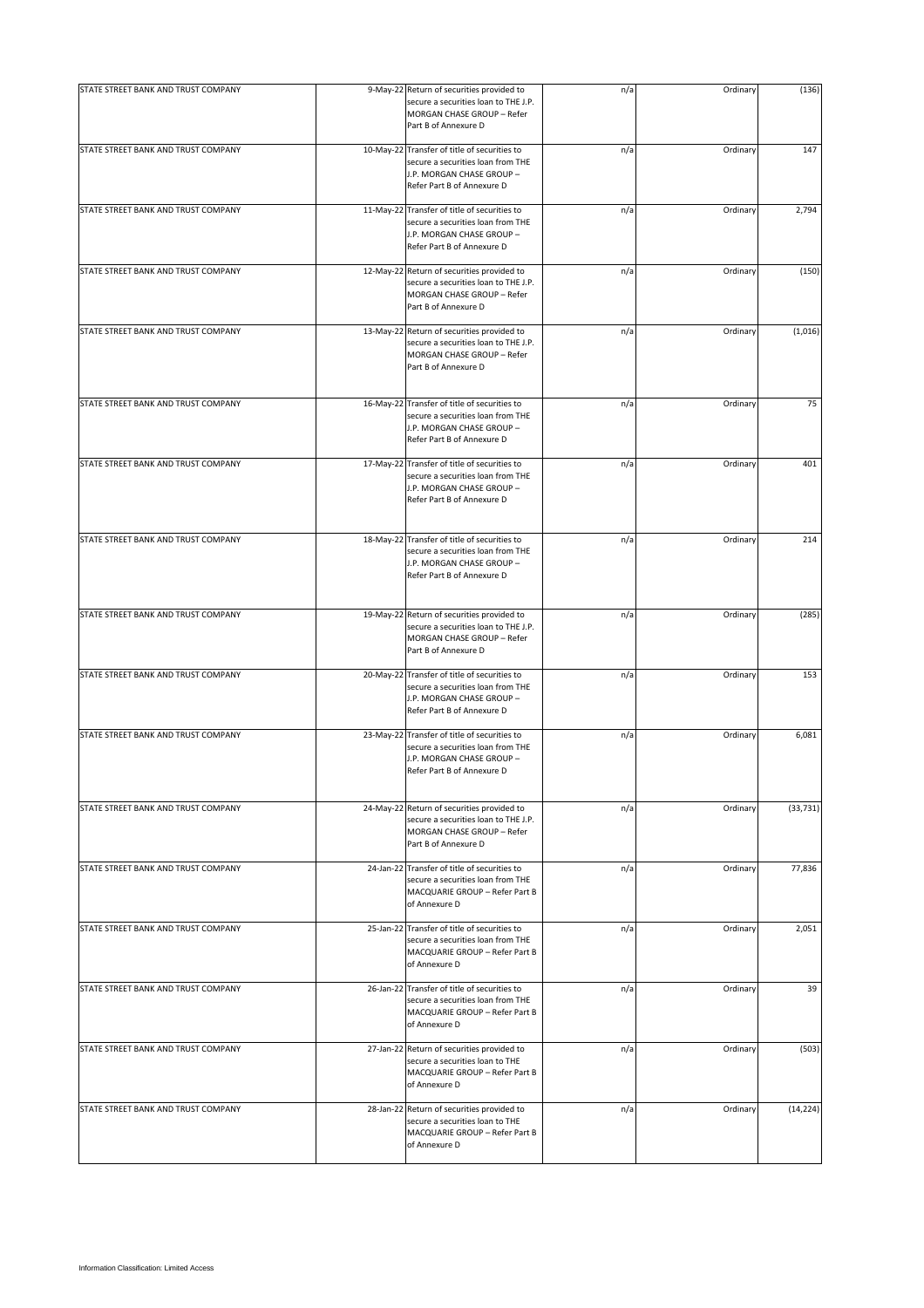| STATE STREET BANK AND TRUST COMPANY | 31-Jan-22 Return of securities provided to                                                                                                    | n/a | Ordinary | (65, 199) |
|-------------------------------------|-----------------------------------------------------------------------------------------------------------------------------------------------|-----|----------|-----------|
|                                     | secure a securities loan to THE<br>MACQUARIE GROUP - Refer Part B<br>of Annexure D                                                            |     |          |           |
| STATE STREET BANK AND TRUST COMPANY | 24-Jan-22 Transfer of title of securities to<br>secure a securities loan from UBS<br>SECURITIES AUSTRALIA LTD - Refer<br>Part B of Annexure D | n/a | Ordinary | 32,841    |
| STATE STREET BANK AND TRUST COMPANY | 25-Jan-22 Transfer of title of securities to<br>secure a securities loan from UBS<br>SECURITIES AUSTRALIA LTD - Refer<br>Part B of Annexure D | n/a | Ordinary | 2,199     |
| STATE STREET BANK AND TRUST COMPANY | 27-Jan-22 Transfer of title of securities to<br>secure a securities loan from UBS<br>SECURITIES AUSTRALIA LTD - Refer<br>Part B of Annexure D | n/a | Ordinary | 984       |
| STATE STREET BANK AND TRUST COMPANY | 28-Jan-22 Transfer of title of securities to<br>secure a securities loan from UBS<br>SECURITIES AUSTRALIA LTD - Refer<br>Part B of Annexure D | n/a | Ordinary | 147       |
| STATE STREET BANK AND TRUST COMPANY | 31-Jan-22 Transfer of title of securities to<br>secure a securities loan from UBS<br>SECURITIES AUSTRALIA LTD - Refer<br>Part B of Annexure D | n/a | Ordinary | 2,244     |
| STATE STREET BANK AND TRUST COMPANY | 1-Feb-22 Transfer of title of securities to<br>secure a securities loan from UBS<br>SECURITIES AUSTRALIA LTD - Refer<br>Part B of Annexure D  | n/a | Ordinary | 474       |
| STATE STREET BANK AND TRUST COMPANY | 2-Feb-22 Transfer of title of securities to<br>secure a securities loan from UBS<br>SECURITIES AUSTRALIA LTD - Refer<br>Part B of Annexure D  | n/a | Ordinary | 1,719     |
| STATE STREET BANK AND TRUST COMPANY | 3-Feb-22 Transfer of title of securities to<br>secure a securities loan from UBS<br>SECURITIES AUSTRALIA LTD - Refer<br>Part B of Annexure D  | n/a | Ordinary | 261       |
| STATE STREET BANK AND TRUST COMPANY | 4-Feb-22 Return of securities provided to<br>secure a securities loan to UBS<br>SECURITIES AUSTRALIA LTD - Refer<br>Part B of Annexure D      | n/a | Ordinary | (131)     |
| STATE STREET BANK AND TRUST COMPANY | 7-Feb-22 Return of securities provided to<br>secure a securities loan to UBS<br>SECURITIES AUSTRALIA LTD - Refer<br>Part B of Annexure D      | n/a | Ordinary | (23, 962) |
| STATE STREET BANK AND TRUST COMPANY | 8-Feb-22 Return of securities provided to<br>secure a securities loan to UBS<br>SECURITIES AUSTRALIA LTD - Refer<br>Part B of Annexure D      | n/a | Ordinary | (311)     |
| STATE STREET BANK AND TRUST COMPANY | 9-Feb-22 Transfer of title of securities to<br>secure a securities loan from UBS<br>SECURITIES AUSTRALIA LTD - Refer<br>Part B of Annexure D  | n/a | Ordinary | 603       |
| STATE STREET BANK AND TRUST COMPANY | 10-Feb-22 Transfer of title of securities to<br>secure a securities loan from UBS<br>SECURITIES AUSTRALIA LTD - Refer<br>Part B of Annexure D | n/a | Ordinary | 886       |
| STATE STREET BANK AND TRUST COMPANY | 11-Feb-22 Transfer of title of securities to<br>secure a securities loan from UBS<br>SECURITIES AUSTRALIA LTD - Refer<br>Part B of Annexure D | n/a | Ordinary | 1,669     |
| STATE STREET BANK AND TRUST COMPANY | 14-Feb-22 Transfer of title of securities to<br>secure a securities loan from UBS<br>SECURITIES AUSTRALIA LTD - Refer<br>Part B of Annexure D | n/a | Ordinary | 4,324     |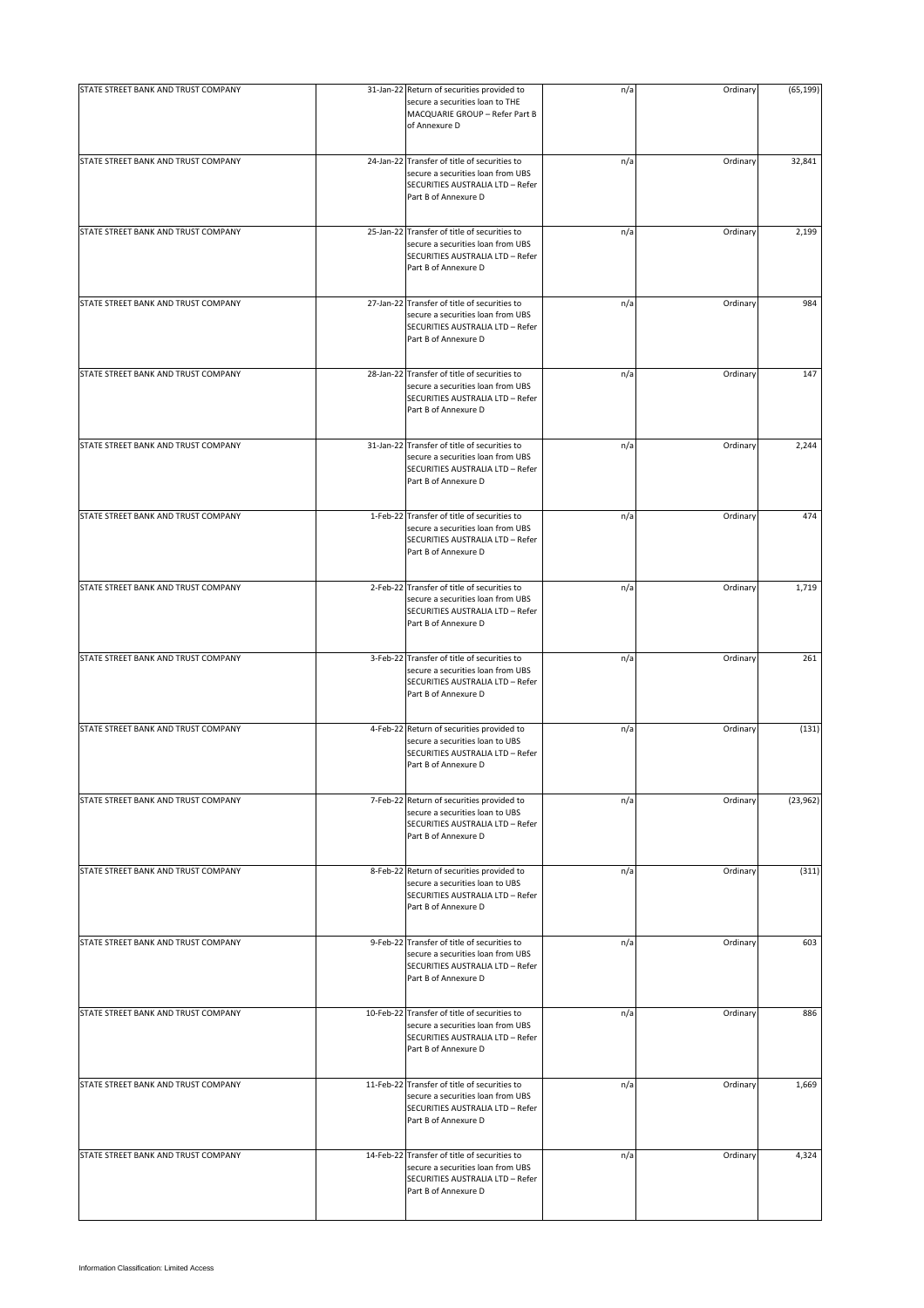| STATE STREET BANK AND TRUST COMPANY | 15-Feb-22 Return of securities provided to<br>secure a securities loan to UBS<br>SECURITIES AUSTRALIA LTD - Refer<br>Part B of Annexure D     | n/a | Ordinary | (4, 123) |
|-------------------------------------|-----------------------------------------------------------------------------------------------------------------------------------------------|-----|----------|----------|
| STATE STREET BANK AND TRUST COMPANY | 16-Feb-22 Transfer of title of securities to<br>secure a securities loan from UBS<br>SECURITIES AUSTRALIA LTD - Refer<br>Part B of Annexure D | n/a | Ordinary | 968      |
| STATE STREET BANK AND TRUST COMPANY | 17-Feb-22 Transfer of title of securities to<br>secure a securities loan from UBS<br>SECURITIES AUSTRALIA LTD - Refer<br>Part B of Annexure D | n/a | Ordinary | 3,054    |
| STATE STREET BANK AND TRUST COMPANY | 18-Feb-22 Return of securities provided to<br>secure a securities loan to UBS<br>SECURITIES AUSTRALIA LTD - Refer<br>Part B of Annexure D     | n/a | Ordinary | (4, 267) |
| STATE STREET BANK AND TRUST COMPANY | 15-Mar-22 Transfer of title of securities to<br>secure a securities loan from UBS<br>SECURITIES AUSTRALIA LTD - Refer<br>Part B of Annexure D | n/a | Ordinary | 43,530   |
| STATE STREET BANK AND TRUST COMPANY | 16-Mar-22 Return of securities provided to<br>secure a securities loan to UBS<br>SECURITIES AUSTRALIA LTD - Refer<br>Part B of Annexure D     | n/a | Ordinary | (1,983)  |
| STATE STREET BANK AND TRUST COMPANY | 17-Mar-22 Transfer of title of securities to<br>secure a securities loan from UBS<br>SECURITIES AUSTRALIA LTD - Refer<br>Part B of Annexure D | n/a | Ordinary | 697      |
| STATE STREET BANK AND TRUST COMPANY | 18-Mar-22 Transfer of title of securities to<br>secure a securities loan from UBS<br>SECURITIES AUSTRALIA LTD - Refer<br>Part B of Annexure D | n/a | Ordinary | 565      |
| STATE STREET BANK AND TRUST COMPANY | 21-Mar-22 Transfer of title of securities to<br>secure a securities loan from UBS<br>SECURITIES AUSTRALIA LTD - Refer<br>Part B of Annexure D | n/a | Ordinary | 1,605    |
| STATE STREET BANK AND TRUST COMPANY | 22-Mar-22 Transfer of title of securities to<br>secure a securities loan from UBS<br>SECURITIES AUSTRALIA LTD - Refer<br>Part B of Annexure D | n/a | Ordinary | 608      |
| STATE STREET BANK AND TRUST COMPANY | 23-Mar-22 Transfer of title of securities to<br>secure a securities loan from UBS<br>SECURITIES AUSTRALIA LTD - Refer<br>Part B of Annexure D | n/a | Ordinary | 888      |
| STATE STREET BANK AND TRUST COMPANY | 24-Mar-22 Return of securities provided to<br>secure a securities loan to UBS<br>SECURITIES AUSTRALIA LTD - Refer<br>Part B of Annexure D     | n/a | Ordinary | (145)    |
| STATE STREET BANK AND TRUST COMPANY | 25-Mar-22 Transfer of title of securities to<br>secure a securities loan from UBS<br>SECURITIES AUSTRALIA LTD - Refer<br>Part B of Annexure D | n/a | Ordinary | 356      |
| STATE STREET BANK AND TRUST COMPANY | 28-Mar-22 Return of securities provided to<br>secure a securities loan to UBS<br>SECURITIES AUSTRALIA LTD - Refer<br>Part B of Annexure D     | n/a | Ordinary | (342)    |
| STATE STREET BANK AND TRUST COMPANY | 29-Mar-22 Transfer of title of securities to<br>secure a securities loan from UBS<br>SECURITIES AUSTRALIA LTD - Refer<br>Part B of Annexure D | n/a | Ordinary | 866      |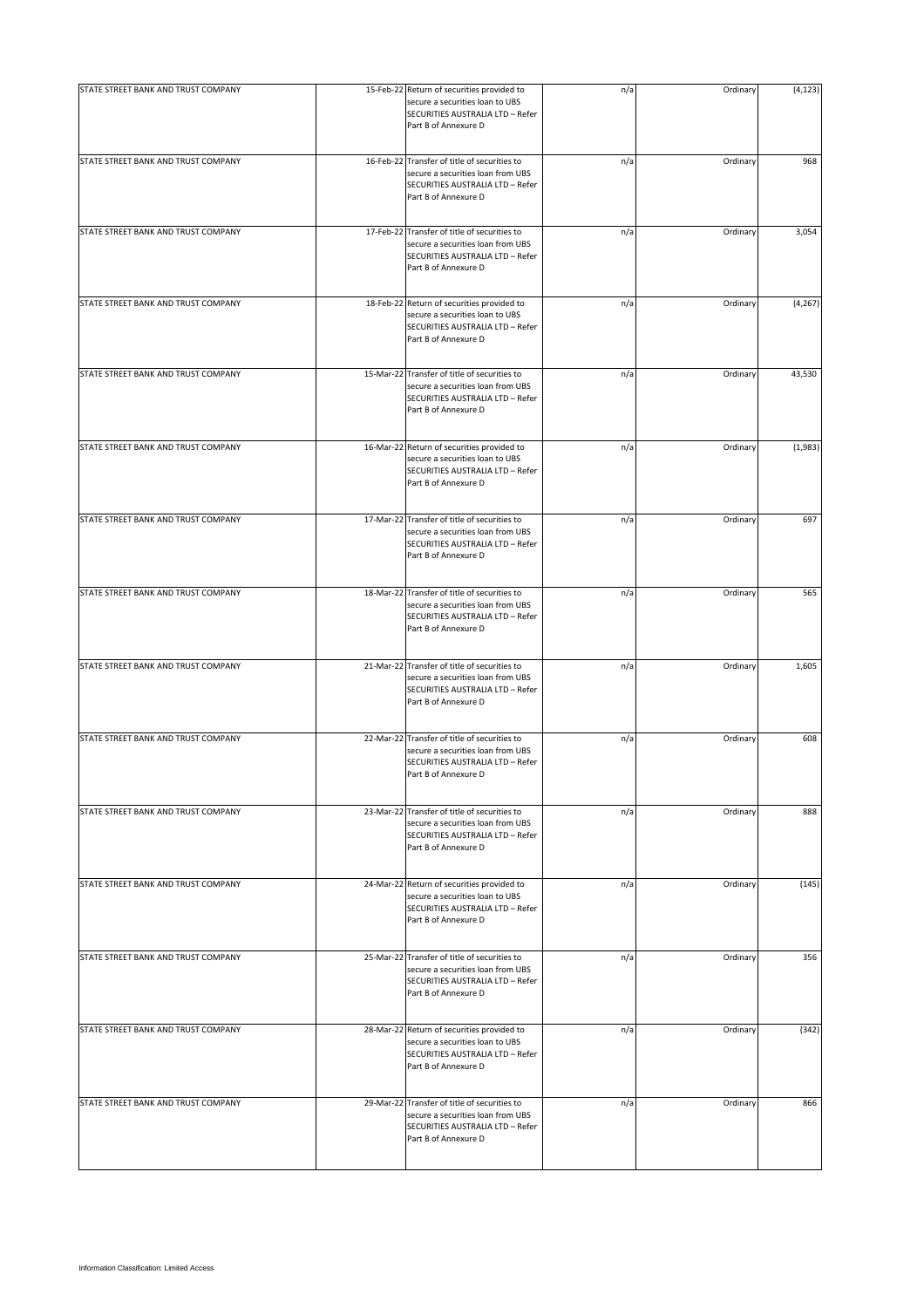| STATE STREET BANK AND TRUST COMPANY | 30-Mar-22 Transfer of title of securities to                                                                                                  | n/a | Ordinary | 312      |
|-------------------------------------|-----------------------------------------------------------------------------------------------------------------------------------------------|-----|----------|----------|
|                                     | secure a securities loan from UBS<br>SECURITIES AUSTRALIA LTD - Refer<br>Part B of Annexure D                                                 |     |          |          |
| STATE STREET BANK AND TRUST COMPANY | 31-Mar-22 Transfer of title of securities to<br>secure a securities loan from UBS<br>SECURITIES AUSTRALIA LTD - Refer<br>Part B of Annexure D | n/a | Ordinary | 1,150    |
| STATE STREET BANK AND TRUST COMPANY | 1-Apr-22 Transfer of title of securities to<br>secure a securities loan from UBS<br>SECURITIES AUSTRALIA LTD - Refer<br>Part B of Annexure D  | n/a | Ordinary | 1,971    |
| STATE STREET BANK AND TRUST COMPANY | 4-Apr-22 Transfer of title of securities to<br>secure a securities loan from UBS<br>SECURITIES AUSTRALIA LTD - Refer<br>Part B of Annexure D  | n/a | Ordinary | 1,568    |
| STATE STREET BANK AND TRUST COMPANY | 5-Apr-22 Transfer of title of securities to<br>secure a securities loan from UBS<br>SECURITIES AUSTRALIA LTD - Refer<br>Part B of Annexure D  | n/a | Ordinary | 376      |
| STATE STREET BANK AND TRUST COMPANY | 6-Apr-22 Return of securities provided to<br>secure a securities loan to UBS<br>SECURITIES AUSTRALIA LTD - Refer<br>Part B of Annexure D      | n/a | Ordinary | (4,023)  |
| STATE STREET BANK AND TRUST COMPANY | 7-Apr-22 Transfer of title of securities to<br>secure a securities loan from UBS<br>SECURITIES AUSTRALIA LTD - Refer<br>Part B of Annexure D  | n/a | Ordinary | 1,150    |
| STATE STREET BANK AND TRUST COMPANY | 8-Apr-22 Return of securities provided to<br>secure a securities loan to UBS<br>SECURITIES AUSTRALIA LTD - Refer<br>Part B of Annexure D      | n/a | Ordinary | (2, 332) |
| STATE STREET BANK AND TRUST COMPANY | 11-Apr-22 Return of securities provided to<br>secure a securities loan to UBS<br>SECURITIES AUSTRALIA LTD - Refer<br>Part B of Annexure D     | n/a | Ordinary | (4, 533) |
| STATE STREET BANK AND TRUST COMPANY | 12-Apr-22 Return of securities provided to<br>secure a securities loan to UBS<br>SECURITIES AUSTRALIA LTD - Refer<br>Part B of Annexure D     | n/a | Ordinary | (4,524)  |
| STATE STREET BANK AND TRUST COMPANY | 13-Apr-22 Return of securities provided to<br>secure a securities loan to UBS<br>SECURITIES AUSTRALIA LTD - Refer<br>Part B of Annexure D     | n/a | Ordinary | (1, 420) |
| STATE STREET BANK AND TRUST COMPANY | 14-Apr-22 Transfer of title of securities to<br>secure a securities loan from UBS<br>SECURITIES AUSTRALIA LTD - Refer<br>Part B of Annexure D | n/a | Ordinary | 467      |
| STATE STREET BANK AND TRUST COMPANY | 19-Apr-22 Return of securities provided to<br>secure a securities loan to UBS<br>SECURITIES AUSTRALIA LTD - Refer<br>Part B of Annexure D     | n/a | Ordinary | (463)    |
| STATE STREET BANK AND TRUST COMPANY | 20-Apr-22 Return of securities provided to<br>secure a securities loan to UBS<br>SECURITIES AUSTRALIA LTD - Refer<br>Part B of Annexure D     | n/a | Ordinary | (29)     |
| STATE STREET BANK AND TRUST COMPANY | 21-Apr-22 Return of securities provided to<br>secure a securities loan to UBS<br>SECURITIES AUSTRALIA LTD - Refer<br>Part B of Annexure D     | n/a | Ordinary | (7, 142) |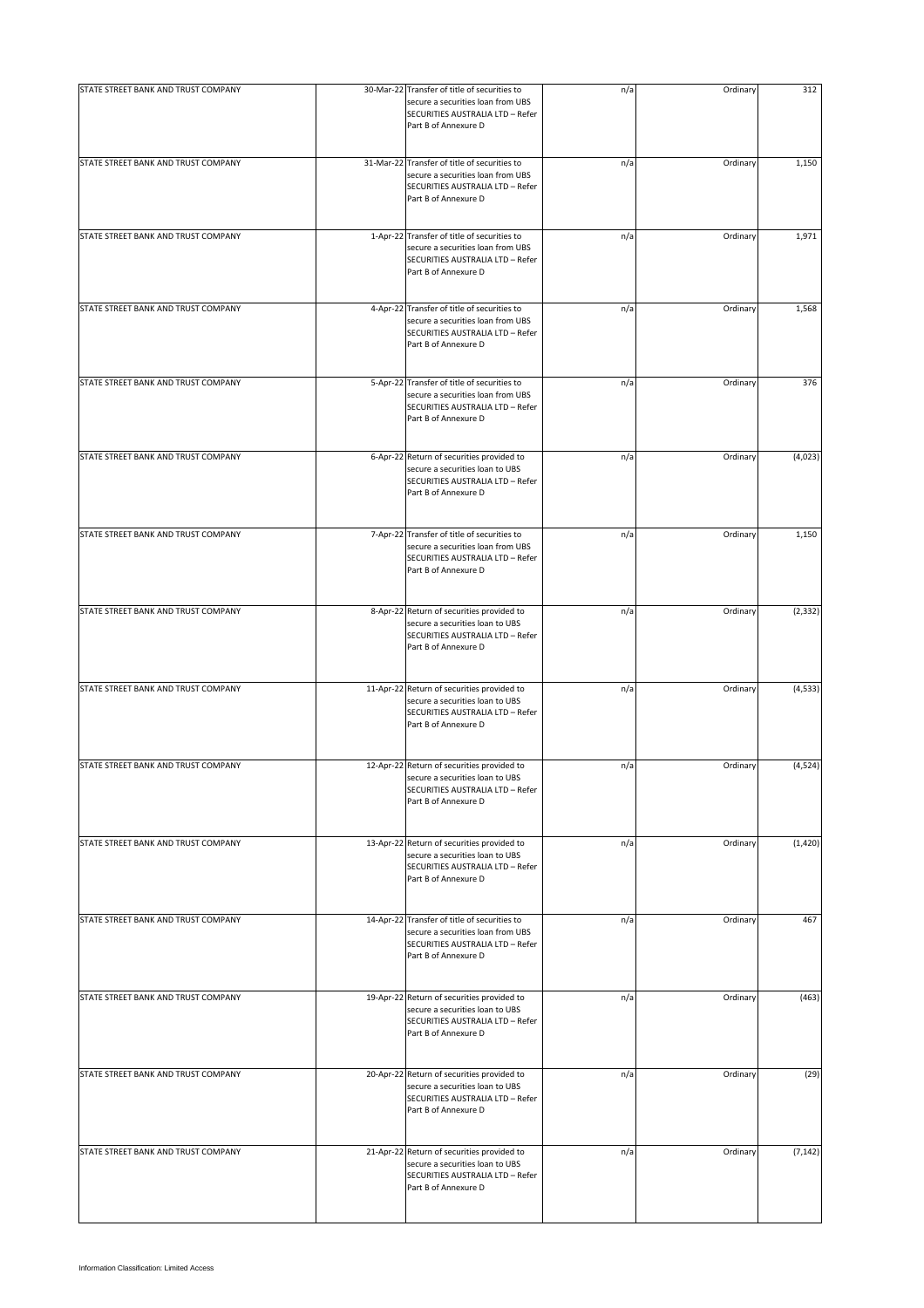| STATE STREET BANK AND TRUST COMPANY | 22-Apr-22 Return of securities provided to<br>secure a securities loan to UBS<br>SECURITIES AUSTRALIA LTD - Refer<br>Part B of Annexure D     | n/a | Ordinary | (1, 846)  |
|-------------------------------------|-----------------------------------------------------------------------------------------------------------------------------------------------|-----|----------|-----------|
| STATE STREET BANK AND TRUST COMPANY | 26-Apr-22 Return of securities provided to<br>secure a securities loan to UBS<br>SECURITIES AUSTRALIA LTD - Refer<br>Part B of Annexure D     | n/a | Ordinary | (5, 107)  |
| STATE STREET BANK AND TRUST COMPANY | 27-Apr-22 Transfer of title of securities to<br>secure a securities loan from UBS<br>SECURITIES AUSTRALIA LTD - Refer<br>Part B of Annexure D | n/a | Ordinary | 2,124     |
| STATE STREET BANK AND TRUST COMPANY | 28-Apr-22 Transfer of title of securities to<br>secure a securities loan from UBS<br>SECURITIES AUSTRALIA LTD - Refer<br>Part B of Annexure D | n/a | Ordinary | 1,176     |
| STATE STREET BANK AND TRUST COMPANY | 29-Apr-22 Return of securities provided to<br>secure a securities loan to UBS<br>SECURITIES AUSTRALIA LTD - Refer<br>Part B of Annexure D     | n/a | Ordinary | (2,619)   |
| STATE STREET BANK AND TRUST COMPANY | 2-May-22 Transfer of title of securities to<br>secure a securities loan from UBS<br>SECURITIES AUSTRALIA LTD - Refer<br>Part B of Annexure D  | n/a | Ordinary | 1,345     |
| STATE STREET BANK AND TRUST COMPANY | 3-May-22 Transfer of title of securities to<br>secure a securities loan from UBS<br>SECURITIES AUSTRALIA LTD - Refer<br>Part B of Annexure D  | n/a | Ordinary | 1,656     |
| STATE STREET BANK AND TRUST COMPANY | 4-May-22 Return of securities provided to<br>secure a securities loan to UBS<br>SECURITIES AUSTRALIA LTD - Refer<br>Part B of Annexure D      | n/a | Ordinary | (186)     |
| STATE STREET BANK AND TRUST COMPANY | 5-May-22 Transfer of title of securities to<br>secure a securities loan from UBS<br>SECURITIES AUSTRALIA LTD - Refer<br>Part B of Annexure D  | n/a | Ordinary | 24,758    |
| STATE STREET BANK AND TRUST COMPANY | 6-May-22 Return of securities provided to<br>secure a securities loan to UBS<br>SECURITIES AUSTRALIA LTD - Refer<br>Part B of Annexure D      | n/a | Ordinary | (19, 245) |
| STATE STREET BANK AND TRUST COMPANY | 9-May-22 Transfer of title of securities to<br>secure a securities loan from UBS<br>SECURITIES AUSTRALIA LTD - Refer<br>Part B of Annexure D  | n/a | Ordinary | 10,703    |
| STATE STREET BANK AND TRUST COMPANY | 10-May-22 Return of securities provided to<br>secure a securities loan to UBS<br>SECURITIES AUSTRALIA LTD - Refer<br>Part B of Annexure D     | n/a | Ordinary | (23, 804) |
| STATE STREET BANK AND TRUST COMPANY | 11-May-22 Transfer of title of securities to<br>secure a securities loan from UBS<br>SECURITIES AUSTRALIA LTD - Refer<br>Part B of Annexure D | n/a | Ordinary | 891       |
| STATE STREET BANK AND TRUST COMPANY | 12-May-22 Transfer of title of securities to<br>secure a securities loan from UBS<br>SECURITIES AUSTRALIA LTD - Refer<br>Part B of Annexure D | n/a | Ordinary | 1,993     |
| STATE STREET BANK AND TRUST COMPANY | 13-May-22 Transfer of title of securities to<br>secure a securities loan from UBS<br>SECURITIES AUSTRALIA LTD - Refer<br>Part B of Annexure D | n/a | Ordinary | 3,756     |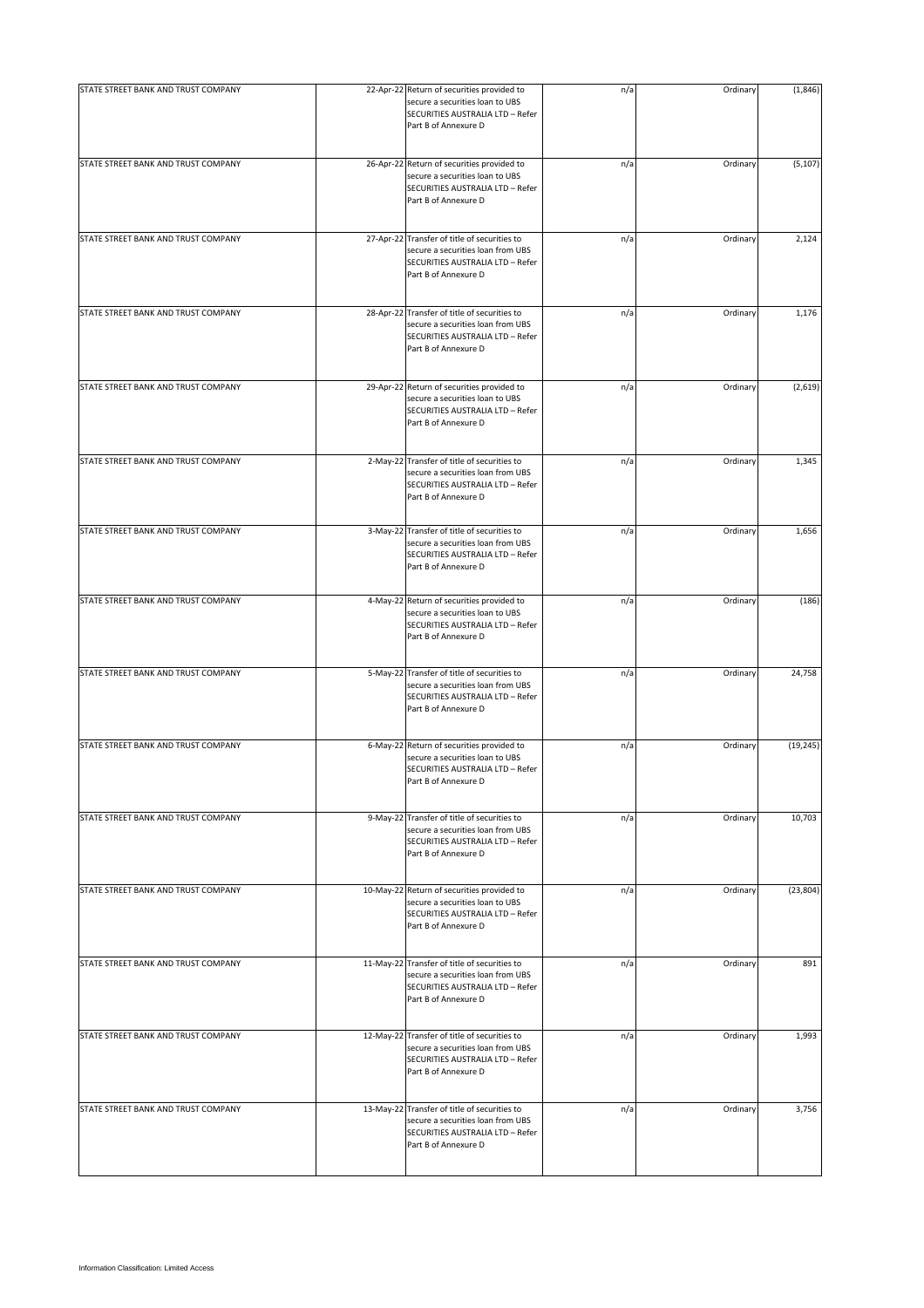| STATE STREET BANK AND TRUST COMPANY | 16-May-22 Return of securities provided to                                                                                                    | n/a | Ordinary | (666)     |
|-------------------------------------|-----------------------------------------------------------------------------------------------------------------------------------------------|-----|----------|-----------|
|                                     | secure a securities loan to UBS<br>SECURITIES AUSTRALIA LTD - Refer<br>Part B of Annexure D                                                   |     |          |           |
| STATE STREET BANK AND TRUST COMPANY | 17-May-22 Transfer of title of securities to<br>secure a securities loan from UBS<br>SECURITIES AUSTRALIA LTD - Refer<br>Part B of Annexure D | n/a | Ordinary | 84,488    |
| STATE STREET BANK AND TRUST COMPANY | 18-May-22 Return of securities provided to<br>secure a securities loan to UBS<br>SECURITIES AUSTRALIA LTD - Refer<br>Part B of Annexure D     | n/a | Ordinary | (74, 817) |
| STATE STREET BANK AND TRUST COMPANY | 19-May-22 Return of securities provided to<br>secure a securities loan to UBS<br>SECURITIES AUSTRALIA LTD - Refer<br>Part B of Annexure D     | n/a | Ordinary | (9,704)   |
| STATE STREET BANK AND TRUST COMPANY | 20-May-22 Return of securities provided to<br>secure a securities loan to UBS<br>SECURITIES AUSTRALIA LTD - Refer<br>Part B of Annexure D     | n/a | Ordinary | (8,099)   |
| STATE STREET BANK AND TRUST COMPANY | 23-May-22 Return of securities provided to<br>secure a securities loan to UBS<br>SECURITIES AUSTRALIA LTD - Refer<br>Part B of Annexure D     | n/a | Ordinary | (43, 961) |
| STATE STREET BANK AND TRUST COMPANY | 31-Mar-22 Transfer of title of securities to<br>secure a securities loan from THE<br>ING GROUP - Refer Part B of<br>Annexure D                | n/a | Ordinary | 510       |
| STATE STREET BANK AND TRUST COMPANY | 1-Apr-22 Return of securities provided to<br>secure a securities loan to THE ING<br>GROUP - Refer Part B of Annexure<br>D                     | n/a | Ordinary | (458)     |
| STATE STREET BANK AND TRUST COMPANY | 5-Apr-22 Return of securities provided to<br>secure a securities loan to THE ING<br>GROUP - Refer Part B of Annexure<br>D                     | n/a | Ordinary | (52)      |
| STATE STREET BANK AND TRUST COMPANY | 11-Mar-22 Transfer of title of securities to<br>secure a securities loan from THE<br>UBS GROUP - Refer Part B of<br>Annexure D                | n/a | Ordinary | 31,383    |
| STATE STREET BANK AND TRUST COMPANY | 20-May-22 Return of securities provided to<br>secure a securities loan to THE UBS<br>GROUP – Refer Part B of Annexure<br>D                    | n/a | Ordinary | (27, 713) |
| STATE STREET BANK AND TRUST COMPANY | 23-May-22 Transfer of title of securities to<br>secure a securities loan from THE<br>UBS GROUP - Refer Part B of<br>Annexure D                | n/a | Ordinary | 196       |
| STATE STREET BANK AND TRUST COMPANY | 24-May-22 Return of securities provided to<br>secure a securities loan to THE UBS<br>GROUP - Refer Part B of Annexure<br>D                    | n/a | Ordinary | (3,865)   |
| STATE STREET BANK AND TRUST COMPANY | 24-Mar-22 Transfer of title of securities to<br>secure a securities loan from THE<br>ING GROUP - Refer Part B of<br>Annexure D                | n/a | Ordinary | 575       |
| STATE STREET BANK AND TRUST COMPANY | 25-Mar-22 Return of securities provided to<br>secure a securities loan to THE ING<br>GROUP - Refer Part B of Annexure<br>D                    | n/a | Ordinary | (261)     |
| STATE STREET BANK AND TRUST COMPANY | 31-Mar-22 Transfer of title of securities to<br>secure a securities loan from THE<br>ING GROUP - Refer Part B of<br>Annexure D                | n/a | Ordinary | 408       |
| STATE STREET BANK AND TRUST COMPANY | 1-Apr-22 Return of securities provided to<br>secure a securities loan to THE ING<br>GROUP - Refer Part B of Annexure<br>D                     | n/a | Ordinary | (649)     |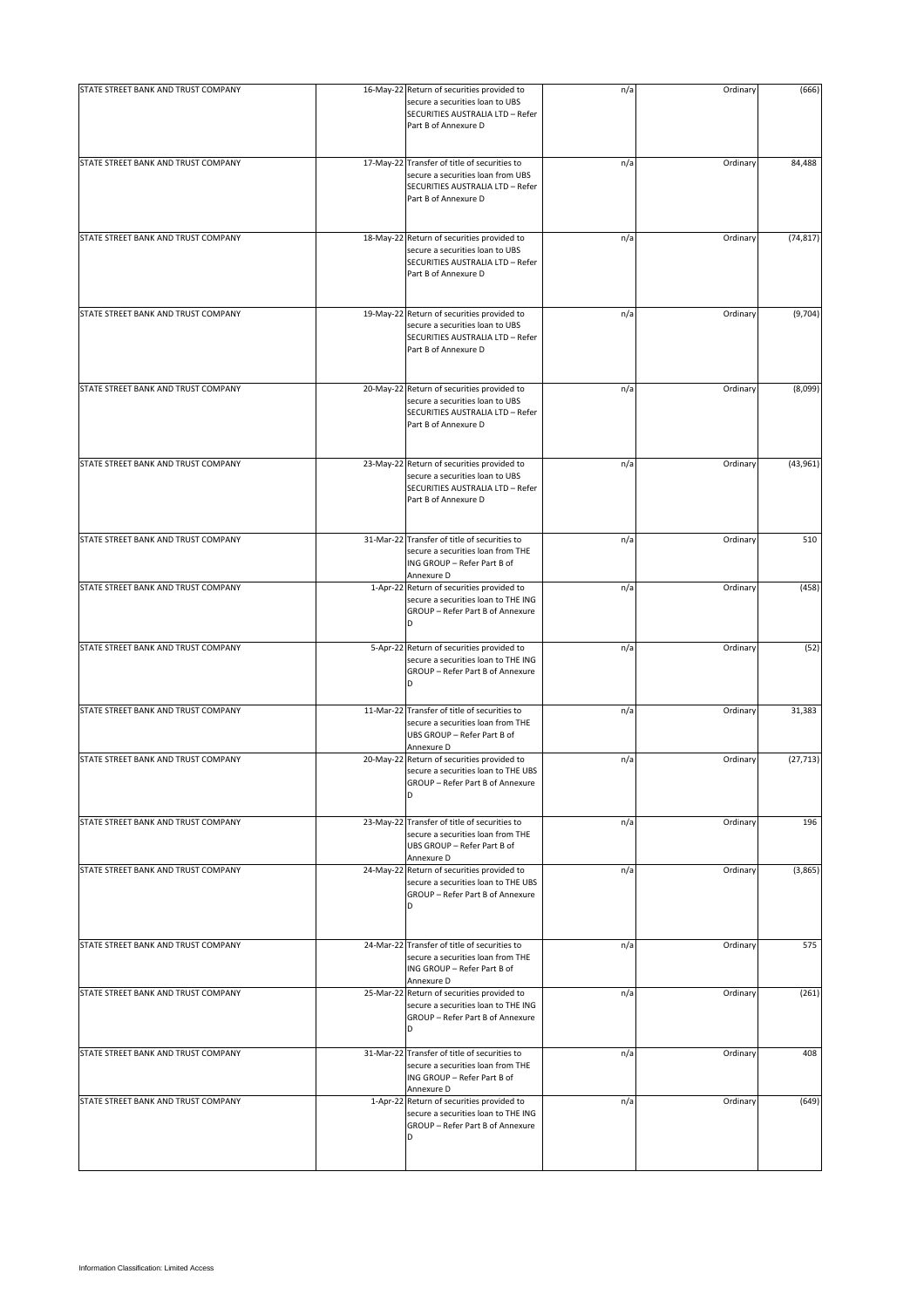| STATE STREET BANK AND TRUST COMPANY | 4-May-22 Return of securities provided to<br>secure a securities loan to THE ING                                                            | n/a | Ordinary | (73)       |
|-------------------------------------|---------------------------------------------------------------------------------------------------------------------------------------------|-----|----------|------------|
|                                     | GROUP - Refer Part B of Annexure<br>D                                                                                                       |     |          |            |
| STATE STREET BANK AND TRUST COMPANY | 16-Feb-22 Transfer of title of securities to<br>secure a securities loan from THE<br>SOCIETE GENERALE GROUP - Refer<br>Part B of Annexure D | n/a | Ordinary | 967        |
| STATE STREET BANK AND TRUST COMPANY | 9-Mar-22 Transfer of title of securities to<br>secure a securities loan from THE<br>SOCIETE GENERALE GROUP - Refer<br>Part B of Annexure D  | n/a | Ordinary | 12,319     |
| STATE STREET BANK AND TRUST COMPANY | 10-Mar-22 Transfer of title of securities to<br>secure a securities loan from THE<br>SOCIETE GENERALE GROUP - Refer<br>Part B of Annexure D | n/a | Ordinary | 180        |
| STATE STREET BANK AND TRUST COMPANY | 11-Mar-22 Transfer of title of securities to<br>secure a securities loan from THE<br>SOCIETE GENERALE GROUP - Refer<br>Part B of Annexure D | n/a | Ordinary | 28         |
| STATE STREET BANK AND TRUST COMPANY | 14-Mar-22 Transfer of title of securities to<br>secure a securities loan from THE<br>SOCIETE GENERALE GROUP - Refer<br>Part B of Annexure D | n/a | Ordinary | 46         |
| STATE STREET BANK AND TRUST COMPANY | 15-Mar-22 Return of securities provided to<br>secure a securities loan to THE<br>SOCIETE GENERALE GROUP - Refer<br>Part B of Annexure D     | n/a | Ordinary | (373)      |
| STATE STREET BANK AND TRUST COMPANY | 16-Mar-22 Return of securities provided to<br>secure a securities loan to THE<br>SOCIETE GENERALE GROUP - Refer<br>Part B of Annexure D     | n/a | Ordinary | (13)       |
| STATE STREET BANK AND TRUST COMPANY | 17-Mar-22 Transfer of title of securities to<br>secure a securities loan from THE<br>SOCIETE GENERALE GROUP - Refer<br>Part B of Annexure D | n/a | Ordinary | 119        |
| STATE STREET BANK AND TRUST COMPANY | 18-Mar-22 Transfer of title of securities to<br>secure a securities loan from THE<br>SOCIETE GENERALE GROUP - Refer<br>Part B of Annexure D | n/a | Ordinary | 3,552      |
| STATE STREET BANK AND TRUST COMPANY | 21-Mar-22 Return of securities provided to<br>secure a securities loan to THE<br>SOCIETE GENERALE GROUP - Refer<br>Part B of Annexure D     | n/a | Ordinary | (307)      |
| STATE STREET BANK AND TRUST COMPANY | 22-Mar-22 Transfer of title of securities to<br>secure a securities loan from THE<br>SOCIETE GENERALE GROUP - Refer<br>Part B of Annexure D | n/a | Ordinary | 319,839    |
| STATE STREET BANK AND TRUST COMPANY | 23-Mar-22 Return of securities provided to<br>secure a securities loan to THE<br>SOCIETE GENERALE GROUP - Refer<br>Part B of Annexure D     | n/a | Ordinary | (234, 847) |
| STATE STREET BANK AND TRUST COMPANY | 24-Mar-22 Return of securities provided to<br>secure a securities loan to THE<br>SOCIETE GENERALE GROUP - Refer<br>Part B of Annexure D     | n/a | Ordinary | (100, 337) |
| STATE STREET BANK AND TRUST COMPANY | 25-Mar-22 Transfer of title of securities to<br>secure a securities loan from THE<br>SOCIETE GENERALE GROUP - Refer<br>Part B of Annexure D | n/a | Ordinary | 3,491      |
| STATE STREET BANK AND TRUST COMPANY | 28-Mar-22 Transfer of title of securities to<br>secure a securities loan from THE<br>SOCIETE GENERALE GROUP - Refer<br>Part B of Annexure D | n/a | Ordinary | 10,523     |
| STATE STREET BANK AND TRUST COMPANY | 29-Mar-22 Return of securities provided to<br>secure a securities loan to THE<br>SOCIETE GENERALE GROUP - Refer<br>Part B of Annexure D     | n/a | Ordinary | (10,090)   |
| STATE STREET BANK AND TRUST COMPANY | 30-Mar-22 Transfer of title of securities to<br>secure a securities loan from THE<br>SOCIETE GENERALE GROUP - Refer<br>Part B of Annexure D | n/a | Ordinary | 13,119     |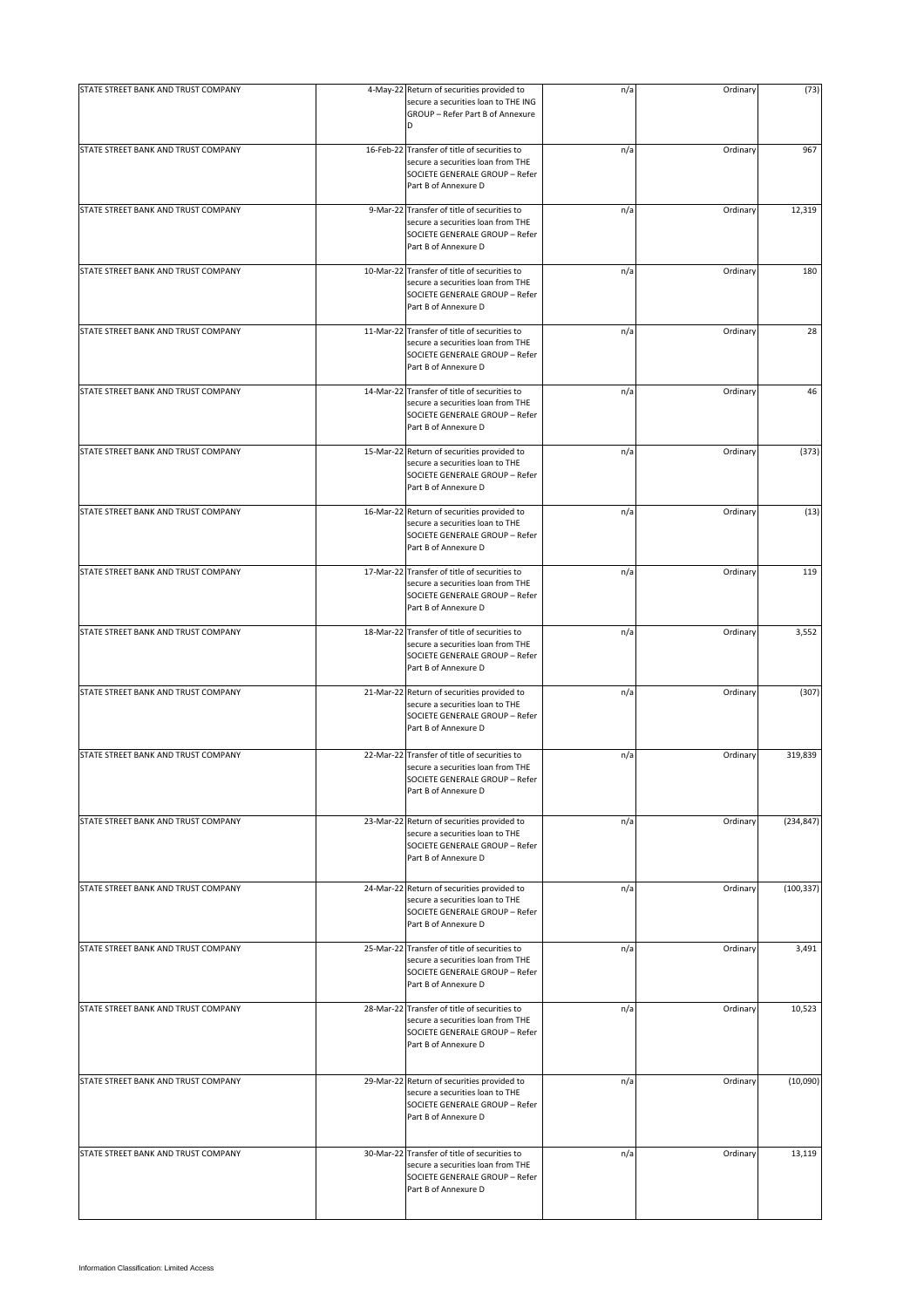| STATE STREET BANK AND TRUST COMPANY |           | 31-Mar-22 Return of securities provided to<br>secure a securities loan to THE<br>SOCIETE GENERALE GROUP - Refer<br>Part B of Annexure D     | n/a | Ordinary | (4, 127)  |
|-------------------------------------|-----------|---------------------------------------------------------------------------------------------------------------------------------------------|-----|----------|-----------|
| STATE STREET BANK AND TRUST COMPANY |           | 1-Apr-22 Return of securities provided to<br>secure a securities loan to THE<br>SOCIETE GENERALE GROUP - Refer<br>Part B of Annexure D      | n/a | Ordinary | (12, 803) |
| STATE STREET BANK AND TRUST COMPANY |           | 4-Apr-22 Return of securities provided to<br>secure a securities loan to THE<br>SOCIETE GENERALE GROUP - Refer<br>Part B of Annexure D      | n/a | Ordinary | (1, 287)  |
| STATE STREET BANK AND TRUST COMPANY |           | 11-Mar-22 Transfer of title of securities to<br>secure a securities loan from THE<br>UBS GROUP - Refer Part B of<br>Annexure D              | n/a | Ordinary | 37,271    |
| STATE STREET BANK AND TRUST COMPANY |           | 24-May-22 Return of securities provided to<br>secure a securities loan to THE UBS<br>GROUP - Refer Part B of Annexure<br>D                  | n/a | Ordinary | (31, 220) |
| STATE STREET BANK AND TRUST COMPANY | 10-Mar-22 | 2 Transfer of title of securities to<br>secure a securities loan from THE<br>ING GROUP - Refer Part B of<br>Annexure D                      | n/a | Ordinary | 4         |
| STATE STREET BANK AND TRUST COMPANY |           | 18-Mar-22 Transfer of title of securities to<br>secure a securities loan from THE<br>ING GROUP - Refer Part B of<br>Annexure D              | n/a | Ordinary | 2         |
| STATE STREET BANK AND TRUST COMPANY |           | 24-Mar-22 Transfer of title of securities to<br>secure a securities loan from THE<br>ING GROUP - Refer Part B of<br>Annexure D              | n/a | Ordinary | 81        |
| STATE STREET BANK AND TRUST COMPANY |           | 25-Mar-22 Return of securities provided to<br>secure a securities loan to THE ING<br>GROUP - Refer Part B of Annexure<br>D                  | n/a | Ordinary | (39)      |
| STATE STREET BANK AND TRUST COMPANY |           | 31-Mar-22 Transfer of title of securities to<br>secure a securities loan from THE<br>ING GROUP - Refer Part B of<br>Annexure D              | n/a | Ordinary | 62        |
| STATE STREET BANK AND TRUST COMPANY |           | 1-Apr-22 Return of securities provided to<br>secure a securities loan to THE ING<br>GROUP - Refer Part B of Annexure<br>D                   | n/a | Ordinary | (98)      |
| STATE STREET BANK AND TRUST COMPANY |           | 4-May-22 Return of securities provided to<br>secure a securities loan to THE ING<br>GROUP - Refer Part B of Annexure<br><sub>D</sub>        | n/a | Ordinary | (11)      |
| STATE STREET BANK AND TRUST COMPANY |           | 16-Feb-22 Transfer of title of securities to<br>secure a securities loan from THE<br>SOCIETE GENERALE GROUP - Refer<br>Part B of Annexure D | n/a | Ordinary | 963       |
| STATE STREET BANK AND TRUST COMPANY |           | 9-Mar-22 Return of securities provided to<br>secure a securities loan to THE<br>SOCIETE GENERALE GROUP - Refer<br>Part B of Annexure D      | n/a | Ordinary | (678)     |
| STATE STREET BANK AND TRUST COMPANY |           | 10-Mar-22 Transfer of title of securities to<br>secure a securities loan from THE<br>SOCIETE GENERALE GROUP - Refer<br>Part B of Annexure D | n/a | Ordinary | 33        |
| STATE STREET BANK AND TRUST COMPANY |           | 11-Mar-22 Transfer of title of securities to<br>secure a securities loan from THE<br>SOCIETE GENERALE GROUP - Refer<br>Part B of Annexure D | n/a | Ordinary | 6         |
| STATE STREET BANK AND TRUST COMPANY |           | 14-Mar-22 Transfer of title of securities to<br>secure a securities loan from THE<br>SOCIETE GENERALE GROUP - Refer<br>Part B of Annexure D | n/a | Ordinary | 13        |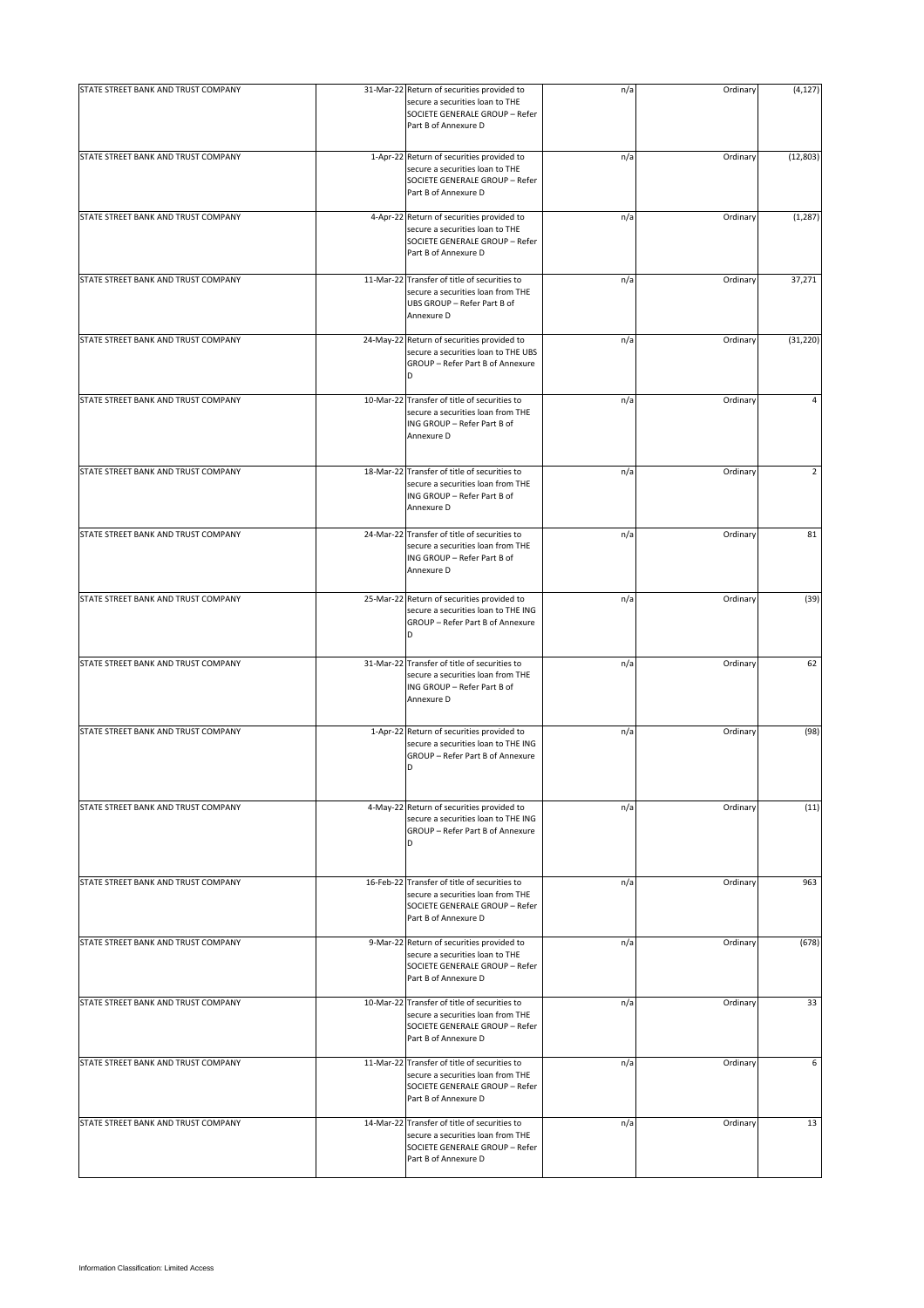| STATE STREET BANK AND TRUST COMPANY | 15-Mar-22 Transfer of title of securities to                                                                                                 | n/a | Ordinary |           |
|-------------------------------------|----------------------------------------------------------------------------------------------------------------------------------------------|-----|----------|-----------|
|                                     | secure a securities loan from THE<br>SOCIETE GENERALE GROUP - Refer<br>Part B of Annexure D                                                  |     |          |           |
| STATE STREET BANK AND TRUST COMPANY | 16-Mar-22 Return of securities provided to<br>secure a securities loan to THE<br>SOCIETE GENERALE GROUP - Refer<br>Part B of Annexure D      | n/a | Ordinary | (297)     |
| STATE STREET BANK AND TRUST COMPANY | 17-Mar-22 Return of securities provided to<br>secure a securities loan to THE<br>SOCIETE GENERALE GROUP - Refer<br>Part B of Annexure D      | n/a | Ordinary | (11)      |
| STATE STREET BANK AND TRUST COMPANY | 18-Mar-22 Transfer of title of securities to<br>secure a securities loan from THE<br>SOCIETE GENERALE GROUP - Refer<br>Part B of Annexure D  | n/a | Ordinary | 33        |
| STATE STREET BANK AND TRUST COMPANY | 22-Mar-22 Transfer of title of securities to<br>secure a securities loan from THE<br>SOCIETE GENERALE GROUP - Refer<br>Part B of Annexure D  | n/a | Ordinary | 1,193     |
| STATE STREET BANK AND TRUST COMPANY | 23-Mar-22 Return of securities provided to<br>secure a securities loan to THE<br>SOCIETE GENERALE GROUP - Refer<br>Part B of Annexure D      | n/a | Ordinary | (882)     |
| STATE STREET BANK AND TRUST COMPANY | 24-Mar-22 Transfer of title of securities to<br>secure a securities loan from THE<br>SOCIETE GENERALE GROUP - Refer<br>Part B of Annexure D  | n/a | Ordinary | 2,140     |
| STATE STREET BANK AND TRUST COMPANY | 25-Mar-22 Transfer of title of securities to<br>secure a securities loan from THE<br>SOCIETE GENERALE GROUP - Refer<br>Part B of Annexure D  | n/a | Ordinary | 7,562     |
| STATE STREET BANK AND TRUST COMPANY | 28-Mar-22 Transfer of title of securities to<br>secure a securities loan from THE<br>SOCIETE GENERALE GROUP - Refer<br>Part B of Annexure D  | n/a | Ordinary | 23,240    |
| STATE STREET BANK AND TRUST COMPANY | 29-Mar-22 Return of securities provided to<br>secure a securities loan to THE<br>SOCIETE GENERALE GROUP - Refer<br>Part B of Annexure D      | n/a | Ordinary | (20, 944) |
| STATE STREET BANK AND TRUST COMPANY | 30-Mar-22 Transfer of title of securities to<br>secure a securities loan from THE<br>SOCIETE GENERALE GROUP - Refer<br>Part B of Annexure D  | n/a | Ordinary | 18,074    |
| STATE STREET BANK AND TRUST COMPANY | 31-Mar-22 Transfer of title of securities to<br>secure a securities loan from THE<br>SOCIETE GENERALE GROUP - Refer<br>Part B of Annexure D  | n/a | Ordinary | 3,929     |
| STATE STREET BANK AND TRUST COMPANY | 1-Apr-22 Return of securities provided to<br>secure a securities loan to THE<br>SOCIETE GENERALE GROUP - Refer<br>Part B of Annexure D       | n/a | Ordinary | (31, 248) |
| STATE STREET BANK AND TRUST COMPANY | 4-Apr-22 Return of securities provided to<br>secure a securities loan to THE<br>SOCIETE GENERALE GROUP - Refer<br>Part B of Annexure D       | n/a | Ordinary | (3, 131)  |
| STATE STREET BANK AND TRUST COMPANY | 11-Mar-22 Transfer of title of securities to<br>secure a securities loan from THE<br>UBS GROUP - Refer Part B of<br>Annexure D               | n/a | Ordinary | 163       |
| STATE STREET BANK AND TRUST COMPANY | 24-May-22 Transfer of title of securities to<br>secure a securities loan from THE<br>UBS GROUP - Refer Part B of<br>Annexure D               | n/a | Ordinary | 13,276    |
| STATE STREET BANK AND TRUST COMPANY | 29-Apr-22 Transfer of title of securities to<br>secure a securities loan from THE<br>J.P. MORGAN CHASE GROUP -<br>Refer Part B of Annexure D | n/a | Ordinary | 381       |
| STATE STREET BANK AND TRUST COMPANY | 2-May-22 Transfer of title of securities to<br>secure a securities loan from THE<br>J.P. MORGAN CHASE GROUP -<br>Refer Part B of Annexure D  | n/a | Ordinary | 4         |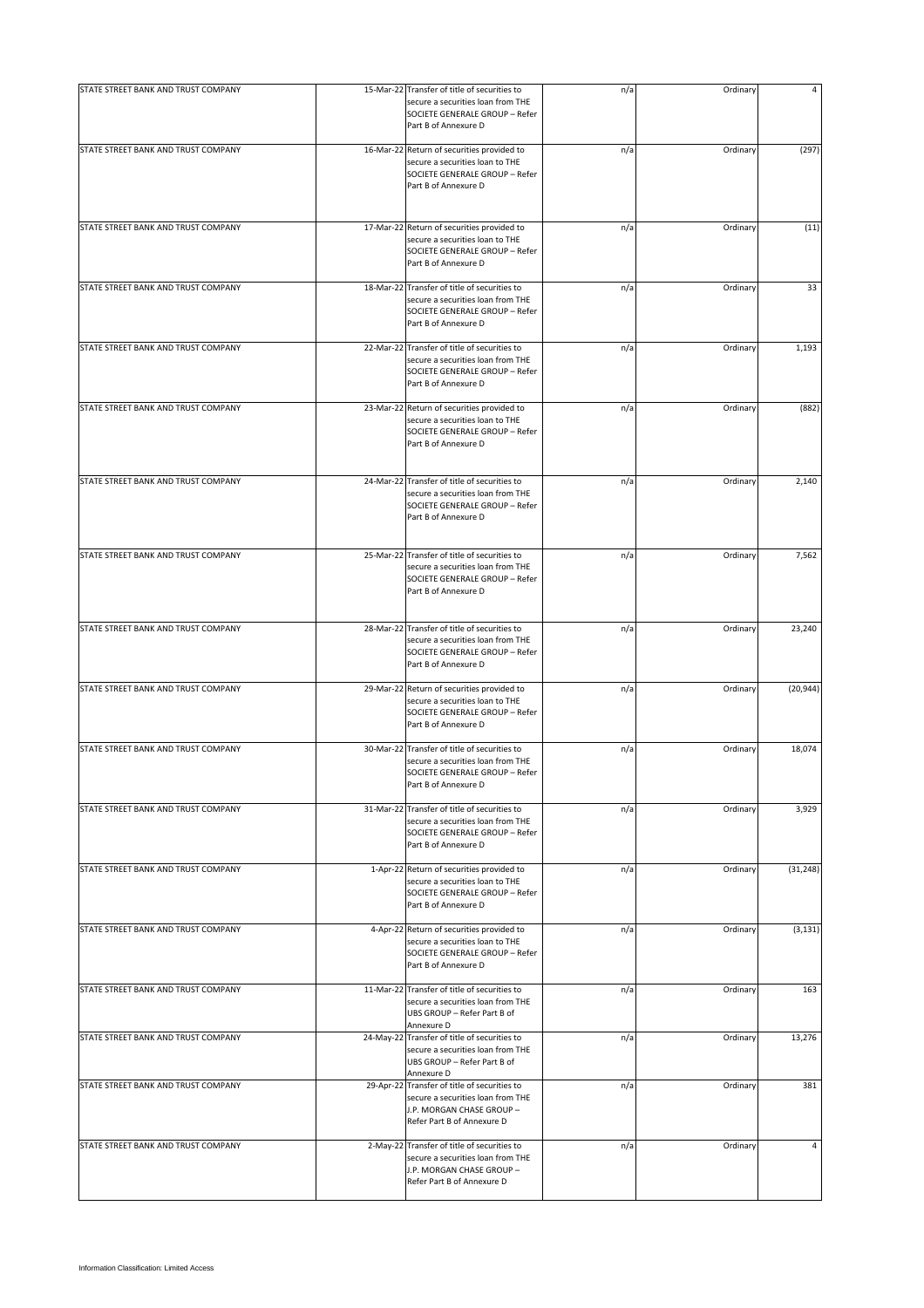| STATE STREET BANK AND TRUST COMPANY | 17-May-22 Return of securities provided to<br>secure a securities loan to THE J.P.<br>MORGAN CHASE GROUP - Refer<br>Part B of Annexure D    | n/a | Ordinary | (385)        |
|-------------------------------------|---------------------------------------------------------------------------------------------------------------------------------------------|-----|----------|--------------|
| STATE STREET BANK AND TRUST COMPANY | 16-Feb-22 Transfer of title of securities to<br>secure a securities loan from THE<br>SOCIETE GENERALE GROUP - Refer<br>Part B of Annexure D | n/a | Ordinary | 31           |
| STATE STREET BANK AND TRUST COMPANY | 24-Mar-22 Transfer of title of securities to<br>secure a securities loan from THE<br>SOCIETE GENERALE GROUP - Refer<br>Part B of Annexure D | n/a | Ordinary | $\mathbf{1}$ |
| STATE STREET BANK AND TRUST COMPANY | 25-Mar-22 Transfer of title of securities to<br>secure a securities loan from THE<br>SOCIETE GENERALE GROUP - Refer<br>Part B of Annexure D | n/a | Ordinary | 97           |
| STATE STREET BANK AND TRUST COMPANY | 28-Mar-22 Transfer of title of securities to<br>secure a securities loan from THE<br>SOCIETE GENERALE GROUP - Refer<br>Part B of Annexure D | n/a | Ordinary | 298          |
| STATE STREET BANK AND TRUST COMPANY | 29-Mar-22 Return of securities provided to<br>secure a securities loan to THE<br>SOCIETE GENERALE GROUP - Refer<br>Part B of Annexure D     | n/a | Ordinary | (271)        |
| STATE STREET BANK AND TRUST COMPANY | 30-Mar-22 Transfer of title of securities to<br>secure a securities loan from THE<br>SOCIETE GENERALE GROUP - Refer<br>Part B of Annexure D | n/a | Ordinary | 255          |
| STATE STREET BANK AND TRUST COMPANY | 31-Mar-22 Transfer of title of securities to<br>secure a securities loan from THE<br>SOCIETE GENERALE GROUP - Refer<br>Part B of Annexure D | n/a | Ordinary | 4            |
| STATE STREET BANK AND TRUST COMPANY | 1-Apr-22 Return of securities provided to<br>secure a securities loan to THE<br>SOCIETE GENERALE GROUP - Refer<br>Part B of Annexure D      | n/a | Ordinary | (378)        |
| STATE STREET BANK AND TRUST COMPANY | 4-Apr-22 Return of securities provided to<br>secure a securities loan to THE<br>SOCIETE GENERALE GROUP - Refer<br>Part B of Annexure D      | n/a | Ordinary | (39)         |
| STATE STREET BANK AND TRUST COMPANY | 11-Mar-22 Transfer of title of securities to<br>secure a securities loan from THE<br>UBS GROUP - Refer Part B of<br>Annexure D              | n/a | Ordinary | 7,355        |
| STATE STREET BANK AND TRUST COMPANY | 24-May-22 Return of securities provided to<br>secure a securities loan to THE UBS<br>GROUP - Refer Part B of Annexure                       | n/a | Ordinary | (6,890)      |
| STATE STREET BANK AND TRUST COMPANY | 16-Feb-22 Transfer of title of securities to<br>secure a securities loan from THE<br>SOCIETE GENERALE GROUP - Refer<br>Part B of Annexure D | n/a | Ordinary | 12           |
| STATE STREET BANK AND TRUST COMPANY | 24-Mar-22 Transfer of title of securities to<br>secure a securities loan from THE<br>SOCIETE GENERALE GROUP - Refer<br>Part B of Annexure D | n/a | Ordinary | 194          |
| STATE STREET BANK AND TRUST COMPANY | 25-Mar-22 Transfer of title of securities to<br>secure a securities loan from THE<br>SOCIETE GENERALE GROUP - Refer<br>Part B of Annexure D | n/a | Ordinary | 607          |
| STATE STREET BANK AND TRUST COMPANY | 28-Mar-22 Transfer of title of securities to<br>secure a securities loan from THE<br>SOCIETE GENERALE GROUP - Refer<br>Part B of Annexure D | n/a | Ordinary | 1,872        |
| STATE STREET BANK AND TRUST COMPANY | 29-Mar-22 Return of securities provided to<br>secure a securities loan to THE<br>SOCIETE GENERALE GROUP - Refer<br>Part B of Annexure D     | n/a | Ordinary | (1,697)      |
| STATE STREET BANK AND TRUST COMPANY | 30-Mar-22 Transfer of title of securities to<br>secure a securities loan from THE<br>SOCIETE GENERALE GROUP - Refer<br>Part B of Annexure D | n/a | Ordinary | 1,622        |
| STATE STREET BANK AND TRUST COMPANY | 31-Mar-22 Return of securities provided to<br>secure a securities loan to THE<br>SOCIETE GENERALE GROUP - Refer<br>Part B of Annexure D     | n/a | Ordinary | (6)          |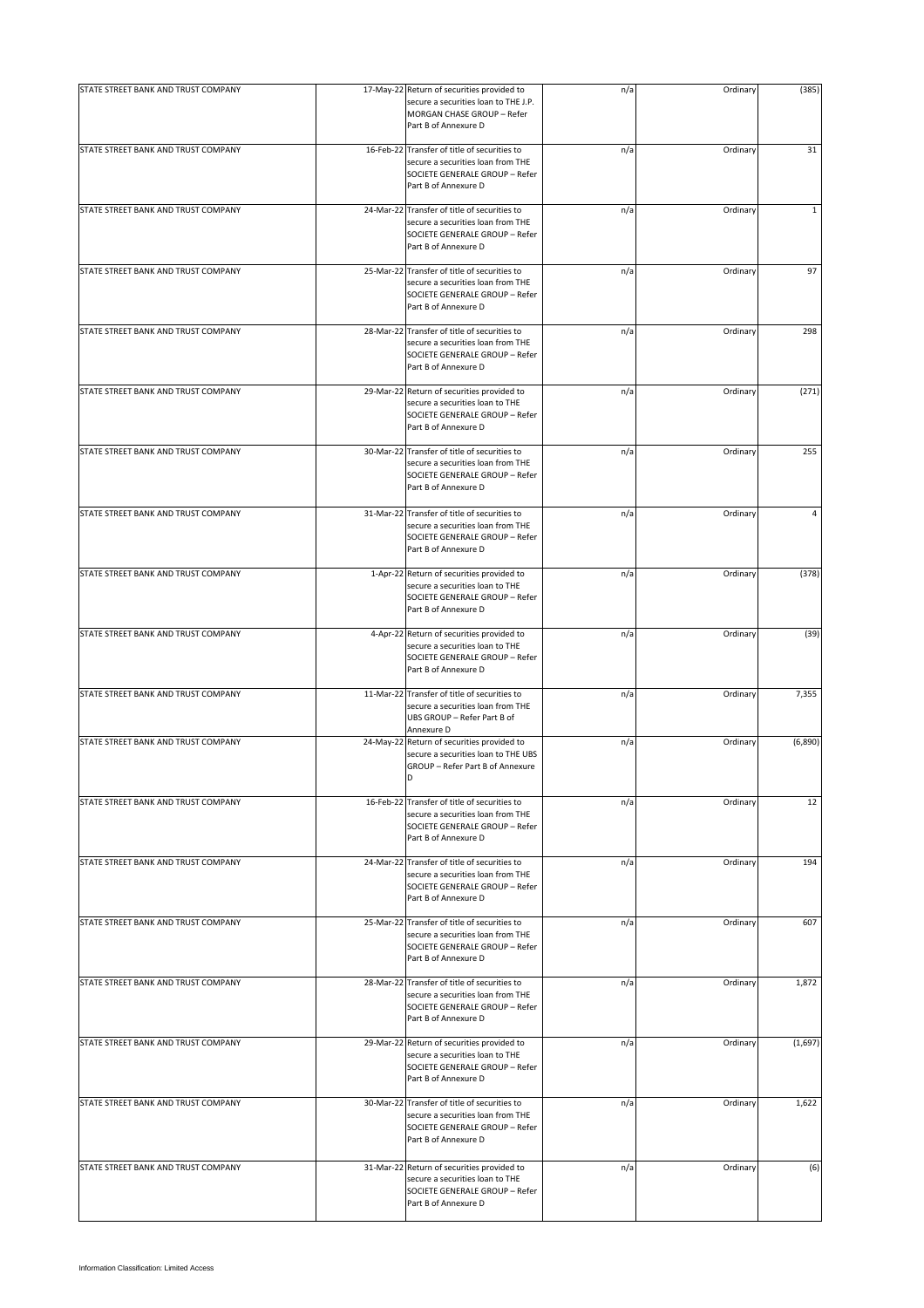| STATE STREET BANK AND TRUST COMPANY | 1-Apr-22 Return of securities provided to                                                                                                   | n/a | Ordinary | (2, 364)  |
|-------------------------------------|---------------------------------------------------------------------------------------------------------------------------------------------|-----|----------|-----------|
|                                     | secure a securities loan to THE<br>SOCIETE GENERALE GROUP - Refer<br>Part B of Annexure D                                                   |     |          |           |
| STATE STREET BANK AND TRUST COMPANY | 4-Apr-22 Return of securities provided to<br>secure a securities loan to THE<br>SOCIETE GENERALE GROUP - Refer<br>Part B of Annexure D      | n/a | Ordinary | (240)     |
| STATE STREET BANK AND TRUST COMPANY | 11-Mar-22 Transfer of title of securities to<br>secure a securities loan from THE<br>UBS GROUP - Refer Part B of<br>Annexure D              | n/a | Ordinary | 51        |
| STATE STREET BANK AND TRUST COMPANY | 24-May-22 Transfer of title of securities to<br>secure a securities loan from THE<br>UBS GROUP - Refer Part B of<br>Annexure D              | n/a | Ordinary | 817       |
| STATE STREET BANK AND TRUST COMPANY | 16-Feb-22 Transfer of title of securities to<br>secure a securities loan from THE<br>SOCIETE GENERALE GROUP - Refer<br>Part B of Annexure D | n/a | Ordinary | 1,874     |
| STATE STREET BANK AND TRUST COMPANY | 9-Mar-22 Return of securities provided to<br>secure a securities loan to THE<br>SOCIETE GENERALE GROUP - Refer<br>Part B of Annexure D      | n/a | Ordinary | (1, 325)  |
| STATE STREET BANK AND TRUST COMPANY | 10-Mar-22 Transfer of title of securities to<br>secure a securities loan from THE<br>SOCIETE GENERALE GROUP - Refer<br>Part B of Annexure D | n/a | Ordinary | 14        |
| STATE STREET BANK AND TRUST COMPANY | 11-Mar-22 Return of securities provided to<br>secure a securities loan to THE<br>SOCIETE GENERALE GROUP - Refer<br>Part B of Annexure D     | n/a | Ordinary | (24)      |
| STATE STREET BANK AND TRUST COMPANY | 14-Mar-22 Transfer of title of securities to<br>secure a securities loan from THE<br>SOCIETE GENERALE GROUP - Refer<br>Part B of Annexure D | n/a | Ordinary | 23        |
| STATE STREET BANK AND TRUST COMPANY | 15-Mar-22 Return of securities provided to<br>secure a securities loan to THE<br>SOCIETE GENERALE GROUP - Refer<br>Part B of Annexure D     | n/a | Ordinary | (8)       |
| STATE STREET BANK AND TRUST COMPANY | 16-Mar-22 Transfer of title of securities to<br>secure a securities loan from THE<br>SOCIETE GENERALE GROUP - Refer<br>Part B of Annexure D | n/a | Ordinary | 177       |
| STATE STREET BANK AND TRUST COMPANY | 18-Mar-22 Transfer of title of securities to<br>secure a securities loan from THE<br>SOCIETE GENERALE GROUP - Refer<br>Part B of Annexure D | n/a | Ordinary | 207       |
| STATE STREET BANK AND TRUST COMPANY | 21-Mar-22 Return of securities provided to<br>secure a securities loan to THE<br>SOCIETE GENERALE GROUP - Refer<br>Part B of Annexure D     | n/a | Ordinary | (17)      |
| STATE STREET BANK AND TRUST COMPANY | 22-Mar-22 Transfer of title of securities to<br>secure a securities loan from THE<br>SOCIETE GENERALE GROUP - Refer<br>Part B of Annexure D | n/a | Ordinary | 16,976    |
| STATE STREET BANK AND TRUST COMPANY | 23-Mar-22 Return of securities provided to<br>secure a securities loan to THE<br>SOCIETE GENERALE GROUP - Refer<br>Part B of Annexure D     | n/a | Ordinary | (13, 121) |
| STATE STREET BANK AND TRUST COMPANY | 24-Mar-22 Return of securities provided to<br>secure a securities loan to THE<br>SOCIETE GENERALE GROUP - Refer<br>Part B of Annexure D     | n/a | Ordinary | (352)     |
| STATE STREET BANK AND TRUST COMPANY | 25-Mar-22 Transfer of title of securities to<br>secure a securities loan from THE<br>SOCIETE GENERALE GROUP - Refer<br>Part B of Annexure D | n/a | Ordinary | 15,215    |
| STATE STREET BANK AND TRUST COMPANY | 28-Mar-22 Transfer of title of securities to<br>secure a securities loan from THE<br>SOCIETE GENERALE GROUP - Refer<br>Part B of Annexure D | n/a | Ordinary | 45,016    |
| STATE STREET BANK AND TRUST COMPANY | 29-Mar-22 Return of securities provided to<br>secure a securities loan to THE<br>SOCIETE GENERALE GROUP - Refer<br>Part B of Annexure D     | n/a | Ordinary | (40, 875) |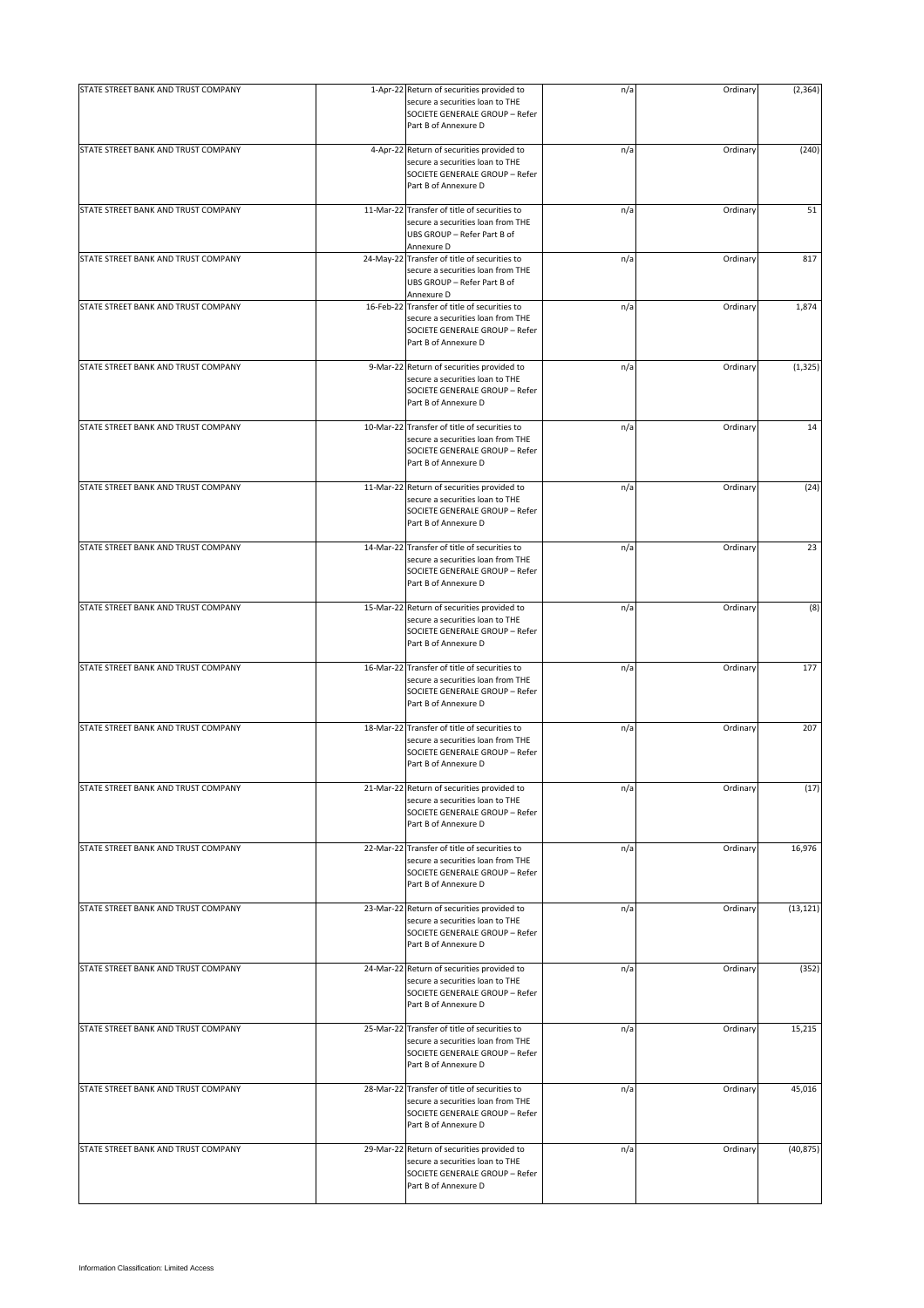| STATE STREET BANK AND TRUST COMPANY | 30-Mar-22 Transfer of title of securities to                                                                                                | n/a | Ordinary | 38,867       |
|-------------------------------------|---------------------------------------------------------------------------------------------------------------------------------------------|-----|----------|--------------|
|                                     | secure a securities loan from THE<br>SOCIETE GENERALE GROUP - Refer<br>Part B of Annexure D                                                 |     |          |              |
| STATE STREET BANK AND TRUST COMPANY | 31-Mar-22 Return of securities provided to<br>secure a securities loan to THE<br>SOCIETE GENERALE GROUP - Refer<br>Part B of Annexure D     | n/a | Ordinary | (11)         |
| STATE STREET BANK AND TRUST COMPANY | 1-Apr-22 Return of securities provided to<br>secure a securities loan to THE<br>SOCIETE GENERALE GROUP - Refer<br>Part B of Annexure D      | n/a | Ordinary | (56, 880)    |
| STATE STREET BANK AND TRUST COMPANY | 4-Apr-22 Return of securities provided to<br>secure a securities loan to THE<br>SOCIETE GENERALE GROUP - Refer<br>Part B of Annexure D      | n/a | Ordinary | (5, 757)     |
| STATE STREET BANK AND TRUST COMPANY | 11-Mar-22 Transfer of title of securities to<br>secure a securities loan from THE<br>UBS GROUP - Refer Part B of<br>Annexure D              | n/a | Ordinary | 26,458       |
| STATE STREET BANK AND TRUST COMPANY | 24-May-22 Return of securities provided to<br>secure a securities loan to THE UBS<br>GROUP - Refer Part B of Annexure<br>D                  | n/a | Ordinary | (25, 298)    |
| STATE STREET BANK AND TRUST COMPANY | 16-Feb-22 Transfer of title of securities to<br>secure a securities loan from THE<br>SOCIETE GENERALE GROUP - Refer<br>Part B of Annexure D | n/a | Ordinary | 3,954        |
| STATE STREET BANK AND TRUST COMPANY | 9-Mar-22 Return of securities provided to<br>secure a securities loan to THE<br>SOCIETE GENERALE GROUP - Refer<br>Part B of Annexure D      | n/a | Ordinary | (3, 763)     |
| STATE STREET BANK AND TRUST COMPANY | 10-Mar-22 Transfer of title of securities to<br>secure a securities loan from THE<br>SOCIETE GENERALE GROUP - Refer<br>Part B of Annexure D | n/a | Ordinary |              |
| STATE STREET BANK AND TRUST COMPANY | 11-Mar-22 Return of securities provided to<br>secure a securities loan to THE<br>SOCIETE GENERALE GROUP - Refer<br>Part B of Annexure D     | n/a | Ordinary | (4)          |
| STATE STREET BANK AND TRUST COMPANY | 14-Mar-22 Transfer of title of securities to<br>secure a securities loan from THE<br>SOCIETE GENERALE GROUP - Refer<br>Part B of Annexure D | n/a | Ordinary | 7            |
| STATE STREET BANK AND TRUST COMPANY | 15-Mar-22 Return of securities provided to<br>secure a securities loan to THE<br>SOCIETE GENERALE GROUP - Refer<br>Part B of Annexure D     | n/a | Ordinary | (3)          |
| STATE STREET BANK AND TRUST COMPANY | 16-Mar-22 Transfer of title of securities to<br>secure a securities loan from THE<br>SOCIETE GENERALE GROUP - Refer<br>Part B of Annexure D | n/a | Ordinary | 4            |
| STATE STREET BANK AND TRUST COMPANY | 17-Mar-22 Return of securities provided to<br>secure a securities loan to THE<br>SOCIETE GENERALE GROUP - Refer<br>Part B of Annexure D     | n/a | Ordinary | (43)         |
| STATE STREET BANK AND TRUST COMPANY | 18-Mar-22 Transfer of title of securities to<br>secure a securities loan from THE<br>SOCIETE GENERALE GROUP - Refer<br>Part B of Annexure D | n/a | Ordinary | 35           |
| STATE STREET BANK AND TRUST COMPANY | 21-Mar-22 Transfer of title of securities to<br>secure a securities loan from THE<br>SOCIETE GENERALE GROUP - Refer<br>Part B of Annexure D | n/a | Ordinary | $\mathbf{1}$ |
| STATE STREET BANK AND TRUST COMPANY | 22-Mar-22 Transfer of title of securities to<br>secure a securities loan from THE<br>SOCIETE GENERALE GROUP - Refer<br>Part B of Annexure D | n/a | Ordinary | 5,672        |
| STATE STREET BANK AND TRUST COMPANY | 23-Mar-22 Return of securities provided to<br>secure a securities loan to THE<br>SOCIETE GENERALE GROUP - Refer<br>Part B of Annexure D     | n/a | Ordinary | (4,070)      |
| STATE STREET BANK AND TRUST COMPANY | 24-Mar-22 Transfer of title of securities to<br>secure a securities loan from THE<br>SOCIETE GENERALE GROUP - Refer<br>Part B of Annexure D | n/a | Ordinary | 1,782        |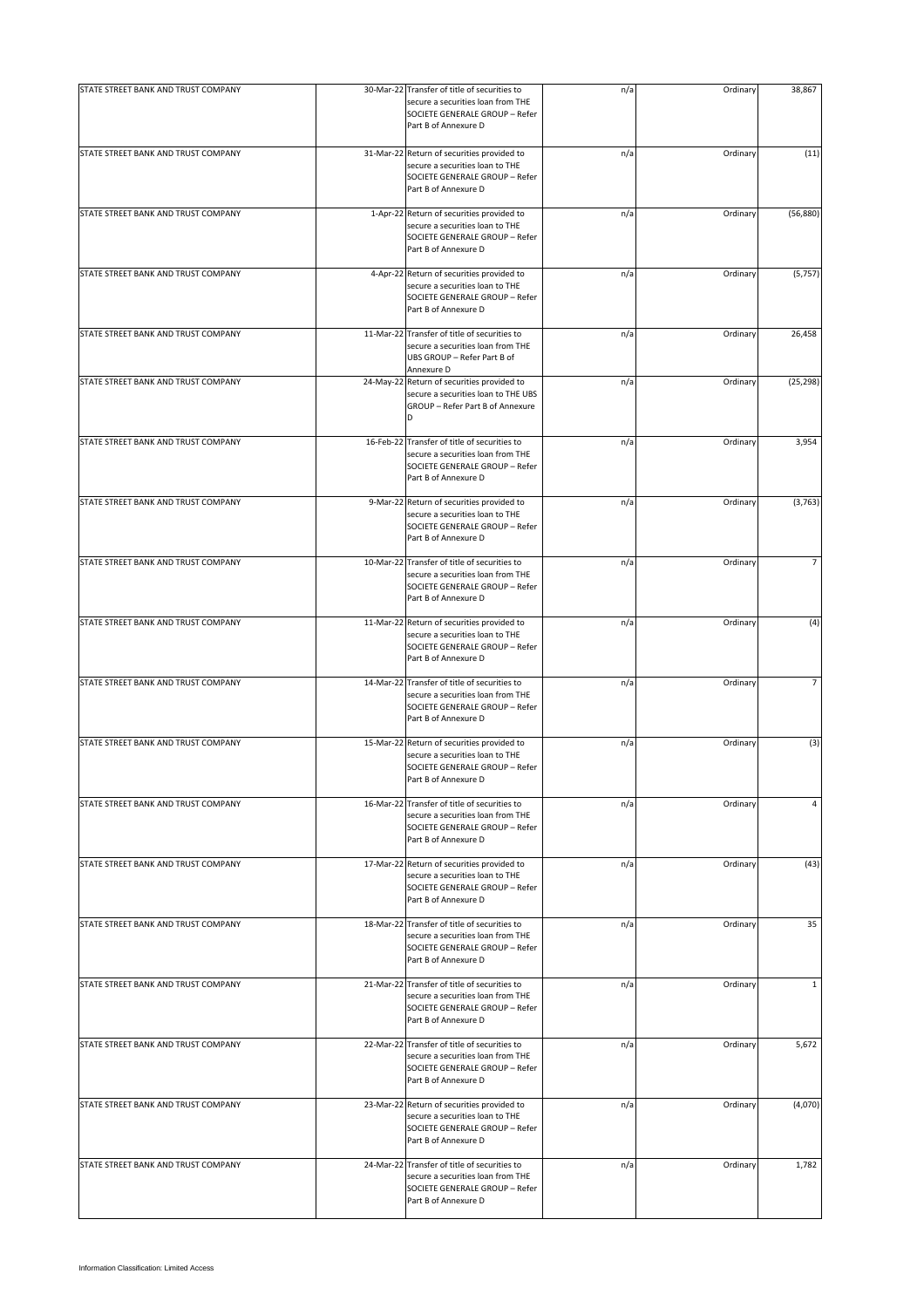| STATE STREET BANK AND TRUST COMPANY | 25-Mar-22 Transfer of title of securities to                                                                                                | n/a | Ordinary | 9,831     |
|-------------------------------------|---------------------------------------------------------------------------------------------------------------------------------------------|-----|----------|-----------|
|                                     | secure a securities loan from THE<br>SOCIETE GENERALE GROUP - Refer<br>Part B of Annexure D                                                 |     |          |           |
| STATE STREET BANK AND TRUST COMPANY | 28-Mar-22 Transfer of title of securities to<br>secure a securities loan from THE<br>SOCIETE GENERALE GROUP - Refer<br>Part B of Annexure D | n/a | Ordinary | 30,782    |
| STATE STREET BANK AND TRUST COMPANY | 29-Mar-22 Return of securities provided to<br>secure a securities loan to THE<br>SOCIETE GENERALE GROUP - Refer<br>Part B of Annexure D     | n/a | Ordinary | (27, 929) |
| STATE STREET BANK AND TRUST COMPANY | 30-Mar-22 Transfer of title of securities to<br>secure a securities loan from THE<br>SOCIETE GENERALE GROUP - Refer<br>Part B of Annexure D | n/a | Ordinary | 26,728    |
| STATE STREET BANK AND TRUST COMPANY | 31-Mar-22 Return of securities provided to<br>secure a securities loan to THE<br>SOCIETE GENERALE GROUP - Refer<br>Part B of Annexure D     | n/a | Ordinary | (132)     |
| STATE STREET BANK AND TRUST COMPANY | 1-Apr-22 Return of securities provided to<br>secure a securities loan to THE<br>SOCIETE GENERALE GROUP - Refer<br>Part B of Annexure D      | n/a | Ordinary | (38,900)  |
| STATE STREET BANK AND TRUST COMPANY | 4-Apr-22 Return of securities provided to<br>secure a securities loan to THE<br>SOCIETE GENERALE GROUP - Refer<br>Part B of Annexure D      | n/a | Ordinary | (3,959)   |
| STATE STREET BANK AND TRUST COMPANY | 11-Mar-22 Transfer of title of securities to<br>secure a securities loan from THE<br>UBS GROUP - Refer Part B of<br>Annexure D              | n/a | Ordinary | 5,405     |
| STATE STREET BANK AND TRUST COMPANY | 20-May-22 Return of securities provided to<br>secure a securities loan to THE UBS<br>GROUP - Refer Part B of Annexure<br>D                  | n/a | Ordinary | (5, 346)  |
| STATE STREET BANK AND TRUST COMPANY | 23-May-22 Return of securities provided to<br>secure a securities loan to THE UBS<br>GROUP - Refer Part B of Annexure<br>D                  | n/a | Ordinary | (1)       |
| STATE STREET BANK AND TRUST COMPANY | 24-May-22 Transfer of title of securities to<br>secure a securities loan from THE<br>UBS GROUP - Refer Part B of<br>Annexure D              | n/a | Ordinary | 1,146     |
| STATE STREET BANK AND TRUST COMPANY | 24-Jan-22 Return of securities provided to<br>secure a securities loan to THE<br>SOCIETE GENERALE GROUP - Refer<br>Part B of Annexure D     | n/a | Ordinary | (4)       |
| STATE STREET BANK AND TRUST COMPANY | 25-Jan-22 Transfer of title of securities to<br>secure a securities loan from THE<br>SOCIETE GENERALE GROUP - Refer<br>Part B of Annexure D | n/a | Ordinary | 3         |
| STATE STREET BANK AND TRUST COMPANY | 26-Jan-22 Return of securities provided to<br>secure a securities loan to THE<br>SOCIETE GENERALE GROUP - Refer<br>Part B of Annexure D     | n/a | Ordinary | (52)      |
| STATE STREET BANK AND TRUST COMPANY | 27-Jan-22 Return of securities provided to<br>secure a securities loan to THE<br>SOCIETE GENERALE GROUP - Refer<br>Part B of Annexure D     | n/a | Ordinary | (3,858)   |
| STATE STREET BANK AND TRUST COMPANY | 28-Jan-22 Return of securities provided to<br>secure a securities loan to THE<br>SOCIETE GENERALE GROUP - Refer<br>Part B of Annexure D     | n/a | Ordinary | (561)     |
| STATE STREET BANK AND TRUST COMPANY | 18-Mar-22 Transfer of title of securities to<br>secure a securities loan from THE<br>ING GROUP - Refer Part B of<br>Annexure D              | n/a | Ordinary | 3         |
| STATE STREET BANK AND TRUST COMPANY | 24-Mar-22 Transfer of title of securities to<br>secure a securities loan from THE<br>ING GROUP - Refer Part B of<br>Annexure D              | n/a | Ordinary | 75        |
| STATE STREET BANK AND TRUST COMPANY | 25-Mar-22 Return of securities provided to<br>secure a securities loan to THE ING<br>GROUP - Refer Part B of Annexure<br>D                  | n/a | Ordinary | (36)      |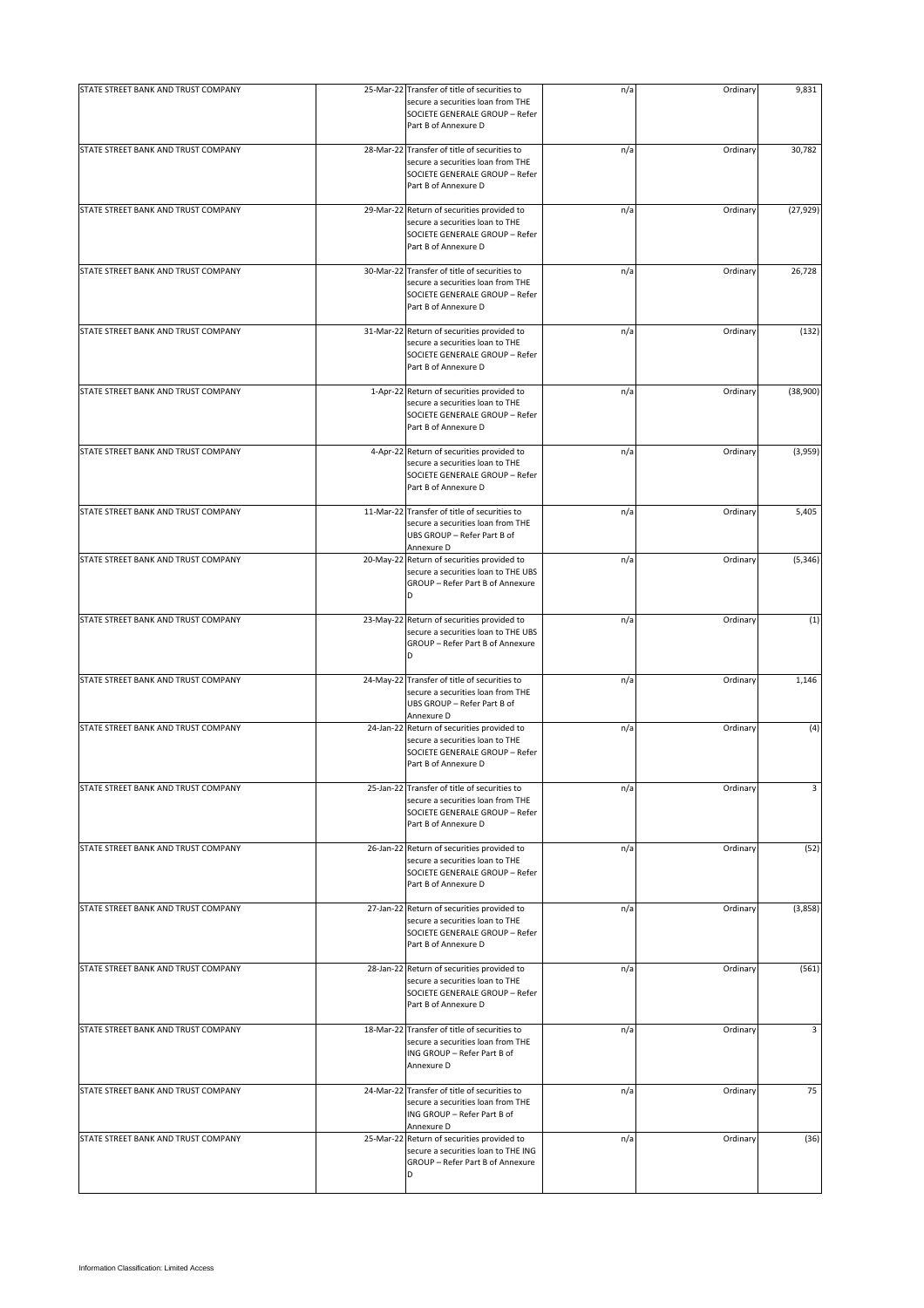| STATE STREET BANK AND TRUST COMPANY | 31-Mar-22 Transfer of title of securities to<br>secure a securities loan from THE                                                           | n/a | Ordinary | 55           |
|-------------------------------------|---------------------------------------------------------------------------------------------------------------------------------------------|-----|----------|--------------|
|                                     | ING GROUP - Refer Part B of<br>Annexure D                                                                                                   |     |          |              |
| STATE STREET BANK AND TRUST COMPANY | 1-Apr-22 Return of securities provided to<br>secure a securities loan to THE ING<br>GROUP - Refer Part B of Annexure<br>D                   | n/a | Ordinary | (88)         |
| STATE STREET BANK AND TRUST COMPANY | 4-May-22 Return of securities provided to<br>secure a securities loan to THE ING<br>GROUP - Refer Part B of Annexure<br>D                   | n/a | Ordinary | (10)         |
| STATE STREET BANK AND TRUST COMPANY | 21-Mar-22 Transfer of title of securities to<br>secure a securities loan from THE<br>SOCIETE GENERALE GROUP - Refer<br>Part B of Annexure D | n/a | Ordinary | 1,000        |
| STATE STREET BANK AND TRUST COMPANY | 22-Mar-22 Transfer of title of securities to<br>secure a securities loan from THE<br>SOCIETE GENERALE GROUP - Refer<br>Part B of Annexure D | n/a | Ordinary | 18,965       |
| STATE STREET BANK AND TRUST COMPANY | 23-Mar-22 Return of securities provided to<br>secure a securities loan to THE<br>SOCIETE GENERALE GROUP - Refer<br>Part B of Annexure D     | n/a | Ordinary | (14, 022)    |
| STATE STREET BANK AND TRUST COMPANY | 24-Mar-22 Return of securities provided to<br>secure a securities loan to THE<br>SOCIETE GENERALE GROUP - Refer<br>Part B of Annexure D     | n/a | Ordinary | (5,943)      |
| STATE STREET BANK AND TRUST COMPANY | 24-Mar-22 Transfer of title of securities to<br>secure a securities loan from THE<br>ING GROUP - Refer Part B of<br>Annexure D              | n/a | Ordinary | 2,110        |
| STATE STREET BANK AND TRUST COMPANY | 25-Mar-22 Return of securities provided to<br>secure a securities loan to THE ING<br>GROUP - Refer Part B of Annexure<br>D                  | n/a | Ordinary | (1, 170)     |
| STATE STREET BANK AND TRUST COMPANY | 31-Mar-22 Transfer of title of securities to<br>secure a securities loan from THE<br>ING GROUP - Refer Part B of<br>Annexure D              | n/a | Ordinary | 1,217        |
| STATE STREET BANK AND TRUST COMPANY | 1-Apr-22 Return of securities provided to<br>secure a securities loan to THE ING<br>GROUP - Refer Part B of Annexure<br>D                   | n/a | Ordinary | (1,940)      |
| STATE STREET BANK AND TRUST COMPANY | 4-May-22 Return of securities provided to<br>secure a securities loan to THE ING<br>GROUP - Refer Part B of Annexure<br>D                   | n/a | Ordinary | (216)        |
| STATE STREET BANK AND TRUST COMPANY | 5-May-22 Return of securities provided to<br>secure a securities loan to THE ING<br>GROUP - Refer Part B of Annexure<br>D                   | n/a | Ordinary | (1)          |
| STATE STREET BANK AND TRUST COMPANY | 16-Feb-22 Transfer of title of securities to<br>secure a securities loan from THE<br>SOCIETE GENERALE GROUP - Refer<br>Part B of Annexure D | n/a | Ordinary | 132          |
| STATE STREET BANK AND TRUST COMPANY | 9-Mar-22 Return of securities provided to<br>secure a securities loan to THE<br>SOCIETE GENERALE GROUP - Refer<br>Part B of Annexure D      | n/a | Ordinary | (41)         |
| STATE STREET BANK AND TRUST COMPANY | 10-Mar-22 Transfer of title of securities to<br>secure a securities loan from THE<br>SOCIETE GENERALE GROUP - Refer<br>Part B of Annexure D | n/a | Ordinary | 18           |
| STATE STREET BANK AND TRUST COMPANY | 11-Mar-22 Transfer of title of securities to<br>secure a securities loan from THE<br>SOCIETE GENERALE GROUP - Refer<br>Part B of Annexure D | n/a | Ordinary | $\mathbf{1}$ |
| STATE STREET BANK AND TRUST COMPANY | 14-Mar-22 Transfer of title of securities to<br>secure a securities loan from THE<br>SOCIETE GENERALE GROUP - Refer<br>Part B of Annexure D | n/a | Ordinary | 5            |
| STATE STREET BANK AND TRUST COMPANY | 15-Mar-22 Return of securities provided to<br>secure a securities loan to THE<br>SOCIETE GENERALE GROUP - Refer<br>Part B of Annexure D     | n/a | Ordinary | (9)          |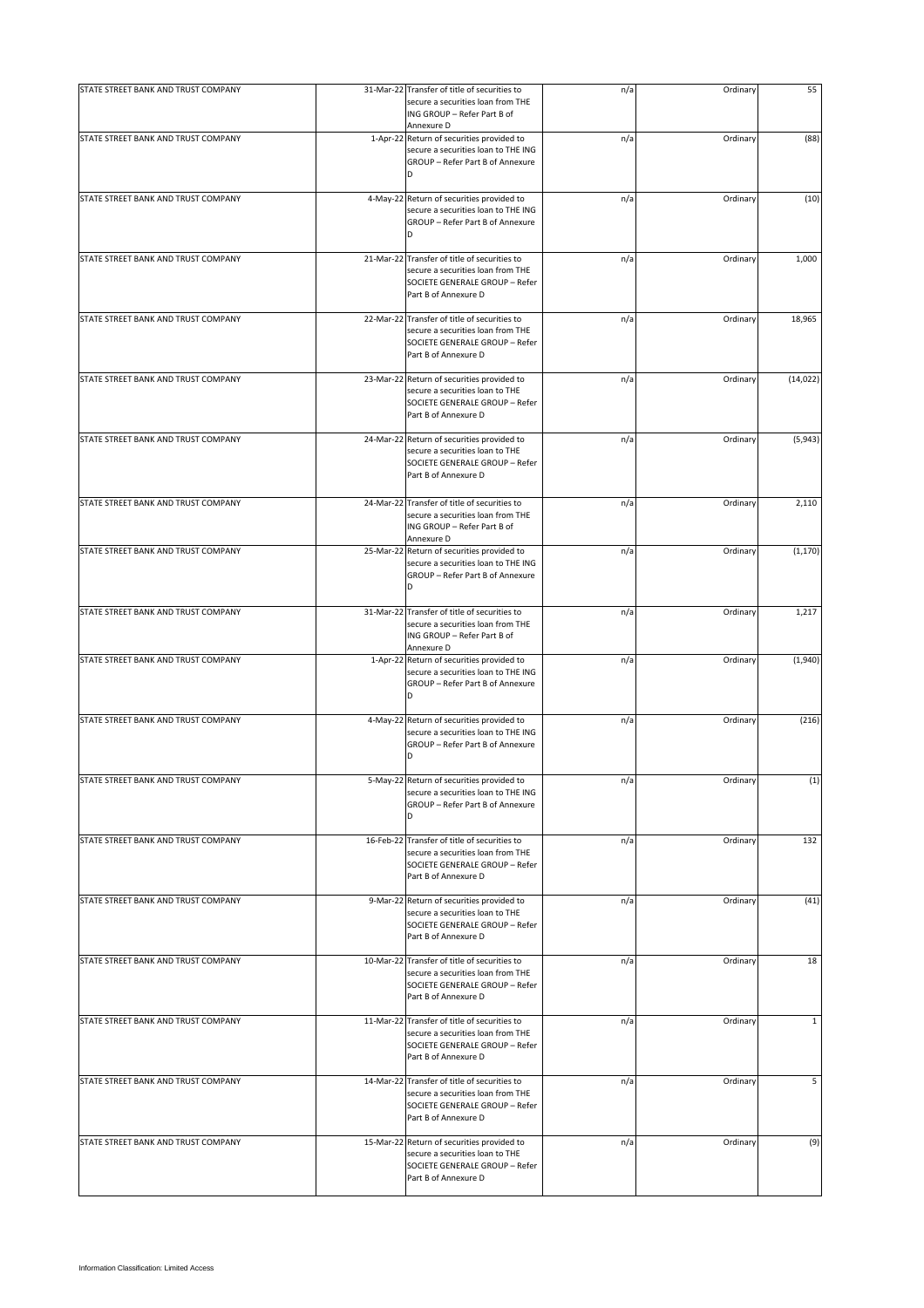| STATE STREET BANK AND TRUST COMPANY | 16-Mar-22 Return of securities provided to                                                                                                  | n/a | Ordinary | (5)            |
|-------------------------------------|---------------------------------------------------------------------------------------------------------------------------------------------|-----|----------|----------------|
|                                     | secure a securities loan to THE<br>SOCIETE GENERALE GROUP - Refer<br>Part B of Annexure D                                                   |     |          |                |
| STATE STREET BANK AND TRUST COMPANY | 17-Mar-22 Return of securities provided to<br>secure a securities loan to THE<br>SOCIETE GENERALE GROUP - Refer<br>Part B of Annexure D     | n/a | Ordinary | (24)           |
| STATE STREET BANK AND TRUST COMPANY | 18-Mar-22 Transfer of title of securities to<br>secure a securities loan from THE<br>SOCIETE GENERALE GROUP - Refer<br>Part B of Annexure D | n/a | Ordinary | 20             |
| STATE STREET BANK AND TRUST COMPANY | 21-Mar-22 Return of securities provided to<br>secure a securities loan to THE<br>SOCIETE GENERALE GROUP - Refer<br>Part B of Annexure D     | n/a | Ordinary | (30)           |
| STATE STREET BANK AND TRUST COMPANY | 22-Mar-22 Transfer of title of securities to<br>secure a securities loan from THE<br>SOCIETE GENERALE GROUP - Refer<br>Part B of Annexure D | n/a | Ordinary | 1,193          |
| STATE STREET BANK AND TRUST COMPANY | 23-Mar-22 Return of securities provided to<br>secure a securities loan to THE<br>SOCIETE GENERALE GROUP - Refer<br>Part B of Annexure D     | n/a | Ordinary | (830)          |
| STATE STREET BANK AND TRUST COMPANY | 24-Mar-22 Return of securities provided to<br>secure a securities loan to THE<br>SOCIETE GENERALE GROUP - Refer<br>Part B of Annexure D     | n/a | Ordinary | (401)          |
| STATE STREET BANK AND TRUST COMPANY | 25-Mar-22 Transfer of title of securities to<br>secure a securities loan from THE<br>SOCIETE GENERALE GROUP - Refer<br>Part B of Annexure D | n/a | Ordinary | 94             |
| STATE STREET BANK AND TRUST COMPANY | 28-Mar-22 Transfer of title of securities to<br>secure a securities loan from THE<br>SOCIETE GENERALE GROUP - Refer<br>Part B of Annexure D | n/a | Ordinary | 260            |
| STATE STREET BANK AND TRUST COMPANY | 29-Mar-22 Return of securities provided to<br>secure a securities loan to THE<br>SOCIETE GENERALE GROUP - Refer<br>Part B of Annexure D     | n/a | Ordinary | (244)          |
| STATE STREET BANK AND TRUST COMPANY | 30-Mar-22 Transfer of title of securities to<br>secure a securities loan from THE<br>SOCIETE GENERALE GROUP - Refer<br>Part B of Annexure D | n/a | Ordinary | 240            |
| STATE STREET BANK AND TRUST COMPANY | 31-Mar-22 Return of securities provided to<br>secure a securities loan to THE<br>SOCIETE GENERALE GROUP - Refer<br>Part B of Annexure D     | n/a | Ordinary | (8)            |
| STATE STREET BANK AND TRUST COMPANY | 1-Apr-22 Return of securities provided to<br>secure a securities loan to THE<br>SOCIETE GENERALE GROUP - Refer<br>Part B of Annexure D      | n/a | Ordinary | (338)          |
| STATE STREET BANK AND TRUST COMPANY | 4-Apr-22 Return of securities provided to<br>secure a securities loan to THE<br>SOCIETE GENERALE GROUP - Refer<br>Part B of Annexure D      | n/a | Ordinary | (34)           |
| STATE STREET BANK AND TRUST COMPANY | 24-May-22 Transfer of title of securities to<br>secure a securities loan from THE<br>UBS GROUP - Refer Part B of<br>Annexure D              | n/a | Ordinary | 1,752          |
| STATE STREET BANK AND TRUST COMPANY | 22-Mar-22 Transfer of title of securities to<br>secure a securities loan from THE<br>SOCIETE GENERALE GROUP - Refer<br>Part B of Annexure D | n/a | Ordinary | $\overline{2}$ |
| STATE STREET BANK AND TRUST COMPANY | 23-Mar-22 Transfer of title of securities to<br>secure a securities loan from THE<br>SOCIETE GENERALE GROUP - Refer<br>Part B of Annexure D | n/a | Ordinary | 153            |
| STATE STREET BANK AND TRUST COMPANY | 24-Mar-22 Return of securities provided to<br>secure a securities loan to THE<br>SOCIETE GENERALE GROUP - Refer<br>Part B of Annexure D     | n/a | Ordinary | (154)          |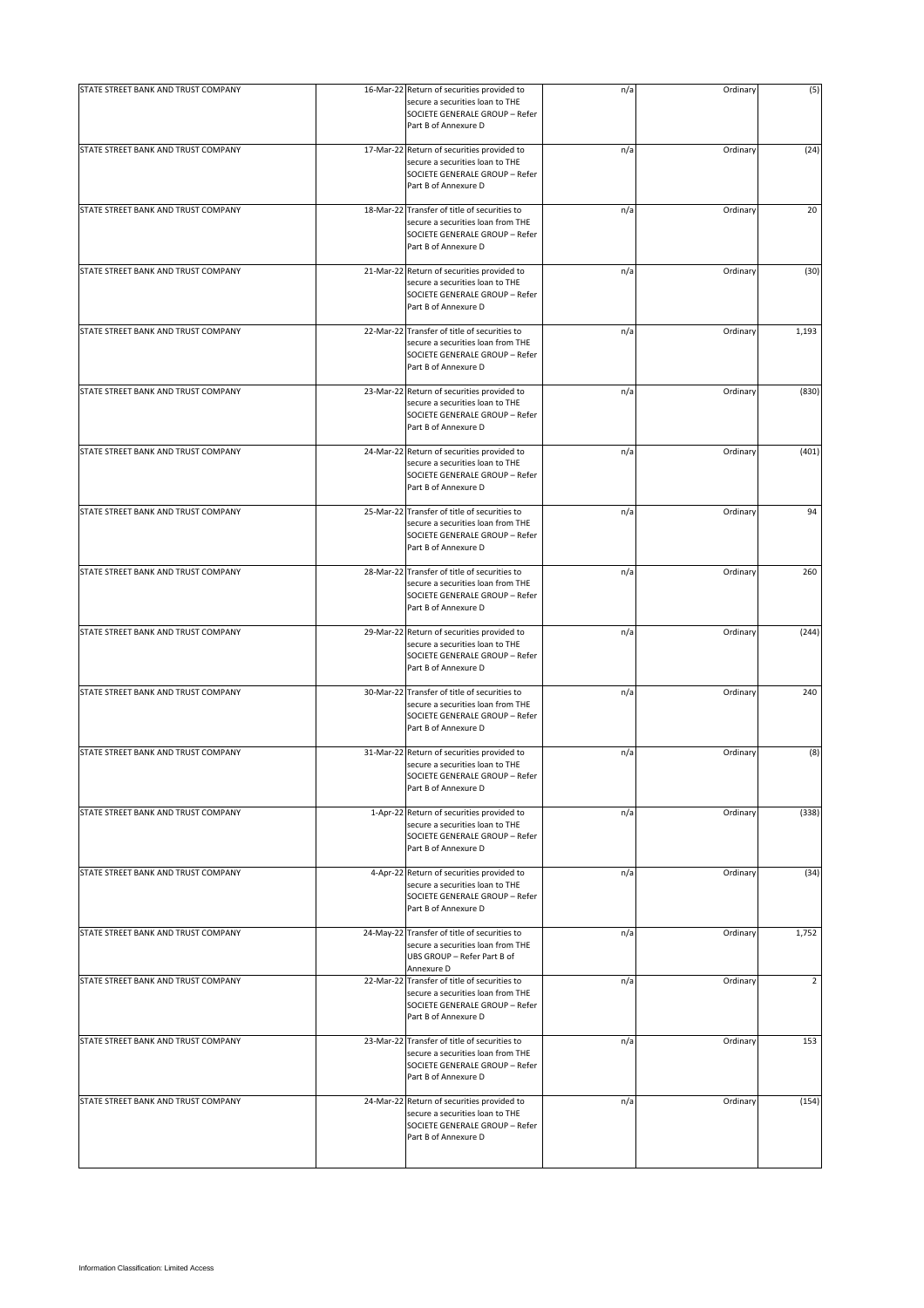| STATE STREET BANK AND TRUST COMPANY | 16-Feb-22 Transfer of title of securities to<br>secure a securities loan from THE<br>SOCIETE GENERALE GROUP - Refer<br>Part B of Annexure D | n/a | Ordinary | 586      |
|-------------------------------------|---------------------------------------------------------------------------------------------------------------------------------------------|-----|----------|----------|
| STATE STREET BANK AND TRUST COMPANY | 9-Mar-22 Transfer of title of securities to<br>secure a securities loan from THE<br>SOCIETE GENERALE GROUP - Refer<br>Part B of Annexure D  | n/a | Ordinary | 918      |
| STATE STREET BANK AND TRUST COMPANY | 10-Mar-22 Return of securities provided to<br>secure a securities loan to THE<br>SOCIETE GENERALE GROUP - Refer<br>Part B of Annexure D     | n/a | Ordinary | (11)     |
| STATE STREET BANK AND TRUST COMPANY | 11-Mar-22 Transfer of title of securities to<br>secure a securities loan from THE<br>SOCIETE GENERALE GROUP - Refer<br>Part B of Annexure D | n/a | Ordinary | 36       |
| STATE STREET BANK AND TRUST COMPANY | 14-Mar-22 Transfer of title of securities to<br>secure a securities loan from THE<br>SOCIETE GENERALE GROUP - Refer<br>Part B of Annexure D | n/a | Ordinary | 34       |
| STATE STREET BANK AND TRUST COMPANY | 15-Mar-22 Return of securities provided to<br>secure a securities loan to THE<br>SOCIETE GENERALE GROUP - Refer<br>Part B of Annexure D     | n/a | Ordinary | (17)     |
| STATE STREET BANK AND TRUST COMPANY | 16-Mar-22 Transfer of title of securities to<br>secure a securities loan from THE<br>SOCIETE GENERALE GROUP - Refer<br>Part B of Annexure D | n/a | Ordinary | 9        |
| STATE STREET BANK AND TRUST COMPANY | 17-Mar-22 Return of securities provided to<br>secure a securities loan to THE<br>SOCIETE GENERALE GROUP - Refer<br>Part B of Annexure D     | n/a | Ordinary | (14)     |
| STATE STREET BANK AND TRUST COMPANY | 18-Mar-22 Return of securities provided to<br>secure a securities loan to THE<br>SOCIETE GENERALE GROUP - Refer<br>Part B of Annexure D     | n/a | Ordinary | (975)    |
| STATE STREET BANK AND TRUST COMPANY | 21-Mar-22 Return of securities provided to<br>secure a securities loan to THE<br>SOCIETE GENERALE GROUP - Refer<br>Part B of Annexure D     | n/a | Ordinary | (10)     |
| STATE STREET BANK AND TRUST COMPANY | 22-Mar-22 Transfer of title of securities to<br>secure a securities loan from THE<br>SOCIETE GENERALE GROUP - Refer<br>Part B of Annexure D | n/a | Ordinary | 9,883    |
| STATE STREET BANK AND TRUST COMPANY | 23-Mar-22 Return of securities provided to<br>secure a securities loan to THE<br>SOCIETE GENERALE GROUP - Refer<br>Part B of Annexure D     | n/a | Ordinary | (7, 294) |
| STATE STREET BANK AND TRUST COMPANY | 24-Mar-22 Return of securities provided to<br>secure a securities loan to THE<br>SOCIETE GENERALE GROUP - Refer<br>Part B of Annexure D     | n/a | Ordinary | (2,309)  |
| STATE STREET BANK AND TRUST COMPANY | 25-Mar-22 Transfer of title of securities to<br>secure a securities loan from THE<br>SOCIETE GENERALE GROUP - Refer<br>Part B of Annexure D | n/a | Ordinary | 2,495    |
| STATE STREET BANK AND TRUST COMPANY | 28-Mar-22 Transfer of title of securities to<br>secure a securities loan from THE<br>SOCIETE GENERALE GROUP - Refer<br>Part B of Annexure D | n/a | Ordinary | 7,641    |
| STATE STREET BANK AND TRUST COMPANY | 29-Mar-22 Return of securities provided to<br>secure a securities loan to THE<br>SOCIETE GENERALE GROUP - Refer<br>Part B of Annexure D     | n/a | Ordinary | (6,937)  |
| STATE STREET BANK AND TRUST COMPANY | 30-Mar-22 Transfer of title of securities to<br>secure a securities loan from THE<br>SOCIETE GENERALE GROUP - Refer<br>Part B of Annexure D | n/a | Ordinary | 6,627    |
| STATE STREET BANK AND TRUST COMPANY | 31-Mar-22 Return of securities provided to<br>secure a securities loan to THE<br>SOCIETE GENERALE GROUP - Refer<br>Part B of Annexure D     | n/a | Ordinary | (26)     |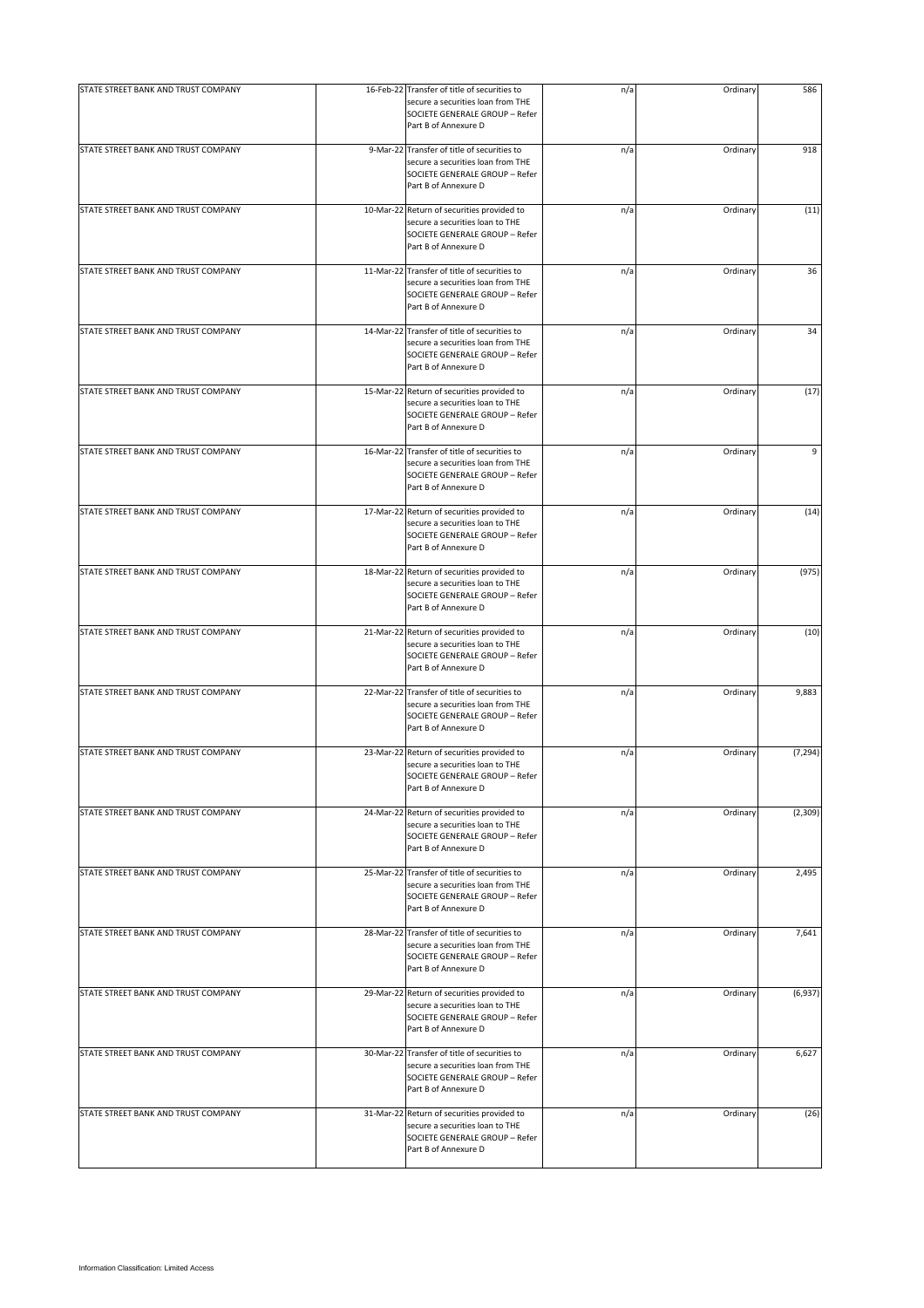| STATE STREET BANK AND TRUST COMPANY | 1-Apr-22 Return of securities provided to                                                                                                   | n/a | Ordinary | (9,651)        |
|-------------------------------------|---------------------------------------------------------------------------------------------------------------------------------------------|-----|----------|----------------|
|                                     | secure a securities loan to THE<br>SOCIETE GENERALE GROUP - Refer<br>Part B of Annexure D                                                   |     |          |                |
| STATE STREET BANK AND TRUST COMPANY | 4-Apr-22 Return of securities provided to<br>secure a securities loan to THE<br>SOCIETE GENERALE GROUP - Refer<br>Part B of Annexure D      | n/a | Ordinary | (983)          |
| STATE STREET BANK AND TRUST COMPANY | 11-Mar-22 Transfer of title of securities to<br>secure a securities loan from THE<br>UBS GROUP - Refer Part B of<br>Annexure D              | n/a | Ordinary | 1,251          |
| STATE STREET BANK AND TRUST COMPANY | 20-May-22 Return of securities provided to<br>secure a securities loan to THE UBS<br>GROUP - Refer Part B of Annexure<br>D                  | n/a | Ordinary | (1, 251)       |
| STATE STREET BANK AND TRUST COMPANY | 24-May-22 Transfer of title of securities to<br>secure a securities loan from THE<br>UBS GROUP - Refer Part B of<br>Annexure D              | n/a | Ordinary | 705            |
| STATE STREET BANK AND TRUST COMPANY | 16-Feb-22 Transfer of title of securities to<br>secure a securities loan from THE<br>SOCIETE GENERALE GROUP - Refer<br>Part B of Annexure D | n/a | Ordinary | $\overline{7}$ |
| STATE STREET BANK AND TRUST COMPANY | 24-Mar-22 Return of securities provided to<br>secure a securities loan to THE<br>SOCIETE GENERALE GROUP - Refer<br>Part B of Annexure D     | n/a | Ordinary | (3)            |
| STATE STREET BANK AND TRUST COMPANY | 25-Mar-22 Transfer of title of securities to<br>secure a securities loan from THE<br>SOCIETE GENERALE GROUP - Refer<br>Part B of Annexure D | n/a | Ordinary | 11             |
| STATE STREET BANK AND TRUST COMPANY | 28-Mar-22 Transfer of title of securities to<br>secure a securities loan from THE<br>SOCIETE GENERALE GROUP - Refer<br>Part B of Annexure D | n/a | Ordinary | 34             |
| STATE STREET BANK AND TRUST COMPANY | 29-Mar-22 Return of securities provided to<br>secure a securities loan to THE<br>SOCIETE GENERALE GROUP - Refer<br>Part B of Annexure D     | n/a | Ordinary | (31)           |
| STATE STREET BANK AND TRUST COMPANY | 30-Mar-22 Transfer of title of securities to<br>secure a securities loan from THE<br>SOCIETE GENERALE GROUP - Refer<br>Part B of Annexure D | n/a | Ordinary | 30             |
| STATE STREET BANK AND TRUST COMPANY | 31-Mar-22 Return of securities provided to<br>secure a securities loan to THE<br>SOCIETE GENERALE GROUP - Refer<br>Part B of Annexure D     | n/a | Ordinary | (1)            |
| STATE STREET BANK AND TRUST COMPANY | 1-Apr-22 Return of securities provided to<br>secure a securities loan to THE<br>SOCIETE GENERALE GROUP - Refer<br>Part B of Annexure D      | n/a | Ordinar  | (43)           |
| STATE STREET BANK AND TRUST COMPANY | 4-Apr-22 Return of securities provided to<br>secure a securities loan to THE<br>SOCIETE GENERALE GROUP - Refer<br>Part B of Annexure D      | n/a | Ordinary | (4)            |
| STATE STREET BANK AND TRUST COMPANY | 11-Mar-22 Transfer of title of securities to<br>secure a securities loan from THE<br>UBS GROUP - Refer Part B of<br>Annexure D              | n/a | Ordinary | 6,430          |
| STATE STREET BANK AND TRUST COMPANY | 24-May-22 Return of securities provided to<br>secure a securities loan to THE UBS<br>GROUP - Refer Part B of Annexure<br>D                  | n/a | Ordinary | (5, 721)       |
| STATE STREET BANK AND TRUST COMPANY | 11-Mar-22 Transfer of title of securities to<br>secure a securities loan from THE<br>UBS GROUP - Refer Part B of<br>Annexure D              | n/a | Ordinary | 2,947          |
| STATE STREET BANK AND TRUST COMPANY | 24-May-22 Transfer of title of securities to<br>secure a securities loan from THE<br>UBS GROUP - Refer Part B of<br>Annexure D              | n/a | Ordinary | 1,300          |
| STATE STREET BANK AND TRUST COMPANY | 9-Mar-22 Transfer of title of securities to<br>secure a securities loan from THE<br>ING GROUP - Refer Part B of<br>Annexure D               | n/a | Ordinary | $\mathbf{1}$   |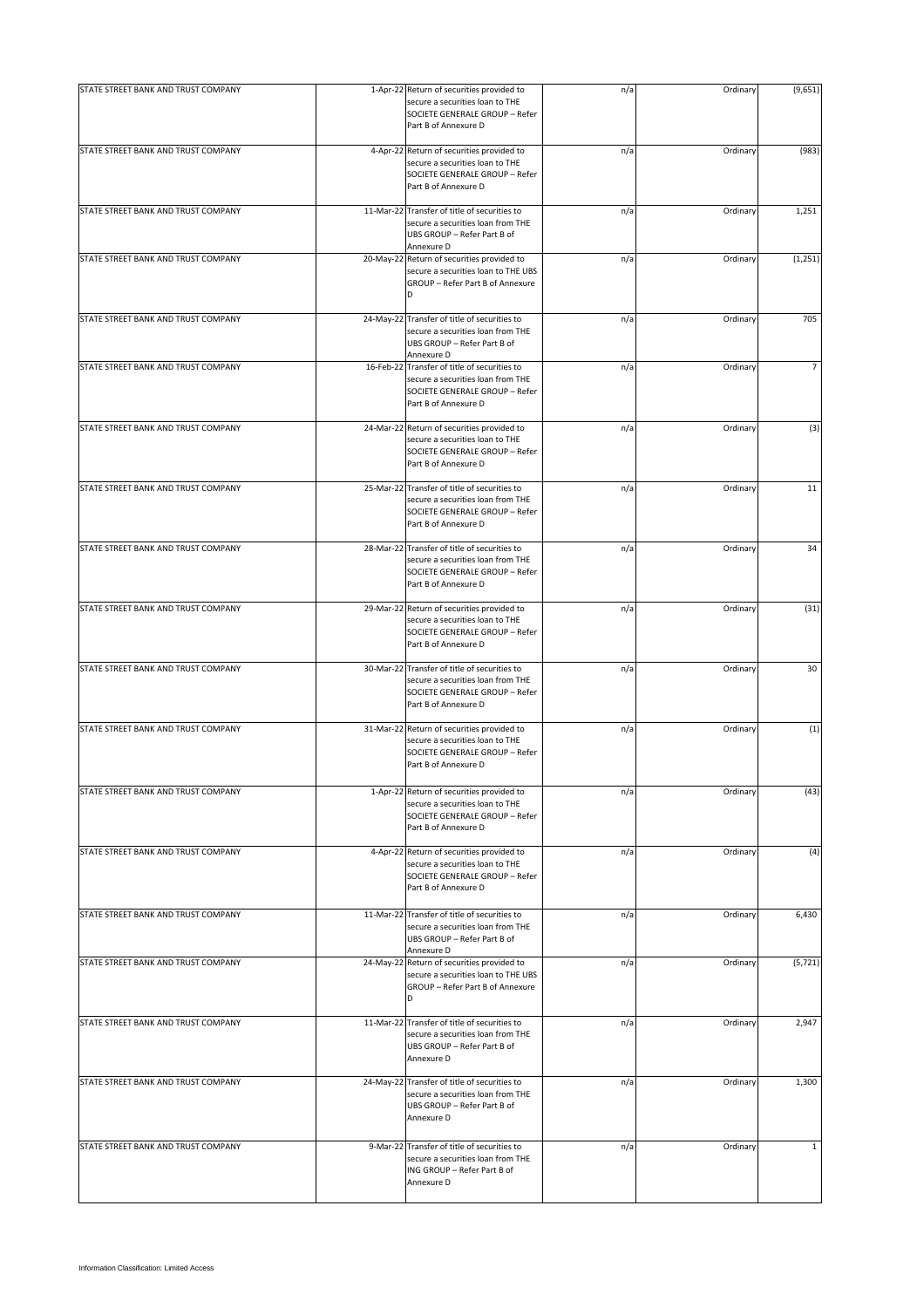| STATE STREET BANK AND TRUST COMPANY | 10-Mar-22 Transfer of title of securities to<br>secure a securities loan from THE<br>ING GROUP - Refer Part B of<br>Annexure D              | n/a | Ordinary | 12    |
|-------------------------------------|---------------------------------------------------------------------------------------------------------------------------------------------|-----|----------|-------|
| STATE STREET BANK AND TRUST COMPANY | 18-Mar-22 Transfer of title of securities to<br>secure a securities loan from THE<br>ING GROUP - Refer Part B of<br>Annexure D              | n/a | Ordinary | 12    |
| STATE STREET BANK AND TRUST COMPANY | 24-Mar-22 Transfer of title of securities to<br>secure a securities loan from THE<br>ING GROUP - Refer Part B of<br>Annexure D              | n/a | Ordinary | 384   |
| STATE STREET BANK AND TRUST COMPANY | 25-Mar-22 Return of securities provided to<br>secure a securities loan to THE ING<br>GROUP - Refer Part B of Annexure<br>D                  | n/a | Ordinary | (158) |
| STATE STREET BANK AND TRUST COMPANY | 31-Mar-22 Transfer of title of securities to<br>secure a securities loan from THE<br>ING GROUP - Refer Part B of<br>Annexure D              | n/a | Ordinary | 322   |
| STATE STREET BANK AND TRUST COMPANY | 1-Apr-22 Return of securities provided to<br>secure a securities loan to THE ING<br>GROUP - Refer Part B of Annexure<br>D                   | n/a | Ordinary | (515) |
| STATE STREET BANK AND TRUST COMPANY | 4-May-22 Return of securities provided to<br>secure a securities loan to THE ING<br>GROUP - Refer Part B of Annexure<br>D                   | n/a | Ordinary | (57)  |
| STATE STREET BANK AND TRUST COMPANY | 16-Feb-22 Transfer of title of securities to<br>secure a securities loan from THE<br>SOCIETE GENERALE GROUP - Refer<br>Part B of Annexure D | n/a | Ordinary | 61    |
| STATE STREET BANK AND TRUST COMPANY | 9-Mar-22 Return of securities provided to<br>secure a securities loan to THE<br>SOCIETE GENERALE GROUP - Refer<br>Part B of Annexure D      | n/a | Ordinary | (61)  |
| STATE STREET BANK AND TRUST COMPANY | 22-Mar-22 Transfer of title of securities to<br>secure a securities loan from THE<br>SOCIETE GENERALE GROUP - Refer<br>Part B of Annexure D | n/a | Ordinary | 13    |
| STATE STREET BANK AND TRUST COMPANY | 23-Mar-22 Return of securities provided to<br>secure a securities loan to THE<br>SOCIETE GENERALE GROUP - Refer<br>Part B of Annexure D     | n/a | Ordinary | (9)   |
| STATE STREET BANK AND TRUST COMPANY | 24-Mar-22 Transfer of title of securities to<br>secure a securities loan from THE<br>SOCIETE GENERALE GROUP - Refer<br>Part B of Annexure D | n/a | Ordinary | 43    |
| STATE STREET BANK AND TRUST COMPANY | 25-Mar-22 Transfer of title of securities to<br>secure a securities loan from THE<br>SOCIETE GENERALE GROUP - Refer<br>Part B of Annexure D | n/a | Ordinary | 141   |
| STATE STREET BANK AND TRUST COMPANY | 28-Mar-22 Transfer of title of securities to<br>secure a securities loan from THE<br>SOCIETE GENERALE GROUP - Refer<br>Part B of Annexure D | n/a | Ordinary | 438   |
| STATE STREET BANK AND TRUST COMPANY | 29-Mar-22 Return of securities provided to<br>secure a securities loan to THE<br>SOCIETE GENERALE GROUP - Refer<br>Part B of Annexure D     | n/a | Ordinary | (398) |
| STATE STREET BANK AND TRUST COMPANY | 30-Mar-22 Transfer of title of securities to<br>secure a securities loan from THE<br>SOCIETE GENERALE GROUP - Refer<br>Part B of Annexure D | n/a | Ordinary | 372   |
| STATE STREET BANK AND TRUST COMPANY | 1-Apr-22 Return of securities provided to<br>secure a securities loan to THE<br>SOCIETE GENERALE GROUP - Refer<br>Part B of Annexure D      | n/a | Ordinary | (545) |
| STATE STREET BANK AND TRUST COMPANY | 4-Apr-22 Return of securities provided to<br>secure a securities loan to THE<br>SOCIETE GENERALE GROUP - Refer<br>Part B of Annexure D      | n/a | Ordinary | (55)  |
| STATE STREET BANK AND TRUST COMPANY | 11-Mar-22 Transfer of title of securities to<br>secure a securities loan from THE<br>UBS GROUP - Refer Part B of<br>Annexure D              | n/a | Ordinary | 962   |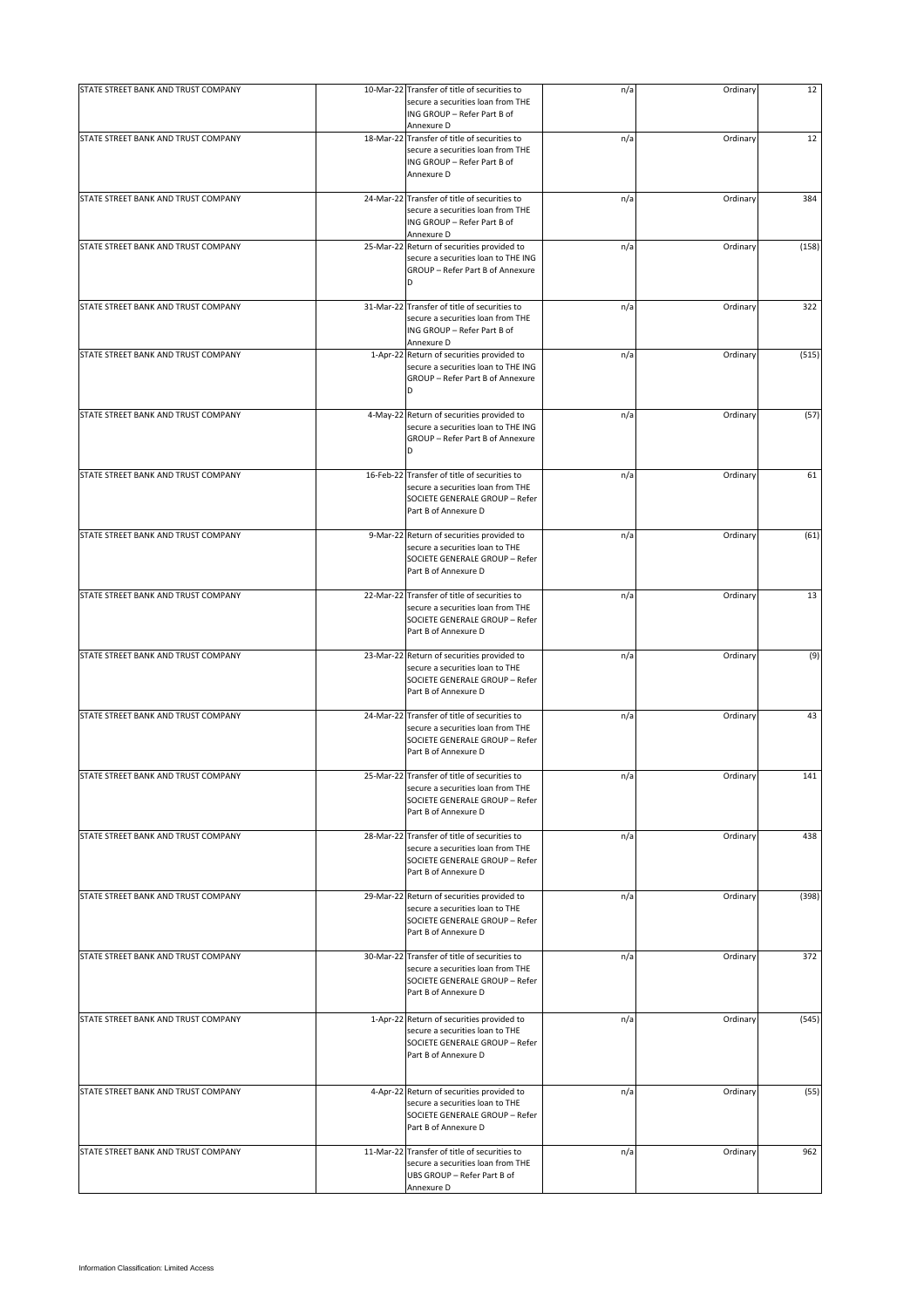| STATE STREET BANK AND TRUST COMPANY |           | 24-May-22 Transfer of title of securities to                                                                                                | n/a | Ordinary | 349        |
|-------------------------------------|-----------|---------------------------------------------------------------------------------------------------------------------------------------------|-----|----------|------------|
|                                     |           | secure a securities loan from THE<br>UBS GROUP - Refer Part B of<br>Annexure D                                                              |     |          |            |
| STATE STREET BANK AND TRUST COMPANY |           | 24-May-22 Transfer of title of securities to<br>secure a securities loan from THE<br>UBS GROUP - Refer Part B of<br>Annexure D              | n/a | Ordinary | 183        |
| STATE STREET BANK AND TRUST COMPANY |           | 7-Mar-22 Transfer of title of securities to<br>secure a securities loan from THE<br>GOLDMAN SACHS GROUP - Refer<br>Part B of Annexure D     | n/a | Ordinary | 52,354     |
| STATE STREET BANK AND TRUST COMPANY |           | 24-May-22 Transfer of title of securities to<br>secure a securities loan from THE<br>GOLDMAN SACHS GROUP - Refer<br>Part B of Annexure D    | n/a | Ordinary | 526,106    |
| STATE STREET BANK AND TRUST COMPANY |           | 9-Mar-22 Transfer of title of securities to<br>secure a securities loan from THE<br>ING GROUP - Refer Part B of<br>Annexure D               | n/a | Ordinary | 188        |
| STATE STREET BANK AND TRUST COMPANY |           | 10-Mar-22 Transfer of title of securities to<br>secure a securities loan from THE<br>ING GROUP - Refer Part B of<br>Annexure D              | n/a | Ordinary | 2,620      |
| STATE STREET BANK AND TRUST COMPANY |           | 18-Mar-22 Transfer of title of securities to<br>secure a securities loan from THE<br>ING GROUP - Refer Part B of<br>Annexure D              | n/a | Ordinary | 1,334      |
| STATE STREET BANK AND TRUST COMPANY |           | 24-Mar-22 Transfer of title of securities to<br>secure a securities loan from THE<br>ING GROUP - Refer Part B of<br>Annexure D              | n/a | Ordinary | 51,623     |
| STATE STREET BANK AND TRUST COMPANY | 25-Mar-22 | Return of securities provided to<br>secure a securities loan to THE ING<br>GROUP - Refer Part B of Annexure<br>D                            | n/a | Ordinary | (25, 418)  |
| STATE STREET BANK AND TRUST COMPANY |           | 31-Mar-22 Transfer of title of securities to<br>secure a securities loan from THE<br>ING GROUP - Refer Part B of<br>Annexure D              | n/a | Ordinary | 38,967     |
| STATE STREET BANK AND TRUST COMPANY |           | 1-Apr-22 Return of securities provided to<br>secure a securities loan to THE ING<br>GROUP - Refer Part B of Annexure<br>D                   | n/a | Ordinary | (62, 316)  |
| STATE STREET BANK AND TRUST COMPANY |           | 4-May-22 Return of securities provided to<br>secure a securities loan to THE ING<br>GROUP - Refer Part B of Annexure<br>D                   | n/a | Ordinary | (6,950)    |
| STATE STREET BANK AND TRUST COMPANY |           | 5-May-22 Return of securities provided to<br>secure a securities loan to THE ING<br>GROUP - Refer Part B of Annexure<br>D                   | n/a | Ordinary | (47)       |
| STATE STREET BANK AND TRUST COMPANY |           | 9-Mar-22 Return of securities provided to<br>secure a securities loan to THE<br>NOMURA GROUP - Refer Part B of<br>Annexure D                | n/a | Ordinary | (4,989)    |
| STATE STREET BANK AND TRUST COMPANY |           | 16-Feb-22 Transfer of title of securities to<br>secure a securities loan from THE<br>SOCIETE GENERALE GROUP - Refer<br>Part B of Annexure D | n/a | Ordinary | 14,811     |
| STATE STREET BANK AND TRUST COMPANY |           | 24-Mar-22 Transfer of title of securities to<br>secure a securities loan from THE<br>SOCIETE GENERALE GROUP - Refer<br>Part B of Annexure D | n/a | Ordinary | 3,225      |
| STATE STREET BANK AND TRUST COMPANY |           | 25-Mar-22 Transfer of title of securities to<br>secure a securities loan from THE<br>SOCIETE GENERALE GROUP - Refer<br>Part B of Annexure D | n/a | Ordinary | 54,307     |
| STATE STREET BANK AND TRUST COMPANY |           | 28-Mar-22 Transfer of title of securities to<br>secure a securities loan from THE<br>SOCIETE GENERALE GROUP - Refer<br>Part B of Annexure D | n/a | Ordinary | 166,365    |
| STATE STREET BANK AND TRUST COMPANY |           | 29-Mar-22 Return of securities provided to<br>secure a securities loan to THE<br>SOCIETE GENERALE GROUP - Refer<br>Part B of Annexure D     | n/a | Ordinary | (142, 278) |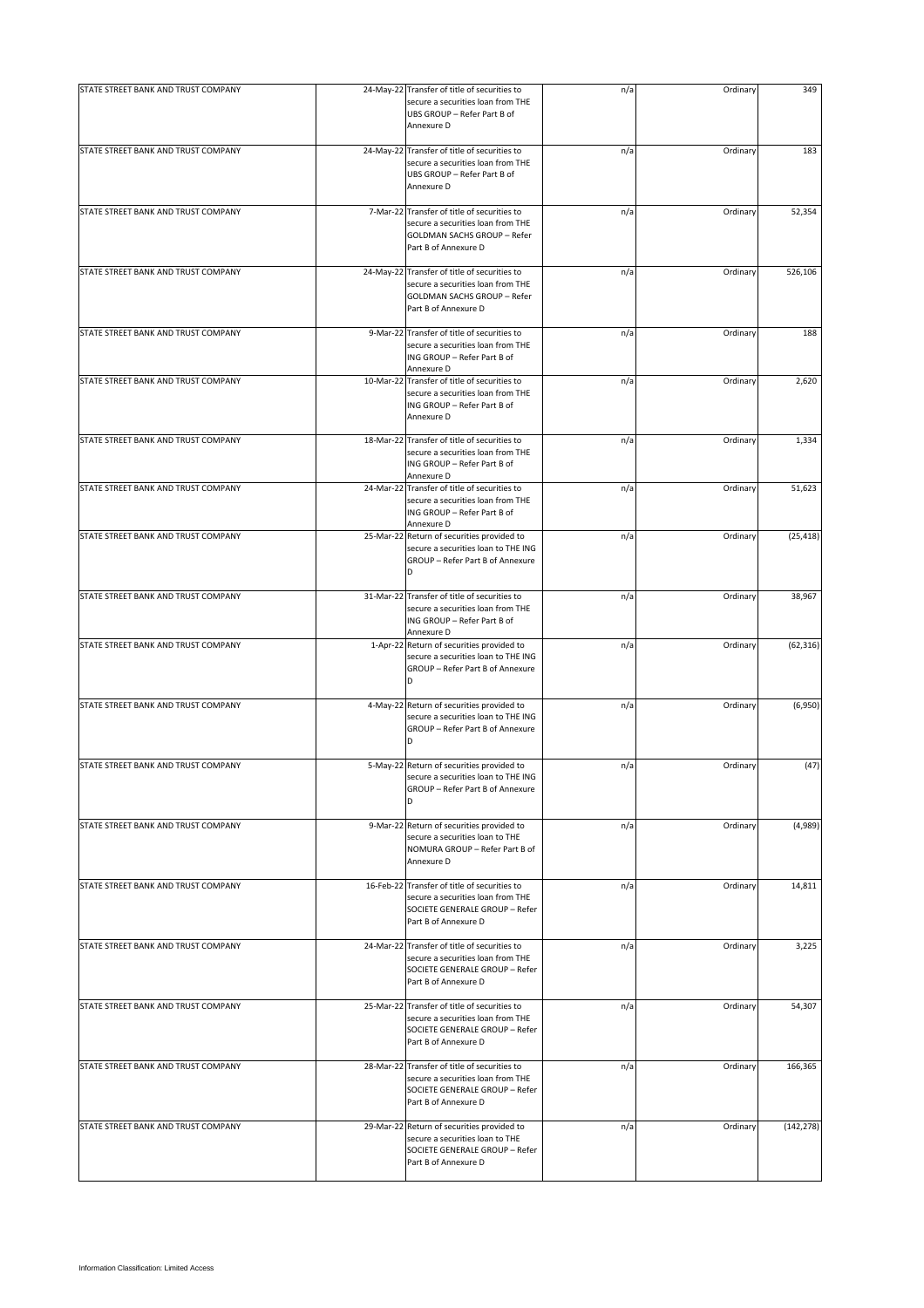| STATE STREET BANK AND TRUST COMPANY | 30-Mar-22 Transfer of title of securities to                                                                                                | n/a | Ordinary | 149,529      |
|-------------------------------------|---------------------------------------------------------------------------------------------------------------------------------------------|-----|----------|--------------|
|                                     | secure a securities loan from THE<br>SOCIETE GENERALE GROUP - Refer<br>Part B of Annexure D                                                 |     |          |              |
| STATE STREET BANK AND TRUST COMPANY | 31-Mar-22 Return of securities provided to<br>secure a securities loan to THE<br>SOCIETE GENERALE GROUP - Refer<br>Part B of Annexure D     | n/a | Ordinary | (4, 344)     |
| STATE STREET BANK AND TRUST COMPANY | 1-Apr-22 Return of securities provided to<br>secure a securities loan to THE<br>SOCIETE GENERALE GROUP - Refer<br>Part B of Annexure D      | n/a | Ordinary | (218, 522)   |
| STATE STREET BANK AND TRUST COMPANY | 4-Apr-22 Return of securities provided to<br>secure a securities loan to THE<br>SOCIETE GENERALE GROUP - Refer<br>Part B of Annexure D      | n/a | Ordinary | (23,092)     |
| STATE STREET BANK AND TRUST COMPANY | 11-Mar-22 Transfer of title of securities to<br>secure a securities loan from THE<br>UBS GROUP - Refer Part B of<br>Annexure D              | n/a | Ordinary | 2,279        |
| STATE STREET BANK AND TRUST COMPANY | 24-May-22 Transfer of title of securities to<br>secure a securities loan from THE<br>UBS GROUP - Refer Part B of<br>Annexure D              | n/a | Ordinary | 119,957      |
| STATE STREET BANK AND TRUST COMPANY | 9-Mar-22 Transfer of title of securities to<br>secure a securities loan from THE<br>SOCIETE GENERALE GROUP - Refer<br>Part B of Annexure D  | n/a | Ordinary | $\mathbf{1}$ |
| STATE STREET BANK AND TRUST COMPANY | 22-Mar-22 Transfer of title of securities to<br>secure a securities loan from THE<br>SOCIETE GENERALE GROUP - Refer<br>Part B of Annexure D | n/a | Ordinary | 30           |
| STATE STREET BANK AND TRUST COMPANY | 23-Mar-22 Return of securities provided to<br>secure a securities loan to THE<br>SOCIETE GENERALE GROUP - Refer<br>Part B of Annexure D     | n/a | Ordinary | (22)         |
| STATE STREET BANK AND TRUST COMPANY | 24-Mar-22 Return of securities provided to<br>secure a securities loan to THE<br>SOCIETE GENERALE GROUP - Refer<br>Part B of Annexure D     | n/a | Ordinary | (10)         |
| STATE STREET BANK AND TRUST COMPANY | 11-Mar-22 Transfer of title of securities to<br>secure a securities loan from THE<br>UBS GROUP - Refer Part B of<br>Annexure D              | n/a | Ordinary | 496          |
| STATE STREET BANK AND TRUST COMPANY | 20-May-22 Return of securities provided to<br>secure a securities loan to THE UBS<br>GROUP - Refer Part B of Annexure<br>D                  | n/a | Ordinary | (398)        |
| STATE STREET BANK AND TRUST COMPANY | 23-May-22 Return of securities provided to<br>secure a securities loan to THE UBS<br>GROUP - Refer Part B of Annexure<br>D                  | n/a | Ordinary | (2)          |
| STATE STREET BANK AND TRUST COMPANY | 24-May-22 Return of securities provided to<br>secure a securities loan to THE UBS<br>GROUP - Refer Part B of Annexure<br>D                  | n/a | Ordinary | (96)         |
| STATE STREET BANK AND TRUST COMPANY | 9-Mar-22 Transfer of title of securities to<br>secure a securities loan from THE<br>ING GROUP - Refer Part B of<br>Annexure D               | n/a | Ordinary | 5            |
| STATE STREET BANK AND TRUST COMPANY | 10-Mar-22 Transfer of title of securities to<br>secure a securities loan from THE<br>ING GROUP - Refer Part B of<br>Annexure D              | n/a | Ordinary | 73           |
| STATE STREET BANK AND TRUST COMPANY | 18-Mar-22 Transfer of title of securities to<br>secure a securities loan from THE<br>ING GROUP - Refer Part B of<br>Annexure D              | n/a | Ordinary | 38           |
| STATE STREET BANK AND TRUST COMPANY | 24-Mar-22 Transfer of title of securities to<br>secure a securities loan from THE<br>ING GROUP - Refer Part B of<br>Annexure D              | n/a | Ordinary | 3,254        |
| STATE STREET BANK AND TRUST COMPANY | 25-Mar-22 Return of securities provided to<br>secure a securities loan to THE ING<br>GROUP - Refer Part B of Annexure<br>D                  | n/a | Ordinary | (1, 315)     |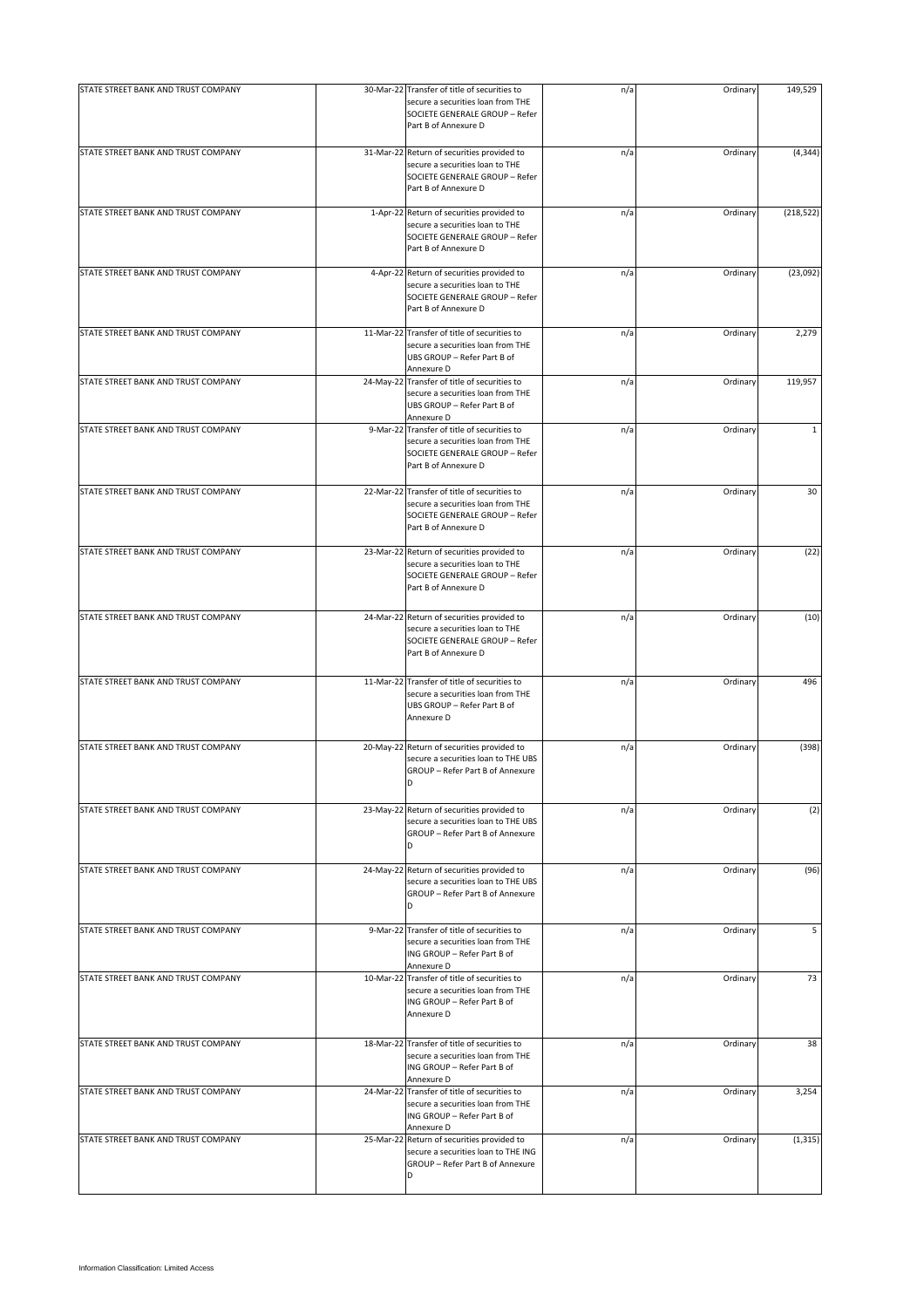| STATE STREET BANK AND TRUST COMPANY | 31-Mar-22 Transfer of title of securities to<br>secure a securities loan from THE                                                           | n/a | Ordinary | 2,514        |
|-------------------------------------|---------------------------------------------------------------------------------------------------------------------------------------------|-----|----------|--------------|
|                                     | ING GROUP - Refer Part B of<br>Annexure D                                                                                                   |     |          |              |
| STATE STREET BANK AND TRUST COMPANY | 1-Apr-22 Return of securities provided to<br>secure a securities loan to THE ING<br>GROUP - Refer Part B of Annexure<br>D                   | n/a | Ordinary | (4, 108)     |
| STATE STREET BANK AND TRUST COMPANY | 4-Apr-22 Transfer of title of securities to<br>secure a securities loan from THE<br>ING GROUP - Refer Part B of<br>Annexure D               | n/a | Ordinary | $\mathbf{1}$ |
| STATE STREET BANK AND TRUST COMPANY | 4-May-22 Return of securities provided to<br>secure a securities loan to THE ING<br>GROUP - Refer Part B of Annexure<br>D                   | n/a | Ordinary | (461)        |
| STATE STREET BANK AND TRUST COMPANY | 5-May-22 Return of securities provided to<br>secure a securities loan to THE ING<br>GROUP - Refer Part B of Annexure<br>D                   | n/a | Ordinary | (2)          |
| STATE STREET BANK AND TRUST COMPANY | 24-Jan-22 Transfer of title of securities to<br>secure a securities loan from THE<br>SOCIETE GENERALE GROUP - Refer<br>Part B of Annexure D | n/a | Ordinary | 10           |
| STATE STREET BANK AND TRUST COMPANY | 25-Jan-22 Transfer of title of securities to<br>secure a securities loan from THE<br>SOCIETE GENERALE GROUP - Refer<br>Part B of Annexure D | n/a | Ordinary | 12           |
| STATE STREET BANK AND TRUST COMPANY | 26-Jan-22 Return of securities provided to<br>secure a securities loan to THE<br>SOCIETE GENERALE GROUP - Refer<br>Part B of Annexure D     | n/a | Ordinary | (202)        |
| STATE STREET BANK AND TRUST COMPANY | 27-Jan-22 Return of securities provided to<br>secure a securities loan to THE<br>SOCIETE GENERALE GROUP - Refer<br>Part B of Annexure D     | n/a | Ordinary | (14, 746)    |
| STATE STREET BANK AND TRUST COMPANY | 16-Feb-22 Transfer of title of securities to<br>secure a securities loan from THE<br>SOCIETE GENERALE GROUP - Refer<br>Part B of Annexure D | n/a | Ordinary | 698          |
| STATE STREET BANK AND TRUST COMPANY | 9-Mar-22 Return of securities provided to<br>secure a securities loan to THE<br>SOCIETE GENERALE GROUP - Refer<br>Part B of Annexure D      | n/a | Ordinary | (1, 128)     |
| STATE STREET BANK AND TRUST COMPANY | 10-Mar-22 Transfer of title of securities to<br>secure a securities loan from THE<br>SOCIETE GENERALE GROUP - Refer<br>Part B of Annexure D | n/a | Ordinary | 30           |
| STATE STREET BANK AND TRUST COMPANY | 11-Mar-22 Return of securities provided to<br>secure a securities loan to THE<br>SOCIETE GENERALE GROUP - Refer<br>Part B of Annexure D     | n/a | Ordinary | (31)         |
| STATE STREET BANK AND TRUST COMPANY | 14-Mar-22 Transfer of title of securities to<br>secure a securities loan from THE<br>SOCIETE GENERALE GROUP - Refer<br>Part B of Annexure D | n/a | Ordinary | 54           |
| STATE STREET BANK AND TRUST COMPANY | 15-Mar-22 Return of securities provided to<br>secure a securities loan to THE<br>SOCIETE GENERALE GROUP - Refer<br>Part B of Annexure D     | n/a | Ordinary | (50)         |
| STATE STREET BANK AND TRUST COMPANY | 16-Mar-22 Return of securities provided to<br>secure a securities loan to THE<br>SOCIETE GENERALE GROUP - Refer<br>Part B of Annexure D     | n/a | Ordinary | (86)         |
| STATE STREET BANK AND TRUST COMPANY | 17-Mar-22 Return of securities provided to<br>secure a securities loan to THE<br>SOCIETE GENERALE GROUP - Refer<br>Part B of Annexure D     | n/a | Ordinary | (107)        |
| STATE STREET BANK AND TRUST COMPANY | 18-Mar-22 Transfer of title of securities to<br>secure a securities loan from THE<br>SOCIETE GENERALE GROUP - Refer<br>Part B of Annexure D | n/a | Ordinary | 272          |
| STATE STREET BANK AND TRUST COMPANY | 21-Mar-22 Transfer of title of securities to<br>secure a securities loan from THE<br>SOCIETE GENERALE GROUP - Refer<br>Part B of Annexure D | n/a | Ordinary | 45           |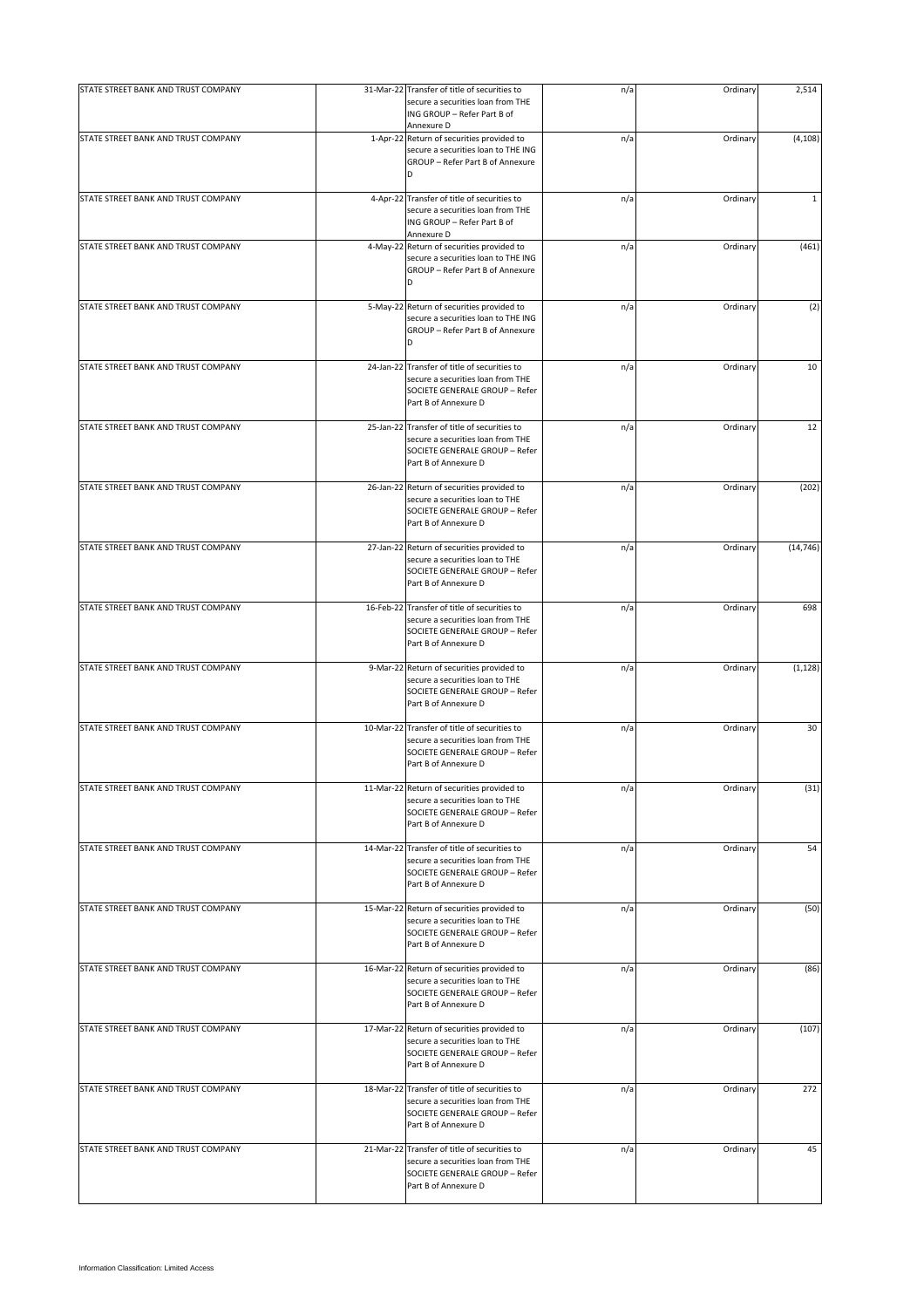| STATE STREET BANK AND TRUST COMPANY | 22-Mar-22 Transfer of title of securities to                                                                                                | n/a | Ordinary | 26,164    |
|-------------------------------------|---------------------------------------------------------------------------------------------------------------------------------------------|-----|----------|-----------|
|                                     | secure a securities loan from THE<br>SOCIETE GENERALE GROUP - Refer<br>Part B of Annexure D                                                 |     |          |           |
| STATE STREET BANK AND TRUST COMPANY | 23-Mar-22 Return of securities provided to<br>secure a securities loan to THE<br>SOCIETE GENERALE GROUP - Refer<br>Part B of Annexure D     | n/a | Ordinary | (17, 105) |
| STATE STREET BANK AND TRUST COMPANY | 24-Mar-22 Return of securities provided to<br>secure a securities loan to THE<br>SOCIETE GENERALE GROUP - Refer<br>Part B of Annexure D     | n/a | Ordinary | (6, 287)  |
| STATE STREET BANK AND TRUST COMPANY | 25-Mar-22 Transfer of title of securities to<br>secure a securities loan from THE<br>SOCIETE GENERALE GROUP - Refer<br>Part B of Annexure D | n/a | Ordinary | 13,844    |
| STATE STREET BANK AND TRUST COMPANY | 28-Mar-22 Transfer of title of securities to<br>secure a securities loan from THE<br>SOCIETE GENERALE GROUP - Refer<br>Part B of Annexure D | n/a | Ordinary | 41,335    |
| STATE STREET BANK AND TRUST COMPANY | 29-Mar-22 Return of securities provided to<br>secure a securities loan to THE<br>SOCIETE GENERALE GROUP - Refer<br>Part B of Annexure D     | n/a | Ordinary | (38, 016) |
| STATE STREET BANK AND TRUST COMPANY | 30-Mar-22 Transfer of title of securities to<br>secure a securities loan from THE<br>SOCIETE GENERALE GROUP - Refer<br>Part B of Annexure D | n/a | Ordinary | 34,157    |
| STATE STREET BANK AND TRUST COMPANY | 31-Mar-22 Transfer of title of securities to<br>secure a securities loan from THE<br>SOCIETE GENERALE GROUP - Refer<br>Part B of Annexure D | n/a | Ordinary | 1,571     |
| STATE STREET BANK AND TRUST COMPANY | 1-Apr-22 Return of securities provided to<br>secure a securities loan to THE<br>SOCIETE GENERALE GROUP - Refer<br>Part B of Annexure D      | n/a | Ordinary | (52, 480) |
| STATE STREET BANK AND TRUST COMPANY | 4-Apr-22 Return of securities provided to<br>secure a securities loan to THE<br>SOCIETE GENERALE GROUP - Refer<br>Part B of Annexure D      | n/a | Ordinary | (5,023)   |
| STATE STREET BANK AND TRUST COMPANY | 11-Mar-22 Transfer of title of securities to<br>secure a securities loan from THE<br>UBS GROUP - Refer Part B of<br>Annexure D              | n/a | Ordinary | 22,031    |
| STATE STREET BANK AND TRUST COMPANY | 24-May-22 Transfer of title of securities to<br>secure a securities loan from THE<br>UBS GROUP - Refer Part B of<br>Annexure D              | n/a | Ordinary | 5,589     |
| STATE STREET BANK AND TRUST COMPANY | 16-Feb-22 Transfer of title of securities to<br>secure a securities loan from THE<br>SOCIETE GENERALE GROUP - Refer<br>Part B of Annexure D | n/a | Ordinary | 6,895     |
| STATE STREET BANK AND TRUST COMPANY | 9-Mar-22 Return of securities provided to<br>secure a securities loan to THE<br>SOCIETE GENERALE GROUP - Refer<br>Part B of Annexure D      | n/a | Ordinary | (5,677)   |
| STATE STREET BANK AND TRUST COMPANY | 10-Mar-22 Transfer of title of securities to<br>secure a securities loan from THE<br>SOCIETE GENERALE GROUP - Refer<br>Part B of Annexure D | n/a | Ordinary | 77        |
| STATE STREET BANK AND TRUST COMPANY | 11-Mar-22 Return of securities provided to<br>secure a securities loan to THE<br>SOCIETE GENERALE GROUP - Refer<br>Part B of Annexure D     | n/a | Ordinary | (28)      |
| STATE STREET BANK AND TRUST COMPANY | 14-Mar-22 Transfer of title of securities to<br>secure a securities loan from THE<br>SOCIETE GENERALE GROUP - Refer<br>Part B of Annexure D | n/a | Ordinary | 53        |
| STATE STREET BANK AND TRUST COMPANY | 15-Mar-22 Transfer of title of securities to<br>secure a securities loan from THE<br>SOCIETE GENERALE GROUP - Refer<br>Part B of Annexure D | n/a | Ordinary | 1,460     |
| STATE STREET BANK AND TRUST COMPANY | 16-Mar-22 Return of securities provided to<br>secure a securities loan to THE<br>SOCIETE GENERALE GROUP - Refer<br>Part B of Annexure D     | n/a | Ordinary | (48)      |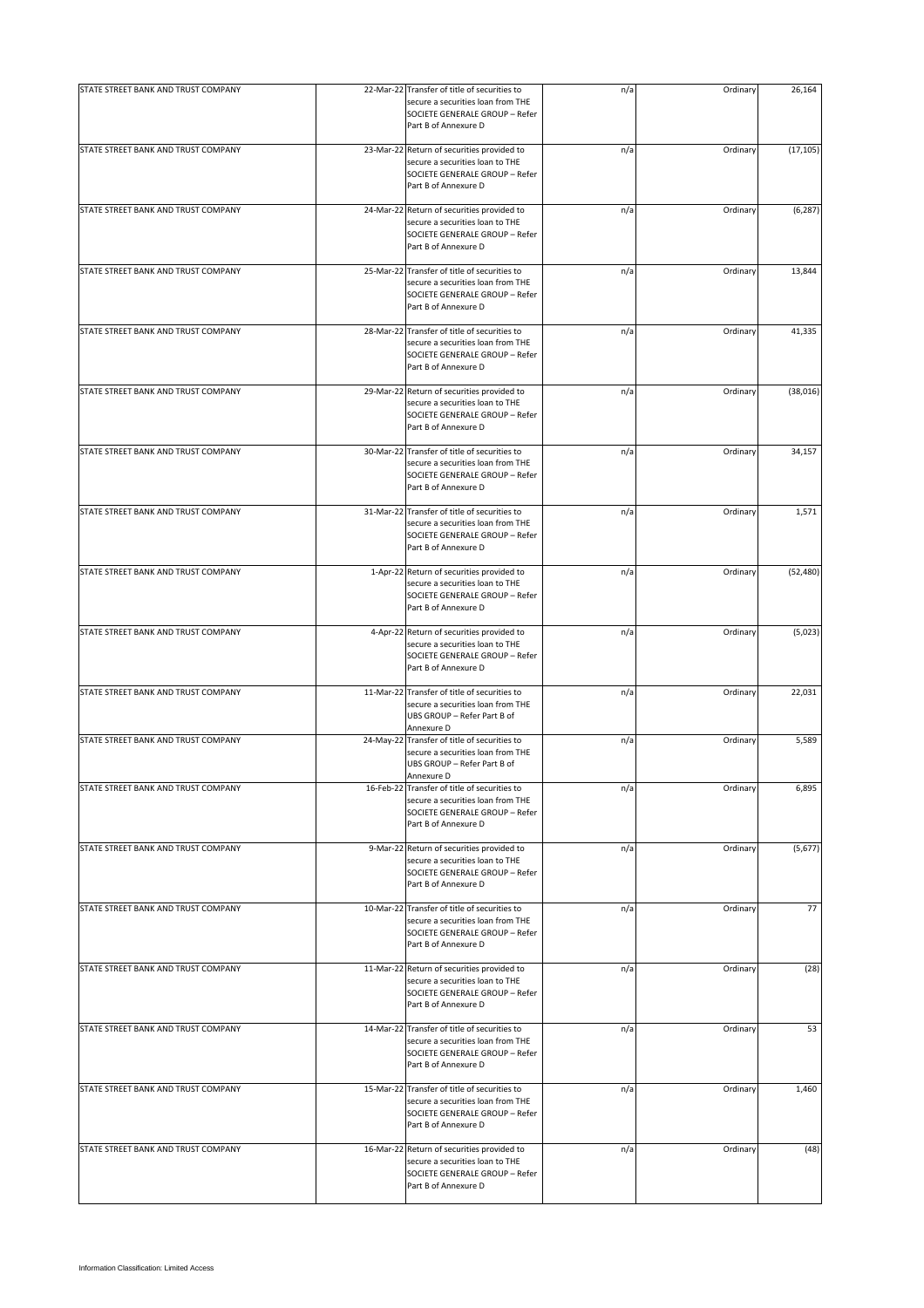| STATE STREET BANK AND TRUST COMPANY | 17-Mar-22 Return of securities provided to                                                                                                  | n/a | Ordinary | (13)       |
|-------------------------------------|---------------------------------------------------------------------------------------------------------------------------------------------|-----|----------|------------|
|                                     | secure a securities loan to THE<br>SOCIETE GENERALE GROUP - Refer<br>Part B of Annexure D                                                   |     |          |            |
| STATE STREET BANK AND TRUST COMPANY | 18-Mar-22 Return of securities provided to<br>secure a securities loan to THE<br>SOCIETE GENERALE GROUP - Refer<br>Part B of Annexure D     | n/a | Ordinary | (1, 106)   |
| STATE STREET BANK AND TRUST COMPANY | 21-Mar-22 Transfer of title of securities to<br>secure a securities loan from THE<br>SOCIETE GENERALE GROUP - Refer<br>Part B of Annexure D | n/a | Ordinary | 15         |
| STATE STREET BANK AND TRUST COMPANY | 22-Mar-22 Transfer of title of securities to<br>secure a securities loan from THE<br>SOCIETE GENERALE GROUP - Refer<br>Part B of Annexure D | n/a | Ordinary | 28,819     |
| STATE STREET BANK AND TRUST COMPANY | 23-Mar-22 Return of securities provided to<br>secure a securities loan to THE<br>SOCIETE GENERALE GROUP - Refer<br>Part B of Annexure D     | n/a | Ordinary | (20, 923)  |
| STATE STREET BANK AND TRUST COMPANY | 24-Mar-22 Transfer of title of securities to<br>secure a securities loan from THE<br>SOCIETE GENERALE GROUP - Refer<br>Part B of Annexure D | n/a | Ordinary | 1,868      |
| STATE STREET BANK AND TRUST COMPANY | 25-Mar-22 Transfer of title of securities to<br>secure a securities loan from THE<br>SOCIETE GENERALE GROUP - Refer<br>Part B of Annexure D | n/a | Ordinary | 30,923     |
| STATE STREET BANK AND TRUST COMPANY | 28-Mar-22 Transfer of title of securities to<br>secure a securities loan from THE<br>SOCIETE GENERALE GROUP - Refer<br>Part B of Annexure D | n/a | Ordinary | 96,293     |
| STATE STREET BANK AND TRUST COMPANY | 29-Mar-22 Return of securities provided to<br>secure a securities loan to THE<br>SOCIETE GENERALE GROUP - Refer<br>Part B of Annexure D     | n/a | Ordinary | (87, 390)  |
| STATE STREET BANK AND TRUST COMPANY | 30-Mar-22 Transfer of title of securities to<br>secure a securities loan from THE<br>SOCIETE GENERALE GROUP - Refer<br>Part B of Annexure D | n/a | Ordinary | 83,689     |
| STATE STREET BANK AND TRUST COMPANY | 31-Mar-22 Return of securities provided to<br>secure a securities loan to THE<br>SOCIETE GENERALE GROUP - Refer<br>Part B of Annexure D     | n/a | Ordinary | (397)      |
| STATE STREET BANK AND TRUST COMPANY | 1-Apr-22 Return of securities provided to<br>secure a securities loan to THE<br>SOCIETE GENERALE GROUP - Refer<br>Part B of Annexure D      | n/a | Ordinary | (122, 491) |
| STATE STREET BANK AND TRUST COMPANY | 4-Apr-22 Return of securities provided to<br>secure a securities loan to THE<br>SOCIETE GENERALE GROUP - Refer<br>Part B of Annexure D      | n/a | Ordinary | (12, 021)  |
| STATE STREET BANK AND TRUST COMPANY | 11-Mar-22 Transfer of title of securities to<br>secure a securities loan from THE<br>UBS GROUP - Refer Part B of<br>Annexure D              | n/a | Ordinary | 22,534     |
| STATE STREET BANK AND TRUST COMPANY | 20-May-22 Return of securities provided to<br>secure a securities loan to THE UBS<br>GROUP - Refer Part B of Annexure<br>D                  | n/a | Ordinary | (22, 529)  |
| STATE STREET BANK AND TRUST COMPANY | 24-May-22 Transfer of title of securities to<br>secure a securities loan from THE<br>UBS GROUP - Refer Part B of<br>Annexure D              | n/a | Ordinary | 10,992     |
| STATE STREET BANK AND TRUST COMPANY | 11-Mar-22 Transfer of title of securities to<br>secure a securities loan from THE<br>UBS GROUP - Refer Part B of<br>Annexure D              | n/a | Ordinary | 12,805     |
| STATE STREET BANK AND TRUST COMPANY | 24-May-22 Return of securities provided to<br>secure a securities loan to THE UBS<br>GROUP - Refer Part B of Annexure<br>D                  | n/a | Ordinary | (11, 371)  |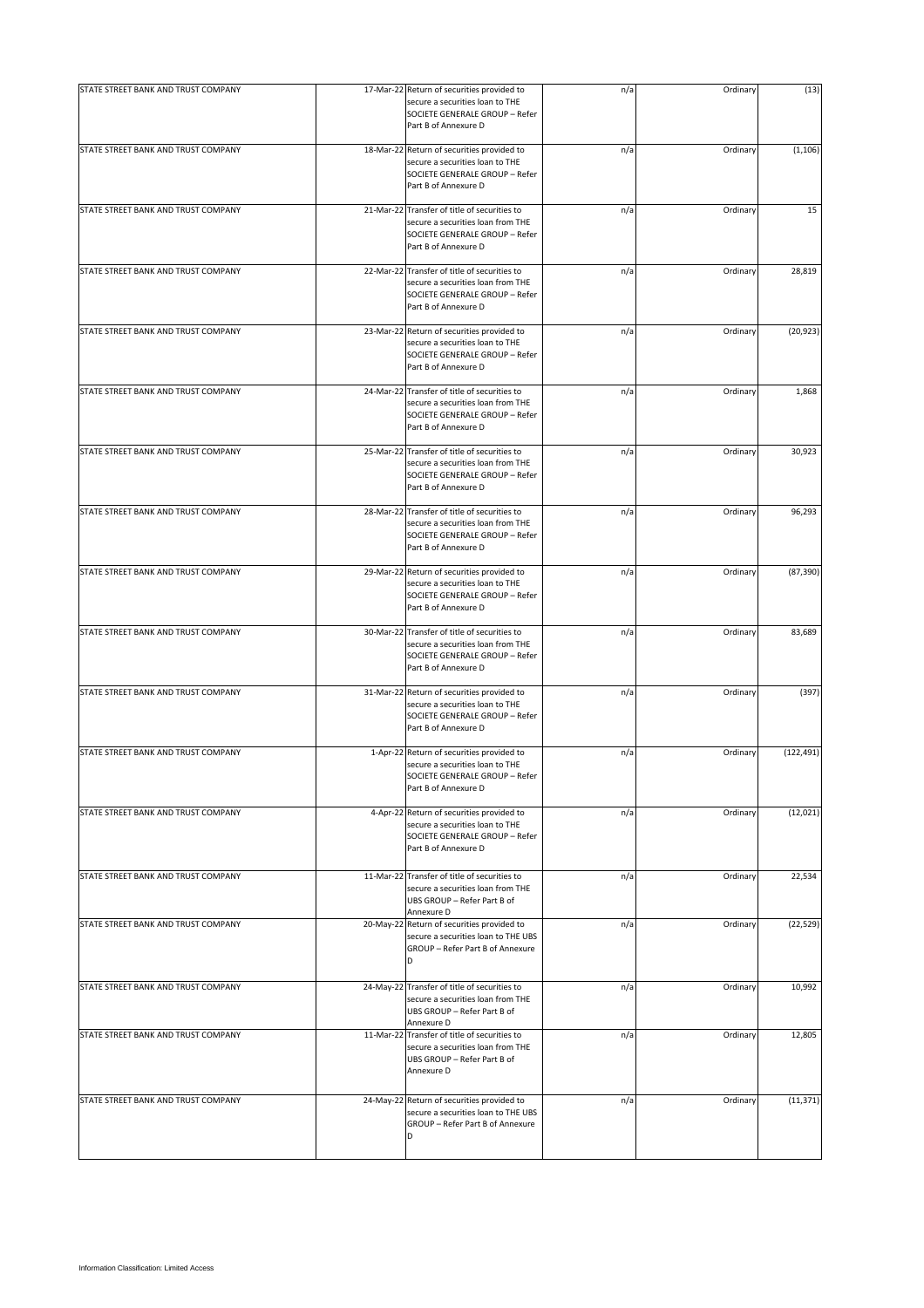| STATE STREET BANK AND TRUST COMPANY | 9-Mar-22 Transfer of title of securities to                                                                                                 | n/a | Ordinary | 21        |
|-------------------------------------|---------------------------------------------------------------------------------------------------------------------------------------------|-----|----------|-----------|
|                                     | secure a securities loan from THE<br>ING GROUP - Refer Part B of<br>Annexure D                                                              |     |          |           |
| STATE STREET BANK AND TRUST COMPANY | 10-Mar-22 Transfer of title of securities to<br>secure a securities loan from THE<br>ING GROUP - Refer Part B of<br>Annexure D              | n/a | Ordinary | 297       |
| STATE STREET BANK AND TRUST COMPANY | 18-Mar-22 Transfer of title of securities to<br>secure a securities loan from THE<br>ING GROUP - Refer Part B of<br>Annexure D              | n/a | Ordinary | 146       |
| STATE STREET BANK AND TRUST COMPANY | 24-Mar-22 Transfer of title of securities to<br>secure a securities loan from THE<br>ING GROUP - Refer Part B of<br>Annexure D              | n/a | Ordinary | 9,666     |
| STATE STREET BANK AND TRUST COMPANY | 25-Mar-22 Return of securities provided to<br>secure a securities loan to THE ING<br>GROUP - Refer Part B of Annexure<br>D                  | n/a | Ordinary | (4,634)   |
| STATE STREET BANK AND TRUST COMPANY | 31-Mar-22 Transfer of title of securities to<br>secure a securities loan from THE<br>ING GROUP - Refer Part B of<br>Annexure D              | n/a | Ordinary | 7,168     |
| STATE STREET BANK AND TRUST COMPANY | 1-Apr-22 Return of securities provided to<br>secure a securities loan to THE ING<br>GROUP - Refer Part B of Annexure<br>D                   | n/a | Ordinary | (11, 384) |
| STATE STREET BANK AND TRUST COMPANY | 4-Apr-22 Return of securities provided to<br>secure a securities loan to THE ING<br>GROUP - Refer Part B of Annexure<br>D                   | n/a | Ordinary | (1)       |
| STATE STREET BANK AND TRUST COMPANY | 4-May-22 Return of securities provided to<br>secure a securities loan to THE ING<br>GROUP - Refer Part B of Annexure<br>D                   | n/a | Ordinary | (1, 275)  |
| STATE STREET BANK AND TRUST COMPANY | 5-May-22 Return of securities provided to<br>secure a securities loan to THE ING<br>GROUP - Refer Part B of Annexure<br>D                   | n/a | Ordinary | (6)       |
| STATE STREET BANK AND TRUST COMPANY | 24-Jan-22 Transfer of title of securities to<br>secure a securities loan from THE<br>SOCIETE GENERALE GROUP - Refer<br>Part B of Annexure D | n/a | Ordinary | 40        |
| STATE STREET BANK AND TRUST COMPANY | 25-Jan-22 Transfer of title of securities to<br>secure a securities loan from THE<br>SOCIETE GENERALE GROUP - Refer<br>Part B of Annexure D | n/a | Ordinary | 48        |
| STATE STREET BANK AND TRUST COMPANY | 26-Jan-22 Return of securities provided to<br>secure a securities loan to THE<br>SOCIETE GENERALE GROUP - Refer<br>Part B of Annexure D     | n/a | Ordinary | (802)     |
| STATE STREET BANK AND TRUST COMPANY | 27-Jan-22 Return of securities provided to<br>secure a securities loan to THE<br>SOCIETE GENERALE GROUP - Refer<br>Part B of Annexure D     | n/a | Ordinary | (58, 539) |
| STATE STREET BANK AND TRUST COMPANY | 28-Jan-22 Return of securities provided to<br>secure a securities loan to THE<br>SOCIETE GENERALE GROUP - Refer<br>Part B of Annexure D     | n/a | Ordinary | (8, 502)  |
| STATE STREET BANK AND TRUST COMPANY | 24-May-22 Transfer of title of securities to<br>secure a securities loan from THE<br>UBS GROUP - Refer Part B of<br>Annexure D              | n/a | Ordinary | 432       |
| STATE STREET BANK AND TRUST COMPANY | 16-Feb-22 Transfer of title of securities to<br>secure a securities loan from THE<br>SOCIETE GENERALE GROUP - Refer<br>Part B of Annexure D | n/a | Ordinary | 15,561    |
| STATE STREET BANK AND TRUST COMPANY | 9-Mar-22 Transfer of title of securities to<br>secure a securities loan from THE<br>SOCIETE GENERALE GROUP - Refer<br>Part B of Annexure D  | n/a | Ordinary | 991       |
| STATE STREET BANK AND TRUST COMPANY | 10-Mar-22 Transfer of title of securities to<br>secure a securities loan from THE<br>SOCIETE GENERALE GROUP - Refer<br>Part B of Annexure D | n/a | Ordinary | 74        |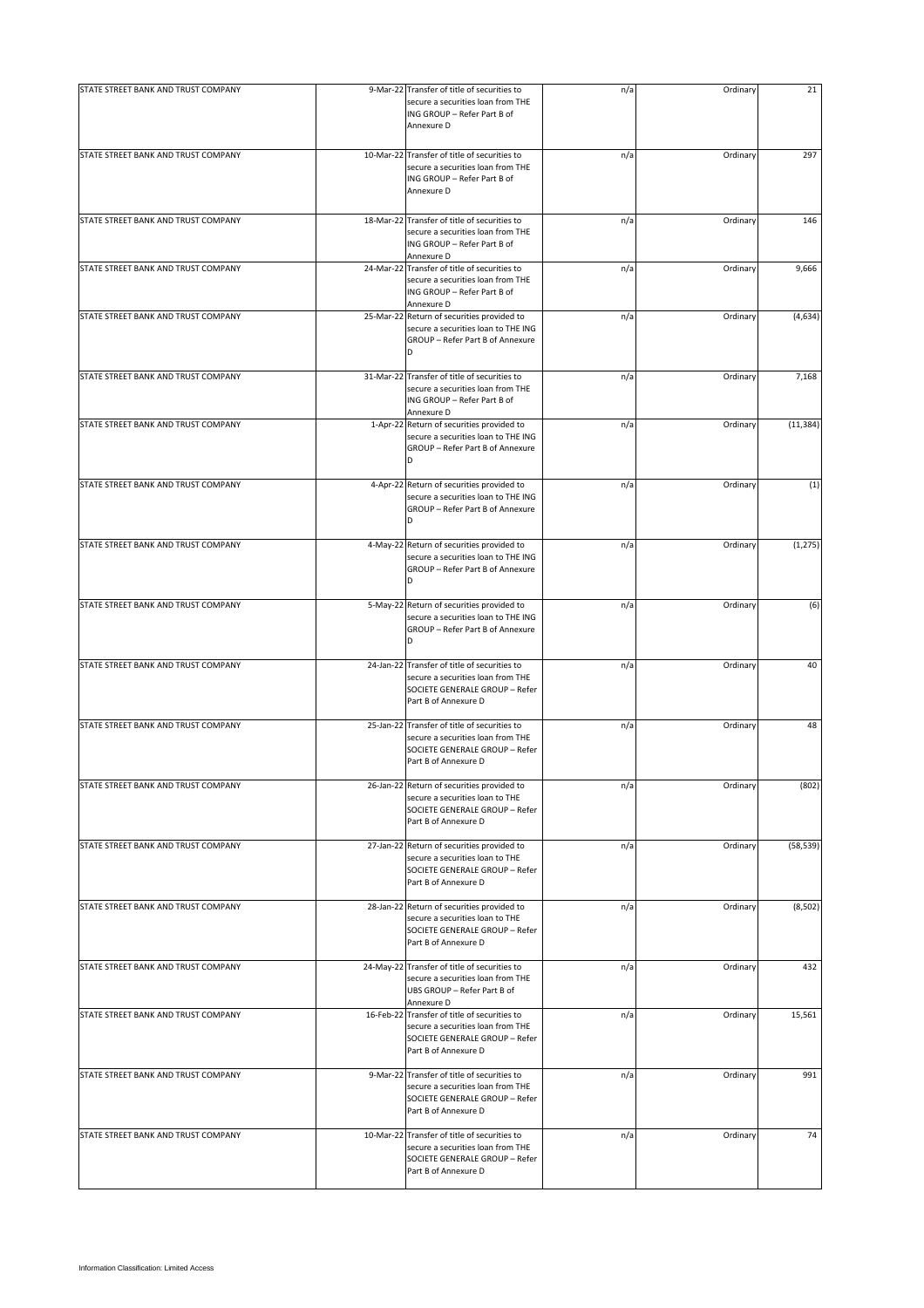| STATE STREET BANK AND TRUST COMPANY |           | 11-Mar-22 Transfer of title of securities to                                                                                                | n/a | Ordinary | 68         |
|-------------------------------------|-----------|---------------------------------------------------------------------------------------------------------------------------------------------|-----|----------|------------|
|                                     |           | secure a securities loan from THE<br>SOCIETE GENERALE GROUP - Refer<br>Part B of Annexure D                                                 |     |          |            |
| STATE STREET BANK AND TRUST COMPANY |           | 14-Mar-22 Transfer of title of securities to<br>secure a securities loan from THE<br>SOCIETE GENERALE GROUP - Refer<br>Part B of Annexure D | n/a | Ordinary | 444        |
| STATE STREET BANK AND TRUST COMPANY |           | 15-Mar-22 Return of securities provided to<br>secure a securities loan to THE<br>SOCIETE GENERALE GROUP - Refer<br>Part B of Annexure D     | n/a | Ordinary | (456)      |
| STATE STREET BANK AND TRUST COMPANY |           | 16-Mar-22 Transfer of title of securities to<br>secure a securities loan from THE<br>SOCIETE GENERALE GROUP - Refer<br>Part B of Annexure D | n/a | Ordinary | 284        |
| STATE STREET BANK AND TRUST COMPANY |           | 17-Mar-22 Transfer of title of securities to<br>secure a securities loan from THE<br>SOCIETE GENERALE GROUP - Refer<br>Part B of Annexure D | n/a | Ordinary | 146        |
| STATE STREET BANK AND TRUST COMPANY |           | 18-Mar-22 Transfer of title of securities to<br>secure a securities loan from THE<br>SOCIETE GENERALE GROUP - Refer<br>Part B of Annexure D | n/a | Ordinary | 2,951      |
| STATE STREET BANK AND TRUST COMPANY |           | 21-Mar-22 Return of securities provided to<br>secure a securities loan to THE<br>SOCIETE GENERALE GROUP - Refer<br>Part B of Annexure D     | n/a | Ordinary | (334)      |
| STATE STREET BANK AND TRUST COMPANY |           | 22-Mar-22 Transfer of title of securities to<br>secure a securities loan from THE<br>SOCIETE GENERALE GROUP - Refer<br>Part B of Annexure D | n/a | Ordinary | 372,196    |
| STATE STREET BANK AND TRUST COMPANY |           | 23-Mar-22 Return of securities provided to<br>secure a securities loan to THE<br>SOCIETE GENERALE GROUP - Refer<br>Part B of Annexure D     | n/a | Ordinary | (267, 679) |
| STATE STREET BANK AND TRUST COMPANY |           | 24-Mar-22 Return of securities provided to<br>secure a securities loan to THE<br>SOCIETE GENERALE GROUP - Refer<br>Part B of Annexure D     | n/a | Ordinary | (98, 954)  |
| STATE STREET BANK AND TRUST COMPANY |           | 25-Mar-22 Transfer of title of securities to<br>secure a securities loan from THE<br>SOCIETE GENERALE GROUP - Refer<br>Part B of Annexure D | n/a | Ordinary | 75,048     |
| STATE STREET BANK AND TRUST COMPANY |           | 28-Mar-22 Transfer of title of securities to<br>secure a securities loan from THE<br>SOCIETE GENERALE GROUP - Refer<br>Part B of Annexure D | n/a | Ordinary | 204,890    |
| STATE STREET BANK AND TRUST COMPANY |           | 29-Mar-22 Return of securities provided to<br>secure a securities loan to THE<br>SOCIETE GENERALE GROUP - Refer<br>Part B of Annexure D     | n/a | Ordinary | (192, 166) |
| STATE STREET BANK AND TRUST COMPANY |           | 30-Mar-22 Transfer of title of securities to<br>secure a securities loan from THE<br>SOCIETE GENERALE GROUP - Refer<br>Part B of Annexure D | n/a | Ordinary | 184,531    |
| STATE STREET BANK AND TRUST COMPANY |           | 31-Mar-22 Transfer of title of securities to<br>secure a securities loan from THE<br>SOCIETE GENERALE GROUP - Refer<br>Part B of Annexure D | n/a | Ordinary | 5,536      |
| STATE STREET BANK AND TRUST COMPANY |           | 1-Apr-22 Return of securities provided to<br>secure a securities loan to THE<br>SOCIETE GENERALE GROUP - Refer<br>Part B of Annexure D      | n/a | Ordinary | (274, 983) |
| STATE STREET BANK AND TRUST COMPANY |           | 4-Apr-22 Return of securities provided to<br>secure a securities loan to THE<br>SOCIETE GENERALE GROUP - Refer<br>Part B of Annexure D      | n/a | Ordinary | (28, 147)  |
| STATE STREET BANK AND TRUST COMPANY |           | 11-Mar-22 Transfer of title of securities to<br>secure a securities loan from THE<br>UBS GROUP - Refer Part B of<br>Annexure D              | n/a | Ordinary | 30,202     |
| STATE STREET BANK AND TRUST COMPANY | 20-May-22 | Return of securities provided to<br>secure a securities loan to THE UBS<br>GROUP - Refer Part B of Annexure<br><sub>D</sub>                 | n/a | Ordinary | (27, 529)  |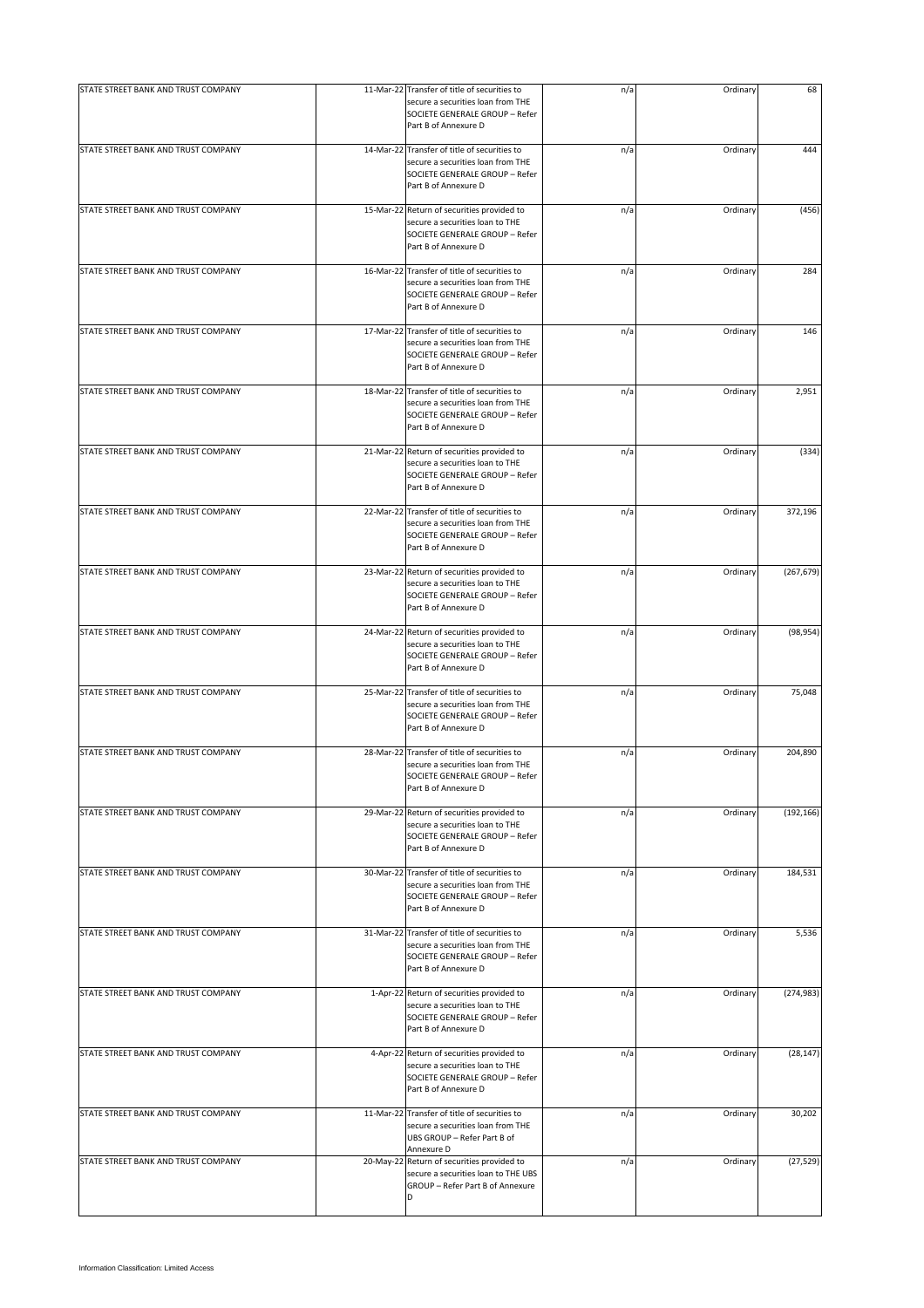| STATE STREET BANK AND TRUST COMPANY |           | 23-May-22 Return of securities provided to                                                                                                  | n/a | Ordinary | (7)     |
|-------------------------------------|-----------|---------------------------------------------------------------------------------------------------------------------------------------------|-----|----------|---------|
|                                     |           | secure a securities loan to THE UBS<br>GROUP - Refer Part B of Annexure<br>D                                                                |     |          |         |
| STATE STREET BANK AND TRUST COMPANY |           | 24-May-22 Transfer of title of securities to<br>secure a securities loan from THE<br>UBS GROUP - Refer Part B of<br>Annexure D              | n/a | Ordinary | 108,628 |
| STATE STREET BANK AND TRUST COMPANY | 18-Mar-22 | Transfer of title of securities to<br>secure a securities loan from THE<br>ING GROUP - Refer Part B of<br>Annexure D                        | n/a | Ordinary | 15      |
| STATE STREET BANK AND TRUST COMPANY |           | 24-Mar-22 Transfer of title of securities to<br>secure a securities loan from THE<br>ING GROUP - Refer Part B of<br>Annexure D              | n/a | Ordinary | 213     |
| STATE STREET BANK AND TRUST COMPANY |           | 25-Mar-22 Return of securities provided to<br>secure a securities loan to THE ING<br>GROUP - Refer Part B of Annexure<br>D                  | n/a | Ordinary | (43)    |
| STATE STREET BANK AND TRUST COMPANY |           | 31-Mar-22 Transfer of title of securities to<br>secure a securities loan from THE<br>ING GROUP - Refer Part B of<br>Annexure D              | n/a | Ordinary | 243     |
| STATE STREET BANK AND TRUST COMPANY |           | 1-Apr-22 Return of securities provided to<br>secure a securities loan to THE ING<br>GROUP - Refer Part B of Annexure<br>D                   | n/a | Ordinary | (385)   |
| STATE STREET BANK AND TRUST COMPANY |           | 4-May-22 Return of securities provided to<br>secure a securities loan to THE ING<br>GROUP - Refer Part B of Annexure<br>D                   | n/a | Ordinary | (43)    |
| STATE STREET BANK AND TRUST COMPANY |           | 16-Feb-22 Transfer of title of securities to<br>secure a securities loan from THE<br>SOCIETE GENERALE GROUP - Refer<br>Part B of Annexure D | n/a | Ordinary | 1,162   |
| STATE STREET BANK AND TRUST COMPANY |           | 9-Mar-22 Return of securities provided to<br>secure a securities loan to THE<br>SOCIETE GENERALE GROUP - Refer<br>Part B of Annexure D      | n/a | Ordinary | (1,069) |
| STATE STREET BANK AND TRUST COMPANY |           | 10-Mar-22 Transfer of title of securities to<br>secure a securities loan from THE<br>SOCIETE GENERALE GROUP - Refer<br>Part B of Annexure D | n/a | Ordinary | 6       |
| STATE STREET BANK AND TRUST COMPANY |           | 11-Mar-22 Return of securities provided to<br>secure a securities loan to THE<br>SOCIETE GENERALE GROUP - Refer<br>Part B of Annexure D     | n/a | Ordinary | (3)     |
| STATE STREET BANK AND TRUST COMPANY |           | 14-Mar-22 Transfer of title of securities to<br>secure a securities loan from THE<br>SOCIETE GENERALE GROUP - Refer<br>Part B of Annexure D | n/a | Ordinary | 3       |
| STATE STREET BANK AND TRUST COMPANY |           | 15-Mar-22 Return of securities provided to<br>secure a securities loan to THE<br>SOCIETE GENERALE GROUP - Refer<br>Part B of Annexure D     | n/a | Ordinary | (3)     |
| STATE STREET BANK AND TRUST COMPANY |           | 16-Mar-22 Return of securities provided to<br>secure a securities loan to THE<br>SOCIETE GENERALE GROUP - Refer<br>Part B of Annexure D     | n/a | Ordinary | (2)     |
| STATE STREET BANK AND TRUST COMPANY |           | 17-Mar-22 Transfer of title of securities to<br>secure a securities loan from THE<br>SOCIETE GENERALE GROUP - Refer<br>Part B of Annexure D | n/a | Ordinary | 2       |
| STATE STREET BANK AND TRUST COMPANY |           | 18-Mar-22 Transfer of title of securities to<br>secure a securities loan from THE<br>SOCIETE GENERALE GROUP - Refer<br>Part B of Annexure D | n/a | Ordinary | 26      |
| STATE STREET BANK AND TRUST COMPANY |           | 21-Mar-22 Return of securities provided to<br>secure a securities loan to THE<br>SOCIETE GENERALE GROUP - Refer<br>Part B of Annexure D     | n/a | Ordinary | (6)     |
| STATE STREET BANK AND TRUST COMPANY |           | 22-Mar-22 Transfer of title of securities to<br>secure a securities loan from THE<br>SOCIETE GENERALE GROUP - Refer<br>Part B of Annexure D | n/a | Ordinary | 2,069   |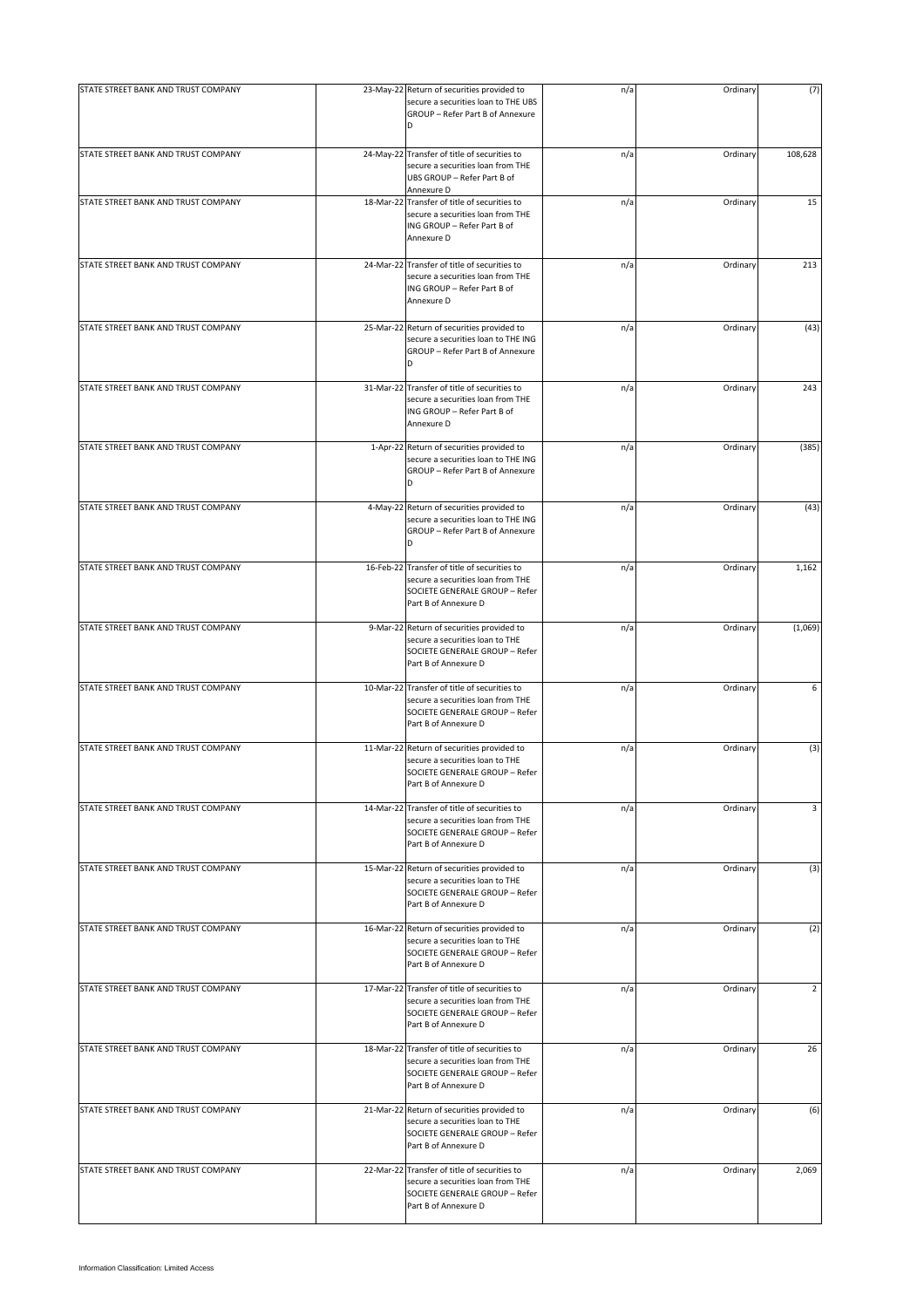| STATE STREET BANK AND TRUST COMPANY | 23-Mar-22 Return of securities provided to<br>secure a securities loan to THE<br>SOCIETE GENERALE GROUP - Refer<br>Part B of Annexure D     | n/a | Ordinary | (1, 462)  |
|-------------------------------------|---------------------------------------------------------------------------------------------------------------------------------------------|-----|----------|-----------|
| STATE STREET BANK AND TRUST COMPANY | 24-Mar-22 Transfer of title of securities to<br>secure a securities loan from THE<br>SOCIETE GENERALE GROUP - Refer<br>Part B of Annexure D | n/a | Ordinary | 2,441     |
| STATE STREET BANK AND TRUST COMPANY | 25-Mar-22 Transfer of title of securities to<br>secure a securities loan from THE<br>SOCIETE GENERALE GROUP - Refer<br>Part B of Annexure D | n/a | Ordinary | 9,606     |
| STATE STREET BANK AND TRUST COMPANY | 28-Mar-22 Transfer of title of securities to<br>secure a securities loan from THE<br>SOCIETE GENERALE GROUP - Refer<br>Part B of Annexure D | n/a | Ordinary | 26,884    |
| STATE STREET BANK AND TRUST COMPANY | 29-Mar-22 Return of securities provided to<br>secure a securities loan to THE<br>SOCIETE GENERALE GROUP - Refer<br>Part B of Annexure D     | n/a | Ordinary | (25,084)  |
| STATE STREET BANK AND TRUST COMPANY | 30-Mar-22 Transfer of title of securities to<br>secure a securities loan from THE<br>SOCIETE GENERALE GROUP - Refer<br>Part B of Annexure D | n/a | Ordinary | 23,958    |
| STATE STREET BANK AND TRUST COMPANY | 31-Mar-22 Return of securities provided to<br>secure a securities loan to THE<br>SOCIETE GENERALE GROUP - Refer<br>Part B of Annexure D     | n/a | Ordinary | (581)     |
| STATE STREET BANK AND TRUST COMPANY | 1-Apr-22 Return of securities provided to<br>secure a securities loan to THE<br>SOCIETE GENERALE GROUP - Refer<br>Part B of Annexure D      | n/a | Ordinary | (34, 438) |
| STATE STREET BANK AND TRUST COMPANY | 4-Apr-22 Return of securities provided to<br>secure a securities loan to THE<br>SOCIETE GENERALE GROUP - Refer<br>Part B of Annexure D      | n/a | Ordinary | (3,508)   |
| STATE STREET BANK AND TRUST COMPANY | 11-Mar-22 Transfer of title of securities to<br>secure a securities loan from THE<br>UBS GROUP - Refer Part B of<br>Annexure D              | n/a | Ordinary | 363       |
| STATE STREET BANK AND TRUST COMPANY | 24-May-22 Return of securities provided to<br>secure a securities loan to THE UBS<br>GROUP - Refer Part B of Annexure<br>D                  | n/a | Ordinary | (248)     |
| STATE STREET BANK AND TRUST COMPANY | 16-Feb-22 Transfer of title of securities to<br>secure a securities loan from THE<br>SOCIETE GENERALE GROUP - Refer<br>Part B of Annexure D | n/a | Ordinary | 1,350     |
| STATE STREET BANK AND TRUST COMPANY | 24-Mar-22 Return of securities provided to<br>secure a securities loan to THE<br>SOCIETE GENERALE GROUP - Refer<br>Part B of Annexure D     | n/a | Ordinary | (94)      |
| STATE STREET BANK AND TRUST COMPANY | 25-Mar-22 Transfer of title of securities to<br>secure a securities loan from THE<br>SOCIETE GENERALE GROUP - Refer<br>Part B of Annexure D | n/a | Ordinary | 3,370     |
| STATE STREET BANK AND TRUST COMPANY | 28-Mar-22 Transfer of title of securities to<br>secure a securities loan from THE<br>SOCIETE GENERALE GROUP - Refer<br>Part B of Annexure D | n/a | Ordinary | 9,470     |
| STATE STREET BANK AND TRUST COMPANY | 29-Mar-22 Return of securities provided to<br>secure a securities loan to THE<br>SOCIETE GENERALE GROUP - Refer<br>Part B of Annexure D     | n/a | Ordinary | (8,908)   |
| STATE STREET BANK AND TRUST COMPANY | 30-Mar-22 Transfer of title of securities to<br>secure a securities loan from THE<br>SOCIETE GENERALE GROUP - Refer<br>Part B of Annexure D | n/a | Ordinary | 8,411     |
| STATE STREET BANK AND TRUST COMPANY | 31-Mar-22 Return of securities provided to<br>secure a securities loan to THE<br>SOCIETE GENERALE GROUP - Refer<br>Part B of Annexure D     | n/a | Ordinary | (53)      |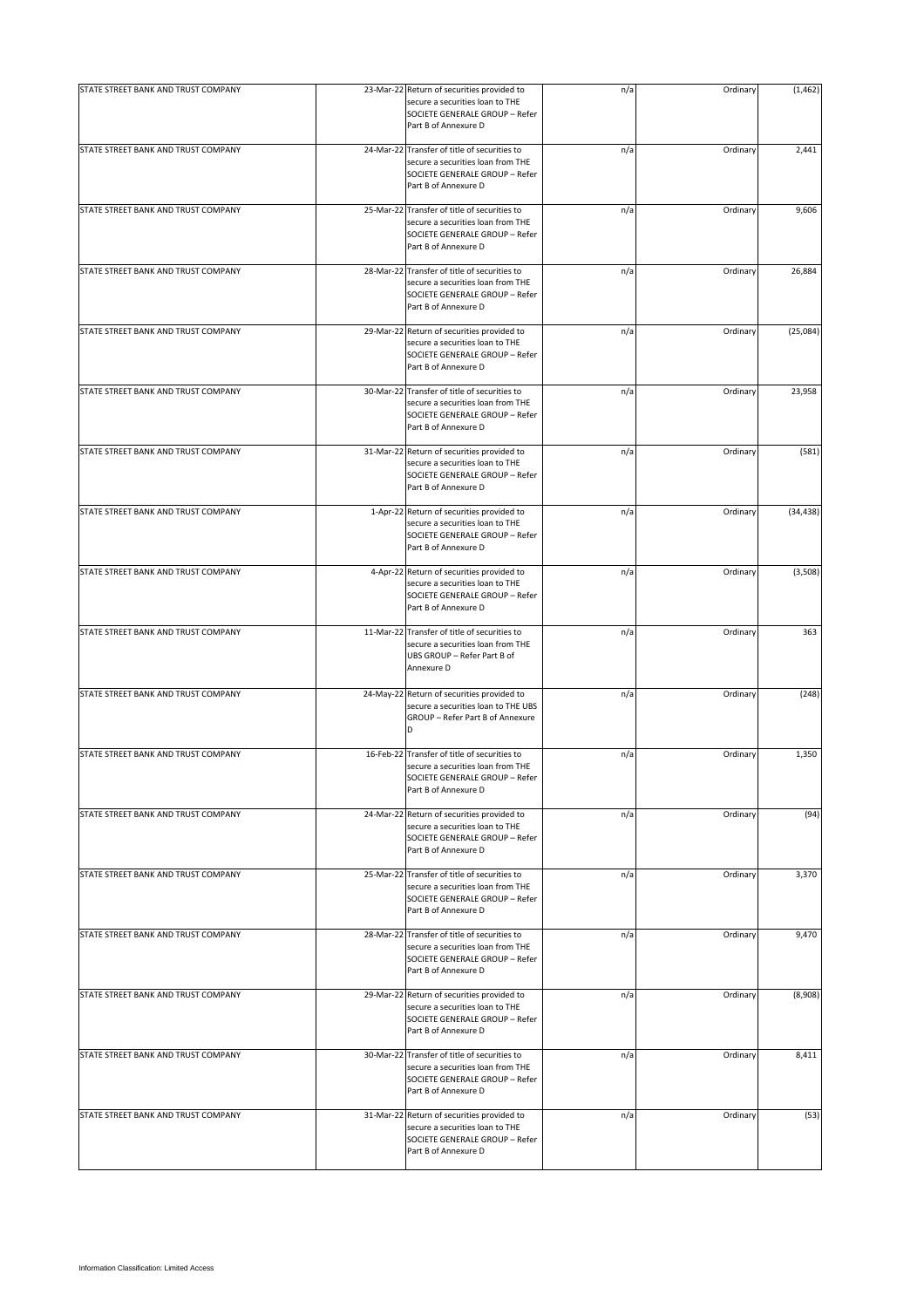| STATE STREET BANK AND TRUST COMPANY | 1-Apr-22 Return of securities provided to<br>secure a securities loan to THE<br>SOCIETE GENERALE GROUP - Refer<br>Part B of Annexure D      | n/a | Ordinary | (12, 290)      |
|-------------------------------------|---------------------------------------------------------------------------------------------------------------------------------------------|-----|----------|----------------|
| STATE STREET BANK AND TRUST COMPANY | 4-Apr-22 Return of securities provided to<br>secure a securities loan to THE<br>SOCIETE GENERALE GROUP - Refer<br>Part B of Annexure D      | n/a | Ordinary | (1, 257)       |
| STATE STREET BANK AND TRUST COMPANY | 24-May-22 Transfer of title of securities to<br>secure a securities loan from THE<br>UBS GROUP - Refer Part B of<br>Annexure D              | n/a | Ordinary | 1,338          |
| STATE STREET BANK AND TRUST COMPANY | 24-May-22 Transfer of title of securities to<br>secure a securities loan from THE<br>UBS GROUP - Refer Part B of<br>Annexure D              | n/a | Ordinary | 38             |
| STATE STREET BANK AND TRUST COMPANY | 25-Mar-22 Transfer of title of securities to<br>secure a securities loan from THE<br>ING GROUP - Refer Part B of<br>Annexure D              | n/a | Ordinary | 48             |
| STATE STREET BANK AND TRUST COMPANY | 31-Mar-22 Transfer of title of securities to<br>secure a securities loan from THE<br>ING GROUP - Refer Part B of<br>Annexure D              | n/a | Ordinary | 63             |
| STATE STREET BANK AND TRUST COMPANY | 1-Apr-22 Return of securities provided to<br>secure a securities loan to THE ING<br>GROUP - Refer Part B of Annexure<br>D                   | n/a | Ordinary | (99)           |
| STATE STREET BANK AND TRUST COMPANY | 4-May-22 Return of securities provided to<br>secure a securities loan to THE ING<br>GROUP - Refer Part B of Annexure<br>D                   | n/a | Ordinary | (11)           |
| STATE STREET BANK AND TRUST COMPANY | 9-Mar-22 Transfer of title of securities to<br>secure a securities loan from THE<br>SOCIETE GENERALE GROUP - Refer<br>Part B of Annexure D  | n/a | Ordinary | $\overline{7}$ |
| STATE STREET BANK AND TRUST COMPANY | 18-Mar-22 Transfer of title of securities to<br>secure a securities loan from THE<br>SOCIETE GENERALE GROUP - Refer<br>Part B of Annexure D | n/a | Ordinary | $\overline{2}$ |
| STATE STREET BANK AND TRUST COMPANY | 22-Mar-22 Transfer of title of securities to<br>secure a securities loan from THE<br>SOCIETE GENERALE GROUP - Refer<br>Part B of Annexure D | n/a | Ordinary | 163            |
| STATE STREET BANK AND TRUST COMPANY | 23-Mar-22 Return of securities provided to<br>secure a securities loan to THE<br>SOCIETE GENERALE GROUP - Refer<br>Part B of Annexure D     | n/a | Ordinary | (119)          |
| STATE STREET BANK AND TRUST COMPANY | 24-Mar-22 Return of securities provided to<br>secure a securities loan to THE<br>SOCIETE GENERALE GROUP - Refer<br>Part B of Annexure D     | n/a | Ordinary | (53)           |
| STATE STREET BANK AND TRUST COMPANY | 11-Mar-22 Transfer of title of securities to<br>secure a securities loan from THE<br>UBS GROUP - Refer Part B of<br>Annexure D              | n/a | Ordinary | 760            |
| STATE STREET BANK AND TRUST COMPANY | 14-Mar-22 Return of securities provided to<br>secure a securities loan to THE UBS<br>GROUP - Refer Part B of Annexure<br>D                  | n/a | Ordinary | (760)          |
| STATE STREET BANK AND TRUST COMPANY | 11-Mar-22 Transfer of title of securities to<br>secure a securities loan from THE<br>UBS GROUP - Refer Part B of<br>Annexure D              | n/a | Ordinary | 3,414          |
| STATE STREET BANK AND TRUST COMPANY | 14-Mar-22 Return of securities provided to<br>secure a securities loan to THE UBS<br>GROUP - Refer Part B of Annexure<br>D                  | n/a | Ordinary | (3, 414)       |
| STATE STREET BANK AND TRUST COMPANY | 16-Feb-22 Transfer of title of securities to<br>secure a securities loan from THE<br>SOCIETE GENERALE GROUP - Refer<br>Part B of Annexure D | n/a | Ordinary | 4,178          |
| STATE STREET BANK AND TRUST COMPANY | 9-Mar-22 Return of securities provided to<br>secure a securities loan to THE<br>SOCIETE GENERALE GROUP - Refer<br>Part B of Annexure D      | n/a | Ordinary | (2,943)        |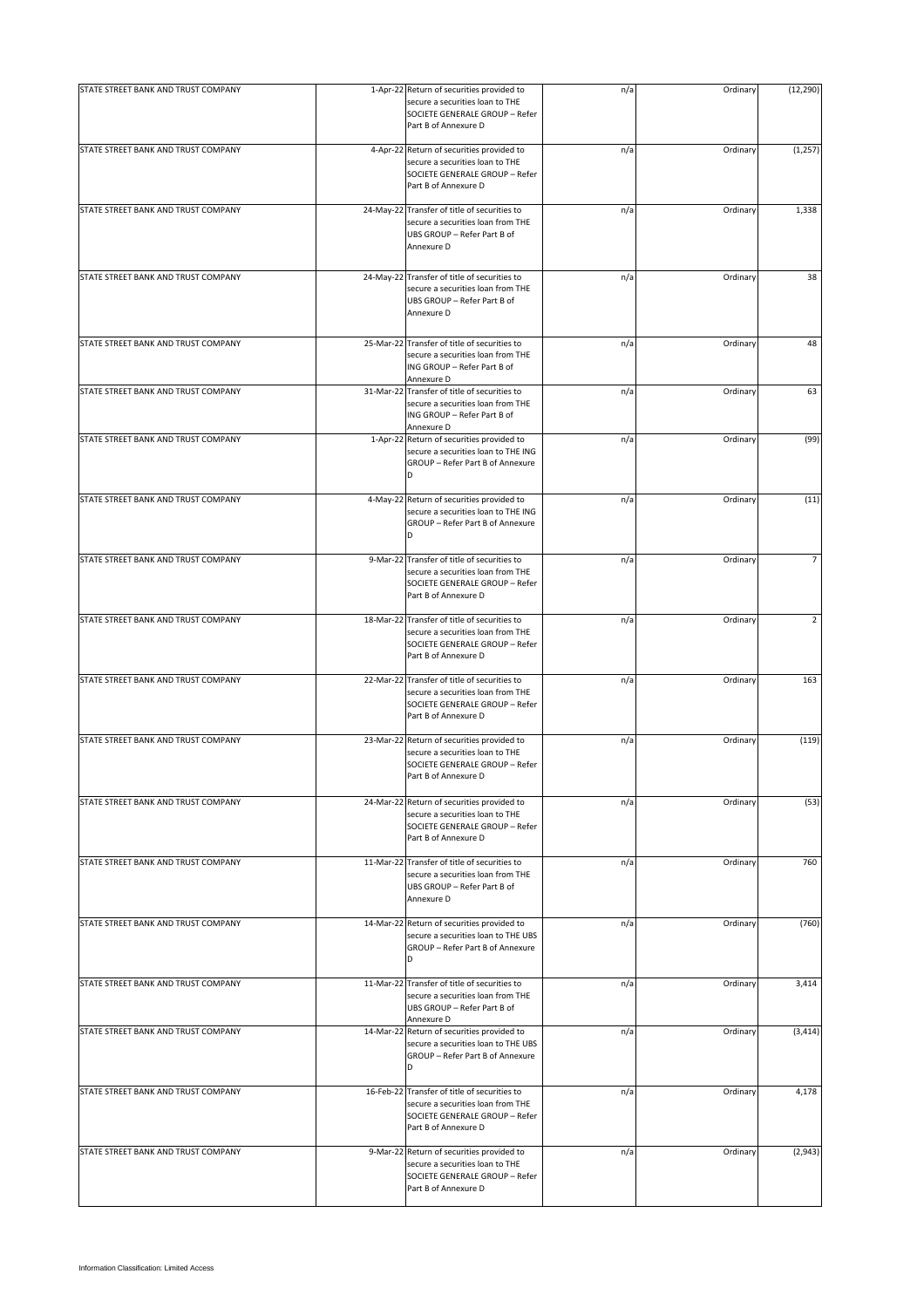| STATE STREET BANK AND TRUST COMPANY | 10-Mar-22 Transfer of title of securities to<br>secure a securities loan from THE                                                           | n/a | Ordinary | 79         |
|-------------------------------------|---------------------------------------------------------------------------------------------------------------------------------------------|-----|----------|------------|
|                                     | SOCIETE GENERALE GROUP - Refer<br>Part B of Annexure D                                                                                      |     |          |            |
| STATE STREET BANK AND TRUST COMPANY | 11-Mar-22 Return of securities provided to<br>secure a securities loan to THE<br>SOCIETE GENERALE GROUP - Refer<br>Part B of Annexure D     | n/a | Ordinary | (44)       |
| STATE STREET BANK AND TRUST COMPANY | 14-Mar-22 Transfer of title of securities to<br>secure a securities loan from THE<br>SOCIETE GENERALE GROUP - Refer<br>Part B of Annexure D | n/a | Ordinary | 54         |
| STATE STREET BANK AND TRUST COMPANY | 15-Mar-22 Return of securities provided to<br>secure a securities loan to THE<br>SOCIETE GENERALE GROUP - Refer<br>Part B of Annexure D     | n/a | Ordinary | (17)       |
| STATE STREET BANK AND TRUST COMPANY | 16-Mar-22 Return of securities provided to<br>secure a securities loan to THE<br>SOCIETE GENERALE GROUP - Refer<br>Part B of Annexure D     | n/a | Ordinary | (99)       |
| STATE STREET BANK AND TRUST COMPANY | 17-Mar-22 Return of securities provided to<br>secure a securities loan to THE<br>SOCIETE GENERALE GROUP - Refer<br>Part B of Annexure D     | n/a | Ordinary | (15)       |
| STATE STREET BANK AND TRUST COMPANY | 18-Mar-22 Return of securities provided to<br>secure a securities loan to THE<br>SOCIETE GENERALE GROUP - Refer<br>Part B of Annexure D     | n/a | Ordinary | (258)      |
| STATE STREET BANK AND TRUST COMPANY | 21-Mar-22 Transfer of title of securities to<br>secure a securities loan from THE<br>SOCIETE GENERALE GROUP - Refer<br>Part B of Annexure D | n/a | Ordinary | 9          |
| STATE STREET BANK AND TRUST COMPANY | 22-Mar-22 Transfer of title of securities to<br>secure a securities loan from THE<br>SOCIETE GENERALE GROUP - Refer<br>Part B of Annexure D | n/a | Ordinary | 20,780     |
| STATE STREET BANK AND TRUST COMPANY | 23-Mar-22 Return of securities provided to<br>secure a securities loan to THE<br>SOCIETE GENERALE GROUP - Refer<br>Part B of Annexure D     | n/a | Ordinary | (13,049)   |
| STATE STREET BANK AND TRUST COMPANY | 24-Mar-22 Return of securities provided to<br>secure a securities loan to THE<br>SOCIETE GENERALE GROUP - Refer<br>Part B of Annexure D     | n/a | Ordinary | (1, 137)   |
| STATE STREET BANK AND TRUST COMPANY | 25-Mar-22 Transfer of title of securities to<br>secure a securities loan from THE<br>SOCIETE GENERALE GROUP - Refer<br>Part B of Annexure D | n/a | Ordinary | 22,549     |
| STATE STREET BANK AND TRUST COMPANY | 28-Mar-22 Transfer of title of securities to<br>secure a securities loan from THE<br>SOCIETE GENERALE GROUP - Refer<br>Part B of Annexure D | n/a | Ordinary | 68,896     |
| STATE STREET BANK AND TRUST COMPANY | 29-Mar-22 Return of securities provided to<br>secure a securities loan to THE<br>SOCIETE GENERALE GROUP - Refer<br>Part B of Annexure D     | n/a | Ordinary | (57,010)   |
| STATE STREET BANK AND TRUST COMPANY | 30-Mar-22 Transfer of title of securities to<br>secure a securities loan from THE<br>SOCIETE GENERALE GROUP - Refer<br>Part B of Annexure D | n/a | Ordinary | 67,041     |
| STATE STREET BANK AND TRUST COMPANY | 31-Mar-22 Transfer of title of securities to<br>secure a securities loan from THE<br>SOCIETE GENERALE GROUP - Refer<br>Part B of Annexure D | n/a | Ordinary | 1,497      |
| STATE STREET BANK AND TRUST COMPANY | 1-Apr-22 Return of securities provided to<br>secure a securities loan to THE<br>SOCIETE GENERALE GROUP - Refer<br>Part B of Annexure D      | n/a | Ordinary | (100, 313) |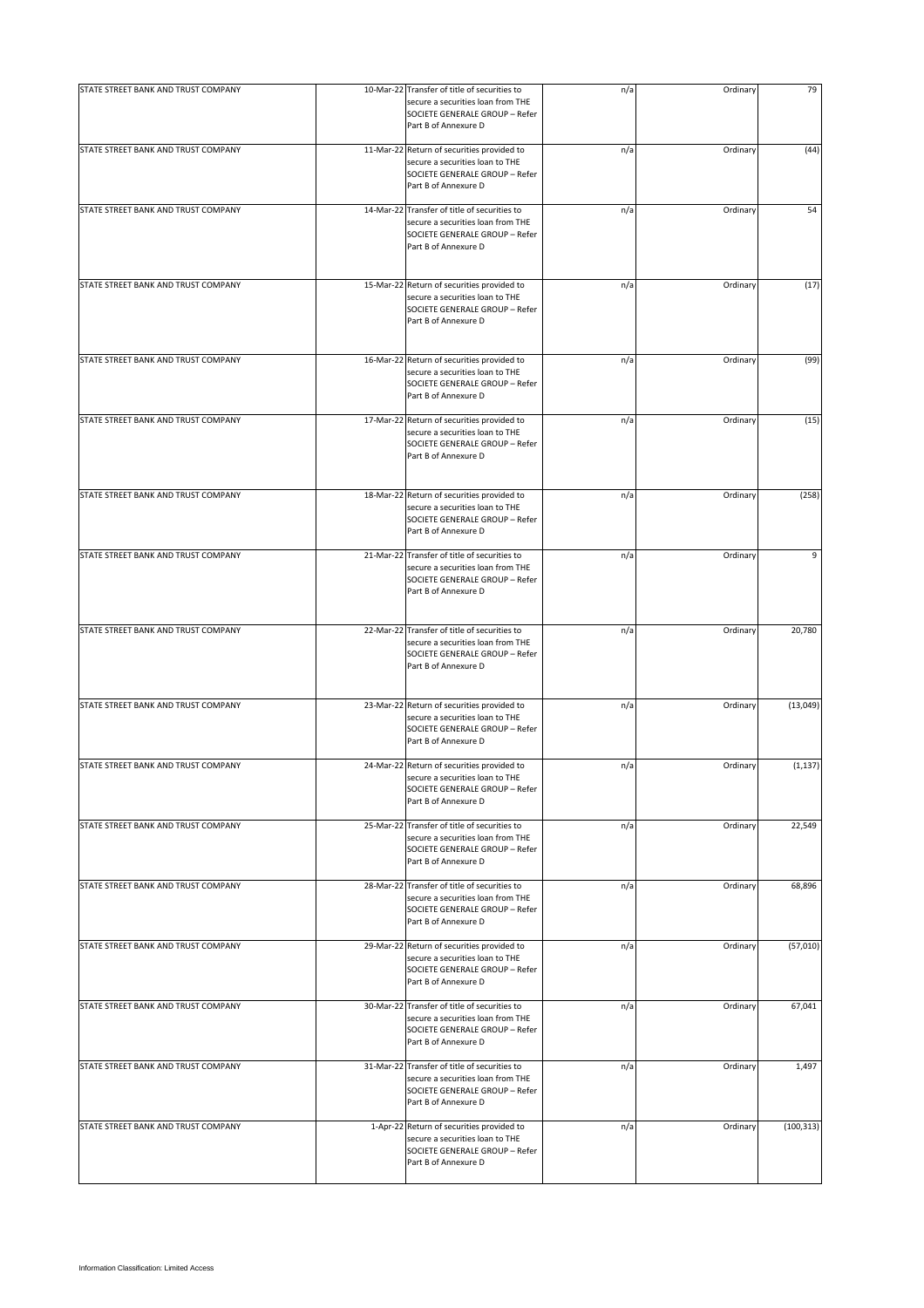| STATE STREET BANK AND TRUST COMPANY | 4-Apr-22 Return of securities provided to                                                                                                   | n/a | Ordinary | (10, 200)    |
|-------------------------------------|---------------------------------------------------------------------------------------------------------------------------------------------|-----|----------|--------------|
|                                     | secure a securities loan to THE<br>SOCIETE GENERALE GROUP - Refer<br>Part B of Annexure D                                                   |     |          |              |
| STATE STREET BANK AND TRUST COMPANY | 11-Mar-22 Transfer of title of securities to<br>secure a securities loan from THE<br>UBS GROUP - Refer Part B of<br>Annexure D              | n/a | Ordinary | 4,445        |
| STATE STREET BANK AND TRUST COMPANY | 24-May-22 Transfer of title of securities to<br>secure a securities loan from THE<br>UBS GROUP - Refer Part B of<br>Annexure D              | n/a | Ordinary | 20,362       |
| STATE STREET BANK AND TRUST COMPANY | 11-Mar-22 Transfer of title of securities to<br>secure a securities loan from THE<br>UBS GROUP - Refer Part B of<br>Annexure D              | n/a | Ordinary | 3,739        |
| STATE STREET BANK AND TRUST COMPANY | 24-May-22 Return of securities provided to<br>secure a securities loan to THE UBS<br>GROUP - Refer Part B of Annexure<br>D                  | n/a | Ordinary | (2,770)      |
| STATE STREET BANK AND TRUST COMPANY | 28-Mar-22 Transfer of title of securities to<br>secure a securities loan from THE<br>SOCIETE GENERALE GROUP - Refer<br>Part B of Annexure D | n/a | Ordinary | $\mathbf{1}$ |
| STATE STREET BANK AND TRUST COMPANY | 29-Mar-22 Return of securities provided to<br>secure a securities loan to THE<br>SOCIETE GENERALE GROUP - Refer<br>Part B of Annexure D     | n/a | Ordinary | (1)          |
| STATE STREET BANK AND TRUST COMPANY | 30-Mar-22 Transfer of title of securities to<br>secure a securities loan from THE<br>SOCIETE GENERALE GROUP - Refer<br>Part B of Annexure D | n/a | Ordinary | $\mathbf{1}$ |
| STATE STREET BANK AND TRUST COMPANY | 1-Apr-22 Return of securities provided to<br>secure a securities loan to THE<br>SOCIETE GENERALE GROUP - Refer<br>Part B of Annexure D      | n/a | Ordinary | (1)          |
| STATE STREET BANK AND TRUST COMPANY | 24-May-22 Transfer of title of securities to<br>secure a securities loan from THE<br>UBS GROUP - Refer Part B of<br>Annexure D              | n/a | Ordinary | 1,528        |
| STATE STREET BANK AND TRUST COMPANY | 16-Feb-22 Transfer of title of securities to<br>secure a securities loan from THE<br>SOCIETE GENERALE GROUP - Refer<br>Part B of Annexure D | n/a | Ordinary | 7            |
| STATE STREET BANK AND TRUST COMPANY | 9-Mar-22 Transfer of title of securities to<br>secure a securities loan from THE<br>SOCIETE GENERALE GROUP - Refer<br>Part B of Annexure D  | n/a | Ordinary | 166          |
| STATE STREET BANK AND TRUST COMPANY | 10-Mar-22 Transfer of title of securities to<br>secure a securities loan from THE<br>SOCIETE GENERALE GROUP - Refer<br>Part B of Annexure D | n/a | Ordinary | 5            |
| STATE STREET BANK AND TRUST COMPANY | 11-Mar-22 Return of securities provided to<br>secure a securities loan to THE<br>SOCIETE GENERALE GROUP - Refer<br>Part B of Annexure D     | n/a | Ordinary | (34)         |
| STATE STREET BANK AND TRUST COMPANY | 14-Mar-22 Return of securities provided to<br>secure a securities loan to THE<br>SOCIETE GENERALE GROUP - Refer<br>Part B of Annexure D     | n/a | Ordinary | (7)          |
| STATE STREET BANK AND TRUST COMPANY | 15-Mar-22 Return of securities provided to<br>secure a securities loan to THE<br>SOCIETE GENERALE GROUP - Refer<br>Part B of Annexure D     | n/a | Ordinary | (14)         |
| STATE STREET BANK AND TRUST COMPANY | 16-Mar-22 Transfer of title of securities to<br>secure a securities loan from THE<br>SOCIETE GENERALE GROUP - Refer<br>Part B of Annexure D | n/a | Ordinary | $\mathbf{1}$ |
| STATE STREET BANK AND TRUST COMPANY | 17-Mar-22 Return of securities provided to<br>secure a securities loan to THE<br>SOCIETE GENERALE GROUP - Refer<br>Part B of Annexure D     | n/a | Ordinary | (16)         |
| STATE STREET BANK AND TRUST COMPANY | 18-Mar-22 Transfer of title of securities to<br>secure a securities loan from THE<br>SOCIETE GENERALE GROUP - Refer<br>Part B of Annexure D | n/a | Ordinary | 53           |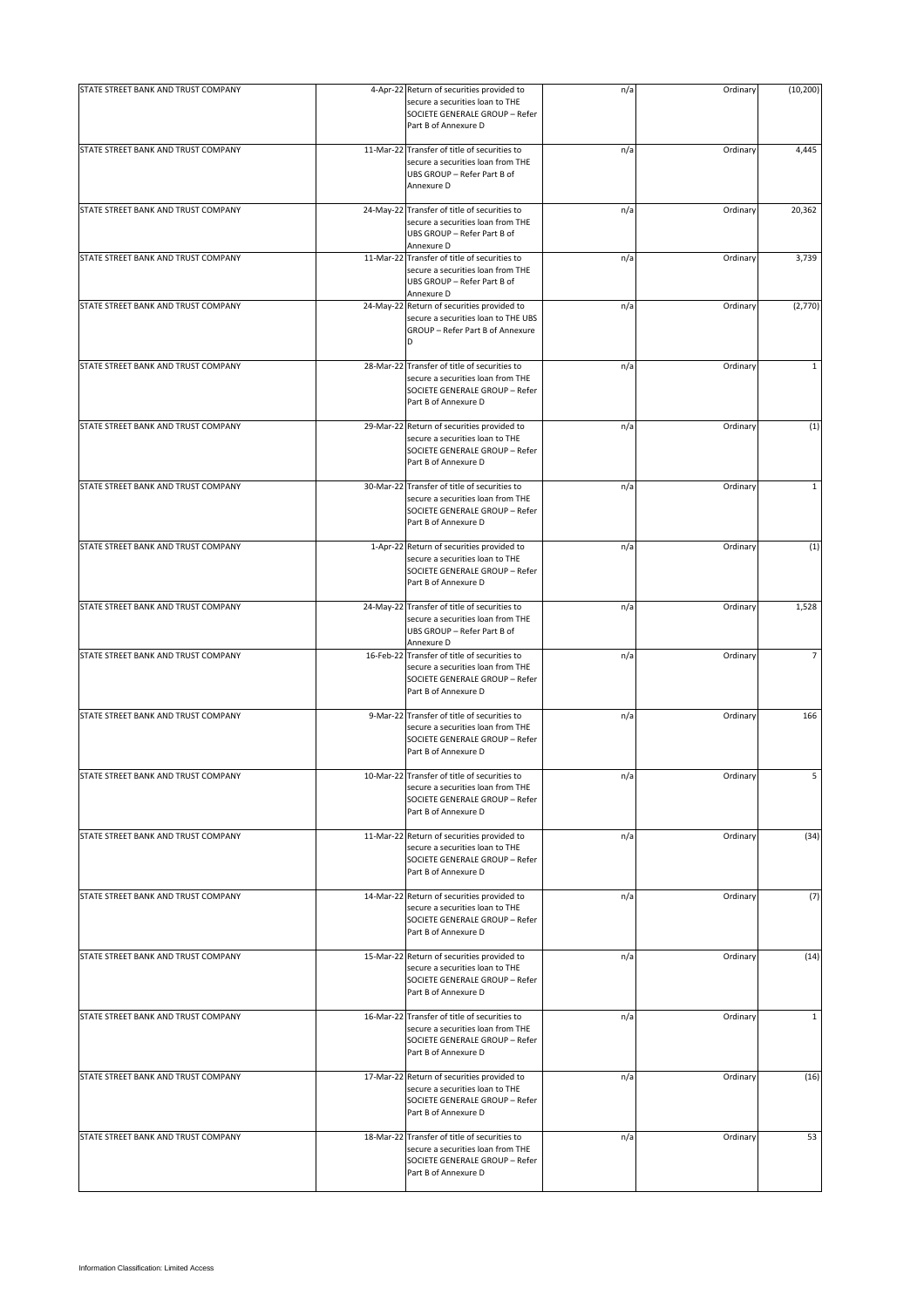| STATE STREET BANK AND TRUST COMPANY |           | 21-Mar-22 Return of securities provided to                                                                                                  | n/a | Ordinary | (1)          |
|-------------------------------------|-----------|---------------------------------------------------------------------------------------------------------------------------------------------|-----|----------|--------------|
|                                     |           | secure a securities loan to THE<br>SOCIETE GENERALE GROUP - Refer<br>Part B of Annexure D                                                   |     |          |              |
| STATE STREET BANK AND TRUST COMPANY |           | 22-Mar-22 Transfer of title of securities to<br>secure a securities loan from THE<br>SOCIETE GENERALE GROUP - Refer<br>Part B of Annexure D | n/a | Ordinary | 2,900        |
| STATE STREET BANK AND TRUST COMPANY |           | 23-Mar-22 Return of securities provided to<br>secure a securities loan to THE<br>SOCIETE GENERALE GROUP - Refer<br>Part B of Annexure D     | n/a | Ordinary | (1, 779)     |
| STATE STREET BANK AND TRUST COMPANY |           | 24-Mar-22 Return of securities provided to<br>secure a securities loan to THE<br>SOCIETE GENERALE GROUP - Refer<br>Part B of Annexure D     | n/a | Ordinary | (1, 275)     |
| STATE STREET BANK AND TRUST COMPANY |           | 25-Mar-22 Transfer of title of securities to<br>secure a securities loan from THE<br>SOCIETE GENERALE GROUP - Refer<br>Part B of Annexure D | n/a | Ordinary | 19           |
| STATE STREET BANK AND TRUST COMPANY |           | 28-Mar-22 Transfer of title of securities to<br>secure a securities loan from THE<br>SOCIETE GENERALE GROUP - Refer<br>Part B of Annexure D | n/a | Ordinary | 59           |
| STATE STREET BANK AND TRUST COMPANY |           | 29-Mar-22 Return of securities provided to<br>secure a securities loan to THE<br>SOCIETE GENERALE GROUP - Refer<br>Part B of Annexure D     | n/a | Ordinary | (53)         |
| STATE STREET BANK AND TRUST COMPANY |           | 30-Mar-22 Transfer of title of securities to<br>secure a securities loan from THE<br>SOCIETE GENERALE GROUP - Refer<br>Part B of Annexure D | n/a | Ordinary | 51           |
| STATE STREET BANK AND TRUST COMPANY |           | 31-Mar-22 Transfer of title of securities to<br>secure a securities loan from THE<br>SOCIETE GENERALE GROUP - Refer<br>Part B of Annexure D | n/a | Ordinary | $\mathbf{1}$ |
| STATE STREET BANK AND TRUST COMPANY |           | 1-Apr-22 Return of securities provided to<br>secure a securities loan to THE<br>SOCIETE GENERALE GROUP - Refer<br>Part B of Annexure D      | n/a | Ordinary | (75)         |
| STATE STREET BANK AND TRUST COMPANY |           | 4-Apr-22 Return of securities provided to<br>secure a securities loan to THE<br>SOCIETE GENERALE GROUP - Refer<br>Part B of Annexure D      | n/a | Ordinary | (8)          |
| STATE STREET BANK AND TRUST COMPANY |           | 11-Mar-22 Transfer of title of securities to<br>secure a securities loan from THE<br>UBS GROUP - Refer Part B of<br>Annexure D              | n/a | Ordinary | 3,082        |
| STATE STREET BANK AND TRUST COMPANY | 24-May-22 | Return of securities provided to<br>secure a securities loan to THE UBS<br>GROUP - Refer Part B of Annexure<br>D                            | n/a | Ordinary | (2,309)      |
| STATE STREET BANK AND TRUST COMPANY |           | 16-Feb-22 Transfer of title of securities to<br>secure a securities loan from THE<br>SOCIETE GENERALE GROUP - Refer<br>Part B of Annexure D | n/a | Ordinary | 1,670        |
| STATE STREET BANK AND TRUST COMPANY |           | 9-Mar-22 Transfer of title of securities to<br>secure a securities loan from THE<br>SOCIETE GENERALE GROUP - Refer<br>Part B of Annexure D  | n/a | Ordinary | 4,418        |
| STATE STREET BANK AND TRUST COMPANY |           | 10-Mar-22 Transfer of title of securities to<br>secure a securities loan from THE<br>SOCIETE GENERALE GROUP - Refer<br>Part B of Annexure D | n/a | Ordinary | 74           |
| STATE STREET BANK AND TRUST COMPANY |           | 11-Mar-22 Transfer of title of securities to<br>secure a securities loan from THE<br>SOCIETE GENERALE GROUP - Refer<br>Part B of Annexure D | n/a | Ordinary | 26           |
| STATE STREET BANK AND TRUST COMPANY |           | 14-Mar-22 Transfer of title of securities to<br>secure a securities loan from THE<br>SOCIETE GENERALE GROUP - Refer<br>Part B of Annexure D | n/a | Ordinary | 193          |
| STATE STREET BANK AND TRUST COMPANY |           | 15-Mar-22 Return of securities provided to<br>secure a securities loan to THE<br>SOCIETE GENERALE GROUP - Refer<br>Part B of Annexure D     | n/a | Ordinary | (98)         |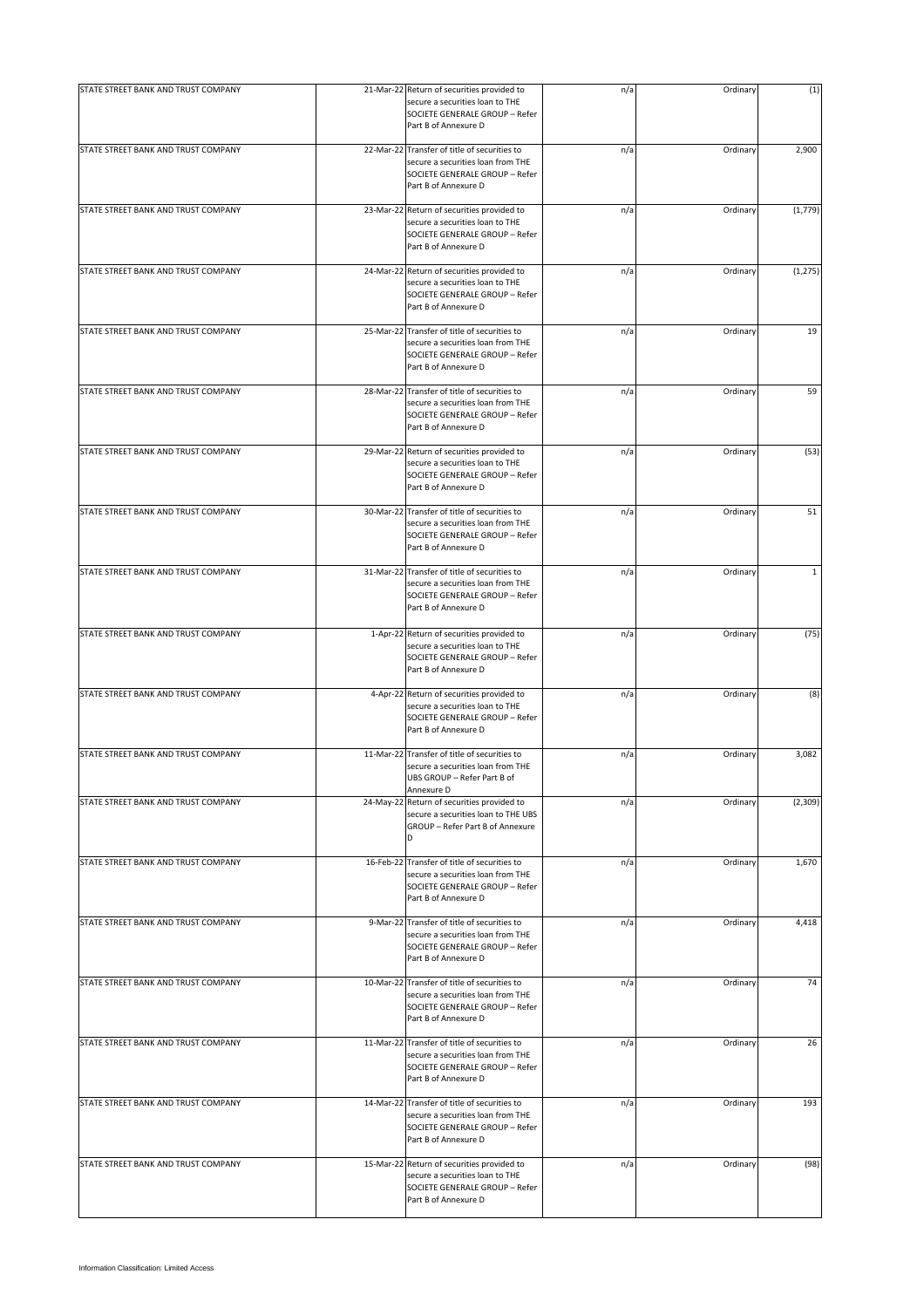| STATE STREET BANK AND TRUST COMPANY |                                                                                                                                             |     | Ordinary |           |
|-------------------------------------|---------------------------------------------------------------------------------------------------------------------------------------------|-----|----------|-----------|
|                                     | 16-Mar-22 Return of securities provided to<br>secure a securities loan to THE<br>SOCIETE GENERALE GROUP - Refer<br>Part B of Annexure D     | n/a |          | (218)     |
| STATE STREET BANK AND TRUST COMPANY | 17-Mar-22 Return of securities provided to<br>secure a securities loan to THE<br>SOCIETE GENERALE GROUP - Refer<br>Part B of Annexure D     | n/a | Ordinary | (131)     |
| STATE STREET BANK AND TRUST COMPANY | 18-Mar-22 Return of securities provided to<br>secure a securities loan to THE<br>SOCIETE GENERALE GROUP - Refer<br>Part B of Annexure D     | n/a | Ordinary | (2,964)   |
| STATE STREET BANK AND TRUST COMPANY | 21-Mar-22 Return of securities provided to<br>secure a securities loan to THE<br>SOCIETE GENERALE GROUP - Refer<br>Part B of Annexure D     | n/a | Ordinary | (36)      |
| STATE STREET BANK AND TRUST COMPANY | 22-Mar-22 Transfer of title of securities to<br>secure a securities loan from THE<br>SOCIETE GENERALE GROUP - Refer<br>Part B of Annexure D | n/a | Ordinary | 50,366    |
| STATE STREET BANK AND TRUST COMPANY | 23-Mar-22 Return of securities provided to<br>secure a securities loan to THE<br>SOCIETE GENERALE GROUP - Refer<br>Part B of Annexure D     | n/a | Ordinary | (36, 602) |
| STATE STREET BANK AND TRUST COMPANY | 24-Mar-22 Return of securities provided to<br>secure a securities loan to THE<br>SOCIETE GENERALE GROUP - Refer<br>Part B of Annexure D     | n/a | Ordinary | (15, 203) |
| STATE STREET BANK AND TRUST COMPANY | 25-Mar-22 Transfer of title of securities to<br>secure a securities loan from THE<br>SOCIETE GENERALE GROUP - Refer<br>Part B of Annexure D | n/a | Ordinary | 4,470     |
| STATE STREET BANK AND TRUST COMPANY | 28-Mar-22 Transfer of title of securities to<br>secure a securities loan from THE<br>SOCIETE GENERALE GROUP - Refer<br>Part B of Annexure D | n/a | Ordinary | 13,719    |
| STATE STREET BANK AND TRUST COMPANY | 29-Mar-22 Return of securities provided to<br>secure a securities loan to THE<br>SOCIETE GENERALE GROUP - Refer<br>Part B of Annexure D     | n/a | Ordinary | (12, 442) |
| STATE STREET BANK AND TRUST COMPANY | 30-Mar-22 Transfer of title of securities to<br>secure a securities loan from THE<br>SOCIETE GENERALE GROUP - Refer<br>Part B of Annexure D | n/a | Ordinary | 11,898    |
| STATE STREET BANK AND TRUST COMPANY | 31-Mar-22 Return of securities provided to<br>secure a securities loan to THE<br>SOCIETE GENERALE GROUP - Refer<br>Part B of Annexure D     | n/a | Ordinary | (337)     |
| STATE STREET BANK AND TRUST COMPANY | 1-Apr-22 Return of securities provided to<br>secure a securities loan to THE<br>SOCIETE GENERALE GROUP - Refer<br>Part B of Annexure D      | n/a | Ordinary | (17,066)  |
| STATE STREET BANK AND TRUST COMPANY | 4-Apr-22 Return of securities provided to<br>secure a securities loan to THE<br>SOCIETE GENERALE GROUP - Refer<br>Part B of Annexure D      | n/a | Ordinary | (1,739)   |
| STATE STREET BANK AND TRUST COMPANY | 11-Mar-22 Transfer of title of securities to<br>secure a securities loan from THE<br>UBS GROUP - Refer Part B of<br>Annexure D              | n/a | Ordinary | 21,820    |
| STATE STREET BANK AND TRUST COMPANY | 20-May-22 Return of securities provided to<br>secure a securities loan to THE UBS<br>GROUP - Refer Part B of Annexure<br>D                  | n/a | Ordinary | (21, 745) |
| STATE STREET BANK AND TRUST COMPANY | 23-May-22 Return of securities provided to<br>secure a securities loan to THE UBS<br>GROUP - Refer Part B of Annexure<br>D                  | n/a | Ordinary | (5)       |
| STATE STREET BANK AND TRUST COMPANY | 24-May-22 Transfer of title of securities to<br>secure a securities loan from THE<br>UBS GROUP - Refer Part B of<br>Annexure D              | n/a | Ordinary | 189       |
| STATE STREET BANK AND TRUST COMPANY | 9-Mar-22 Transfer of title of securities to<br>secure a securities loan from THE<br>SOCIETE GENERALE GROUP - Refer<br>Part B of Annexure D  | n/a | Ordinary | 1,432     |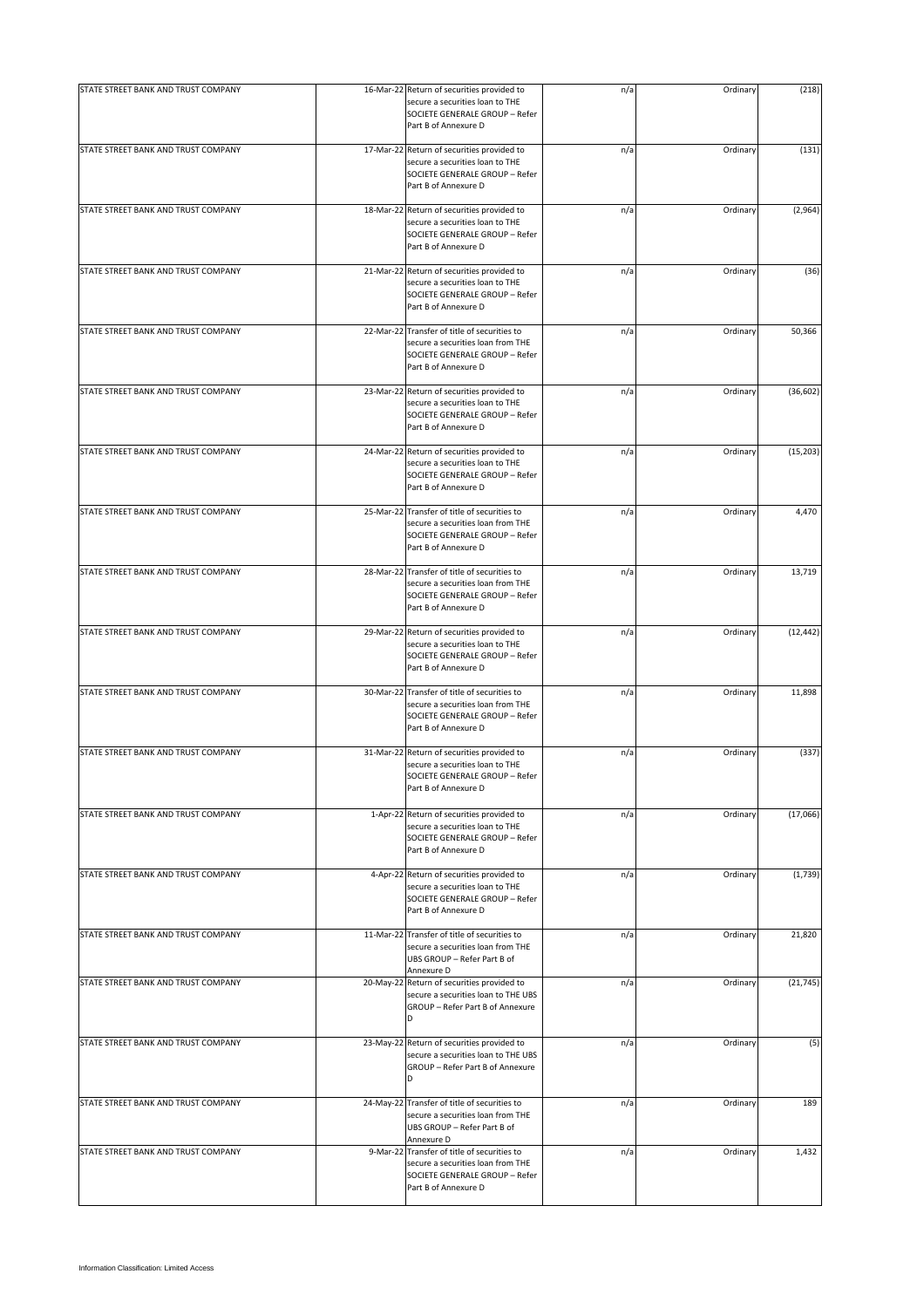| STATE STREET BANK AND TRUST COMPANY |           | 10-Mar-22 Transfer of title of securities to                                                                                                | n/a | Ordinary | 53        |
|-------------------------------------|-----------|---------------------------------------------------------------------------------------------------------------------------------------------|-----|----------|-----------|
|                                     |           | secure a securities loan from THE<br>SOCIETE GENERALE GROUP - Refer<br>Part B of Annexure D                                                 |     |          |           |
| STATE STREET BANK AND TRUST COMPANY |           | 11-Mar-22 Return of securities provided to<br>secure a securities loan to THE<br>SOCIETE GENERALE GROUP - Refer<br>Part B of Annexure D     | n/a | Ordinary | (20)      |
| STATE STREET BANK AND TRUST COMPANY |           | 14-Mar-22 Transfer of title of securities to<br>secure a securities loan from THE<br>SOCIETE GENERALE GROUP - Refer<br>Part B of Annexure D | n/a | Ordinary | 53        |
| STATE STREET BANK AND TRUST COMPANY |           | 15-Mar-22 Transfer of title of securities to<br>secure a securities loan from THE<br>SOCIETE GENERALE GROUP - Refer<br>Part B of Annexure D | n/a | Ordinary | 112       |
| STATE STREET BANK AND TRUST COMPANY |           | 16-Mar-22 Return of securities provided to<br>secure a securities loan to THE<br>SOCIETE GENERALE GROUP - Refer<br>Part B of Annexure D     | n/a | Ordinary | (43)      |
| STATE STREET BANK AND TRUST COMPANY |           | 17-Mar-22 Transfer of title of securities to<br>secure a securities loan from THE<br>SOCIETE GENERALE GROUP - Refer<br>Part B of Annexure D | n/a | Ordinary | 37        |
| STATE STREET BANK AND TRUST COMPANY |           | 18-Mar-22 Transfer of title of securities to<br>secure a securities loan from THE<br>SOCIETE GENERALE GROUP - Refer<br>Part B of Annexure D | n/a | Ordinary | 269       |
| STATE STREET BANK AND TRUST COMPANY |           | 21-Mar-22 Return of securities provided to<br>secure a securities loan to THE<br>SOCIETE GENERALE GROUP - Refer<br>Part B of Annexure D     | n/a | Ordinary | (20)      |
| STATE STREET BANK AND TRUST COMPANY |           | 22-Mar-22 Transfer of title of securities to<br>secure a securities loan from THE<br>SOCIETE GENERALE GROUP - Refer<br>Part B of Annexure D | n/a | Ordinary | 33,334    |
| STATE STREET BANK AND TRUST COMPANY |           | 23-Mar-22 Return of securities provided to<br>secure a securities loan to THE<br>SOCIETE GENERALE GROUP - Refer<br>Part B of Annexure D     | n/a | Ordinary | (2, 136)  |
| STATE STREET BANK AND TRUST COMPANY |           | 24-Mar-22 Return of securities provided to<br>secure a securities loan to THE<br>SOCIETE GENERALE GROUP - Refer<br>Part B of Annexure D     | n/a | Ordinary | (33,069)  |
| STATE STREET BANK AND TRUST COMPANY |           | 11-Mar-22 Transfer of title of securities to<br>secure a securities loan from THE<br>UBS GROUP - Refer Part B of<br>Annexure D              | n/a | Ordinary | 15,465    |
| STATE STREET BANK AND TRUST COMPANY | 14-Mar-22 | Return of securities provided to<br>secure a securities loan to THE UBS<br>GROUP - Refer Part B of Annexure<br>D                            | n/a | Ordinary | (15, 465) |
| STATE STREET BANK AND TRUST COMPANY |           | 24-Jan-22 Transfer of title of securities to<br>secure a securities loan from THE<br>SOCIETE GENERALE GROUP - Refer<br>Part B of Annexure D | n/a | Ordinary | 28        |
| STATE STREET BANK AND TRUST COMPANY |           | 25-Jan-22 Return of securities provided to<br>secure a securities loan to THE<br>SOCIETE GENERALE GROUP - Refer<br>Part B of Annexure D     | n/a | Ordinary | (22)      |
| STATE STREET BANK AND TRUST COMPANY |           | 26-Jan-22 Return of securities provided to<br>secure a securities loan to THE<br>SOCIETE GENERALE GROUP - Refer<br>Part B of Annexure D     | n/a | Ordinary | (41)      |
| STATE STREET BANK AND TRUST COMPANY |           | 27-Jan-22 Return of securities provided to<br>secure a securities loan to THE<br>SOCIETE GENERALE GROUP - Refer<br>Part B of Annexure D     | n/a | Ordinary | (2,684)   |
| STATE STREET BANK AND TRUST COMPANY |           | 16-Feb-22 Transfer of title of securities to<br>secure a securities loan from THE<br>SOCIETE GENERALE GROUP - Refer<br>Part B of Annexure D | n/a | Ordinary | 1,504     |
| STATE STREET BANK AND TRUST COMPANY |           | 9-Mar-22 Return of securities provided to<br>secure a securities loan to THE<br>SOCIETE GENERALE GROUP - Refer<br>Part B of Annexure D      | n/a | Ordinary | (1, 141)  |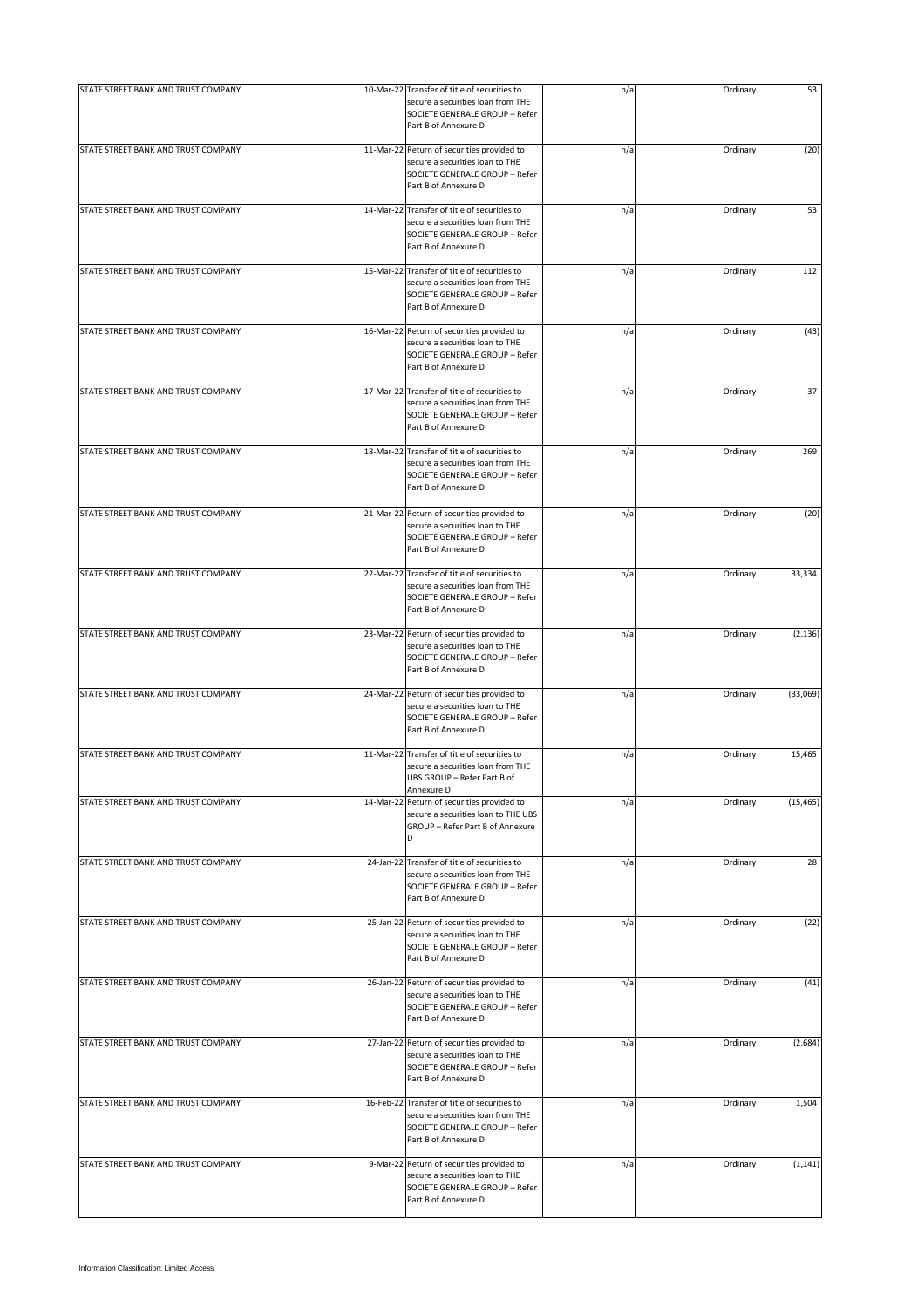| STATE STREET BANK AND TRUST COMPANY | 10-Mar-22 Transfer of title of securities to                                                                                                | n/a | Ordinary | 60        |
|-------------------------------------|---------------------------------------------------------------------------------------------------------------------------------------------|-----|----------|-----------|
|                                     | secure a securities loan from THE<br>SOCIETE GENERALE GROUP - Refer<br>Part B of Annexure D                                                 |     |          |           |
| STATE STREET BANK AND TRUST COMPANY | 11-Mar-22 Return of securities provided to<br>secure a securities loan to THE<br>SOCIETE GENERALE GROUP - Refer<br>Part B of Annexure D     | n/a | Ordinary | (32)      |
| STATE STREET BANK AND TRUST COMPANY | 14-Mar-22 Transfer of title of securities to<br>secure a securities loan from THE<br>SOCIETE GENERALE GROUP - Refer<br>Part B of Annexure D | n/a | Ordinary | 15        |
| STATE STREET BANK AND TRUST COMPANY | 15-Mar-22 Transfer of title of securities to<br>secure a securities loan from THE<br>SOCIETE GENERALE GROUP - Refer<br>Part B of Annexure D | n/a | Ordinary | 3         |
| STATE STREET BANK AND TRUST COMPANY | 16-Mar-22 Return of securities provided to<br>secure a securities loan to THE<br>SOCIETE GENERALE GROUP - Refer<br>Part B of Annexure D     | n/a | Ordinary | (241)     |
| STATE STREET BANK AND TRUST COMPANY | 17-Mar-22 Transfer of title of securities to<br>secure a securities loan from THE<br>SOCIETE GENERALE GROUP - Refer<br>Part B of Annexure D | n/a | Ordinary | 15        |
| STATE STREET BANK AND TRUST COMPANY | 18-Mar-22 Return of securities provided to<br>secure a securities loan to THE<br>SOCIETE GENERALE GROUP - Refer<br>Part B of Annexure D     | n/a | Ordinary | (446)     |
| STATE STREET BANK AND TRUST COMPANY | 21-Mar-22 Return of securities provided to<br>secure a securities loan to THE<br>SOCIETE GENERALE GROUP - Refer<br>Part B of Annexure D     | n/a | Ordinary | (4)       |
| STATE STREET BANK AND TRUST COMPANY | 22-Mar-22 Transfer of title of securities to<br>secure a securities loan from THE<br>SOCIETE GENERALE GROUP - Refer<br>Part B of Annexure D | n/a | Ordinary | 1,753     |
| STATE STREET BANK AND TRUST COMPANY | 23-Mar-22 Return of securities provided to<br>secure a securities loan to THE<br>SOCIETE GENERALE GROUP - Refer<br>Part B of Annexure D     | n/a | Ordinary | (1, 295)  |
| STATE STREET BANK AND TRUST COMPANY | 24-Mar-22 Transfer of title of securities to<br>secure a securities loan from THE<br>SOCIETE GENERALE GROUP - Refer<br>Part B of Annexure D | n/a | Ordinary | 4,543     |
| STATE STREET BANK AND TRUST COMPANY | 25-Mar-22 Transfer of title of securities to<br>secure a securities loan from THE<br>SOCIETE GENERALE GROUP - Refer<br>Part B of Annexure D | n/a | Ordinary | 15,300    |
| STATE STREET BANK AND TRUST COMPANY | 28-Mar-22 Transfer of title of securities to<br>secure a securities loan from THE<br>SOCIETE GENERALE GROUP - Refer<br>Part B of Annexure D | n/a | Ordinary | 46,960    |
| STATE STREET BANK AND TRUST COMPANY | 29-Mar-22 Return of securities provided to<br>secure a securities loan to THE<br>SOCIETE GENERALE GROUP - Refer<br>Part B of Annexure D     | n/a | Ordinary | (42, 253) |
| STATE STREET BANK AND TRUST COMPANY | 30-Mar-22 Transfer of title of securities to<br>secure a securities loan from THE<br>SOCIETE GENERALE GROUP - Refer<br>Part B of Annexure D | n/a | Ordinary | 41,265    |
| STATE STREET BANK AND TRUST COMPANY | 31-Mar-22 Return of securities provided to<br>secure a securities loan to THE<br>SOCIETE GENERALE GROUP - Refer<br>Part B of Annexure D     | n/a | Ordinary | (195)     |
| STATE STREET BANK AND TRUST COMPANY | 1-Apr-22 Return of securities provided to<br>secure a securities loan to THE<br>SOCIETE GENERALE GROUP - Refer<br>Part B of Annexure D      | n/a | Ordinary | (60, 175) |
| STATE STREET BANK AND TRUST COMPANY | 4-Apr-22 Return of securities provided to<br>secure a securities loan to THE<br>SOCIETE GENERALE GROUP - Refer<br>Part B of Annexure D      | n/a | Ordinary | (6,021)   |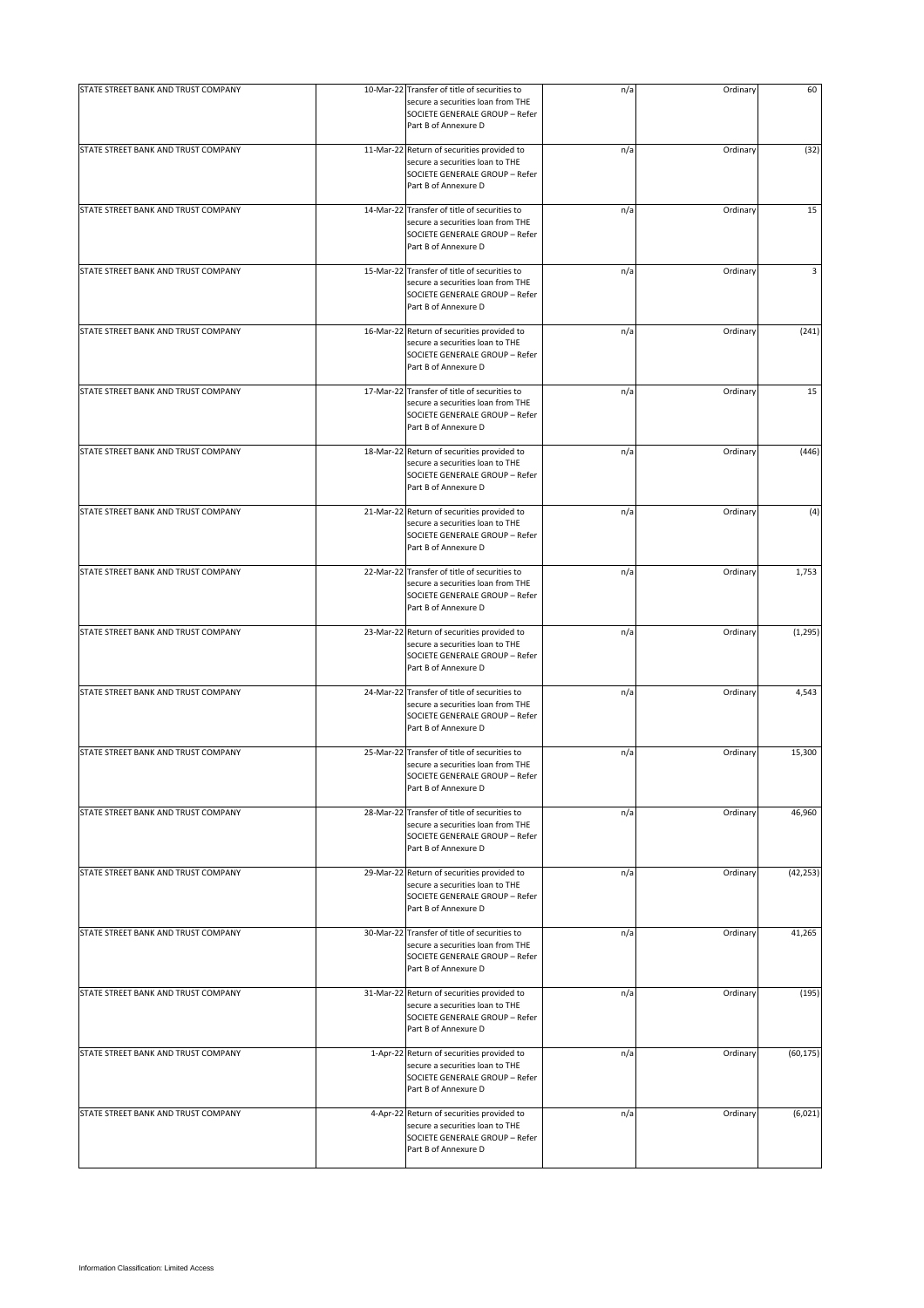| STATE STREET BANK AND TRUST COMPANY | 11-Mar-22 Transfer of title of securities to                                                                                                | n/a | Ordinary | 611       |
|-------------------------------------|---------------------------------------------------------------------------------------------------------------------------------------------|-----|----------|-----------|
|                                     | secure a securities loan from THE<br>UBS GROUP - Refer Part B of<br>Annexure D                                                              |     |          |           |
| STATE STREET BANK AND TRUST COMPANY | 24-May-22 Transfer of title of securities to<br>secure a securities loan from THE<br>UBS GROUP - Refer Part B of<br>Annexure D              | n/a | Ordinary | 4,062     |
| STATE STREET BANK AND TRUST COMPANY | 16-Feb-22 Transfer of title of securities to<br>secure a securities loan from THE<br>SOCIETE GENERALE GROUP - Refer<br>Part B of Annexure D | n/a | Ordinary | 2,952     |
| STATE STREET BANK AND TRUST COMPANY | 9-Mar-22 Return of securities provided to<br>secure a securities loan to THE<br>SOCIETE GENERALE GROUP - Refer<br>Part B of Annexure D      | n/a | Ordinary | (1, 118)  |
| STATE STREET BANK AND TRUST COMPANY | 11-Mar-22 Transfer of title of securities to<br>secure a securities loan from THE<br>SOCIETE GENERALE GROUP - Refer<br>Part B of Annexure D | n/a | Ordinary | 15        |
| STATE STREET BANK AND TRUST COMPANY | 14-Mar-22 Transfer of title of securities to<br>secure a securities loan from THE<br>SOCIETE GENERALE GROUP - Refer<br>Part B of Annexure D | n/a | Ordinary | 21        |
| STATE STREET BANK AND TRUST COMPANY | 15-Mar-22 Return of securities provided to<br>secure a securities loan to THE<br>SOCIETE GENERALE GROUP - Refer<br>Part B of Annexure D     | n/a | Ordinary | (33)      |
| STATE STREET BANK AND TRUST COMPANY | 16-Mar-22 Return of securities provided to<br>secure a securities loan to THE<br>SOCIETE GENERALE GROUP - Refer<br>Part B of Annexure D     | n/a | Ordinary | (47)      |
| STATE STREET BANK AND TRUST COMPANY | 17-Mar-22 Return of securities provided to<br>secure a securities loan to THE<br>SOCIETE GENERALE GROUP - Refer<br>Part B of Annexure D     | n/a | Ordinary | (17)      |
| STATE STREET BANK AND TRUST COMPANY | 18-Mar-22 Return of securities provided to<br>secure a securities loan to THE<br>SOCIETE GENERALE GROUP - Refer<br>Part B of Annexure D     | n/a | Ordinary | (954)     |
| STATE STREET BANK AND TRUST COMPANY | 21-Mar-22 Return of securities provided to<br>secure a securities loan to THE<br>SOCIETE GENERALE GROUP - Refer<br>Part B of Annexure D     | n/a | Ordinary | (13)      |
| STATE STREET BANK AND TRUST COMPANY | 22-Mar-22 Transfer of title of securities to<br>secure a securities loan from THE<br>SOCIETE GENERALE GROUP - Refer<br>Part B of Annexure D | n/a | Ordinary | 14,782    |
| STATE STREET BANK AND TRUST COMPANY | 23-Mar-22 Return of securities provided to<br>secure a securities loan to THE<br>SOCIETE GENERALE GROUP - Refer<br>Part B of Annexure D     | n/a | Ordinary | (10, 782) |
| STATE STREET BANK AND TRUST COMPANY | 24-Mar-22 Return of securities provided to<br>secure a securities loan to THE<br>SOCIETE GENERALE GROUP - Refer<br>Part B of Annexure D     | n/a | Ordinary | (2, 207)  |
| STATE STREET BANK AND TRUST COMPANY | 25-Mar-22 Transfer of title of securities to<br>secure a securities loan from THE<br>SOCIETE GENERALE GROUP - Refer<br>Part B of Annexure D | n/a | Ordinary | 7,769     |
| STATE STREET BANK AND TRUST COMPANY | 28-Mar-22 Transfer of title of securities to<br>secure a securities loan from THE<br>SOCIETE GENERALE GROUP - Refer<br>Part B of Annexure D | n/a | Ordinary | 23,852    |
| STATE STREET BANK AND TRUST COMPANY | 29-Mar-22 Return of securities provided to<br>secure a securities loan to THE<br>SOCIETE GENERALE GROUP - Refer<br>Part B of Annexure D     | n/a | Ordinary | (21, 637) |
| STATE STREET BANK AND TRUST COMPANY | 30-Mar-22 Transfer of title of securities to<br>secure a securities loan from THE<br>SOCIETE GENERALE GROUP - Refer<br>Part B of Annexure D | n/a | Ordinary | 20,621    |
| STATE STREET BANK AND TRUST COMPANY | 31-Mar-22 Return of securities provided to<br>secure a securities loan to THE<br>SOCIETE GENERALE GROUP - Refer<br>Part B of Annexure D     | n/a | Ordinary | (84)      |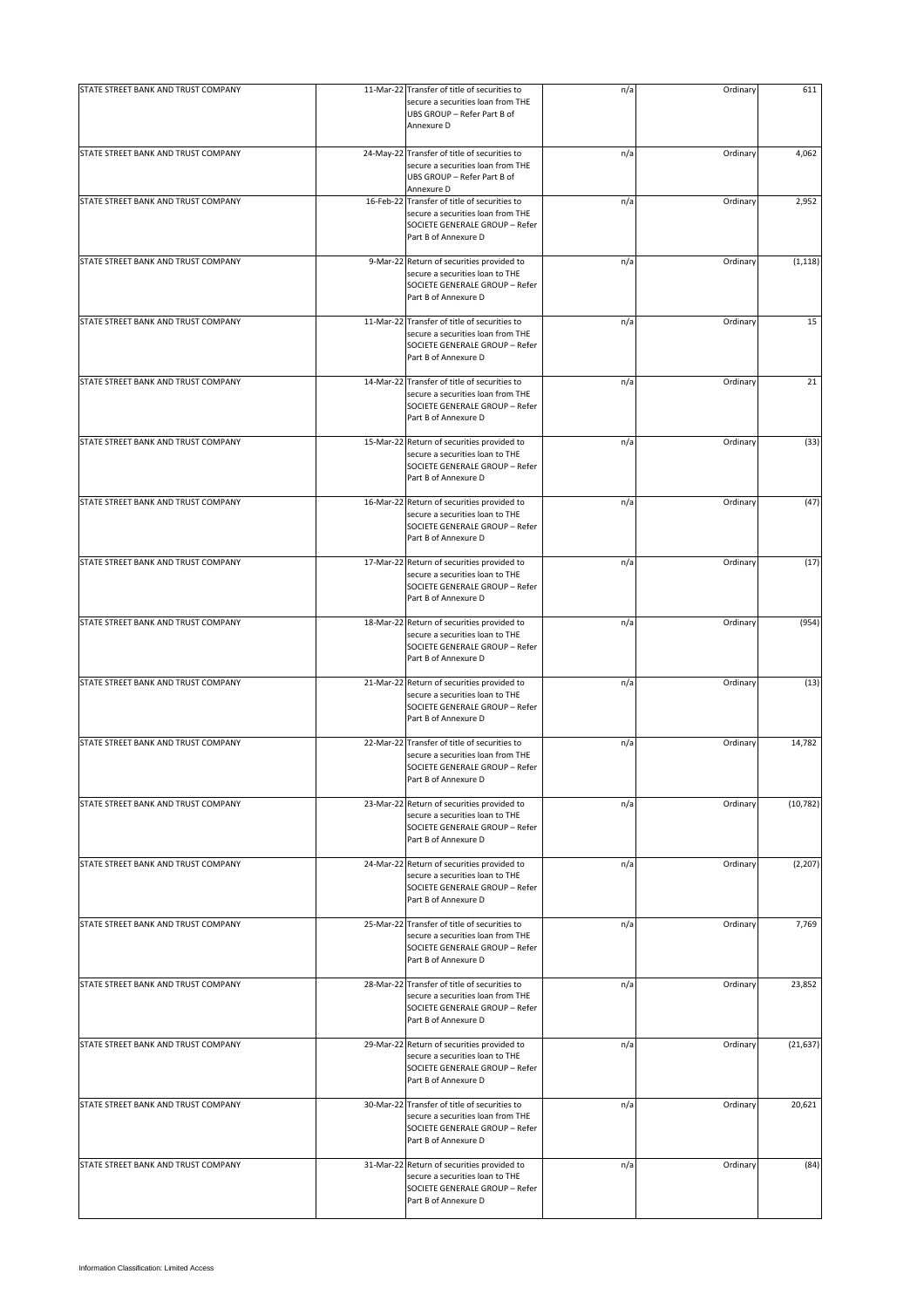| STATE STREET BANK AND TRUST COMPANY |                                                                                                                                             |     |          |           |
|-------------------------------------|---------------------------------------------------------------------------------------------------------------------------------------------|-----|----------|-----------|
|                                     | 1-Apr-22 Return of securities provided to<br>secure a securities loan to THE<br>SOCIETE GENERALE GROUP - Refer<br>Part B of Annexure D      | n/a | Ordinary | (30, 059) |
| STATE STREET BANK AND TRUST COMPANY | 4-Apr-22 Return of securities provided to<br>secure a securities loan to THE<br>SOCIETE GENERALE GROUP - Refer<br>Part B of Annexure D      | n/a | Ordinary | (3,061)   |
| STATE STREET BANK AND TRUST COMPANY | 11-Mar-22 Transfer of title of securities to<br>secure a securities loan from THE<br>UBS GROUP - Refer Part B of<br>Annexure D              | n/a | Ordinary | 5,816     |
| STATE STREET BANK AND TRUST COMPANY | 24-May-22 Return of securities provided to<br>secure a securities loan to THE UBS<br>GROUP - Refer Part B of Annexure<br>D                  | n/a | Ordinary | (5, 350)  |
| STATE STREET BANK AND TRUST COMPANY | 16-Feb-22 Transfer of title of securities to<br>secure a securities loan from THE<br>SOCIETE GENERALE GROUP - Refer<br>Part B of Annexure D | n/a | Ordinary | 3,539     |
| STATE STREET BANK AND TRUST COMPANY | 9-Mar-22 Transfer of title of securities to<br>secure a securities loan from THE<br>SOCIETE GENERALE GROUP - Refer<br>Part B of Annexure D  | n/a | Ordinary | 1,053     |
| STATE STREET BANK AND TRUST COMPANY | 10-Mar-22 Transfer of title of securities to<br>secure a securities loan from THE<br>SOCIETE GENERALE GROUP - Refer<br>Part B of Annexure D | n/a | Ordinary | 196       |
| STATE STREET BANK AND TRUST COMPANY | 11-Mar-22 Return of securities provided to<br>secure a securities loan to THE<br>SOCIETE GENERALE GROUP - Refer<br>Part B of Annexure D     | n/a | Ordinary | (10)      |
| STATE STREET BANK AND TRUST COMPANY | 14-Mar-22 Return of securities provided to<br>secure a securities loan to THE<br>SOCIETE GENERALE GROUP - Refer<br>Part B of Annexure D     | n/a | Ordinary | (101)     |
| STATE STREET BANK AND TRUST COMPANY | 15-Mar-22 Return of securities provided to<br>secure a securities loan to THE<br>SOCIETE GENERALE GROUP - Refer<br>Part B of Annexure D     | n/a | Ordinary | (156)     |
| STATE STREET BANK AND TRUST COMPANY | 16-Mar-22 Transfer of title of securities to<br>secure a securities loan from THE<br>SOCIETE GENERALE GROUP - Refer<br>Part B of Annexure D | n/a | Ordinary | 92        |
| STATE STREET BANK AND TRUST COMPANY | 17-Mar-22 Transfer of title of securities to<br>secure a securities loan from THE<br>SOCIETE GENERALE GROUP - Refer<br>Part B of Annexure D | n/a | Ordinary | 43        |
| STATE STREET BANK AND TRUST COMPANY | 18-Mar-22 Transfer of title of securities to<br>secure a securities loan from THE<br>SOCIETE GENERALE GROUP - Refer<br>Part B of Annexure D | n/a | Ordinary | 116       |
| STATE STREET BANK AND TRUST COMPANY | 21-Mar-22 Return of securities provided to<br>secure a securities loan to THE<br>SOCIETE GENERALE GROUP - Refer<br>Part B of Annexure D     | n/a | Ordinary | (55)      |
| STATE STREET BANK AND TRUST COMPANY | 22-Mar-22 Transfer of title of securities to<br>secure a securities loan from THE<br>SOCIETE GENERALE GROUP - Refer<br>Part B of Annexure D | n/a | Ordinary | 85,270    |
| STATE STREET BANK AND TRUST COMPANY | 23-Mar-22 Return of securities provided to<br>secure a securities loan to THE<br>SOCIETE GENERALE GROUP - Refer<br>Part B of Annexure D     | n/a | Ordinary | (62, 942) |
| STATE STREET BANK AND TRUST COMPANY | 24-Mar-22 Return of securities provided to<br>secure a securities loan to THE<br>SOCIETE GENERALE GROUP - Refer<br>Part B of Annexure D     | n/a | Ordinary | (23,999)  |
| STATE STREET BANK AND TRUST COMPANY | 25-Mar-22 Transfer of title of securities to<br>secure a securities loan from THE<br>SOCIETE GENERALE GROUP - Refer<br>Part B of Annexure D | n/a | Ordinary | 9,096     |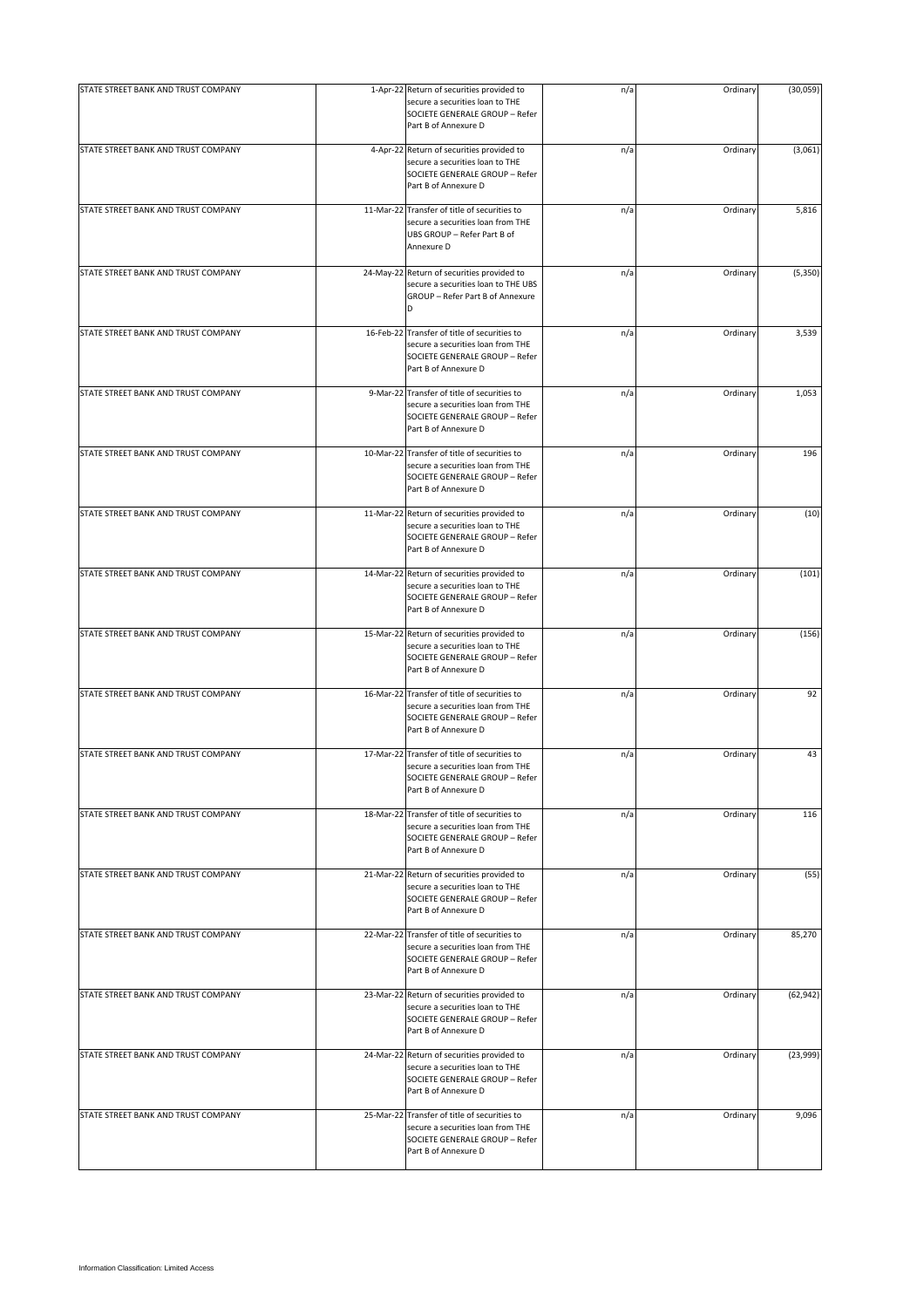| STATE STREET BANK AND TRUST COMPANY | 28-Mar-22 Transfer of title of securities to                                                                                                    | n/a | Ordinary | 27,872       |
|-------------------------------------|-------------------------------------------------------------------------------------------------------------------------------------------------|-----|----------|--------------|
|                                     | secure a securities loan from THE<br>SOCIETE GENERALE GROUP - Refer<br>Part B of Annexure D                                                     |     |          |              |
| STATE STREET BANK AND TRUST COMPANY | 29-Mar-22 Return of securities provided to<br>secure a securities loan to THE<br>SOCIETE GENERALE GROUP - Refer<br>Part B of Annexure D         | n/a | Ordinary | (25, 289)    |
| STATE STREET BANK AND TRUST COMPANY | 30-Mar-22 Transfer of title of securities to<br>secure a securities loan from THE<br>SOCIETE GENERALE GROUP - Refer<br>Part B of Annexure D     | n/a | Ordinary | 24,231       |
| STATE STREET BANK AND TRUST COMPANY | 31-Mar-22 Return of securities provided to<br>secure a securities loan to THE<br>SOCIETE GENERALE GROUP - Refer<br>Part B of Annexure D         | n/a | Ordinary | (118)        |
| STATE STREET BANK AND TRUST COMPANY | 1-Apr-22 Return of securities provided to<br>secure a securities loan to THE<br>SOCIETE GENERALE GROUP - Refer<br>Part B of Annexure D          | n/a | Ordinary | (35, 250)    |
| STATE STREET BANK AND TRUST COMPANY | 4-Apr-22 Return of securities provided to<br>secure a securities loan to THE<br>SOCIETE GENERALE GROUP - Refer<br>Part B of Annexure D          | n/a | Ordinary | (3,588)      |
| STATE STREET BANK AND TRUST COMPANY | 11-Mar-22 Transfer of title of securities to<br>secure a securities loan from THE<br>UBS GROUP - Refer Part B of<br>Annexure D                  | n/a | Ordinary | 19,551       |
| STATE STREET BANK AND TRUST COMPANY | 20-May-22 Return of securities provided to<br>secure a securities loan to THE UBS<br>GROUP - Refer Part B of Annexure<br>D                      | n/a | Ordinary | (19, 530)    |
| STATE STREET BANK AND TRUST COMPANY | 24-May-22 Transfer of title of securities to<br>secure a securities loan from THE<br>UBS GROUP - Refer Part B of<br>Annexure D                  | n/a | Ordinary | 2,375        |
| STATE STREET BANK AND TRUST COMPANY | 27-Apr-22 Transfer of title of securities to<br>secure a securities loan from THE<br><b>GOLDMAN SACHS GROUP - Refer</b><br>Part B of Annexure D | n/a | Ordinary | $\mathbf{1}$ |
| STATE STREET BANK AND TRUST COMPANY | 28-Apr-22 Return of securities provided to<br>secure a securities loan to THE<br>GOLDMAN SACHS GROUP - Refer<br>Part B of Annexure D            | n/a | Ordinary | (1)          |
| STATE STREET BANK AND TRUST COMPANY | 1-Feb-22 Transfer of title of securities to<br>secure a securities loan from THE<br>MACQUARIE GROUP - Refer Part B<br>of Annexure D             | n/a | Ordinary | 9            |
| STATE STREET BANK AND TRUST COMPANY | 3-Feb-22 Return of securities provided to<br>secure a securities loan to THE<br>MACQUARIE GROUP - Refer Part B<br>of Annexure D                 | n/a | Ordinary | (9)          |
| STATE STREET BANK AND TRUST COMPANY | 24-Jan-22 Transfer of title of securities to<br>secure a securities loan from THE<br>SOCIETE GENERALE GROUP - Refer<br>Part B of Annexure D     | n/a | Ordinary | 94           |
| STATE STREET BANK AND TRUST COMPANY | 25-Jan-22 Return of securities provided to<br>secure a securities loan to THE<br>SOCIETE GENERALE GROUP - Refer<br>Part B of Annexure D         | n/a | Ordinary | (151)        |
| STATE STREET BANK AND TRUST COMPANY | 26-Jan-22 Return of securities provided to<br>secure a securities loan to THE<br>SOCIETE GENERALE GROUP - Refer<br>Part B of Annexure D         | n/a | Ordinary | (3,916)      |
| STATE STREET BANK AND TRUST COMPANY | 27-Jan-22 Return of securities provided to<br>secure a securities loan to THE<br>SOCIETE GENERALE GROUP - Refer<br>Part B of Annexure D         | n/a | Ordinary | (286, 846)   |
| STATE STREET BANK AND TRUST COMPANY | 28-Jan-22 Return of securities provided to<br>secure a securities loan to THE<br>SOCIETE GENERALE GROUP - Refer<br>Part B of Annexure D         | n/a | Ordinary | (41, 709)    |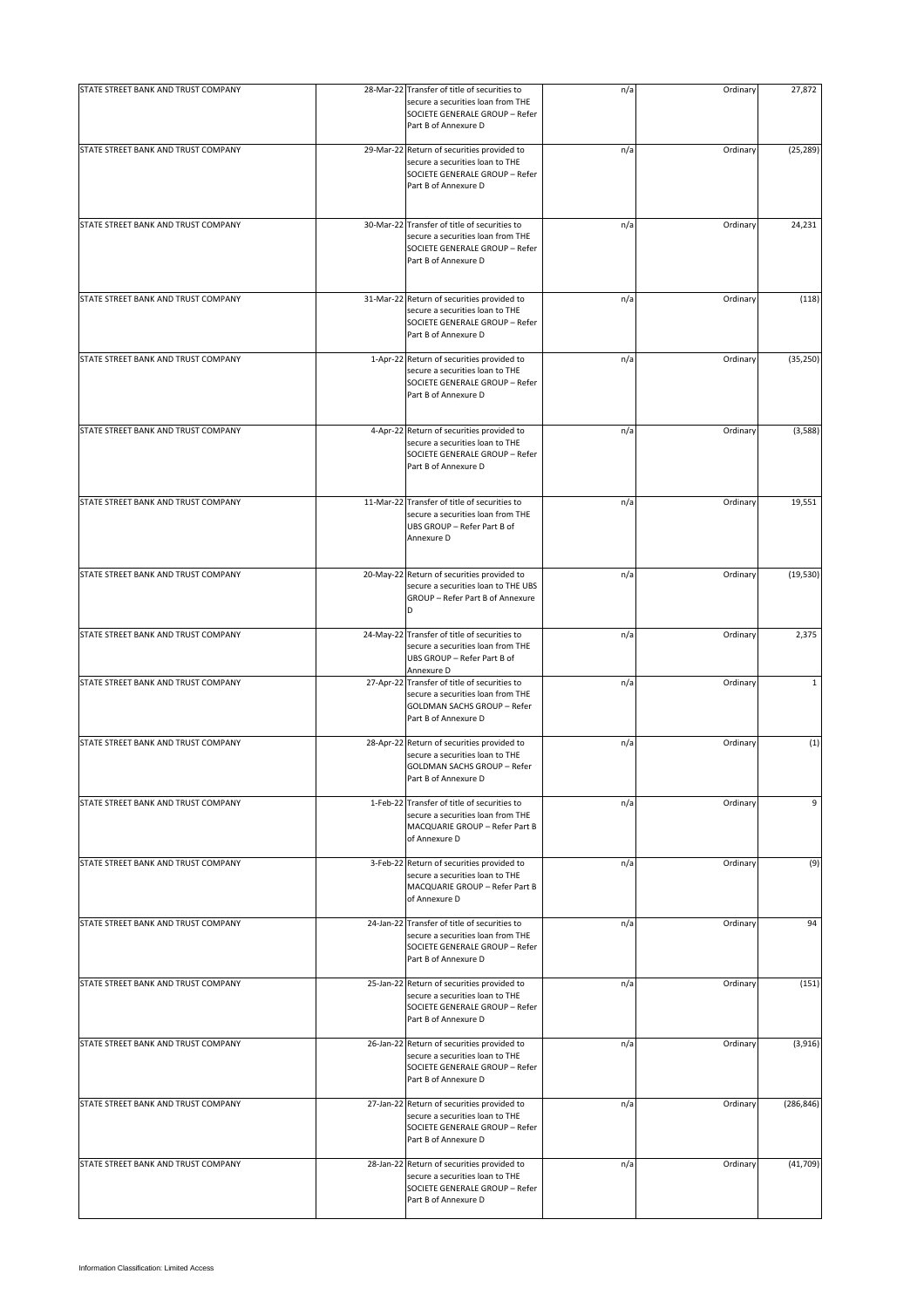| STATE STREET BANK AND TRUST COMPANY | 1-Feb-22 Transfer of title of securities to                                                                                                 | n/a | Ordinary |            |
|-------------------------------------|---------------------------------------------------------------------------------------------------------------------------------------------|-----|----------|------------|
|                                     | secure a securities loan from THE<br>MACQUARIE GROUP - Refer Part B<br>of Annexure D                                                        |     |          |            |
| STATE STREET BANK AND TRUST COMPANY | 3-Feb-22 Return of securities provided to<br>secure a securities loan to THE<br>MACQUARIE GROUP - Refer Part B<br>of Annexure D             | n/a | Ordinary | (4)        |
| STATE STREET BANK AND TRUST COMPANY | 24-Jan-22 Return of securities provided to<br>secure a securities loan to THE<br>SOCIETE GENERALE GROUP - Refer<br>Part B of Annexure D     | n/a | Ordinary | (44)       |
| STATE STREET BANK AND TRUST COMPANY | 25-Jan-22 Transfer of title of securities to<br>secure a securities loan from THE<br>SOCIETE GENERALE GROUP - Refer<br>Part B of Annexure D | n/a | Ordinary | 30         |
| STATE STREET BANK AND TRUST COMPANY | 26-Jan-22 Return of securities provided to<br>secure a securities loan to THE<br>SOCIETE GENERALE GROUP - Refer<br>Part B of Annexure D     | n/a | Ordinary | (1,490)    |
| STATE STREET BANK AND TRUST COMPANY | 27-Jan-22 Return of securities provided to<br>secure a securities loan to THE<br>SOCIETE GENERALE GROUP - Refer<br>Part B of Annexure D     | n/a | Ordinary | (110, 760) |
| STATE STREET BANK AND TRUST COMPANY | 28-Jan-22 Return of securities provided to<br>secure a securities loan to THE<br>SOCIETE GENERALE GROUP - Refer<br>Part B of Annexure D     | n/a | Ordinary | (16, 115)  |
| STATE STREET BANK AND TRUST COMPANY | 24-Jan-22 Return of securities provided to<br>secure a securities loan to THE<br>SOCIETE GENERALE GROUP - Refer<br>Part B of Annexure D     | n/a | Ordinary | (124)      |
| STATE STREET BANK AND TRUST COMPANY | 25-Jan-22 Transfer of title of securities to<br>secure a securities loan from THE<br>SOCIETE GENERALE GROUP - Refer<br>Part B of Annexure D | n/a | Ordinary | 81         |
| STATE STREET BANK AND TRUST COMPANY | 26-Jan-22 Return of securities provided to<br>secure a securities loan to THE<br>SOCIETE GENERALE GROUP - Refer<br>Part B of Annexure D     | n/a | Ordinary | (1,032)    |
| STATE STREET BANK AND TRUST COMPANY | 27-Jan-22 Return of securities provided to<br>secure a securities loan to THE<br>SOCIETE GENERALE GROUP - Refer<br>Part B of Annexure D     | n/a | Ordinary | (77, 490)  |
| STATE STREET BANK AND TRUST COMPANY | 16-Feb-22 Return of securities provided to<br>secure a securities loan to THE<br>SOCIETE GENERALE GROUP - Refer<br>Part B of Annexure D     | n/a | Ordinary | (4, 209)   |
| STATE STREET BANK AND TRUST COMPANY | 9-Mar-22 Return of securities provided to<br>secure a securities loan to THE<br>SOCIETE GENERALE GROUP - Refer<br>Part B of Annexure D      | n/a | Ordinary | (6,055)    |
| STATE STREET BANK AND TRUST COMPANY | 10-Mar-22 Transfer of title of securities to<br>secure a securities loan from THE<br>SOCIETE GENERALE GROUP - Refer<br>Part B of Annexure D | n/a | Ordinary | 22         |
| STATE STREET BANK AND TRUST COMPANY | 11-Mar-22 Return of securities provided to<br>secure a securities loan to THE<br>SOCIETE GENERALE GROUP - Refer<br>Part B of Annexure D     | n/a | Ordinary | (122)      |
| STATE STREET BANK AND TRUST COMPANY | 14-Mar-22 Transfer of title of securities to<br>secure a securities loan from THE<br>SOCIETE GENERALE GROUP - Refer<br>Part B of Annexure D | n/a | Ordinary | 29         |
| STATE STREET BANK AND TRUST COMPANY | 15-Mar-22 Return of securities provided to<br>secure a securities loan to THE<br>SOCIETE GENERALE GROUP - Refer<br>Part B of Annexure D     | n/a | Ordinary | (57)       |
| STATE STREET BANK AND TRUST COMPANY | 16-Mar-22 Return of securities provided to<br>secure a securities loan to THE<br>SOCIETE GENERALE GROUP - Refer<br>Part B of Annexure D     | n/a | Ordinary | (58)       |
| STATE STREET BANK AND TRUST COMPANY | 17-Mar-22 Return of securities provided to<br>secure a securities loan to THE<br>SOCIETE GENERALE GROUP - Refer<br>Part B of Annexure D     | n/a | Ordinary | (29)       |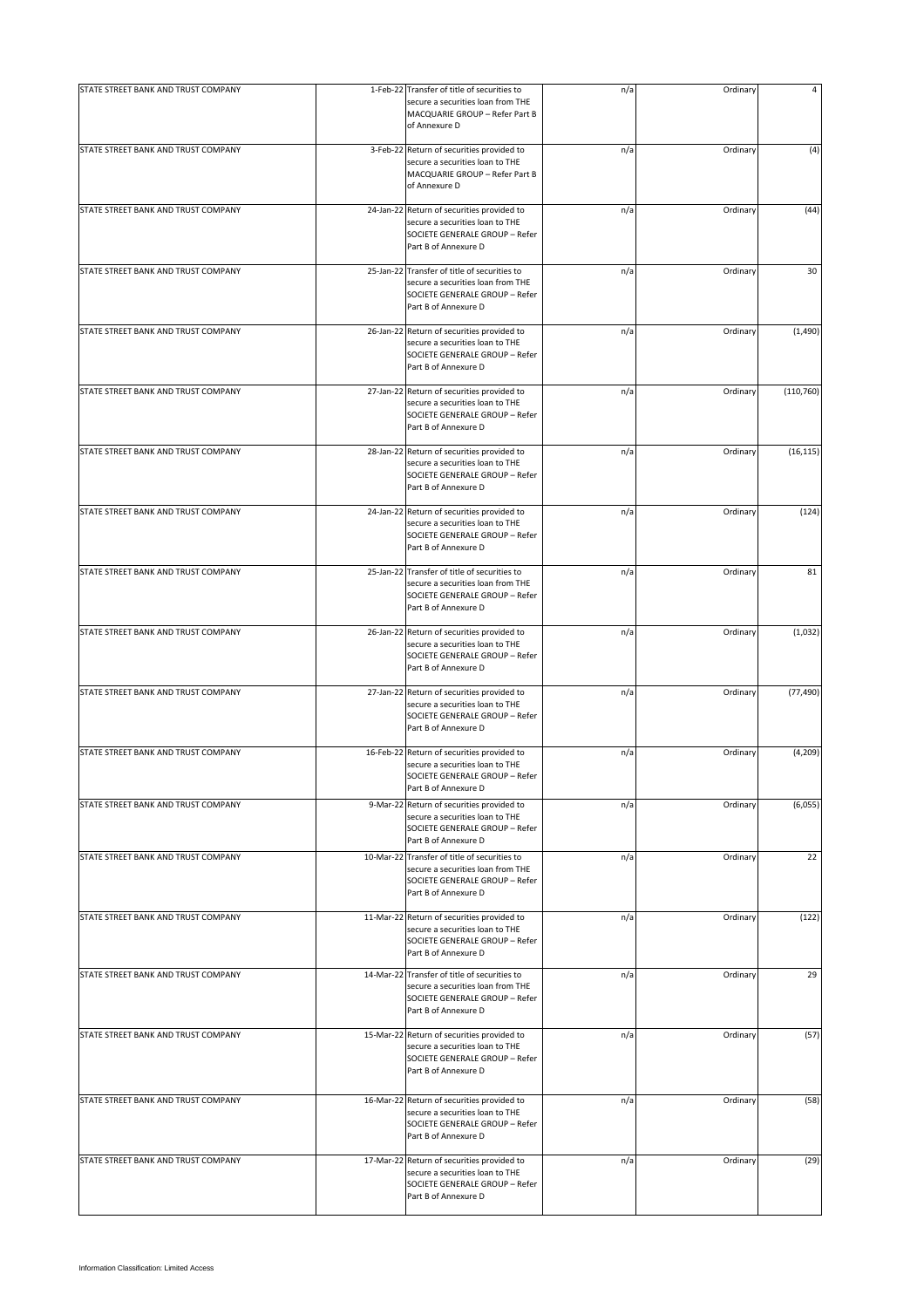| STATE STREET BANK AND TRUST COMPANY | 18-Mar-22 Transfer of title of securities to                                                                                                | n/a | Ordinary | 220       |
|-------------------------------------|---------------------------------------------------------------------------------------------------------------------------------------------|-----|----------|-----------|
|                                     | secure a securities loan from THE<br>SOCIETE GENERALE GROUP - Refer<br>Part B of Annexure D                                                 |     |          |           |
| STATE STREET BANK AND TRUST COMPANY | 21-Mar-22 Return of securities provided to<br>secure a securities loan to THE<br>SOCIETE GENERALE GROUP - Refer<br>Part B of Annexure D     | n/a | Ordinary | (23)      |
| STATE STREET BANK AND TRUST COMPANY | 22-Mar-22 Transfer of title of securities to<br>secure a securities loan from THE<br>SOCIETE GENERALE GROUP - Refer<br>Part B of Annexure D | n/a | Ordinary | 17,686    |
| STATE STREET BANK AND TRUST COMPANY | 23-Mar-22 Return of securities provided to<br>secure a securities loan to THE<br>SOCIETE GENERALE GROUP - Refer<br>Part B of Annexure D     | n/a | Ordinary | (13, 138) |
| STATE STREET BANK AND TRUST COMPANY | 24-Mar-22 Return of securities provided to<br>secure a securities loan to THE<br>SOCIETE GENERALE GROUP - Refer<br>Part B of Annexure D     | n/a | Ordinary | (5,076)   |
| STATE STREET BANK AND TRUST COMPANY | 25-Mar-22 Transfer of title of securities to<br>secure a securities loan from THE<br>SOCIETE GENERALE GROUP - Refer<br>Part B of Annexure D | n/a | Ordinary | 1,107     |
| STATE STREET BANK AND TRUST COMPANY | 28-Mar-22 Transfer of title of securities to<br>secure a securities loan from THE<br>SOCIETE GENERALE GROUP - Refer<br>Part B of Annexure D | n/a | Ordinary | 3,271     |
| STATE STREET BANK AND TRUST COMPANY | 29-Mar-22 Return of securities provided to<br>secure a securities loan to THE<br>SOCIETE GENERALE GROUP - Refer<br>Part B of Annexure D     | n/a | Ordinary | (3, 101)  |
| STATE STREET BANK AND TRUST COMPANY | 30-Mar-22 Transfer of title of securities to<br>secure a securities loan from THE<br>SOCIETE GENERALE GROUP - Refer<br>Part B of Annexure D | n/a | Ordinary | 2,679     |
| STATE STREET BANK AND TRUST COMPANY | 31-Mar-22 Return of securities provided to<br>secure a securities loan to THE<br>SOCIETE GENERALE GROUP - Refer<br>Part B of Annexure D     | n/a | Ordinary | (1, 592)  |
| STATE STREET BANK AND TRUST COMPANY | 1-Apr-22 Return of securities provided to<br>secure a securities loan to THE<br>SOCIETE GENERALE GROUP - Refer<br>Part B of Annexure D      | n/a | Ordinary | (2,666)   |
| STATE STREET BANK AND TRUST COMPANY | 4-Apr-22 Return of securities provided to<br>secure a securities loan to THE<br>SOCIETE GENERALE GROUP - Refer<br>Part B of Annexure D      | n/a | Ordinary | (175)     |
| STATE STREET BANK AND TRUST COMPANY | 11-Mar-22 Transfer of title of securities to<br>secure a securities loan from THE<br>UBS GROUP - Refer Part B of<br>Annexure D              | n/a | Ordinary | 16,176    |
| STATE STREET BANK AND TRUST COMPANY | 24-May-22 Return of securities provided to<br>secure a securities loan to THE UBS<br>GROUP - Refer Part B of Annexure<br>D                  | n/a | Ordinary | (16, 176) |
| STATE STREET BANK AND TRUST COMPANY | 11-Mar-22 Transfer of title of securities to<br>secure a securities loan from THE<br>UBS GROUP - Refer Part B of<br>Annexure D              | n/a | Ordinary | 116       |
| STATE STREET BANK AND TRUST COMPANY | 24-May-22 Transfer of title of securities to<br>secure a securities loan from THE<br>UBS GROUP - Refer Part B of<br>Annexure D              | n/a | Ordinary | 1,751     |
| STATE STREET BANK AND TRUST COMPANY | 16-Feb-22 Transfer of title of securities to<br>secure a securities loan from THE<br>SOCIETE GENERALE GROUP - Refer<br>Part B of Annexure D | n/a | Ordinary | 6,396     |
| STATE STREET BANK AND TRUST COMPANY | 9-Mar-22 Return of securities provided to<br>secure a securities loan to THE<br>SOCIETE GENERALE GROUP - Refer<br>Part B of Annexure D      | n/a | Ordinary | (6, 210)  |
| STATE STREET BANK AND TRUST COMPANY | 10-Mar-22 Transfer of title of securities to<br>secure a securities loan from THE<br>SOCIETE GENERALE GROUP - Refer<br>Part B of Annexure D | n/a | Ordinary | 3         |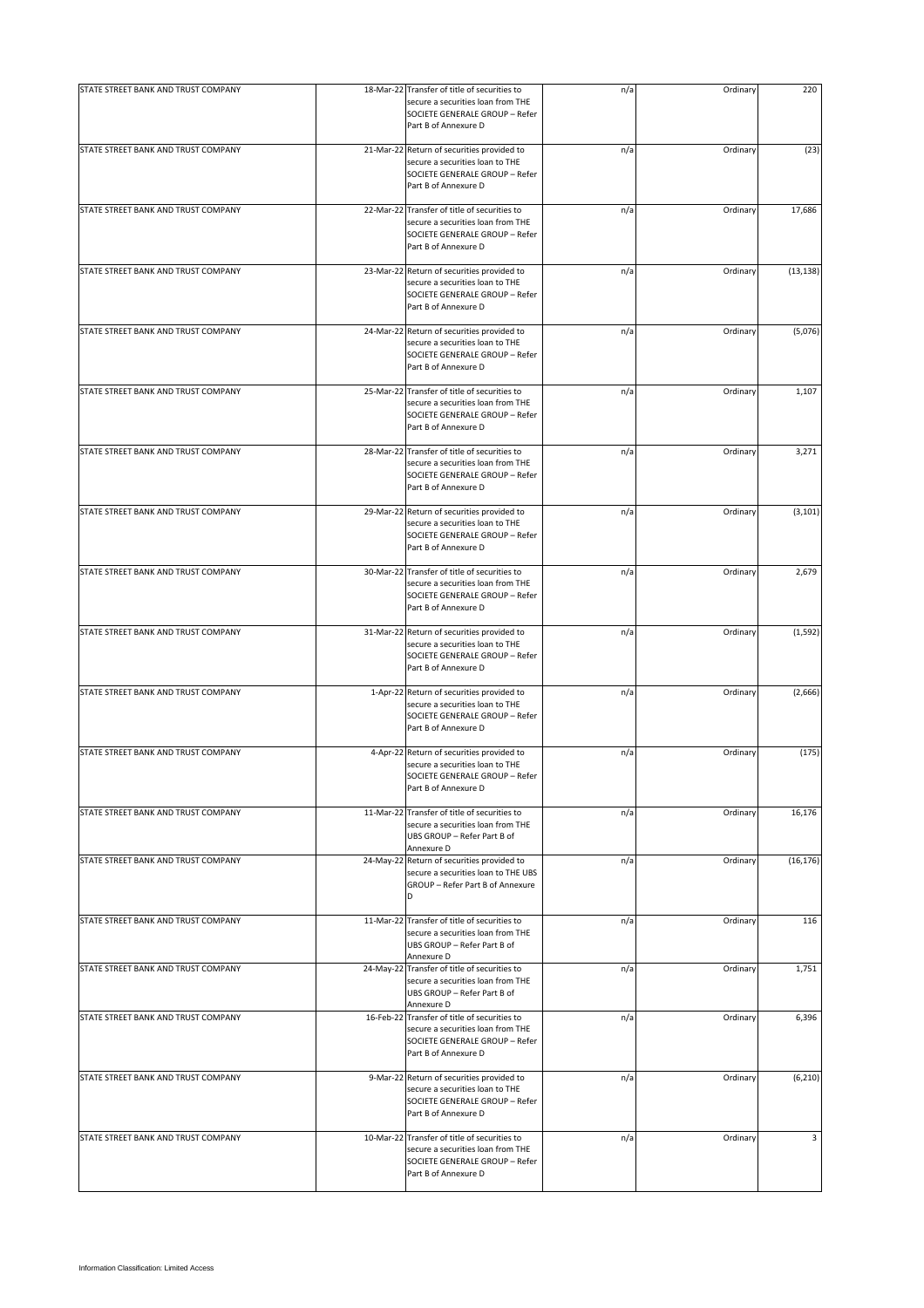| STATE STREET BANK AND TRUST COMPANY | 11-Mar-22 Return of securities provided to                                                                                                  | n/a | Ordinary | (2)       |
|-------------------------------------|---------------------------------------------------------------------------------------------------------------------------------------------|-----|----------|-----------|
|                                     | secure a securities loan to THE<br>SOCIETE GENERALE GROUP - Refer<br>Part B of Annexure D                                                   |     |          |           |
| STATE STREET BANK AND TRUST COMPANY | 14-Mar-22 Transfer of title of securities to<br>secure a securities loan from THE<br>SOCIETE GENERALE GROUP - Refer<br>Part B of Annexure D | n/a | Ordinary | 6         |
| STATE STREET BANK AND TRUST COMPANY | 16-Mar-22 Return of securities provided to<br>secure a securities loan to THE<br>SOCIETE GENERALE GROUP - Refer<br>Part B of Annexure D     | n/a | Ordinary | (5)       |
| STATE STREET BANK AND TRUST COMPANY | 17-Mar-22 Return of securities provided to<br>secure a securities loan to THE<br>SOCIETE GENERALE GROUP - Refer<br>Part B of Annexure D     | n/a | Ordinary | (2)       |
| STATE STREET BANK AND TRUST COMPANY | 18-Mar-22 Transfer of title of securities to<br>secure a securities loan from THE<br>SOCIETE GENERALE GROUP - Refer<br>Part B of Annexure D | n/a | Ordinary | 53        |
| STATE STREET BANK AND TRUST COMPANY | 21-Mar-22 Return of securities provided to<br>secure a securities loan to THE<br>SOCIETE GENERALE GROUP - Refer<br>Part B of Annexure D     | n/a | Ordinary | (4)       |
| STATE STREET BANK AND TRUST COMPANY | 22-Mar-22 Transfer of title of securities to<br>secure a securities loan from THE<br>SOCIETE GENERALE GROUP - Refer<br>Part B of Annexure D | n/a | Ordinary | 4,251     |
| STATE STREET BANK AND TRUST COMPANY | 23-Mar-22 Return of securities provided to<br>secure a securities loan to THE<br>SOCIETE GENERALE GROUP - Refer<br>Part B of Annexure D     | n/a | Ordinary | (3, 118)  |
| STATE STREET BANK AND TRUST COMPANY | 24-Mar-22 Transfer of title of securities to<br>secure a securities loan from THE<br>SOCIETE GENERALE GROUP - Refer<br>Part B of Annexure D | n/a | Ordinary | 4,955     |
| STATE STREET BANK AND TRUST COMPANY | 25-Mar-22 Transfer of title of securities to<br>secure a securities loan from THE<br>SOCIETE GENERALE GROUP - Refer<br>Part B of Annexure D | n/a | Ordinary | 16,069    |
| STATE STREET BANK AND TRUST COMPANY | 28-Mar-22 Transfer of title of securities to<br>secure a securities loan from THE<br>SOCIETE GENERALE GROUP - Refer<br>Part B of Annexure D | n/a | Ordinary | 51,377    |
| STATE STREET BANK AND TRUST COMPANY | 29-Mar-22 Return of securities provided to<br>secure a securities loan to THE<br>SOCIETE GENERALE GROUP - Refer<br>Part B of Annexure D     | n/a | Ordinary | (46, 621) |
| STATE STREET BANK AND TRUST COMPANY | 30-Mar-22 Transfer of title of securities to<br>secure a securities loan from THE<br>SOCIETE GENERALE GROUP - Refer<br>Part B of Annexure D | n/a | Ordinary | 44,513    |
| STATE STREET BANK AND TRUST COMPANY | 31-Mar-22 Return of securities provided to<br>secure a securities loan to THE<br>SOCIETE GENERALE GROUP - Refer<br>Part B of Annexure D     | n/a | Ordinary | (368)     |
| STATE STREET BANK AND TRUST COMPANY | 1-Apr-22 Return of securities provided to<br>secure a securities loan to THE<br>SOCIETE GENERALE GROUP - Refer<br>Part B of Annexure D      | n/a | Ordinary | (64, 717) |
| STATE STREET BANK AND TRUST COMPANY | 4-Apr-22 Return of securities provided to<br>secure a securities loan to THE<br>SOCIETE GENERALE GROUP - Refer<br>Part B of Annexure D      | n/a | Ordinary | (6, 575)  |
| STATE STREET BANK AND TRUST COMPANY | 11-Mar-22 Transfer of title of securities to<br>secure a securities loan from THE<br>UBS GROUP - Refer Part B of<br>Annexure D              | n/a | Ordinary | 3,191     |
| STATE STREET BANK AND TRUST COMPANY | 24-May-22 Transfer of title of securities to<br>secure a securities loan from THE<br>UBS GROUP - Refer Part B of<br>Annexure D              | n/a | Ordinary | 715       |
| STATE STREET BANK AND TRUST COMPANY | 16-Feb-22 Transfer of title of securities to<br>secure a securities loan from THE<br>SOCIETE GENERALE GROUP - Refer<br>Part B of Annexure D | n/a | Ordinary | 1,783     |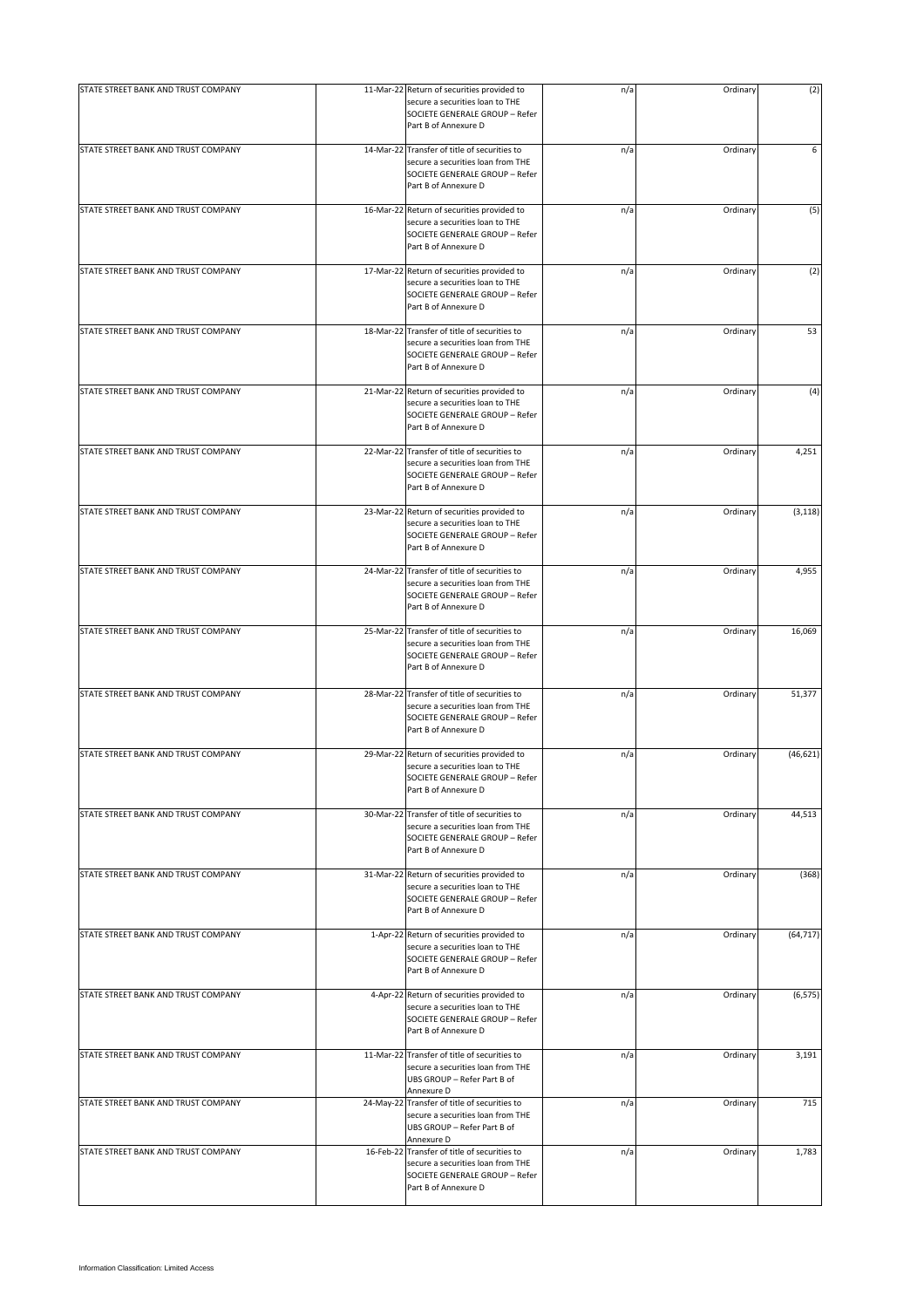| STATE STREET BANK AND TRUST COMPANY | 9-Mar-22 Transfer of title of securities to                                                                                                 | n/a | Ordinary | 13,721     |
|-------------------------------------|---------------------------------------------------------------------------------------------------------------------------------------------|-----|----------|------------|
|                                     | secure a securities loan from THE<br>SOCIETE GENERALE GROUP - Refer<br>Part B of Annexure D                                                 |     |          |            |
| STATE STREET BANK AND TRUST COMPANY | 10-Mar-22 Return of securities provided to<br>secure a securities loan to THE<br>SOCIETE GENERALE GROUP - Refer<br>Part B of Annexure D     | n/a | Ordinary | (921)      |
| STATE STREET BANK AND TRUST COMPANY | 11-Mar-22 Transfer of title of securities to<br>secure a securities loan from THE<br>SOCIETE GENERALE GROUP - Refer<br>Part B of Annexure D | n/a | Ordinary | 173        |
| STATE STREET BANK AND TRUST COMPANY | 14-Mar-22 Return of securities provided to<br>secure a securities loan to THE<br>SOCIETE GENERALE GROUP - Refer<br>Part B of Annexure D     | n/a | Ordinary | (947)      |
| STATE STREET BANK AND TRUST COMPANY | 15-Mar-22 Return of securities provided to<br>secure a securities loan to THE<br>SOCIETE GENERALE GROUP - Refer<br>Part B of Annexure D     | n/a | Ordinary | (285)      |
| STATE STREET BANK AND TRUST COMPANY | 16-Mar-22 Transfer of title of securities to<br>secure a securities loan from THE<br>SOCIETE GENERALE GROUP - Refer<br>Part B of Annexure D | n/a | Ordinary | 597        |
| STATE STREET BANK AND TRUST COMPANY | 17-Mar-22 Transfer of title of securities to<br>secure a securities loan from THE<br>SOCIETE GENERALE GROUP - Refer<br>Part B of Annexure D | n/a | Ordinary | 59         |
| STATE STREET BANK AND TRUST COMPANY | 18-Mar-22 Return of securities provided to<br>secure a securities loan to THE<br>SOCIETE GENERALE GROUP - Refer<br>Part B of Annexure D     | n/a | Ordinary | (1, 106)   |
| STATE STREET BANK AND TRUST COMPANY | 21-Mar-22 Return of securities provided to<br>secure a securities loan to THE<br>SOCIETE GENERALE GROUP - Refer<br>Part B of Annexure D     | n/a | Ordinary | (209)      |
| STATE STREET BANK AND TRUST COMPANY | 22-Mar-22 Transfer of title of securities to<br>secure a securities loan from THE<br>SOCIETE GENERALE GROUP - Refer<br>Part B of Annexure D | n/a | Ordinary | 233,289    |
| STATE STREET BANK AND TRUST COMPANY | 23-Mar-22 Return of securities provided to<br>secure a securities loan to THE<br>SOCIETE GENERALE GROUP - Refer<br>Part B of Annexure D     | n/a | Ordinary | (168, 635) |
| STATE STREET BANK AND TRUST COMPANY | 24-Mar-22 Return of securities provided to<br>secure a securities loan to THE<br>SOCIETE GENERALE GROUP - Refer<br>Part B of Annexure D     | n/a | Ordinary | (75, 641)  |
| STATE STREET BANK AND TRUST COMPANY | 25-Mar-22 Transfer of title of securities to<br>secure a securities loan from THE<br>SOCIETE GENERALE GROUP - Refer<br>Part B of Annexure D | n/a | Ordinary | 5,562      |
| STATE STREET BANK AND TRUST COMPANY | 28-Mar-22 Transfer of title of securities to<br>secure a securities loan from THE<br>SOCIETE GENERALE GROUP - Refer<br>Part B of Annexure D | n/a | Ordinary | 16,768     |
| STATE STREET BANK AND TRUST COMPANY | 29-Mar-22 Return of securities provided to<br>secure a securities loan to THE<br>SOCIETE GENERALE GROUP - Refer<br>Part B of Annexure D     | n/a | Ordinary | (15, 277)  |
| STATE STREET BANK AND TRUST COMPANY | 30-Mar-22 Transfer of title of securities to<br>secure a securities loan from THE<br>SOCIETE GENERALE GROUP - Refer<br>Part B of Annexure D | n/a | Ordinary | 14,697     |
| STATE STREET BANK AND TRUST COMPANY | 31-Mar-22 Return of securities provided to<br>secure a securities loan to THE<br>SOCIETE GENERALE GROUP - Refer<br>Part B of Annexure D     | n/a | Ordinary | (159)      |
| STATE STREET BANK AND TRUST COMPANY | 1-Apr-22 Return of securities provided to<br>secure a securities loan to THE<br>SOCIETE GENERALE GROUP - Refer<br>Part B of Annexure D      | n/a | Ordinary | (21, 323)  |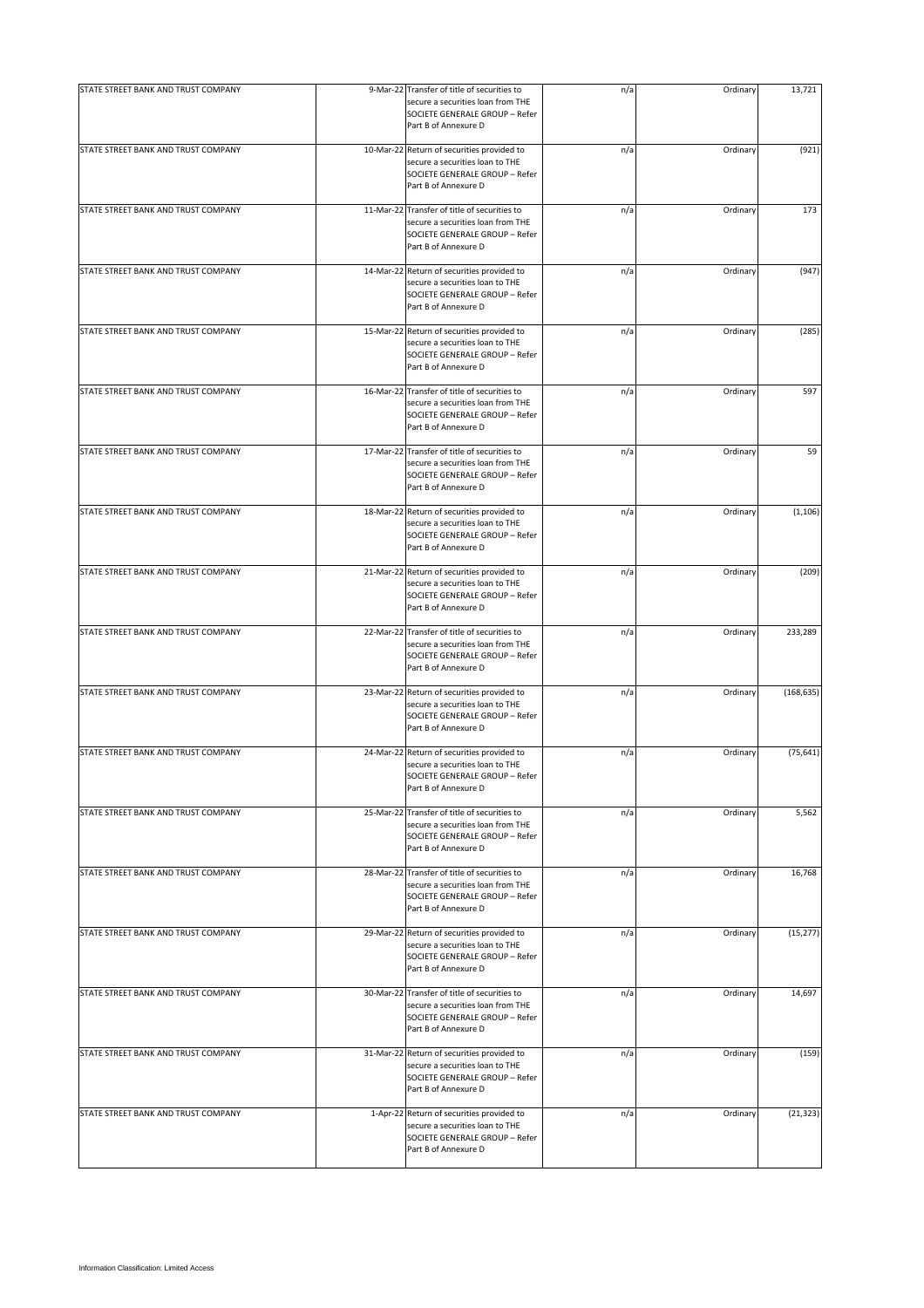| STATE STREET BANK AND TRUST COMPANY | 4-Apr-22 Return of securities provided to                                                                                      | n/a | Ordinary | (2, 147)   |
|-------------------------------------|--------------------------------------------------------------------------------------------------------------------------------|-----|----------|------------|
|                                     | secure a securities loan to THE<br>SOCIETE GENERALE GROUP - Refer<br>Part B of Annexure D                                      |     |          |            |
| STATE STREET BANK AND TRUST COMPANY | 11-Mar-22 Transfer of title of securities to<br>secure a securities loan from THE<br>UBS GROUP - Refer Part B of<br>Annexure D | n/a | Ordinary | 21,429     |
| STATE STREET BANK AND TRUST COMPANY | 20-May-22 Return of securities provided to<br>secure a securities loan to THE UBS<br>GROUP - Refer Part B of Annexure<br>D     | n/a | Ordinary | (21, 428)  |
| STATE STREET BANK AND TRUST COMPANY | 24-May-22 Return of securities provided to<br>secure a securities loan to THE UBS<br>GROUP - Refer Part B of Annexure<br>D     | n/a | Ordinary | (1)        |
| STATE STREET BANK AND TRUST COMPANY | 11-Mar-22 Transfer of title of securities to<br>secure a securities loan from THE<br>UBS GROUP - Refer Part B of<br>Annexure D | n/a | Ordinary | 104        |
| STATE STREET BANK AND TRUST COMPANY | 24-May-22 Transfer of title of securities to<br>secure a securities loan from THE<br>UBS GROUP - Refer Part B of<br>Annexure D | n/a | Ordinary | 1,805      |
| STATE STREET BANK AND TRUST COMPANY | 17-May-22 Lending securities under a securities<br>loan to THE BANK OF AMERICA<br>GROUP- Refer Part A of Annexure D            | n/a | Ordinary | 3,000      |
| STATE STREET BANK AND TRUST COMPANY | 20-May-22 Return of securities under a<br>securities loan by THE BANK OF<br>AMERICA GROUP- Refer Part A of<br>Annexure D       | n/a | Ordinary | (3,000)    |
| STATE STREET BANK AND TRUST COMPANY | 8-Feb-22 Lending securities under a securities<br>loan to THE MACQUARIE GROUP-<br>Refer Part A of Annexure D                   | n/a | Ordinary | 139,000    |
| STATE STREET BANK AND TRUST COMPANY | 11-Feb-22 Lending securities under a securities<br>loan to THE MACQUARIE GROUP-<br>Refer Part A of Annexure D                  | n/a | Ordinary | 75,000     |
| STATE STREET BANK AND TRUST COMPANY | 2-Mar-22 Return of securities under a<br>securities loan by THE MACQUARIE<br>GROUP- Refer Part A of Annexure D                 | n/a | Ordinary | (178,000)  |
| STATE STREET BANK AND TRUST COMPANY | 3-Mar-22 Lending securities under a securities<br>loan to THE MACQUARIE GROUP-<br>Refer Part A of Annexure D                   | n/a | Ordinary | 6,000      |
| STATE STREET BANK AND TRUST COMPANY | 7-Mar-22 Lending securities under a securities<br>loan to THE MACQUARIE GROUP-<br>Refer Part A of Annexure D                   | n/a | Ordinary | 88,000     |
| STATE STREET BANK AND TRUST COMPANY | 8-Mar-22 Lending securities under a securities<br>loan to THE MACQUARIE GROUP-<br>Refer Part A of Annexure D                   | n/a | Ordinary | 238,000    |
| STATE STREET BANK AND TRUST COMPANY | 18-Mar-22 Return of securities under a<br>securities loan by THE MACQUARIE<br>GROUP- Refer Part A of Annexure D                | n/a | Ordinary | (1,400)    |
| STATE STREET BANK AND TRUST COMPANY | 21-Mar-22 Return of securities under a<br>securities loan by THE MACQUARIE<br>GROUP- Refer Part A of Annexure D                | n/a | Ordinary | (177, 100) |
| STATE STREET BANK AND TRUST COMPANY | 4-Apr-22 Lending securities under a securities<br>loan to THE MACQUARIE GROUP-<br>Refer Part A of Annexure D                   | n/a | Ordinary | 67,000     |
| STATE STREET BANK AND TRUST COMPANY | 6-Apr-22 Lending securities under a securities<br>loan to THE MACQUARIE GROUP-<br>Refer Part A of Annexure D                   | n/a | Ordinary | 1,000      |
| STATE STREET BANK AND TRUST COMPANY | 7-Apr-22 Lending securities under a securities<br>loan to THE MACQUARIE GROUP-<br>Refer Part A of Annexure D                   | n/a | Ordinary | 90,000     |
| STATE STREET BANK AND TRUST COMPANY | 11-Apr-22 Lending securities under a securities<br>loan to THE MACQUARIE GROUP-<br>Refer Part A of Annexure D                  | n/a | Ordinary | 22,000     |
| STATE STREET BANK AND TRUST COMPANY | 21-Apr-22 Return of securities under a<br>securities loan by THE MACQUARIE<br>GROUP- Refer Part A of Annexure D                | n/a | Ordinary | (6, 300)   |
| STATE STREET BANK AND TRUST COMPANY | 22-Apr-22 Return of securities under a<br>securities loan by THE MACQUARIE<br>GROUP- Refer Part A of Annexure D                | n/a | Ordinary | (700)      |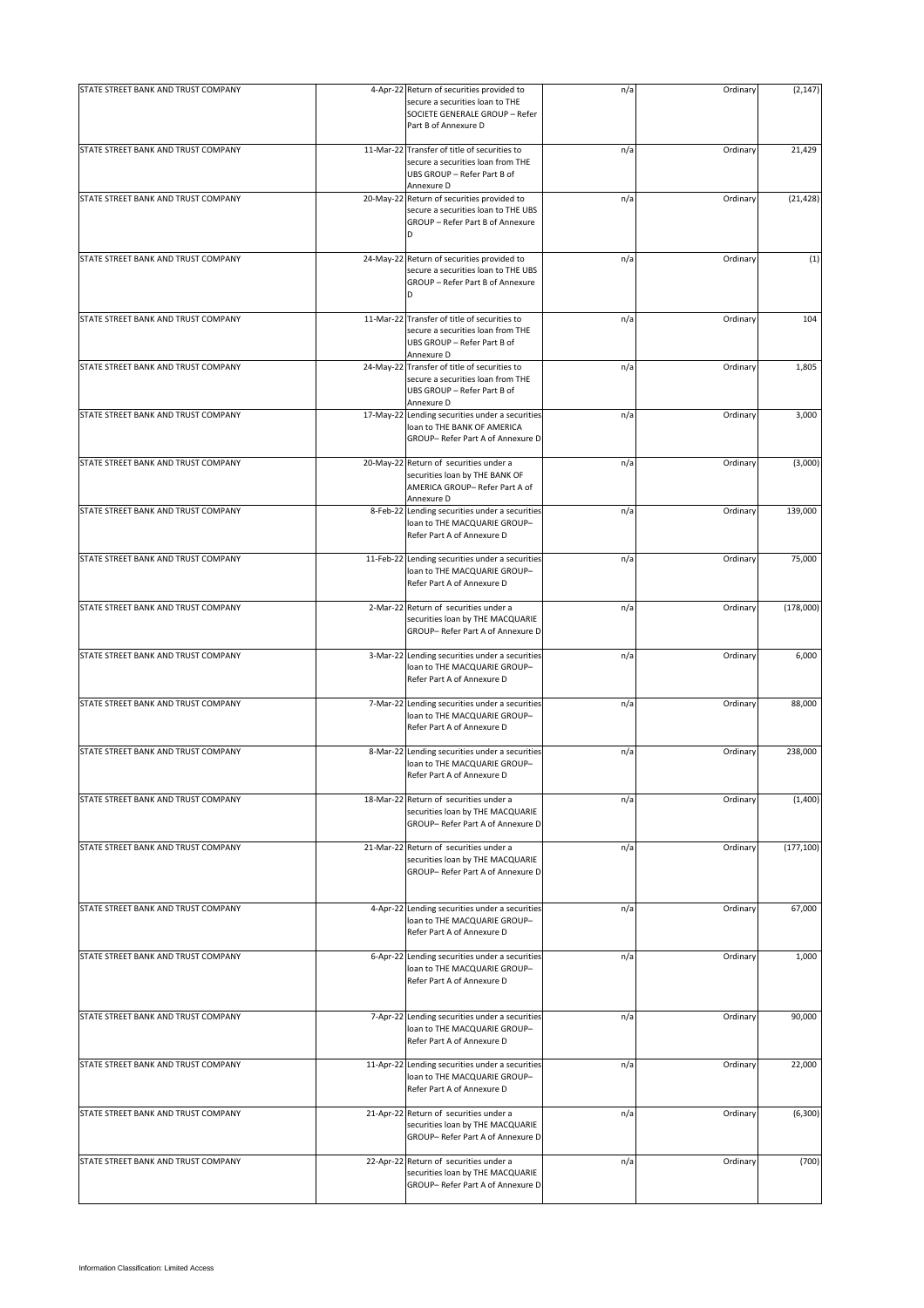| STATE STREET BANK AND TRUST COMPANY | 27-Apr-22 Lending securities under a securities<br>loan to THE MACQUARIE GROUP-<br>Refer Part A of Annexure D           | n/a | Ordinary | 63,100     |
|-------------------------------------|-------------------------------------------------------------------------------------------------------------------------|-----|----------|------------|
| STATE STREET BANK AND TRUST COMPANY | 28-Apr-22 Return of securities under a<br>securities loan by THE MACQUARIE<br>GROUP- Refer Part A of Annexure D         | n/a | Ordinary | (228, 200) |
| STATE STREET BANK AND TRUST COMPANY | 29-Apr-22 Lending securities under a securities<br>loan to THE MACQUARIE GROUP-<br>Refer Part A of Annexure D           | n/a | Ordinary | 44,000     |
| STATE STREET BANK AND TRUST COMPANY | 4-May-22 Return of securities under a<br>securities loan by THE MACQUARIE<br>GROUP- Refer Part A of Annexure D          | n/a | Ordinary | (79, 100)  |
| STATE STREET BANK AND TRUST COMPANY | 5-May-22 Lending securities under a securities<br>loan to THE MACQUARIE GROUP-<br>Refer Part A of Annexure D            | n/a | Ordinary | 44,000     |
| STATE STREET BANK AND TRUST COMPANY | 6-May-22 Return of securities under a<br>securities loan by THE MACQUARIE<br>GROUP- Refer Part A of Annexure D          | n/a | Ordinary | (144, 300) |
| STATE STREET BANK AND TRUST COMPANY | 10-May-22 Lending securities under a securities<br>loan to THE MACQUARIE GROUP-<br>Refer Part A of Annexure D           | n/a | Ordinary | 26,000     |
| STATE STREET BANK AND TRUST COMPANY | 13-May-22 Lending securities under a securities<br>loan to THE MACQUARIE GROUP-<br>Refer Part A of Annexure D           | n/a | Ordinary | 2,000      |
| STATE STREET BANK AND TRUST COMPANY | 18-Feb-22 Lending securities under a securities<br>loan to THE CITIGROUP GROUP-<br>Refer Part A of Annexure D           | n/a | Ordinary | 36,604     |
| STATE STREET BANK AND TRUST COMPANY | 25-Feb-22 Lending securities under a securities<br>loan to THE CITIGROUP GROUP-<br>Refer Part A of Annexure D           | n/a | Ordinary | 10,929     |
| STATE STREET BANK AND TRUST COMPANY | 2-Mar-22 Return of securities under a<br>securities loan by THE CITIGROUP<br>GROUP- Refer Part A of Annexure D          | n/a | Ordinary | (47, 533)  |
| STATE STREET BANK AND TRUST COMPANY | 7-Mar-22 Lending securities under a securities<br>loan to THE MORGAN STANLEY<br>GROUP- Refer Part A of Annexure D       | n/a | Ordinary | 12,259     |
| STATE STREET BANK AND TRUST COMPANY | 8-Mar-22 Lending securities under a securities<br>loan to THE MORGAN STANLEY<br>GROUP- Refer Part A of Annexure D       | n/a | Ordinary | 7,160      |
| STATE STREET BANK AND TRUST COMPANY | 9-Mar-22 Lending securities under a securities<br>loan to THE MORGAN STANLEY<br>GROUP-Refer Part A of Annexure D        | n/a | Ordinary | 21,025     |
| STATE STREET BANK AND TRUST COMPANY | 10-Mar-22 Lending securities under a securities<br>loan to THE MORGAN STANLEY<br>GROUP- Refer Part A of Annexure D      | n/a | Ordinary | 7,054      |
| STATE STREET BANK AND TRUST COMPANY | 11-Mar-22 Lending securities under a securities<br>loan to THE MORGAN STANLEY<br>GROUP- Refer Part A of Annexure D      | n/a | Ordinary | 20,164     |
| STATE STREET BANK AND TRUST COMPANY | 14-Mar-22 Return of securities under a<br>securities loan by THE MORGAN<br>STANLEY GROUP- Refer Part A of<br>Annexure D | n/a | Ordinary | (9, 289)   |
| STATE STREET BANK AND TRUST COMPANY | 29-Apr-22 Return of securities under a<br>securities loan by THE MORGAN<br>STANLEY GROUP- Refer Part A of<br>Annexure D | n/a | Ordinary | (42, 876)  |
| STATE STREET BANK AND TRUST COMPANY | 3-May-22 Lending securities under a securities<br>loan to THE MORGAN STANLEY<br>GROUP- Refer Part A of Annexure D       | n/a | Ordinary | 53,784     |
| STATE STREET BANK AND TRUST COMPANY | 4-May-22 Lending securities under a securities<br>loan to THE MORGAN STANLEY<br>GROUP-Refer Part A of Annexure D        | n/a | Ordinary | 8,023      |
| STATE STREET BANK AND TRUST COMPANY | 5-May-22 Lending securities under a securities<br>loan to THE MORGAN STANLEY<br>GROUP- Refer Part A of Annexure D       | n/a | Ordinary | 57,676     |
| STATE STREET BANK AND TRUST COMPANY | 6-May-22 Lending securities under a securities<br>loan to THE MORGAN STANLEY<br>GROUP- Refer Part A of Annexure D       | n/a | Ordinary | 51,796     |
| STATE STREET BANK AND TRUST COMPANY | 9-May-22 Return of securities under a<br>securities loan by THE MORGAN<br>STANLEY GROUP- Refer Part A of<br>Annexure D  | n/a | Ordinary | (101, 346) |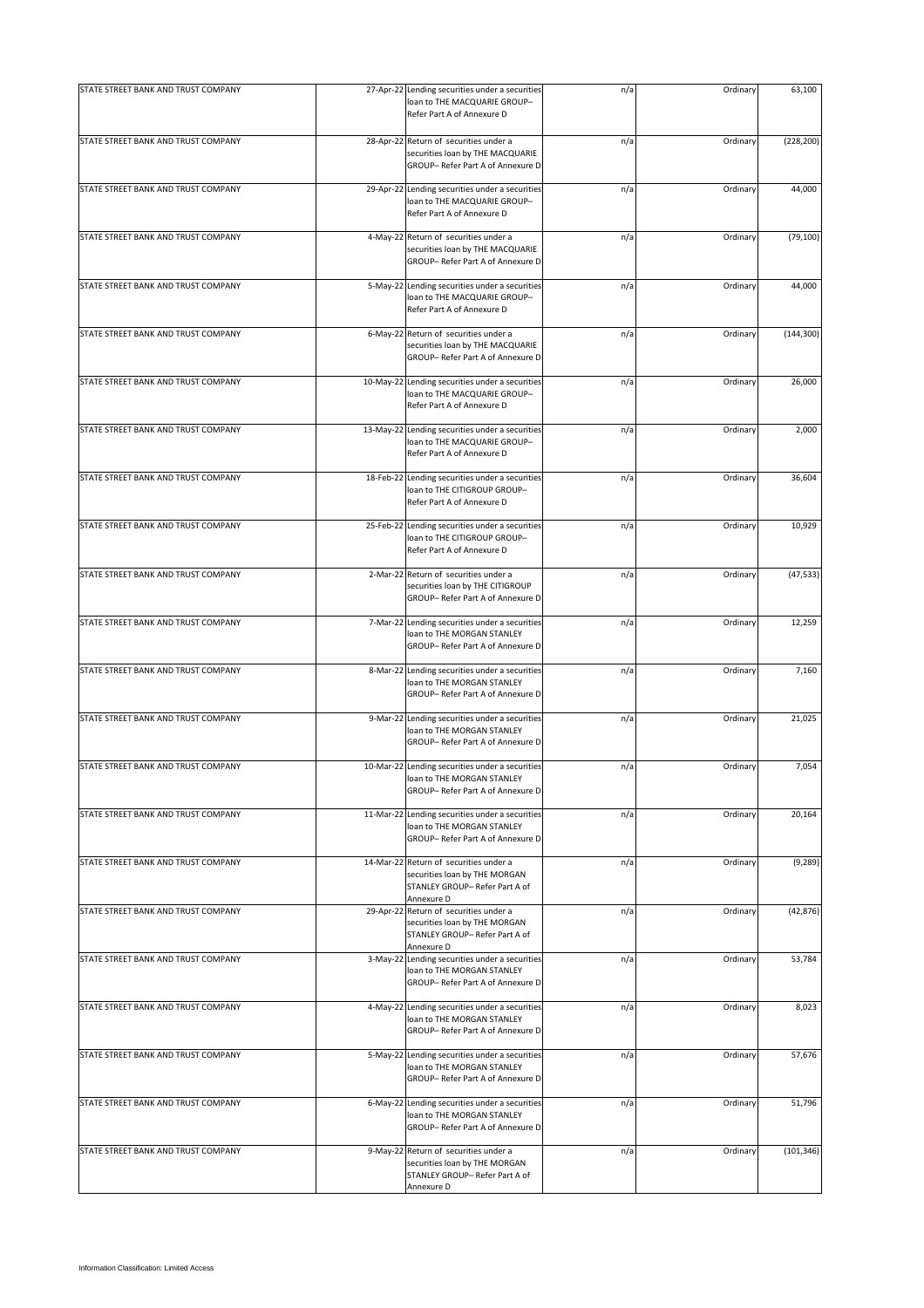| STATE STREET BANK AND TRUST COMPANY | 11-May-22 Lending securities under a securities<br>loan to THE MORGAN STANLEY<br>GROUP- Refer Part A of Annexure D        | n/a | Ordinary | 21,719     |
|-------------------------------------|---------------------------------------------------------------------------------------------------------------------------|-----|----------|------------|
| STATE STREET BANK AND TRUST COMPANY | 16-May-22 Lending securities under a securities<br>loan to THE MORGAN STANLEY<br>GROUP- Refer Part A of Annexure D        | n/a | Ordinary | 14,885     |
| STATE STREET BANK AND TRUST COMPANY | 20-May-22 Lending securities under a securities<br>loan to THE MORGAN STANLEY<br>GROUP- Refer Part A of Annexure D        | n/a | Ordinary | 50,292     |
| STATE STREET BANK AND TRUST COMPANY | 23-May-22 Lending securities under a securities<br>loan to THE MORGAN STANLEY<br>GROUP- Refer Part A of Annexure D        | n/a | Ordinary | 110,766    |
| STATE STREET BANK AND TRUST COMPANY | 24-May-22 Return of securities under a<br>securities loan by THE MORGAN<br>STANLEY GROUP- Refer Part A of<br>Annexure D   | n/a | Ordinary | (6,000)    |
| STATE STREET BANK AND TRUST COMPANY | 18-Feb-22 Lending securities under a securities<br>loan to THE CITIGROUP GROUP-<br>Refer Part A of Annexure D             | n/a | Ordinary | 25,740     |
| STATE STREET BANK AND TRUST COMPANY | 21-Feb-22 Return of securities under a<br>securities loan by THE CITIGROUP<br>GROUP- Refer Part A of Annexure D           | n/a | Ordinary | (25, 740)  |
| STATE STREET BANK AND TRUST COMPANY | 20-May-22 Lending securities under a securities<br>loan to THE BANK OF AMERICA<br>GROUP- Refer Part A of Annexure D       | n/a | Ordinary | 4,500      |
| STATE STREET BANK AND TRUST COMPANY | 18-Feb-22 Lending securities under a securities<br>loan to THE CITIGROUP GROUP-<br>Refer Part A of Annexure D             | n/a | Ordinary | 26,632     |
| STATE STREET BANK AND TRUST COMPANY | 9-May-22 Return of securities under a<br>securities loan by THE CITIGROUP<br>GROUP- Refer Part A of Annexure D            | n/a | Ordinary | (5,782)    |
| STATE STREET BANK AND TRUST COMPANY | 16-May-22 Return of securities under a<br>securities loan by THE CITIGROUP<br>GROUP- Refer Part A of Annexure D           | n/a | Ordinary | (20, 850)  |
| STATE STREET BANK AND TRUST COMPANY | 10-Feb-22 Lending securities under a securities<br>loan to THE J.P. MORGAN CHASE<br>GROUP- Refer Part A of Annexure D     | n/a | Ordinary | 115,094    |
| STATE STREET BANK AND TRUST COMPANY | 14-Feb-22 Lending securities under a securities<br>loan to THE J.P. MORGAN CHASE<br>GROUP- Refer Part A of Annexure D     | n/a | Ordinary | 6,372      |
| STATE STREET BANK AND TRUST COMPANY | 4-Mar-22 Return of securities under a<br>securities loan by THE J.P. MORGAN<br>CHASE GROUP- Refer Part A of<br>Annexure D | n/a | Ordinary | (121, 466) |
| STATE STREET BANK AND TRUST COMPANY | 7-Mar-22 Lending securities under a securities<br>loan to THE MORGAN STANLEY<br>GROUP- Refer Part A of Annexure D         | n/a | Ordinary | 124,741    |
| STATE STREET BANK AND TRUST COMPANY | 8-Mar-22 Lending securities under a securities<br>loan to THE MORGAN STANLEY<br>GROUP- Refer Part A of Annexure D         | n/a | Ordinary | 23,357     |
| STATE STREET BANK AND TRUST COMPANY | 9-Mar-22 Lending securities under a securities<br>loan to THE MORGAN STANLEY<br>GROUP- Refer Part A of Annexure D         | n/a | Ordinary | 10,002     |
| STATE STREET BANK AND TRUST COMPANY | 10-Mar-22 Lending securities under a securities<br>loan to THE MORGAN STANLEY<br>GROUP-Refer Part A of Annexure D         | n/a | Ordinary | 34,596     |
| STATE STREET BANK AND TRUST COMPANY | 11-Mar-22 Lending securities under a securities<br>loan to THE MORGAN STANLEY<br>GROUP- Refer Part A of Annexure D        | n/a | Ordinary | 65,429     |
| STATE STREET BANK AND TRUST COMPANY | 15-Mar-22 Return of securities under a<br>securities loan by THE MORGAN<br>STANLEY GROUP- Refer Part A of<br>Annexure D   | n/a | Ordinary | (230, 292) |
| STATE STREET BANK AND TRUST COMPANY | 17-Mar-22 Lending securities under a securities<br>loan to THE MORGAN STANLEY<br>GROUP-Refer Part A of Annexure D         | n/a | Ordinary | 1,900      |
| STATE STREET BANK AND TRUST COMPANY | 23-Mar-22 Return of securities under a<br>securities loan by THE MORGAN<br>STANLEY GROUP- Refer Part A of<br>Annexure D   | n/a | Ordinary | (3, 348)   |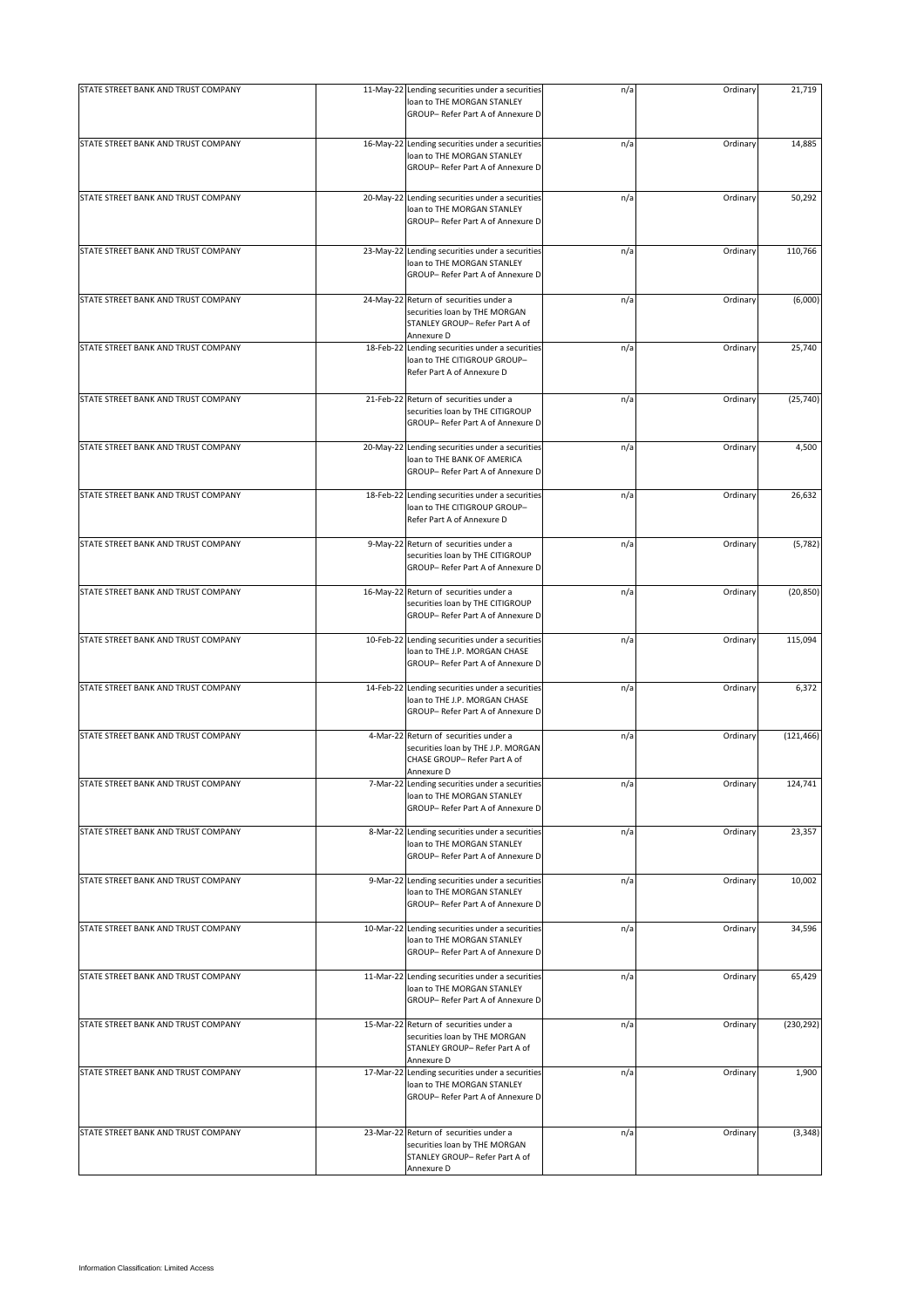| STATE STREET BANK AND TRUST COMPANY | 8-Apr-22 Lending securities under a securities<br>loan to THE MORGAN STANLEY                                            | n/a | Ordinary | 96,855     |
|-------------------------------------|-------------------------------------------------------------------------------------------------------------------------|-----|----------|------------|
|                                     | GROUP- Refer Part A of Annexure D                                                                                       |     |          |            |
| STATE STREET BANK AND TRUST COMPANY | 27-Apr-22 Return of securities under a<br>securities loan by THE MORGAN<br>STANLEY GROUP- Refer Part A of<br>Annexure D | n/a | Ordinary | (63, 890)  |
| STATE STREET BANK AND TRUST COMPANY | 28-Apr-22 Lending securities under a securities<br>loan to THE MORGAN STANLEY<br>GROUP- Refer Part A of Annexure D      | n/a | Ordinary | 37,659     |
| STATE STREET BANK AND TRUST COMPANY | 29-Apr-22 Lending securities under a securities<br>loan to THE MORGAN STANLEY<br>GROUP- Refer Part A of Annexure D      | n/a | Ordinary | 11,469     |
| STATE STREET BANK AND TRUST COMPANY | 2-May-22 Lending securities under a securities<br>loan to THE MORGAN STANLEY<br>GROUP- Refer Part A of Annexure D       | n/a | Ordinary | 1,255      |
| STATE STREET BANK AND TRUST COMPANY | 3-May-22 Lending securities under a securities<br>loan to THE MORGAN STANLEY<br>GROUP- Refer Part A of Annexure D       | n/a | Ordinary | 122,931    |
| STATE STREET BANK AND TRUST COMPANY | 4-May-22 Lending securities under a securities<br>loan to THE MORGAN STANLEY<br>GROUP-Refer Part A of Annexure D        | n/a | Ordinary | 9,671      |
| STATE STREET BANK AND TRUST COMPANY | 5-May-22 Lending securities under a securities<br>loan to THE MORGAN STANLEY<br>GROUP- Refer Part A of Annexure D       | n/a | Ordinary | 729        |
| STATE STREET BANK AND TRUST COMPANY | 6-May-22 Lending securities under a securities<br>loan to THE MORGAN STANLEY<br>GROUP- Refer Part A of Annexure D       | n/a | Ordinary | 1,790      |
| STATE STREET BANK AND TRUST COMPANY | 9-May-22 Return of securities under a<br>securities loan by THE MORGAN<br>STANLEY GROUP- Refer Part A of<br>Annexure D  | n/a | Ordinary | (243,064)  |
| STATE STREET BANK AND TRUST COMPANY | 10-May-22 Lending securities under a securities<br>loan to THE MORGAN STANLEY<br>GROUP- Refer Part A of Annexure D      | n/a | Ordinary | 92,566     |
| STATE STREET BANK AND TRUST COMPANY | 11-May-22 Lending securities under a securities<br>loan to THE MORGAN STANLEY<br>GROUP- Refer Part A of Annexure D      | n/a | Ordinary | 19,334     |
| STATE STREET BANK AND TRUST COMPANY | 16-May-22 Lending securities under a securities<br>loan to THE MORGAN STANLEY<br>GROUP- Refer Part A of Annexure D      | n/a | Ordinary | 50,162     |
| STATE STREET BANK AND TRUST COMPANY | 19-May-22 Lending securities under a securities<br>loan to THE MORGAN STANLEY<br>GROUP- Refer Part A of Annexure D      | n/a | Ordinary | 4,214      |
| STATE STREET BANK AND TRUST COMPANY | 20-May-22 Lending securities under a securities<br>loan to THE MORGAN STANLEY<br>GROUP- Refer Part A of Annexure D      | n/a | Ordinary | 72,745     |
| STATE STREET BANK AND TRUST COMPANY | 18-Feb-22 Lending securities under a securities<br>loan to THE CITIGROUP GROUP-<br>Refer Part A of Annexure D           | n/a | Ordinary | 23,773     |
| STATE STREET BANK AND TRUST COMPANY | 21-Feb-22 Lending securities under a securities<br>loan to THE CITIGROUP GROUP-<br>Refer Part A of Annexure D           | n/a | Ordinary | 93,727     |
| STATE STREET BANK AND TRUST COMPANY | 9-Mar-22 Return of securities under a<br>securities loan by THE CITIGROUP<br>GROUP- Refer Part A of Annexure D          | n/a | Ordinary | (117,500)  |
| STATE STREET BANK AND TRUST COMPANY | 9-Mar-22 Lending securities under a securities<br>loan to THE MORGAN STANLEY<br>GROUP- Refer Part A of Annexure D       | n/a | Ordinary | 27,833     |
| STATE STREET BANK AND TRUST COMPANY | 10-Mar-22 Lending securities under a securities<br>loan to THE MORGAN STANLEY<br>GROUP- Refer Part A of Annexure D      | n/a | Ordinary | 1,398      |
| STATE STREET BANK AND TRUST COMPANY | 11-Mar-22 Lending securities under a securities<br>loan to THE MORGAN STANLEY<br>GROUP- Refer Part A of Annexure D      | n/a | Ordinary | 229,125    |
| STATE STREET BANK AND TRUST COMPANY | 14-Mar-22 Lending securities under a securities<br>loan to THE MORGAN STANLEY<br>GROUP- Refer Part A of Annexure D      | n/a | Ordinary | 67,539     |
| STATE STREET BANK AND TRUST COMPANY | 15-Mar-22 Return of securities under a<br>securities loan by THE MORGAN<br>STANLEY GROUP- Refer Part A of<br>Annexure D | n/a | Ordinary | (266, 248) |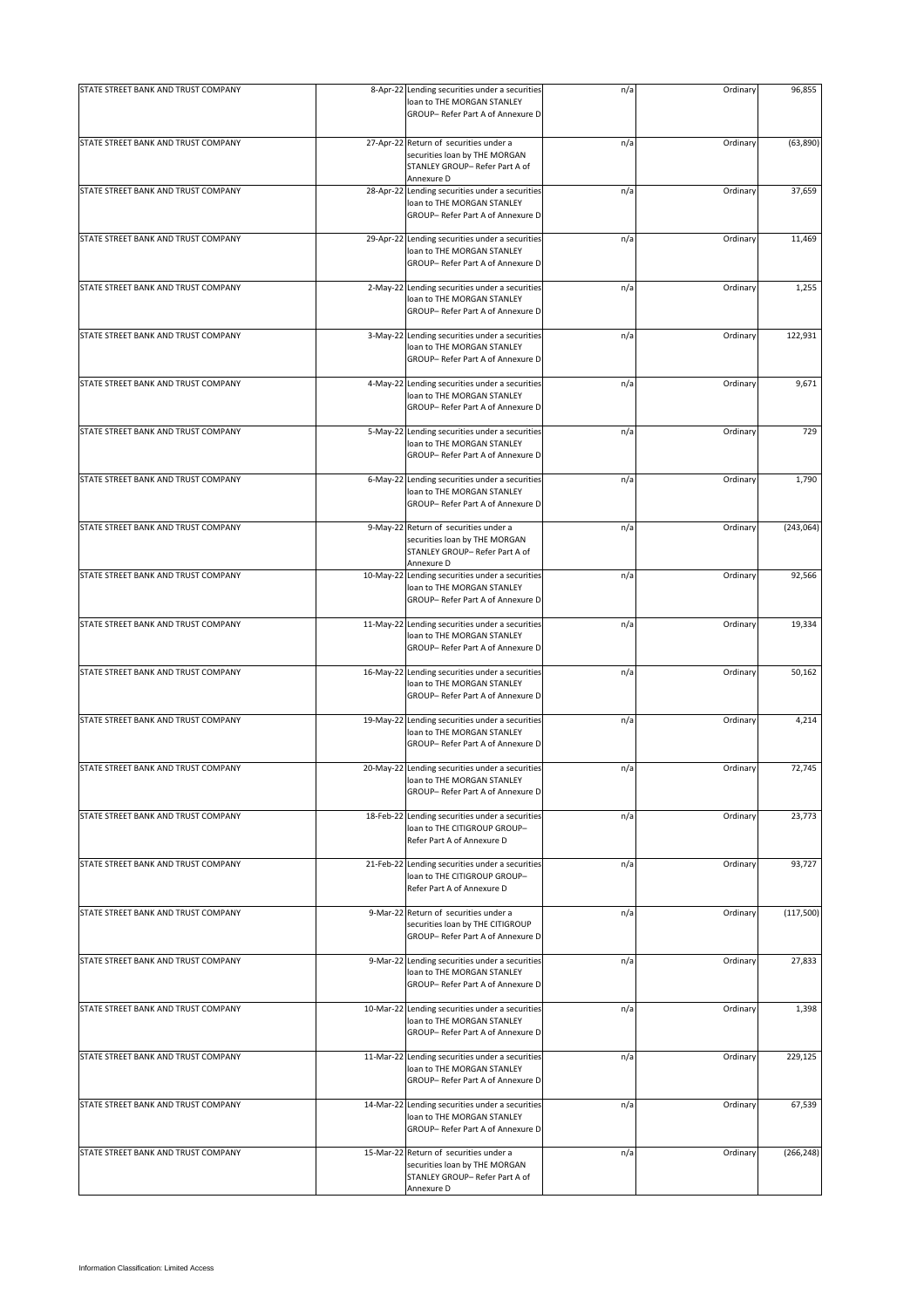| STATE STREET BANK AND TRUST COMPANY |           | 16-Mar-22 Return of securities under a<br>securities loan by THE MORGAN<br>STANLEY GROUP- Refer Part A of                 | n/a | Ordinary | (5,000)   |
|-------------------------------------|-----------|---------------------------------------------------------------------------------------------------------------------------|-----|----------|-----------|
|                                     |           | Annexure D                                                                                                                |     |          |           |
| STATE STREET BANK AND TRUST COMPANY |           | 18-Mar-22 Return of securities under a<br>securities loan by THE MORGAN<br>STANLEY GROUP- Refer Part A of<br>Annexure D   | n/a | Ordinary | (5,000)   |
| STATE STREET BANK AND TRUST COMPANY |           | 4-May-22 Return of securities under a<br>securities loan by THE MORGAN<br>STANLEY GROUP- Refer Part A of<br>Annexure D    | n/a | Ordinary | (23, 958) |
| STATE STREET BANK AND TRUST COMPANY | 5-May-22  | Lending securities under a securities<br>loan to THE MORGAN STANLEY<br>GROUP- Refer Part A of Annexure D                  | n/a | Ordinary | 87,997    |
| STATE STREET BANK AND TRUST COMPANY |           | 20-May-22 Return of securities under a<br>securities loan by THE MORGAN<br>STANLEY GROUP- Refer Part A of<br>Annexure D   | n/a | Ordinary | (65, 601) |
| STATE STREET BANK AND TRUST COMPANY | 21-Feb-22 | Lending securities under a securities<br>loan to THE J.P. MORGAN CHASE<br>GROUP- Refer Part A of Annexure D               | n/a | Ordinary | 40,675    |
| STATE STREET BANK AND TRUST COMPANY |           | 4-Mar-22 Return of securities under a<br>securities loan by THE J.P. MORGAN<br>CHASE GROUP- Refer Part A of<br>Annexure D | n/a | Ordinary | (40, 675) |
| STATE STREET BANK AND TRUST COMPANY |           | 25-Feb-22 Lending securities under a securities<br>loan to THE CITIGROUP GROUP-<br>Refer Part A of Annexure D             | n/a | Ordinary | 16,335    |
| STATE STREET BANK AND TRUST COMPANY |           | 9-May-22 Return of securities under a<br>securities loan by THE CITIGROUP<br>GROUP- Refer Part A of Annexure D            | n/a | Ordinary | (12, 985) |
| STATE STREET BANK AND TRUST COMPANY |           | 16-May-22 Return of securities under a<br>securities loan by THE CITIGROUP<br>GROUP- Refer Part A of Annexure D           | n/a | Ordinary | (1,839)   |
| STATE STREET BANK AND TRUST COMPANY |           | 17-May-22 Return of securities under a<br>securities loan by THE CITIGROUP<br>GROUP- Refer Part A of Annexure D           | n/a | Ordinary | (1, 511)  |
| STATE STREET BANK AND TRUST COMPANY |           | 7-Mar-22 Lending securities under a securities<br>loan to THE MORGAN STANLEY<br>GROUP- Refer Part A of Annexure D         | n/a | Ordinary | 16,335    |
| STATE STREET BANK AND TRUST COMPANY |           | 9-Mar-22 Return of securities under a<br>securities loan by THE MORGAN<br>STANLEY GROUP- Refer Part A of<br>Annexure D    | n/a | Ordinary | (6, 676)  |
| STATE STREET BANK AND TRUST COMPANY | 10-Mar-22 | Lending securities under a securities<br>loan to THE MORGAN STANLEY<br>GROUP- Refer Part A of Annexure D                  | n/a | Ordinary | 5,692     |
| STATE STREET BANK AND TRUST COMPANY |           | 17-Mar-22 Return of securities under a<br>securities loan by THE MORGAN<br>STANLEY GROUP- Refer Part A of<br>Annexure D   | n/a | Ordinary | (6, 418)  |
| STATE STREET BANK AND TRUST COMPANY |           | 8-Apr-22 Return of securities under a<br>securities loan by THE MORGAN<br>STANLEY GROUP- Refer Part A of<br>Annexure D    | n/a | Ordinary | (772)     |
| STATE STREET BANK AND TRUST COMPANY | 27-Apr-22 | Lending securities under a securities<br>loan to THE MORGAN STANLEY<br>GROUP- Refer Part A of Annexure D                  | n/a | Ordinary | 699       |
| STATE STREET BANK AND TRUST COMPANY |           | 29-Apr-22 Lending securities under a securities<br>loan to THE MORGAN STANLEY<br>GROUP- Refer Part A of Annexure D        | n/a | Ordinary | 4,267     |
| STATE STREET BANK AND TRUST COMPANY |           | 3-May-22 Lending securities under a securities<br>loan to THE MORGAN STANLEY<br>GROUP- Refer Part A of Annexure D         | n/a | Ordinary | 699       |
| STATE STREET BANK AND TRUST COMPANY |           | 6-May-22 Lending securities under a securities<br>loan to THE MORGAN STANLEY<br>GROUP- Refer Part A of Annexure D         | n/a | Ordinary | 401       |
| STATE STREET BANK AND TRUST COMPANY |           | 9-May-22 Return of securities under a<br>securities loan by THE MORGAN<br>STANLEY GROUP- Refer Part A of<br>Annexure D    | n/a | Ordinary | (13, 826) |
| STATE STREET BANK AND TRUST COMPANY |           | 10-May-22 Lending securities under a securities<br>loan to THE MORGAN STANLEY<br>GROUP- Refer Part A of Annexure D        | n/a | Ordinary | 5,510     |
| STATE STREET BANK AND TRUST COMPANY |           | 11-May-22 Lending securities under a securities<br>loan to THE MORGAN STANLEY<br>GROUP- Refer Part A of Annexure D        | n/a | Ordinary | 5,538     |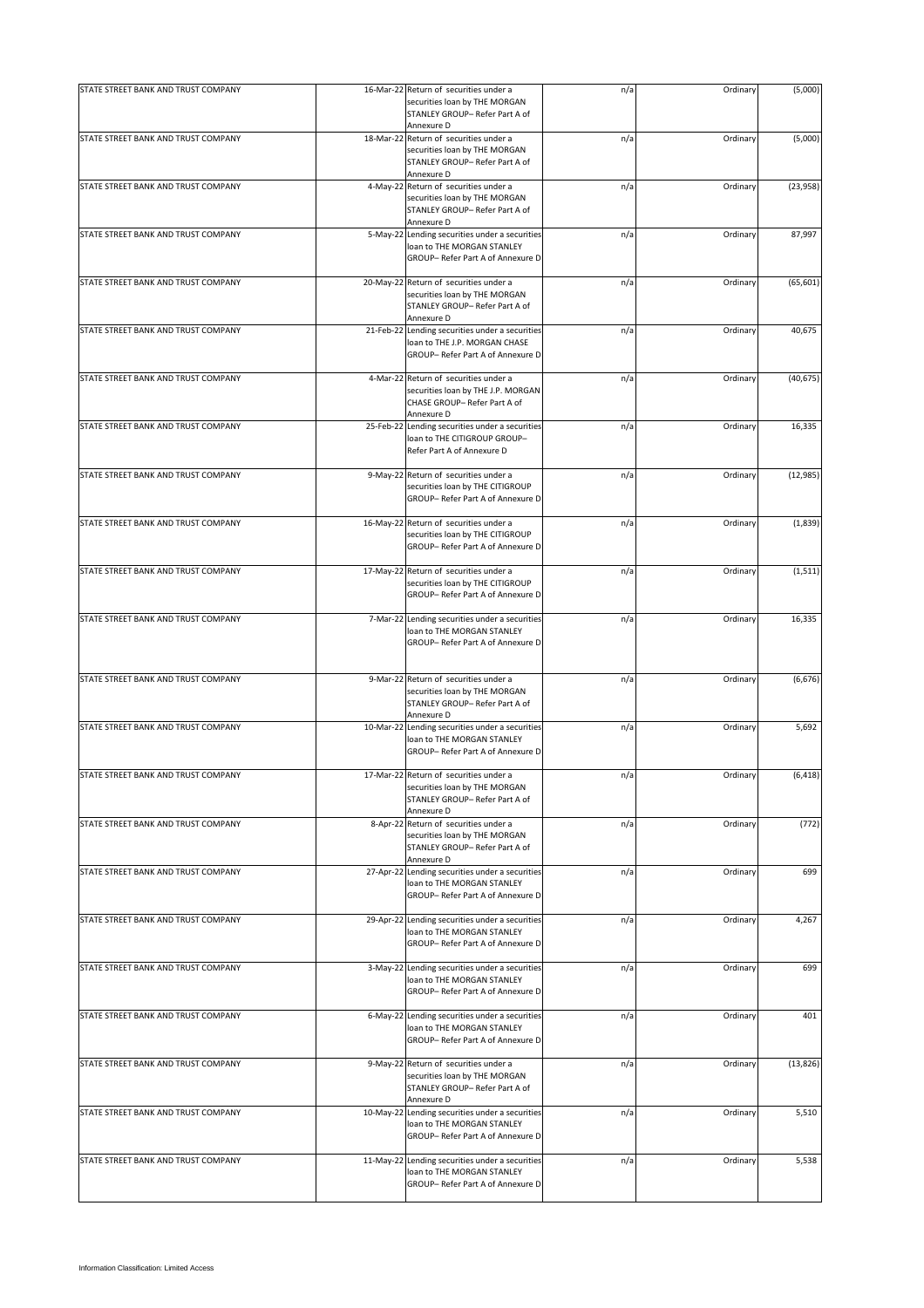| STATE STREET BANK AND TRUST COMPANY | 16-May-22 Lending securities under a securities | n/a | Ordinary | 503      |
|-------------------------------------|-------------------------------------------------|-----|----------|----------|
|                                     | loan to THE MORGAN STANLEY                      |     |          |          |
|                                     | GROUP- Refer Part A of Annexure D               |     |          |          |
| STATE STREET BANK AND TRUST COMPANY | 19-May-22 Lending securities under a securities | n/a | Ordinary | 3,350    |
|                                     | loan to THE MORGAN STANLEY                      |     |          |          |
|                                     | GROUP- Refer Part A of Annexure D               |     |          |          |
| STATE STREET BANK AND TRUST COMPANY | 18-Feb-22 Lending securities under a securities | n/a | Ordinary | 4,200    |
|                                     | loan to THE BARCLAYS GROUP-                     |     |          |          |
|                                     | Refer Part A of Annexure D                      |     |          |          |
| STATE STREET BANK AND TRUST COMPANY | 30-Mar-22 Return of securities under a          | n/a | Ordinary | (4,200)  |
|                                     | securities loan by THE BARCLAYS                 |     |          |          |
|                                     | GROUP- Refer Part A of Annexure D               |     |          |          |
| STATE STREET BANK AND TRUST COMPANY | 18-Feb-22 Lending securities under a securities | n/a | Ordinary | 4,751    |
|                                     | loan to THE CITIGROUP GROUP-                    |     |          |          |
|                                     | Refer Part A of Annexure D                      |     |          |          |
| STATE STREET BANK AND TRUST COMPANY | 21-Feb-22 Return of securities under a          | n/a | Ordinary | (4, 751) |
|                                     | securities loan by THE CITIGROUP                |     |          |          |
|                                     | GROUP- Refer Part A of Annexure D               |     |          |          |
|                                     |                                                 |     |          |          |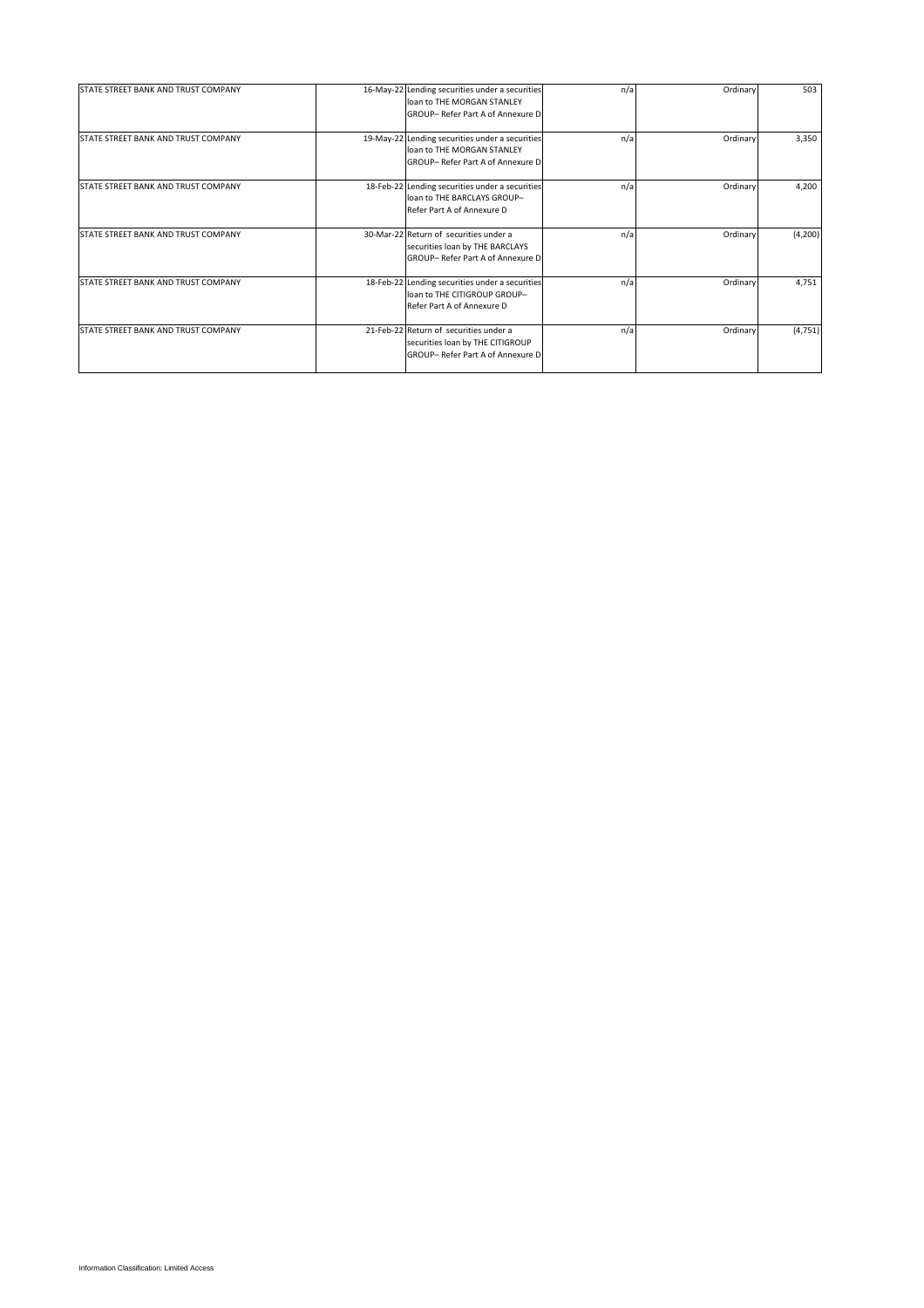## **This is Annexure C referred to in Form 603 Notice of initial substantial holder**

**Annexure C**

| Digitally signed by<br>Elizabeth Schaefer<br>Date: 2022.05.25                                      |                                                                                                                                                |
|----------------------------------------------------------------------------------------------------|------------------------------------------------------------------------------------------------------------------------------------------------|
| 18:35:29 -04'00'<br>26 May 2022<br><b>Elizabeth Schaefer</b>                                       |                                                                                                                                                |
| <b>Authorised Signatory</b><br>7. Addresses                                                        |                                                                                                                                                |
|                                                                                                    |                                                                                                                                                |
| Name<br>STATE STREET GLOBAL ADVISORS TRUST COMPANY                                                 | <b>Address</b><br>1 Iron Street, Boston MA 02210, United States                                                                                |
| SSGA FUNDS MANAGEMENT, INC.                                                                        | Channel Center, 1 Iron Street, Boston MA 02210, United States                                                                                  |
| STATE STREET GLOBAL ADVISORS EUROPE LIMITED<br>STATE STREET GLOBAL ADVISORS LIMITED                | 78 Sir John Rogerson's Quay, Dublin 2, Ireland<br>20 Churchill Place, London, England, E14 5HJ, United Kingdom                                 |
| STATE STREET GLOBAL ADVISORS, AUSTRALIA, LIMITED<br>STATE STREET GLOBAL ADVISORS (JAPAN) CO., LTD. | Level 15, 420 George Street, Sydney NSW 2000, Australia<br>Toranomon Hills Mori Tower 25F, 1-23-1 Toranomon, Minato-ku, Tokyo, 105-6325, Japan |
| STATE STREET GLOBAL ADVISORS ASIA LIMITED                                                          | 68th Floor, Two International Finance Centre, 8 Finance Street, Central, Hong Kong, China                                                      |
| STATE STREET GLOBAL ADVISORS, LTD.<br>STATE STREET GLOBAL ADVISORS, INC.                           | 1981 McGill College Avenue, Suite 500, Montreal Québec H3A 3A8, Canada<br>1 Iron Street, Boston MA 02210, United States                        |
| STATE STREET BANK AND TRUST COMPANY                                                                | 1 Lincoln Street, Boston MA 02111-2900, United States                                                                                          |
|                                                                                                    |                                                                                                                                                |
|                                                                                                    |                                                                                                                                                |
|                                                                                                    |                                                                                                                                                |
|                                                                                                    |                                                                                                                                                |
|                                                                                                    |                                                                                                                                                |
|                                                                                                    |                                                                                                                                                |
|                                                                                                    |                                                                                                                                                |
|                                                                                                    |                                                                                                                                                |
|                                                                                                    |                                                                                                                                                |
|                                                                                                    |                                                                                                                                                |
|                                                                                                    |                                                                                                                                                |
|                                                                                                    |                                                                                                                                                |
|                                                                                                    |                                                                                                                                                |
|                                                                                                    |                                                                                                                                                |
|                                                                                                    |                                                                                                                                                |
|                                                                                                    |                                                                                                                                                |
|                                                                                                    |                                                                                                                                                |
|                                                                                                    |                                                                                                                                                |
|                                                                                                    |                                                                                                                                                |
|                                                                                                    |                                                                                                                                                |
|                                                                                                    |                                                                                                                                                |
|                                                                                                    |                                                                                                                                                |
|                                                                                                    |                                                                                                                                                |
|                                                                                                    |                                                                                                                                                |
|                                                                                                    |                                                                                                                                                |
|                                                                                                    |                                                                                                                                                |
|                                                                                                    |                                                                                                                                                |
|                                                                                                    |                                                                                                                                                |
|                                                                                                    |                                                                                                                                                |
|                                                                                                    |                                                                                                                                                |
|                                                                                                    |                                                                                                                                                |
|                                                                                                    |                                                                                                                                                |
|                                                                                                    |                                                                                                                                                |
|                                                                                                    |                                                                                                                                                |
|                                                                                                    |                                                                                                                                                |
|                                                                                                    |                                                                                                                                                |
|                                                                                                    |                                                                                                                                                |
|                                                                                                    |                                                                                                                                                |
|                                                                                                    |                                                                                                                                                |
|                                                                                                    |                                                                                                                                                |
|                                                                                                    |                                                                                                                                                |
|                                                                                                    |                                                                                                                                                |
|                                                                                                    |                                                                                                                                                |
|                                                                                                    |                                                                                                                                                |
|                                                                                                    |                                                                                                                                                |
|                                                                                                    |                                                                                                                                                |
| Information Classification: Limited Access                                                         |                                                                                                                                                |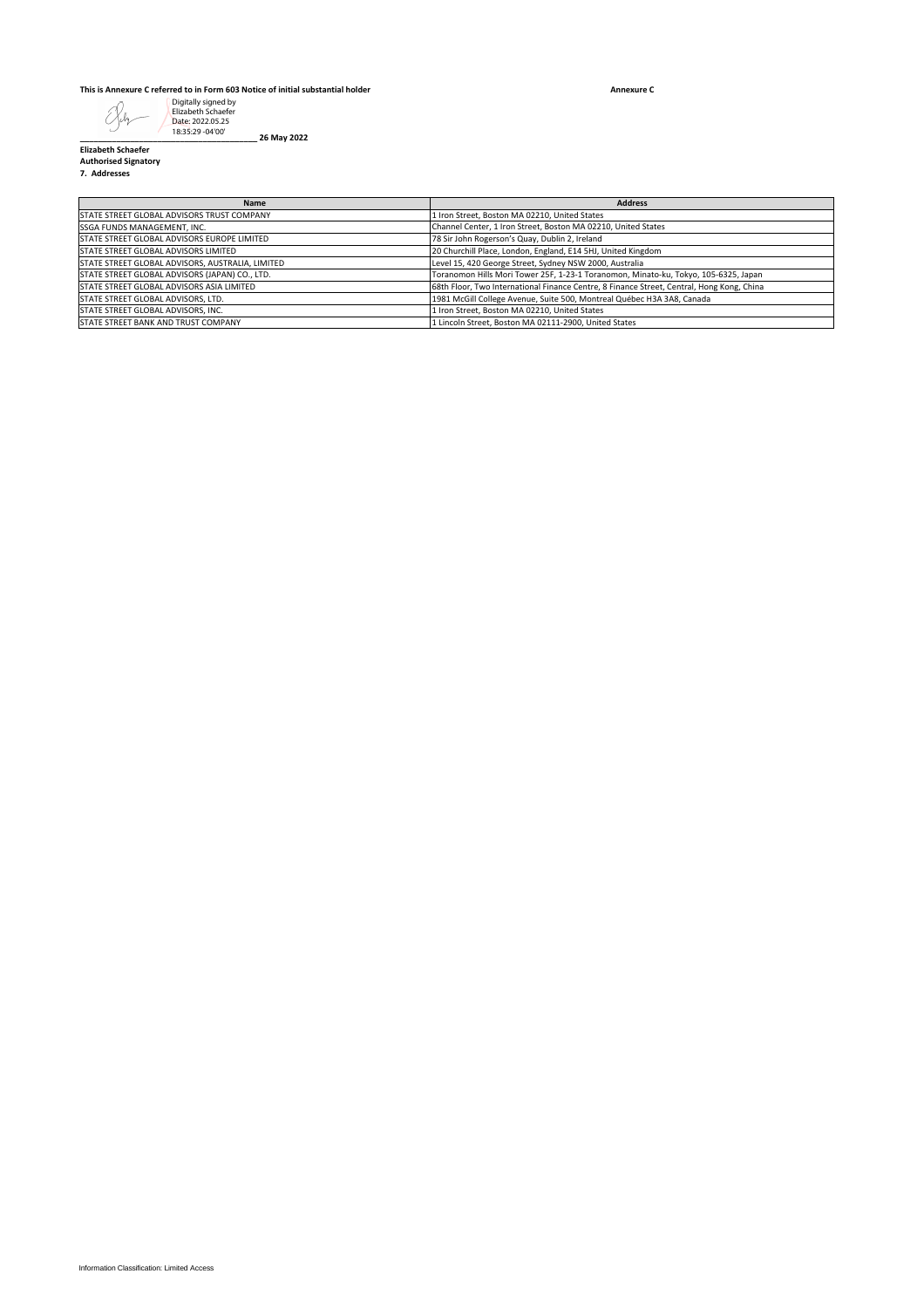## **This is Annexure D referred to in Form 603 Notice of initial substantial holder**

## **Elizabeth Schaefer Authorised Signatory**

| Digitally signed by Elizabeth<br>Schaefer<br>Date: 2022.05.25 18:35:48<br>$-04'00'$<br>26 May 2022                                                                               |                                                                                                                                                                                                                                                                                                                                                                                                        |
|----------------------------------------------------------------------------------------------------------------------------------------------------------------------------------|--------------------------------------------------------------------------------------------------------------------------------------------------------------------------------------------------------------------------------------------------------------------------------------------------------------------------------------------------------------------------------------------------------|
| <b>Elizabeth Schaefer</b><br><b>Authorised Signatory</b>                                                                                                                         |                                                                                                                                                                                                                                                                                                                                                                                                        |
|                                                                                                                                                                                  | State Street Bank and Trust Company will, if requested by the company or responsible entity to whom this form must be given under the Corporations Act 2001 (Cth) or if requested by the Australian<br>Securities and Investment Commission (ASIC), provide a copy of the master securities lending agreement/s and security agreement/s referred to below to the company, responsible entity or ASIC. |
| subject to obligation to return under the agreement. (State Street Bank and Trust Company has lent the securities and retains relevant interest as per Part B of this Annexure.) | Part A: For relevant interests arising out of lending securities - State Street Bank and Trust Company acquires relevant interest as lender of the securities under securities lending authorisation agreement,                                                                                                                                                                                        |
| Type of agreement                                                                                                                                                                | Securities Lending Authorisation Agreement/ Global Master Securities Lending Agreement/ Securities Loan Agreement                                                                                                                                                                                                                                                                                      |
| Parties to agreement                                                                                                                                                             | (1) State Street Bank and Trust Company                                                                                                                                                                                                                                                                                                                                                                |
| Can the parties exercise voting rights attaching to the securities?                                                                                                              | (2) The entity referred to in the relevant part of Annexure B to this notice<br>$(1)$ No<br>(2) Yes. (Borrower has the right to vote, but may on-lend securities)                                                                                                                                                                                                                                      |
| If yes, in what circumstances                                                                                                                                                    | (1) Only if instructed to by the borrower<br>(2) As determined by the owner of the securities                                                                                                                                                                                                                                                                                                          |
| Transfer date                                                                                                                                                                    | The dates on which the securities were delivered by State Street Bank and Trust Company as lender are set out in                                                                                                                                                                                                                                                                                       |
| Scheduled return date                                                                                                                                                            | Annexure B to this notice<br>No scheduled return date                                                                                                                                                                                                                                                                                                                                                  |
| Does the borrower have the right to return the securities early?                                                                                                                 | No scheduled return date. Borrower can return securities or equivalent securities at any time subject to giving notice                                                                                                                                                                                                                                                                                 |
| If yes, in what circumstances                                                                                                                                                    | Borrower can return securities or equivalent securities at any time subject to giving notice                                                                                                                                                                                                                                                                                                           |
| Does the lender have the right to recall the securities early (ie before the scheduled return<br>date)?                                                                          | No scheduled return date. Lender can require return of securities or equivalent securities at any time subject to giving<br>notice                                                                                                                                                                                                                                                                     |
| If yes, in what circumstances<br>Are there any circumstances in which the borrower is not required to return securities or                                                       | Lender can require return of securities or equivalent securities at any time subject to giving notice                                                                                                                                                                                                                                                                                                  |
| equivalent securities on settlement?                                                                                                                                             | No                                                                                                                                                                                                                                                                                                                                                                                                     |
| If yes, detail any exceptions                                                                                                                                                    | n/a                                                                                                                                                                                                                                                                                                                                                                                                    |
| securities as collateral to secure a securities Ioan. (See Part A of this Annexure for securities Ioan details.)                                                                 | Part B: For relevant interests arising out of lending securities - State Street Bank and Trust Company acquires a relevant interest in securities through taking a security interest ("title transfer") over the                                                                                                                                                                                       |
| Type of agreement                                                                                                                                                                | Global Master Securities Lending Agreement                                                                                                                                                                                                                                                                                                                                                             |
| Parties to agreement                                                                                                                                                             | Securities Lending Authorisation Agreement<br>(1) State Street Bank and Trust Company                                                                                                                                                                                                                                                                                                                  |
|                                                                                                                                                                                  | (2) The entity referred to in the relevant part of Annexure B to this notice<br>(1) Yes, but only if the borrower defaults and ownership is enforced                                                                                                                                                                                                                                                   |
| Can the parties exercise voting rights attaching to the securities?<br>If yes, in what circumstances                                                                             | (2) Yes<br>(1) Only if the borrower defaults and ownership is enforced<br>(2) In accordance with ordinary rights as registered holder, either directly or through nominee holder                                                                                                                                                                                                                       |
|                                                                                                                                                                                  |                                                                                                                                                                                                                                                                                                                                                                                                        |
| Transfer date<br>Scheduled return date                                                                                                                                           | The dates on which the securities were transferred, as indicated in Annexure B to this notice<br>No scheduled return date. Securities collateral is returned on termination of related securities loan                                                                                                                                                                                                 |
| Does the borrower have the right to have the securities returned early?                                                                                                          | No scheduled return date. Securities collateral is returned on termination of related securities loan or the provision of<br>alternative collateral                                                                                                                                                                                                                                                    |
| If yes, in what circumstances                                                                                                                                                    | At any time subject to returning the borrowed securities or equivalent securities or providing alternative collateral                                                                                                                                                                                                                                                                                  |
| Are there any circumstances in which the lender is not required to return securities                                                                                             | No, assuming the borrower returns the borrowed securities or equivalent securities                                                                                                                                                                                                                                                                                                                     |
| collateral on settlement?                                                                                                                                                        |                                                                                                                                                                                                                                                                                                                                                                                                        |
| If yes, detail any exceptions                                                                                                                                                    | n/a (lender must return securities collateral if the borrower returns the borrowed securities or equivalent securities)                                                                                                                                                                                                                                                                                |
|                                                                                                                                                                                  |                                                                                                                                                                                                                                                                                                                                                                                                        |
| Information Classification: Limited Access                                                                                                                                       |                                                                                                                                                                                                                                                                                                                                                                                                        |

|                                                                                      | Global Master Securities Lending Agreement                                                                                |
|--------------------------------------------------------------------------------------|---------------------------------------------------------------------------------------------------------------------------|
| Type of agreement                                                                    | Securities Lending Authorisation Agreement                                                                                |
|                                                                                      | (1) State Street Bank and Trust Company                                                                                   |
| Parties to agreement                                                                 | (2) The entity referred to in the relevant part of Annexure B to this notice                                              |
|                                                                                      | (1) Yes, but only if the borrower defaults and ownership is enforced                                                      |
| Can the parties exercise voting rights attaching to the securities?                  | $(2)$ Yes                                                                                                                 |
|                                                                                      | (1) Only if the borrower defaults and ownership is enforced                                                               |
| If yes, in what circumstances                                                        | (2) In accordance with ordinary rights as registered holder, either directly or through nominee holder                    |
|                                                                                      |                                                                                                                           |
| Transfer date                                                                        | The dates on which the securities were transferred, as indicated in Annexure B to this notice                             |
| Scheduled return date                                                                | No scheduled return date. Securities collateral is returned on termination of related securities loan                     |
|                                                                                      | No scheduled return date. Securities collateral is returned on termination of related securities loan or the provision of |
| Does the borrower have the right to have the securities returned early?              | alternative collateral                                                                                                    |
| If yes, in what circumstances                                                        | At any time subject to returning the borrowed securities or equivalent securities or providing alternative collateral     |
| Are there any circumstances in which the lender is not required to return securities | No, assuming the borrower returns the borrowed securities or equivalent securities                                        |
| collateral on settlement?                                                            |                                                                                                                           |
| If yes, detail any exceptions                                                        | n/a (lender must return securities collateral if the borrower returns the borrowed securities or equivalent securities)   |

**Annexure D**